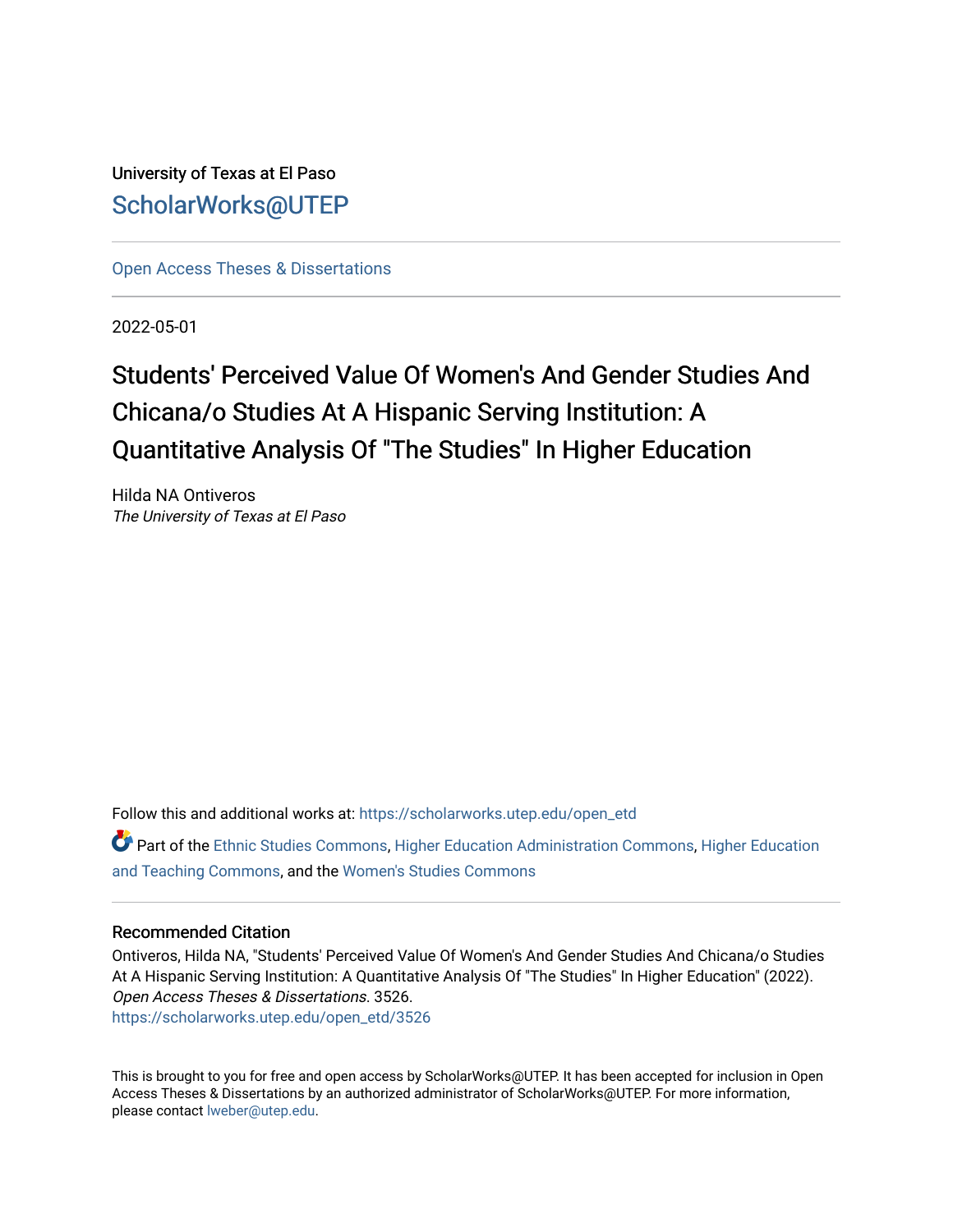# STUDENTS' PERCEIVED VALUE OF WOMEN'S AND GENDER STUDIES AND CHICANA/O STUDIES AT A HISPANIC SERVING INSTITUTION: A QUANTITATIVE ANALYSIS OF

### "THE STUDIES" IN HIGHER EDUCATION

### HILDA ONTIVEROS-ARRIETA

Doctoral Program in Educational Leadership and Administration

APPROVED:

Penelope Espinoza, Ph.D., Chair

Edna Martinez, Ph.D.

Isela Peña, J.D., Ed.D.

Gina Núñez-Mchiri, Ph.D.

Stephen L. Crites, Jr., Ph.D.

Dean of the Graduate School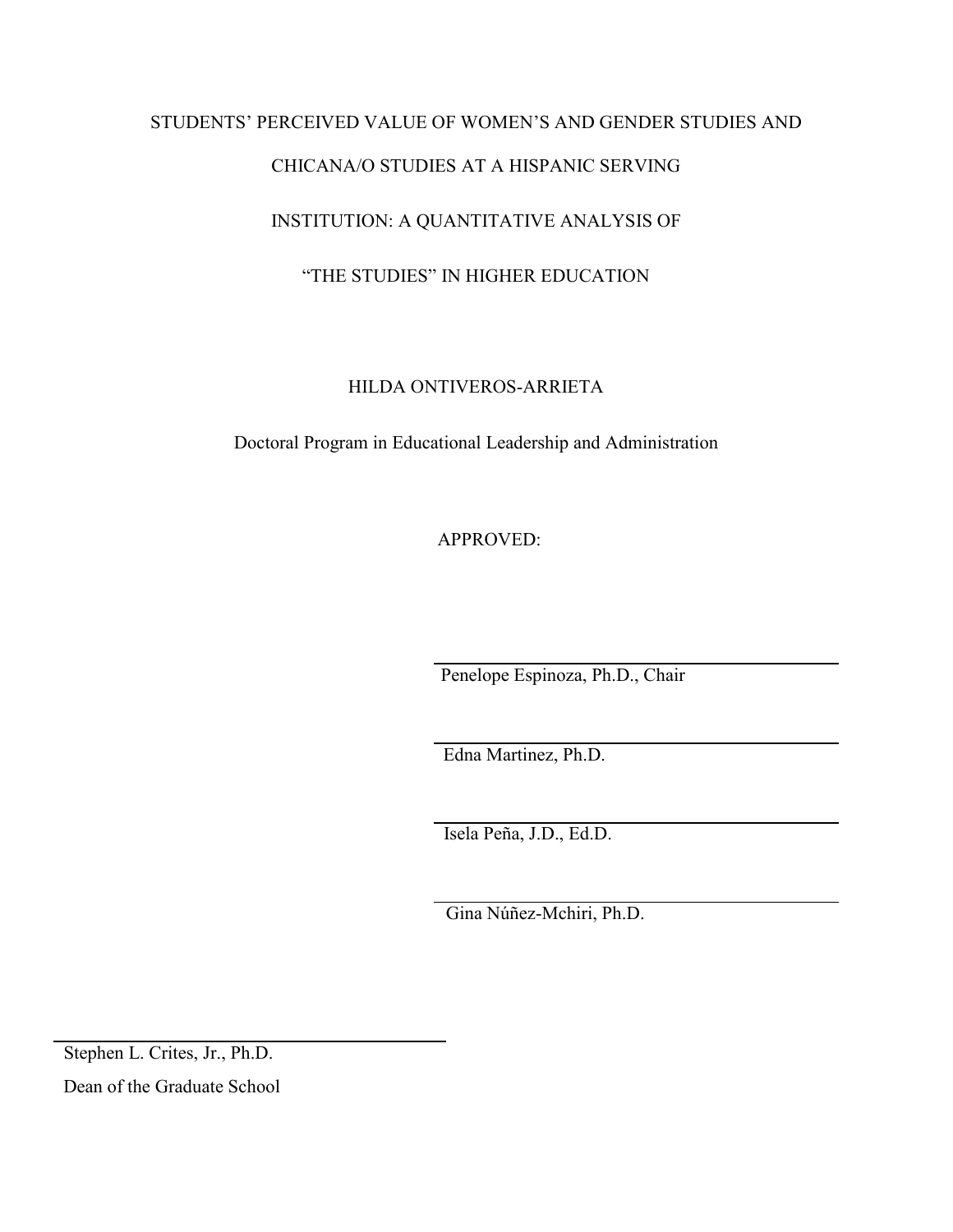Copyright ©

by

### Hilda Ontiveros -Arrieta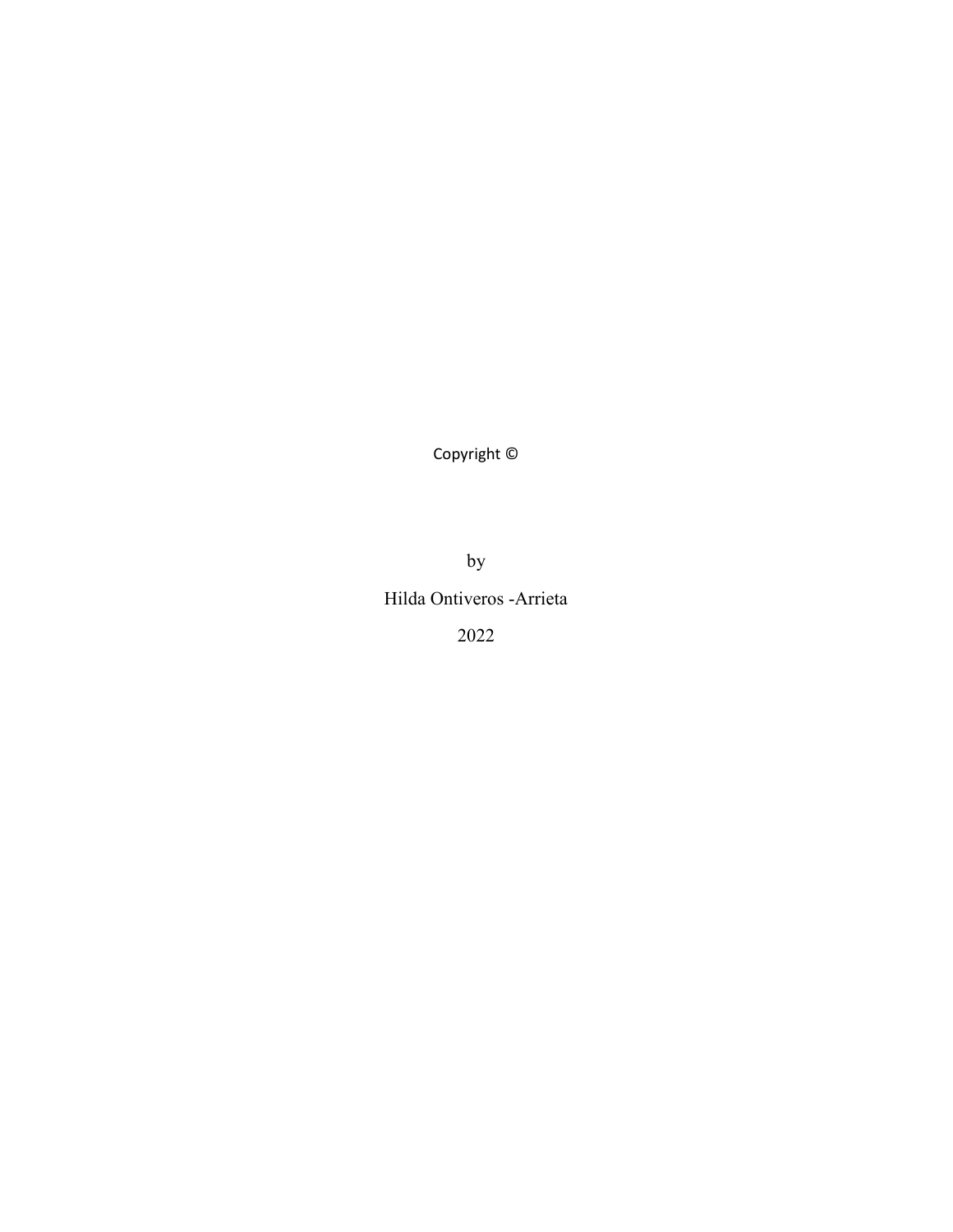# STUDENTS' PERCEIVED VALUE OF WOMEN'S AND GENDER STUDIES AND

### CHICANA/O STUDIES AT A HISPANIC SERVING INSTITUTION: A

### QUANTITATIVE ANALYSIS OF "THE STUDIES" IN

### HIGHER EDUCATION

By

Hilda Ontiveros-Arrieta, M.A., M.Ed.

### DISSERTATION

Presented to the Faculty of the Graduate School of

The University of Texas at El Paso

In Partial Fulfillment

of the Requirements

for the Degree of

### DOCTOR OF EDUCATION

Department of Educational Leadership and Foundations

THE UNIVERSITY OF TEXAS AT EL PASO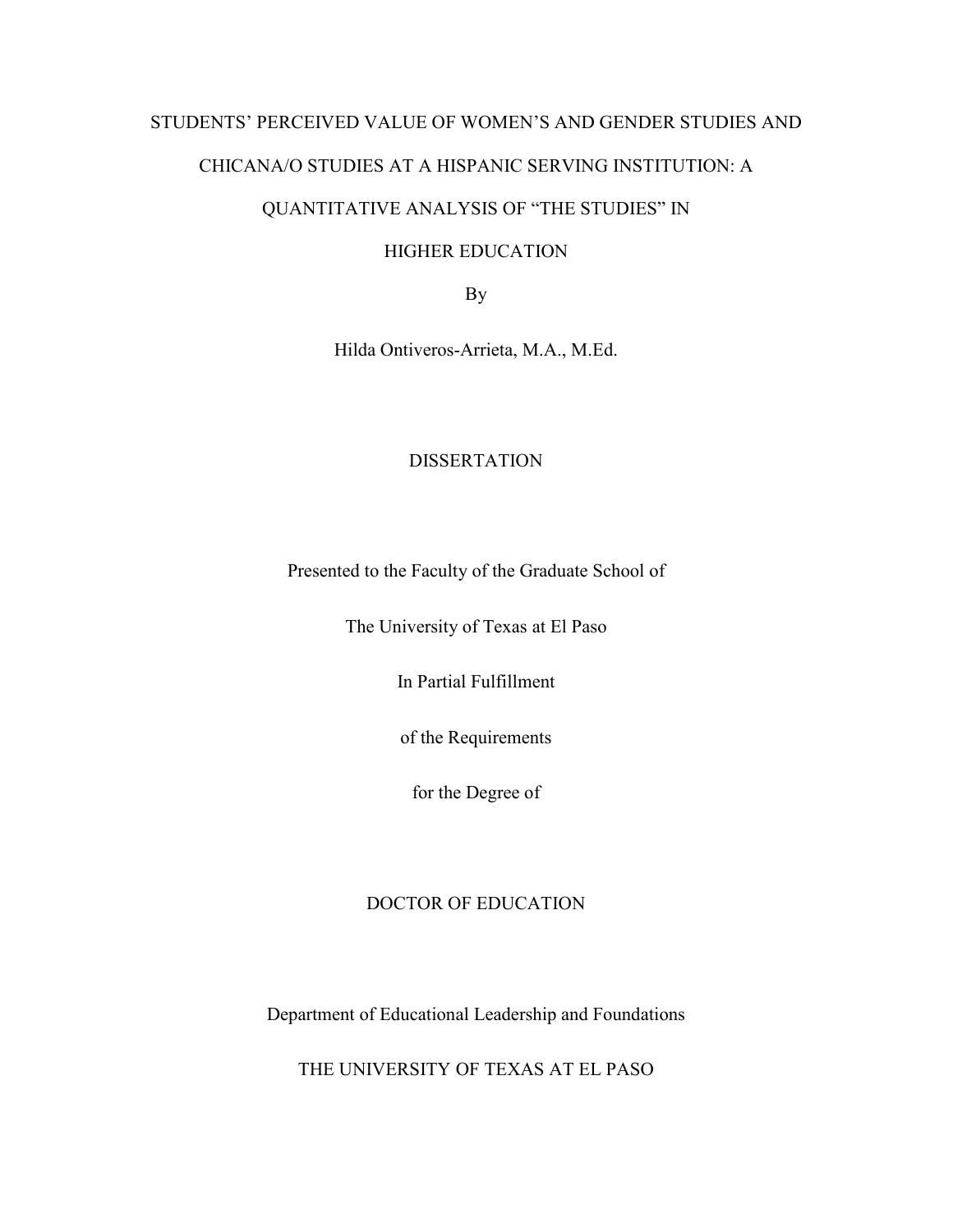#### **Dedication and Acknowledgments**

 This work is dedicated to all of those that let me stand on their shoulders for me to complete this doctorate and study. I was preceded by many trailblazers, fighters, and lovers of life. My spouse Jesse held my hand through the best and toughest of moments with her unwavering strength and support. Jesse is my best-friend and soul mate. She held me up when my sister's passing left a hole in my heart, and I felt like I couldn't go on. She re-ignited a fire in me that I thought was extinguished as I saw my beloved sister laying on the floor, breathless and lifeless. I owe her every drop of love that I have to give. My children proudly held my hand, even when I couldn't give them all the attention that they needed at the time. Somehow, they understood that it was all for them and necessary to spend countless hours at my laptop. They sat with me at coffee shops, the dinner table and oftentimes fell asleep by my side. Their company during my writing frenzies mean more to me than they will ever know. This is all for them...

 To my grandmother, Juana Jasso, who helped raise me after arriving to the U.S. from Aguascalientes, Mexico, to work in fields across America so that those who followed, including myself, could fathom a dream like the one I am living. She gave birth in beet fields and lost some infants to malnutrition along the way; for this reason, I do not live my life in vain, but rather, I live every day filled with gratitude and love, knowing that without her sacrifice and painful moments, my success would be impossible, unfathomable.

 My parents Benjamin and Mary were instrumental in raising me with good habits and the drive to keep learning. They gave me everything, including the swift kicks in the rear that were essential to my formation into the woman I have become. My father worked tirelessly for many years, without taking vacation time, to give us everything we had; It taught me about hard work, fierce determination, and commitment. He never let me forget that I could be anyone or anything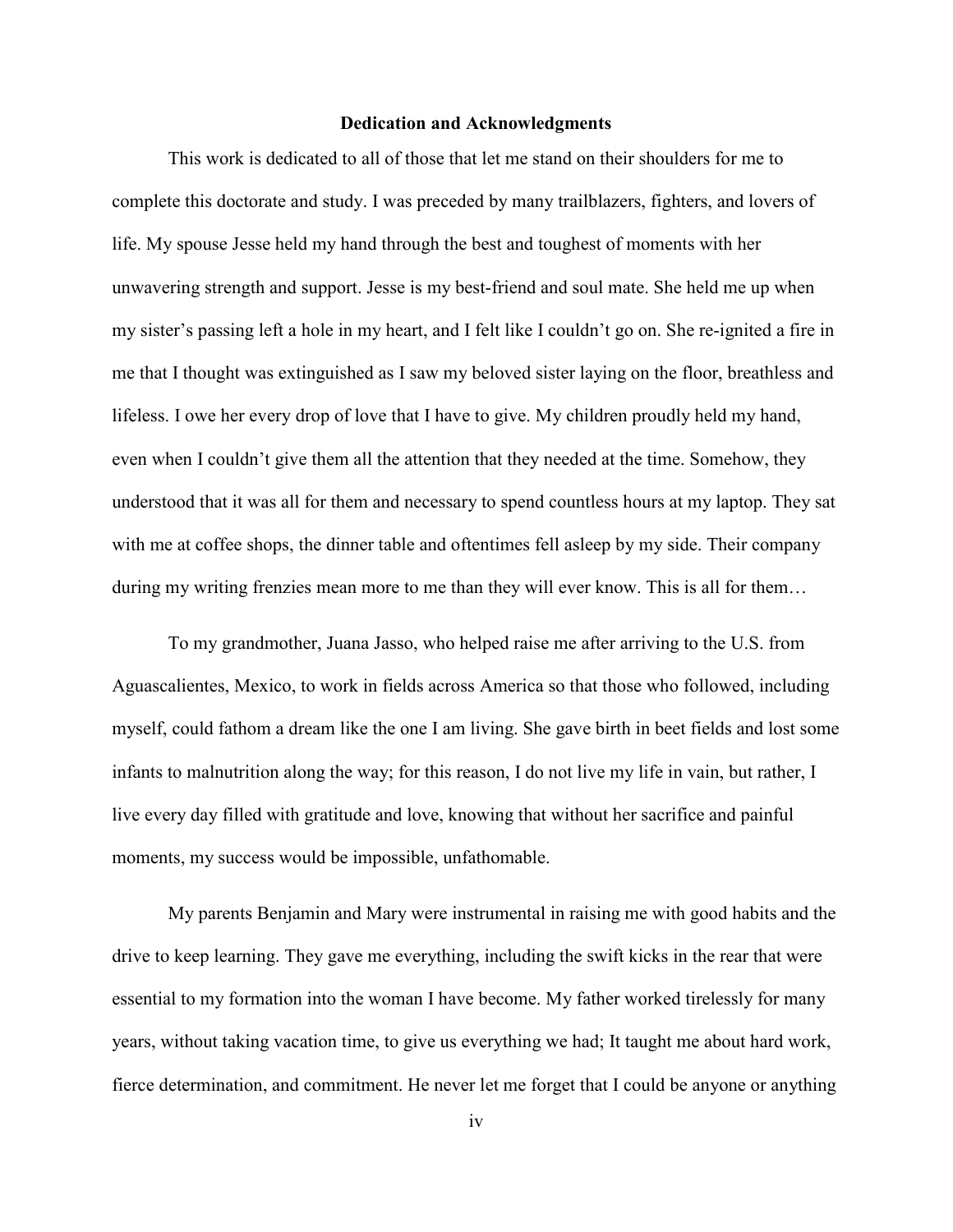in this life. I owe them everything I have and everything that I will become. Together with my parents, my two aunts Teresa and Antonia helped me to raise my children upon starting the doctoral program. They fed and reared my children while I was away and so they wouldn't have to attend day care. They taught me and my children humility and love, one bowl of rice and beans at a time. They didn't have much, but what they did have, was given to us without hesitancy.

 My close girlfriends from childhood, and some new, have never hesitated to help us see this through, as my spouse and I worked together and tirelessly to finish every course, every paper, and every requirement. These ladies are fierce, loyal, successful, and I am proud to call them my family. Thank you, Lourdes, Desiree, Perla, Belinda, Isela Peña, Viviana, Cynthia, and Kathy.

 Jessie, Benjamin Jr., and Melissa. Thank you for making me tough enough to withstand this world and your unrelenting support in life. Sister, you stood-up for me when I had no one else to turn to. You never let me fall--you watched my children and took them for walks so that I could write this dissertation. You rented the home down the street from me so that we could be close, just as we were growing up. I miss seeing you walk your dog every day and dropping in to say, "Hi dudes!"--more than you will ever know. I miss your daily texts, phone calls, and physical presence. The shedding of your physical body has taught me many important lessons about the impermanence of life on Earth, the connection between souls, the beauty of the afterlife, but most importantly, the lesson of kindness and compassion. Your passing has reinforced the belief that we should all be kind to others, for we know not what they are going through. All our pain has a root; I am sorry for the roots you couldn't fight on your own--they had a tight a grip on you. And if I could've fought the battle for you, I would have. You were my

v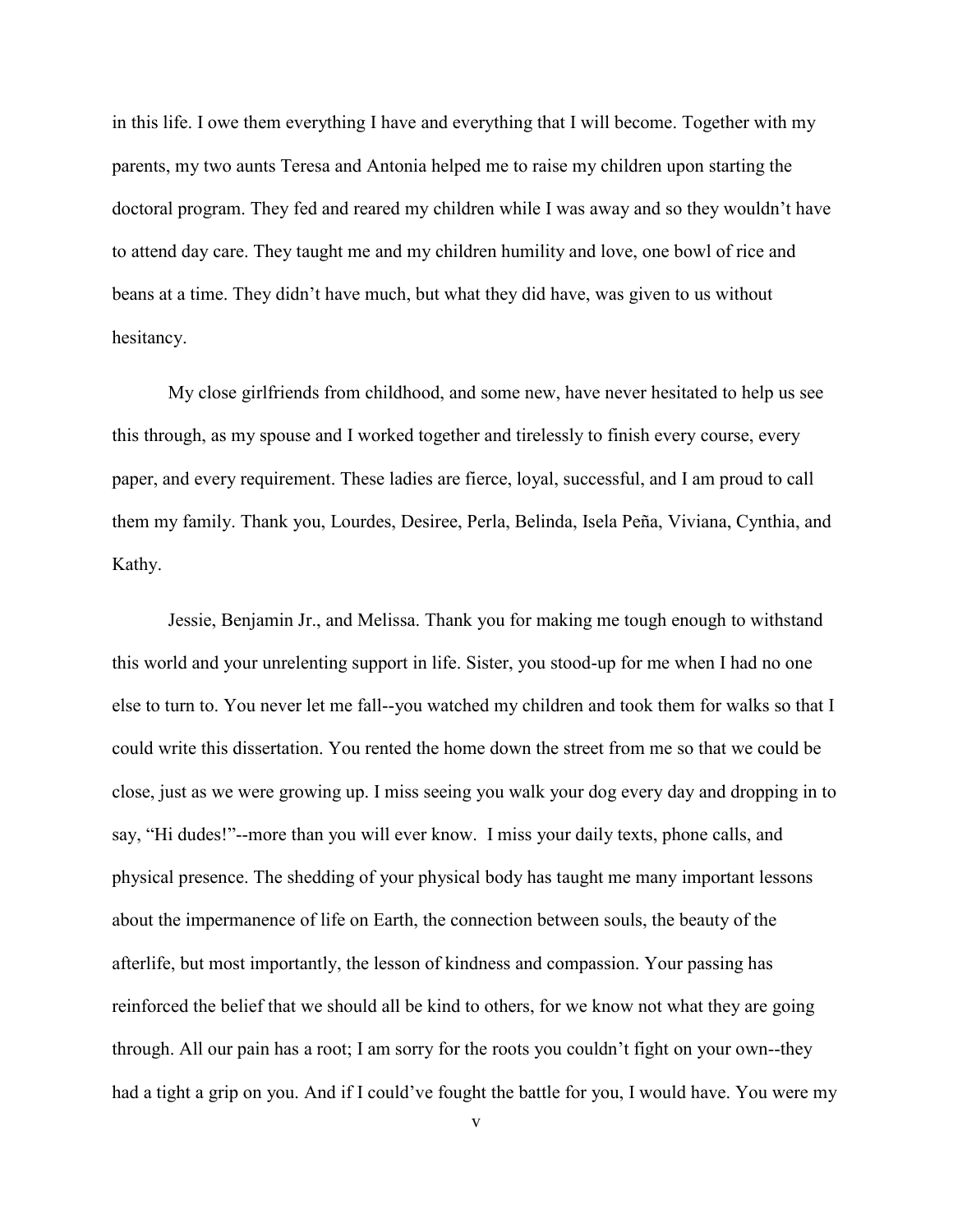first best-friend and although I feel a gaping hole in my life, an ache for what will never be--I know you're standing right next to me through this. I feel your presence urging me to push forward during the hardest of times. I smell you, hear you, and feel you--it gets me through the days. I have faith that you are vibrating to a different measure in paradise, where your vision is not clouded, and you are no longer shackled by pain and addiction. Thank you for teaching me the lesson of faith. I will carry your light with me and share it with the world.

 Thank you, Dr. Penelope Espinoza. My quantitative study would have been impossible without you. I appreciate your patience with me and your ability to be a great teacher. You are my hero, and I am forever indebted to you. Professors, Isela Peña, Gina Núñez, and Edna Martínez provided indispensable advice, academic nurturing, and most importantly, the gift time. Collectively, this group of brilliant *mujeres* saw me through and I am so grateful to be surrounded by this team of women.

 Jesse Arrieta, Benjamin, Sofia, Itzel, and Nicolas--I love you more than words can possibly describe. You are my everything. Thank you, ancestors, and thank you God for this beautiful life of mine.

*"I can do all things through Him that strengthens me"* 

*-Philippians 4:13* 

*"Even when I walk through the darkest valley, I fear no danger because you are with me." -Psalm 23* 

#### **Abstract**

 Previous research indicates that "The Studies" are helpful to students at both K-12 and higher education levels. Most of these studies focus on K-12 schools, fewer are at the higher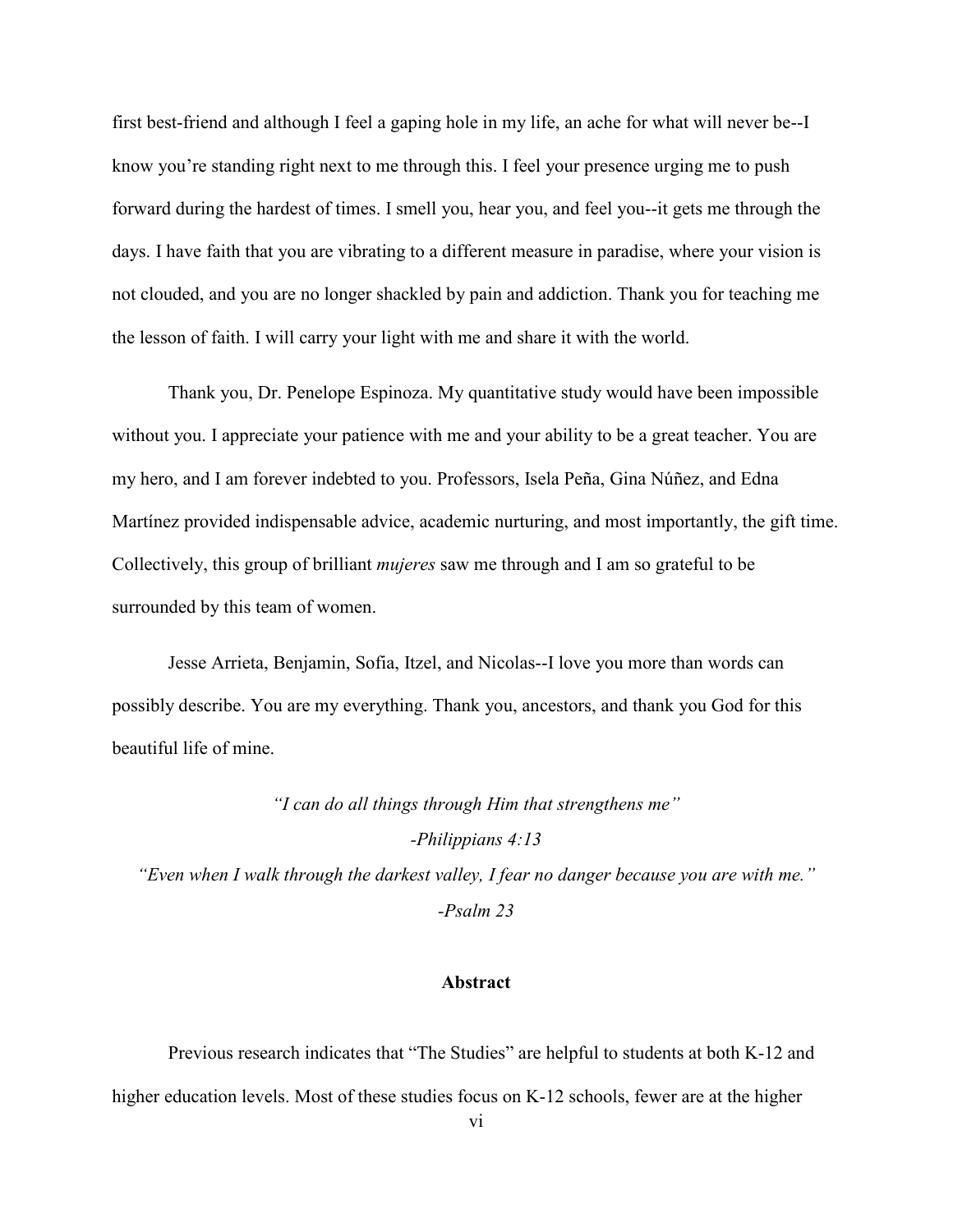education level, and few use quantitative methods to examine students' perceptions of "The Studies." The purpose of this study is to research students' perceived value of Women's & Gender Studies and Chicana/o Studies at a Hispanic Serving Institution. This quantitative study employed a feminist framework and methodology to develop a survey instrument and to analyze the survey responses from students who took courses in Women's & Gender Studies and Chicana/o Studies in the Fall of 2020. Separate analyses were conducted for Women's & Gender Studies and Chicana/o Studies to review data for each program. The findings demonstrated that both women and men highly value Women's & Gender Studies and Chicana/o Studies at this HSI in West Texas. These results contrast with a similar study (Horwath & Diabl, 2020) that found while both men and women admitted to the value of Women's & Gender Studies courses, men who were required to take the courses expressed resistance and negative judgements. The present study adds to the limited research on "The Studies" in higher education. This study is student-focused and quantifies students' perceived value of "The Studies," two contributions that aimed to merge both classical feminist methods and quantitative methods. I sought to make this contribution to the field of feminist-centered methods of research through a paradigm shift addressing concerns in both feminist and positivist approaches.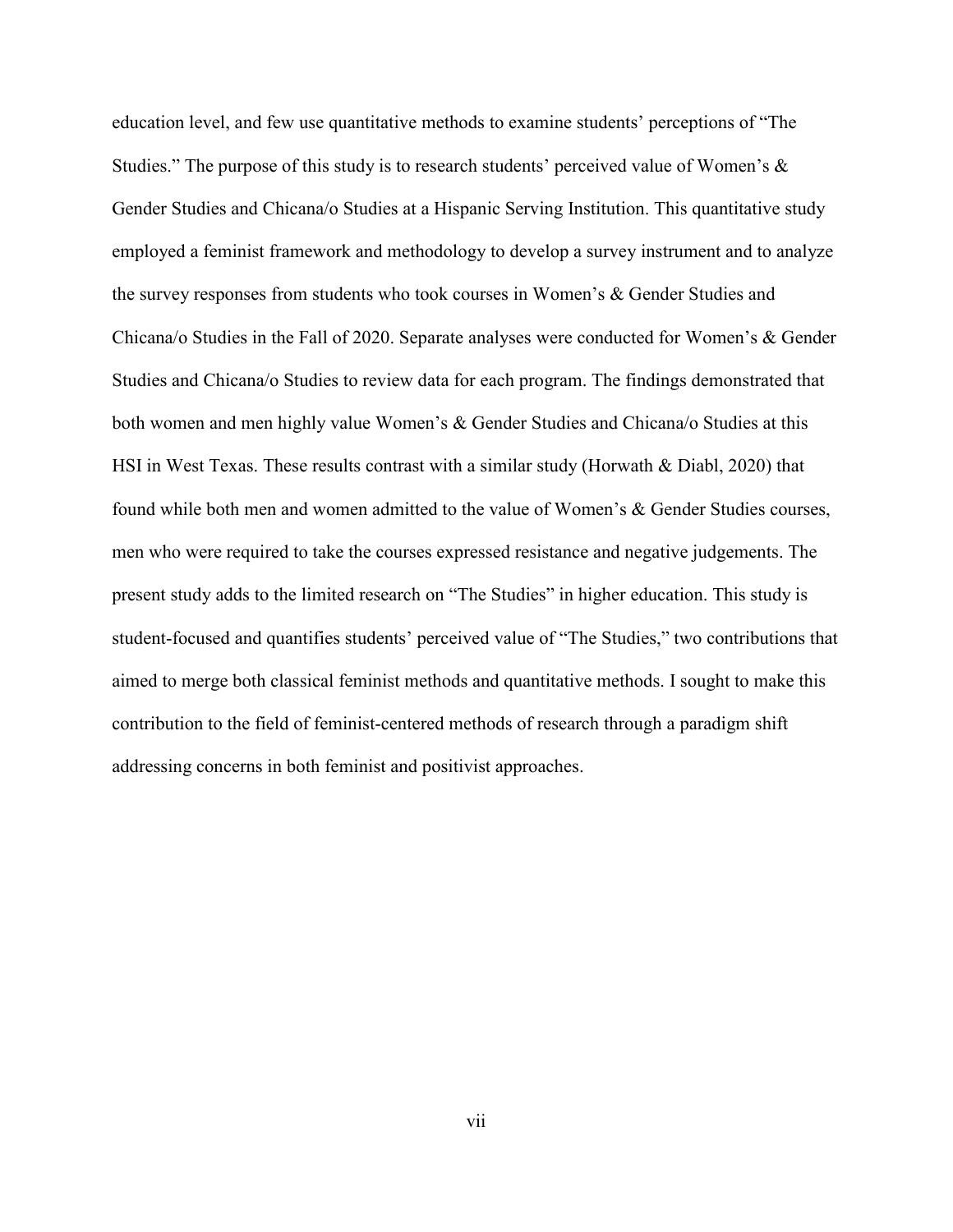### **Table of Contents**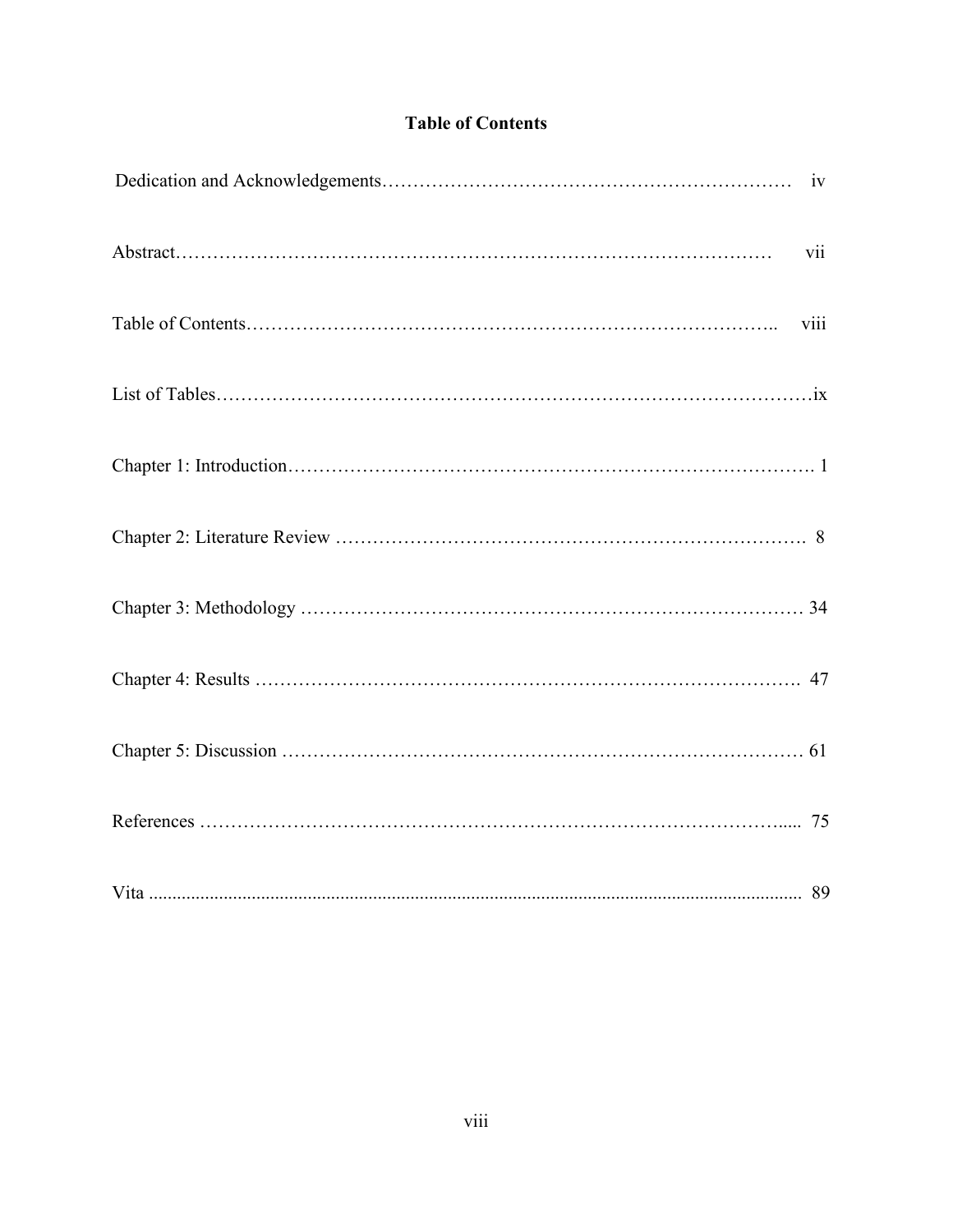### **List of Tables**

| Table 3.1 Chicana/o Studies Courses and Enrollment for Fall 2021            | 37 |
|-----------------------------------------------------------------------------|----|
| Table 3.2 Women's and Gender Studies Courses and Enrollment for Fall 2021   | 37 |
| Table 4.1 WGS Sample: Agreement Crosstabulations for the Horwath & Diabl    |    |
| Measure by Gender                                                           |    |
| Table 4.2 WGS Sample: Agreement Crosstabulations for the Self-Developed     |    |
| WGS Measure by Gender                                                       | 50 |
| Table 4.3 CST Sample: Agreement Crosstabulations for the Horwath & Diabl    |    |
|                                                                             | 55 |
| Table 4.4 CST Sample: Agreement Crosstabulations for the Self-Developed CST |    |
|                                                                             | 50 |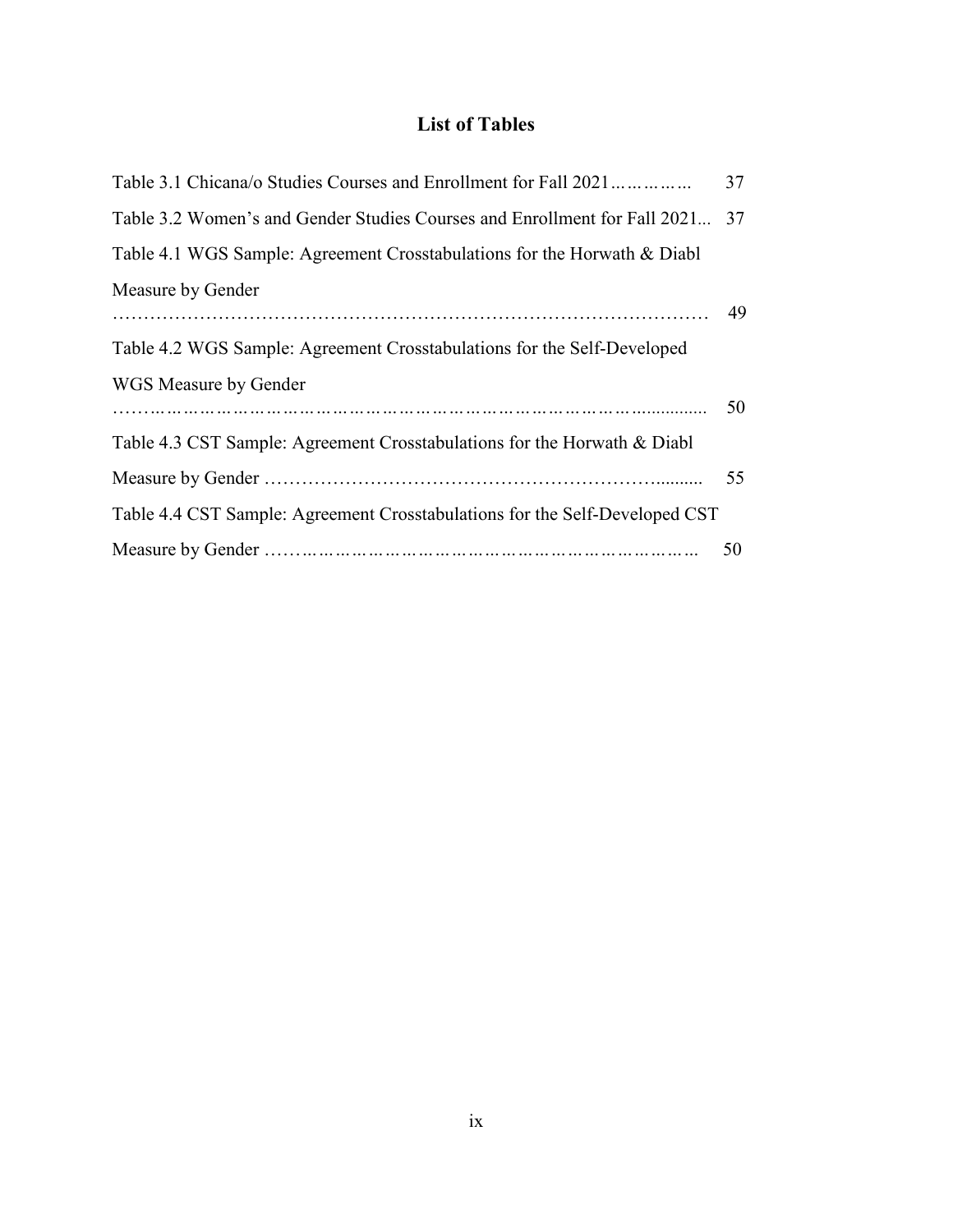#### **Chapter 1: Introduction**

Women's and Gender Studies, Chicana/o Studies, African American Studies, along with other ethnic programs of study have long been part of "The Studies" that were established in the 1960s and 70s as a response to social unrest (Boxer, 1982; Boxer, 2002; Ginsberg, 2012; Nance, 2008; Olzak & Kangas, 2008). The Civil Rights Era in the United States ushered in calls for inclusive education, social equality, and the end to systemic racism and sexism (Boxer, 1982; Cabrera, 2019; Casso & Roman, 1996; Guerra, 1970; Hu-DeHart, 1993; Nance, 2008). The Women's Rights Movement, Chicano Movement, and African American Rights movement at times converged to meet the collective goals of gender and racial minorities. One of these moments was during the nationwide student movement of the late 1960s and 1970s. The nation's youth were calling for a more culturally relevant curriculum, more educational opportunities and access, the end of de facto segregation, and representation within schools and colleges (Casso & Roman, 1996; Guerra, 1970; Hu-DeHart, 1993; Hu-DeHart, 2000; Hune, 1994). With this said, "The Studies" are an umbrella term for the programs of study that address race, culture, gender, and ethnicity that were a product of the civil rights student movement. Women's and Gender Studies addresses historical and contemporary issues as they relate to women, power, and oppression. The "gender" in Women's and Gender Studies indicates that the intersections of gender, femininity, and masculinity are also a focus. Chicano Studies is defined as an interdisciplinary analysis of Mexican Americans in the U.S. Chicano Studies takes a closer look at the history of Mexican Americans and their position within the nation's power structure (Bixler-Marquez & Ortega, 2014).

 The goal of this study is to investigate the perceived value of "The Studies" or more precisely, the Women's and Gender Studies and Chicana/o Studies university coursework. The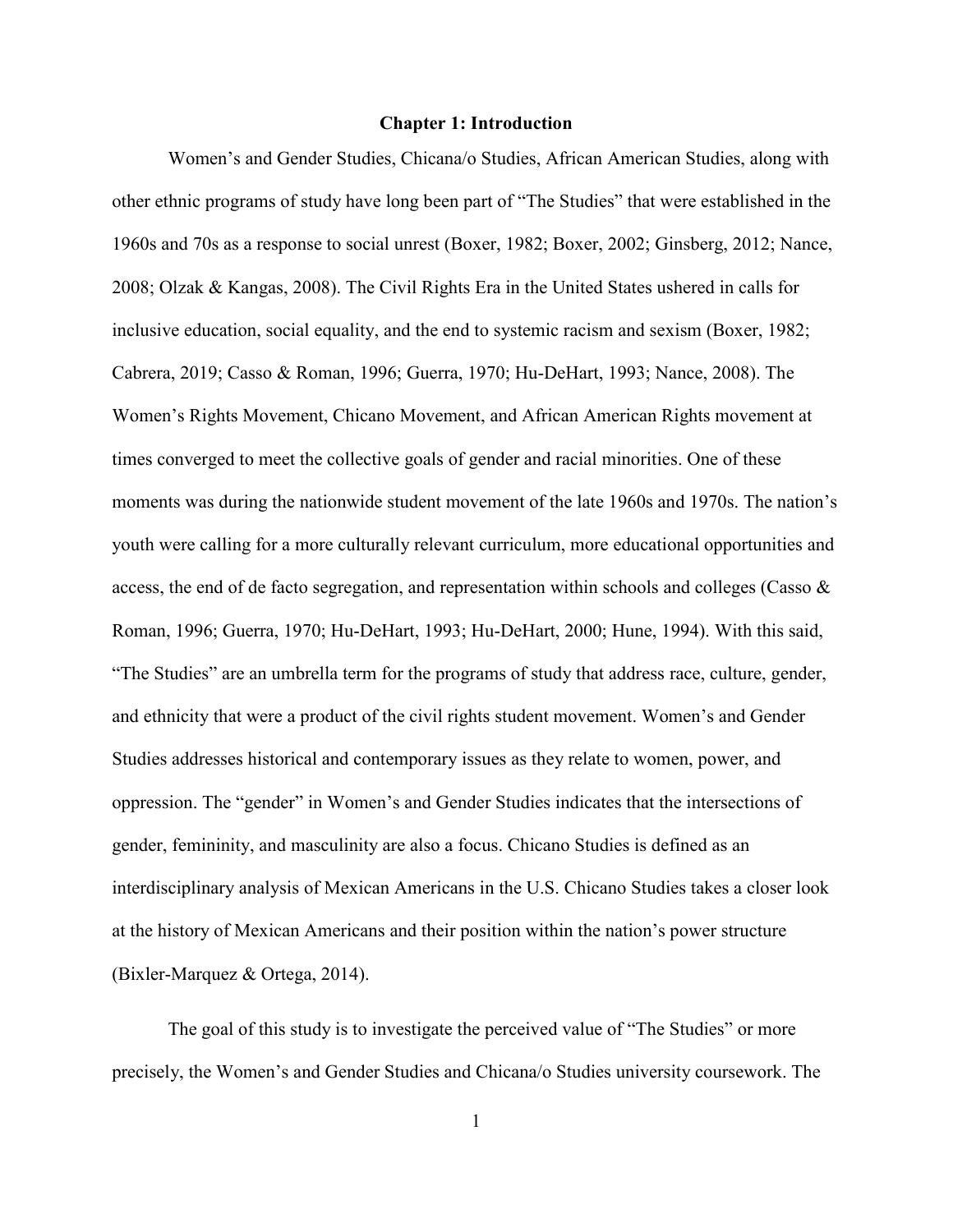primary research question is: what is the perceived value of Women's and Gender Studies and Chicana/o Studies for university students taking courses in either program? I plan to collect quantitative survey data to capture students' perceived value at the end of the course. This study is important for examining students' perceived value of "The Studies" in a large university setting. There is a lack of both qualitative and quantitative data that examines the value of these programs of study for students, especially in higher education settings.

### **Problem and Significance**

There is a lack of quantitative studies on the value of women's and ethnic studies in higher education settings (Harnois, 2013). This lack of quantitative data available to colleges and universities is troublesome as most use quantitative data to make important funding, staffing, and course decisions (Leung et al., 2019; Marina et al., 2015). The legitimacy and thus, survival of the program and courses depend on the collection and analysis of such data. Take for example a Dean of the College of Liberal Arts asking for data to justify hiring full-time faculty and funding a Women's and Gender Studies (WGS) program. Administrators ask for data beyond student enrollment in program courses. Richer data helps to underpin enrollment numbers and the legitimacy of an ethnic studies or women's studies program. The problem is: the data does not exist. For women's studies, this is in part due to the traditional feminist rejection of positivist approaches, which utilizes statistics or experiments to explain social phenomena (Harnois, 2013; Sprague, 2005; Sprague & Zimmerman, 1985).

 According to feminist researchers, the positivist approach denies women and others, including subaltern populations, a voice in research studies (Harnois, 2013; Sprague, 2005; Sprague & Zimmerman, 1989). Positivism objectifies the sample/subjects via scientific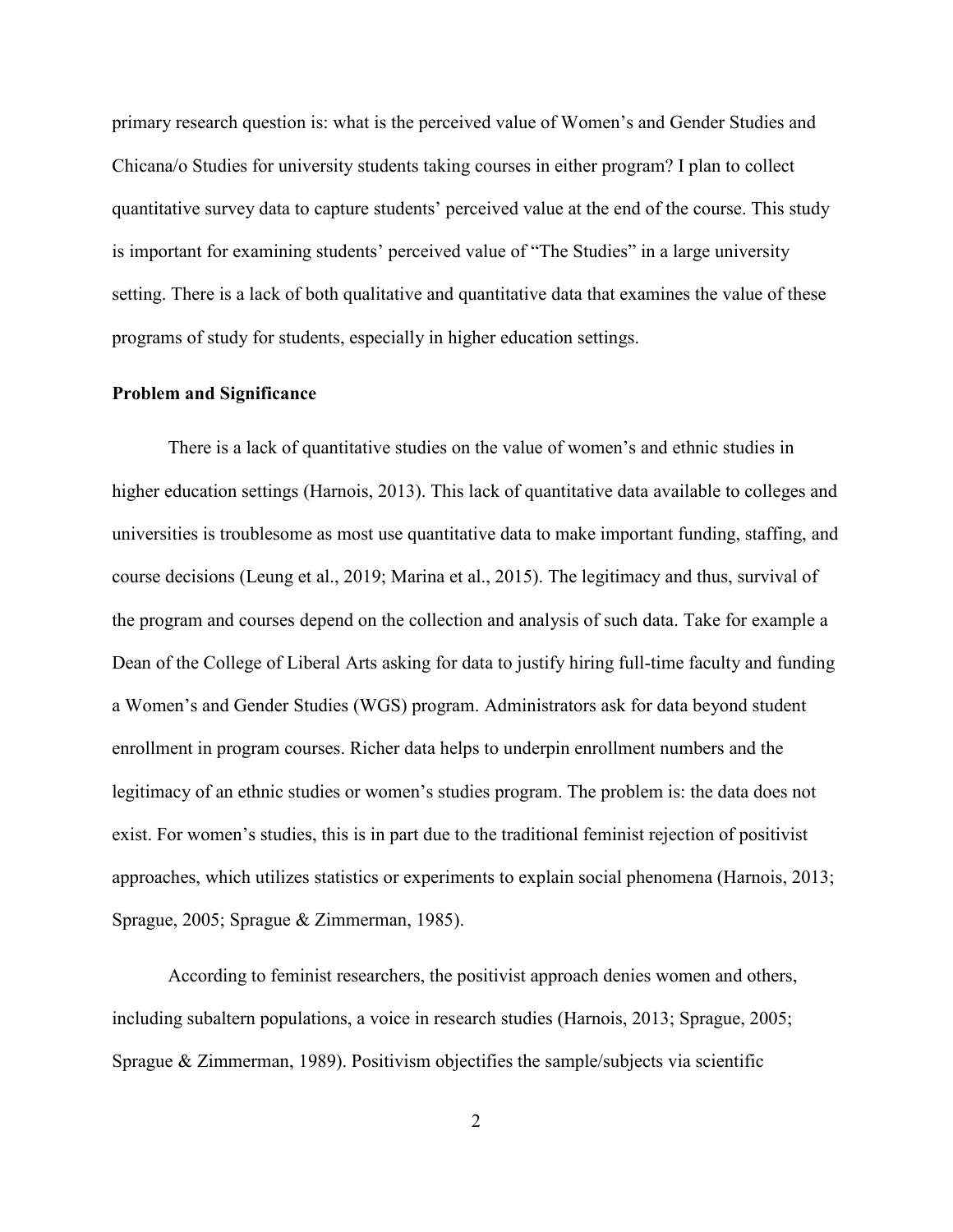objectivity, and this goes against the feminist grain of privileging the voices of women (Farganis, 1986; Sharma, 2019). Consequently, a positivist approach is equated with power, domination, and social inequalities (Keller, 1982). So then, quantitative data collection has the propensity to recreate cycles of social domination, like patriarchy. The problem seems to be that while feminist scholars are suspicious of positivist approaches, quantitative researchers view feminist work as "biased or activist" or "substantively marginal" (Harnois, 2013, p. 2). Related to this, Sprague (2005) observed that:

> Because feminists and other critical researchers have tended to assume that quantitative methodology cannot respond to their concerns, there are relatively few analyses of specific procedures that are problematic in mainstream quantitative methodology and there is even less written on feminist ways of implementing experiments or surveys. (p. 81)

 Current ethnic and women's studies programs are under threat, mostly due to political threats from the right (Baker & Rodrigues-Sherly, 2021; Chamberlain, 2006; Pollack, 1985). Some states are currently banning the teaching of critical race theory (CRT) and defunding schools and courses that include teaching CRT, Queer theory, Marxist theory, and Identity theory (Baker & Rodrigues-Sherly, 2021; Texas Legislature Online, 2021). This is a problem as many ethnic studies and WGS courses are either directly or indirectly threaded with the theoretical underpinnings of CRT, Queer theory, and other social theories (Baker & Rodrigues-Sherly, 2021; Florido, 2021). The domino effect here seems to be the threat of defunding ethnic and WGS programs and at the very least, cutting course availability. In a letter to the University of California San Francisco, proponents of ethnic studies at UC San Diego stated that the defunding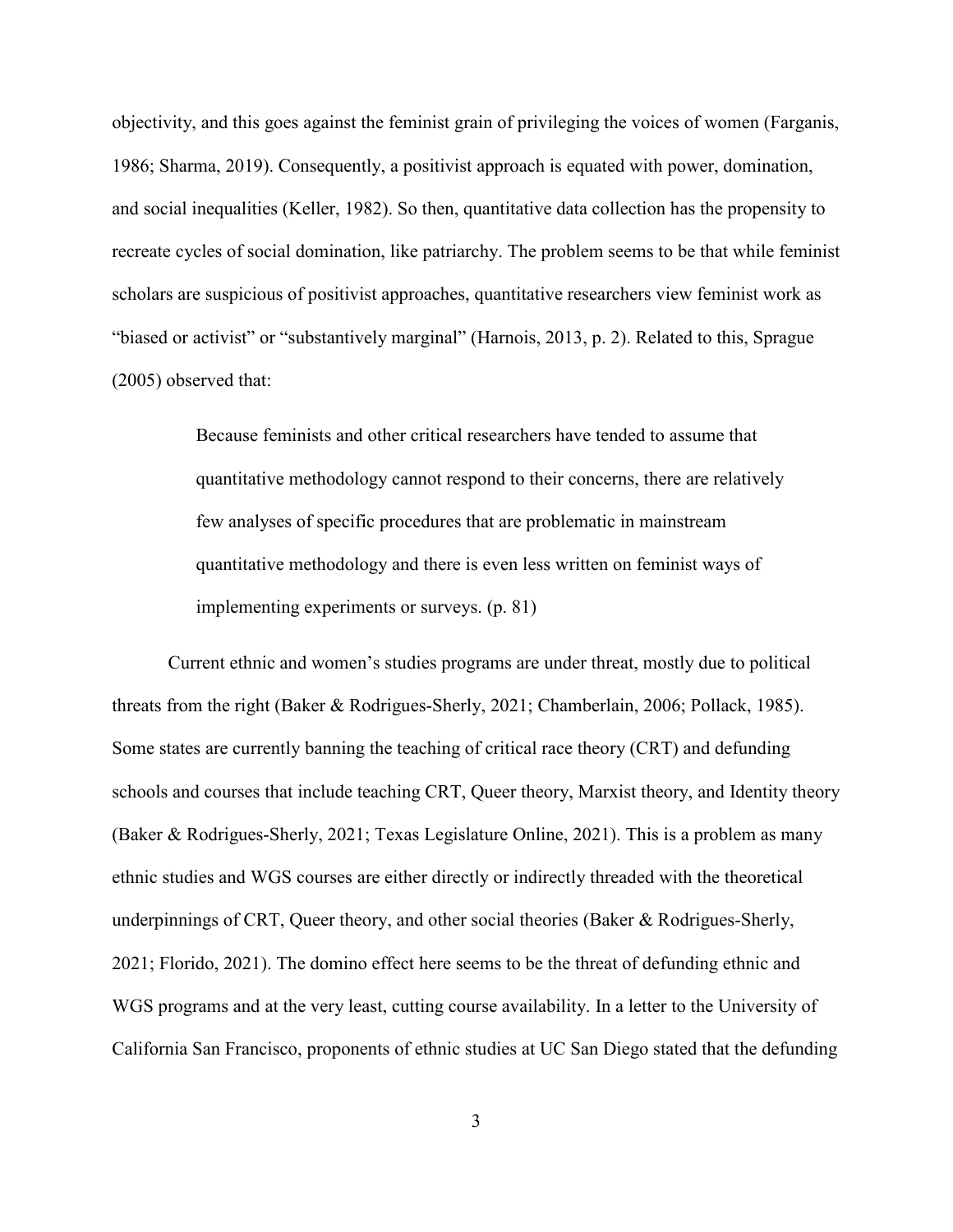of ethnic studies at UCSF, in part, stems from a "divisive culture war rhetoric" (The University of California San Diego, 2016, p. 1). In addition, the letter states that:

Notably, in the past several months, student activists and faculty at institutions including Yale University, University of Missouri, and Emory University have stirred national conversations on matters concerning race, gender, and class on university campuses, pressing for administrators to support and initiate institutional change around issues of diversity and inclusion. One of the many demands that echoed across these campuses was the creation of a university-wide Ethnic Studies curriculum. This progressive work has been concurrent with the tremendous influence of Black Lives Matter networks and in coalition with many other concerned student movements. (p. 2)

This speaks of the timelessness of ethnic studies programs across the nation as we have not resolved our racial tensions and in some cases have unraveled the progress of the 1960s. Further, the faculty and graduate students that produced the letter stated that the defunding of ethnic studies sets a dangerous precedent as UCSF, the first to usher in "The Studies" in the 1960s, will set the example of just how easily financial and political forces can destroy programs across the country (The University of California San Diego, 2016).

The End CRT Act, introduced in part by Senator Ted Cruz in 2021, further puts "The Studies" in peril as the policy seeks to ban and limit the way teachers and professors teach racism, sexism, and homophobia (Baker & Rodrigues-Sherly, 2021). The trend has spread across conservative areas of the United States and oftentimes echoes Donald Trump's language in the original executive order banning diversity and inclusion training (Baker  $\&$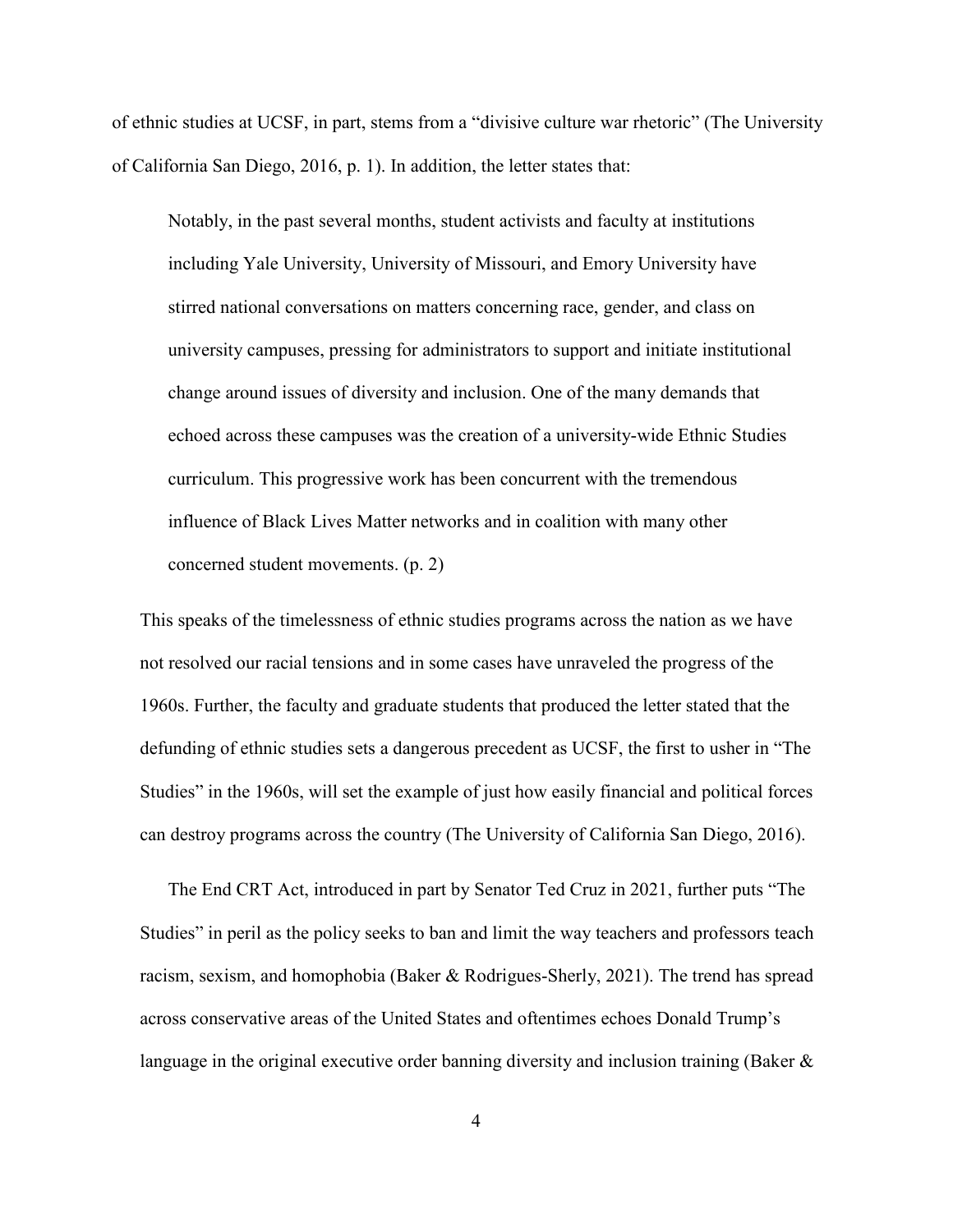Rodrigues-Sherly, 2021). The endangered status of critical race theory is almost a direct attack on "The Studies" as the focus and purpose of these courses is to critically assess racism, society, and gendered intersections.

#### **Research Objective**

 In my literature search for this study, most literature I found was historiographical in nature, commentaries on the state of "The Studies," or first-person narratives. Fewer studies were available on the value or success of programs from the perspectives of those who *take* the courses: students. I will elaborate on this further in the next chapter.

Therefore, the obvious gap to fill ethnic and women's studies literature are quantitative studies; even more so, studies conducted in higher education settings. In my study, I intend to investigate whether men value WGS less than women while I examine the perceived value of Women's and Gender Studies and Chicano Studies among undergraduate students at a university on the U.S.-Mexico border. The objective of this study is to generate quantitative data on the perceived value of these courses.

### **Relevant Context and Background of the Researcher**

 My interest in this research stems from my twelve years of teaching experience in Chicana/o Studies and Women's and Gender Studies at a four-year public university on the U.S.- Mexico Border where this study takes place. My experiences include feeling like the programs were constantly on the "chopping block" at the first sign of economic and political upheaval. I constantly had to justify teaching my courses to administrators and provide some kind of "proof" that the courses were useful to students. Mostly, the proof that was given was the solid enrollment numbers in both academic programs, especially for Liberal Arts students that have a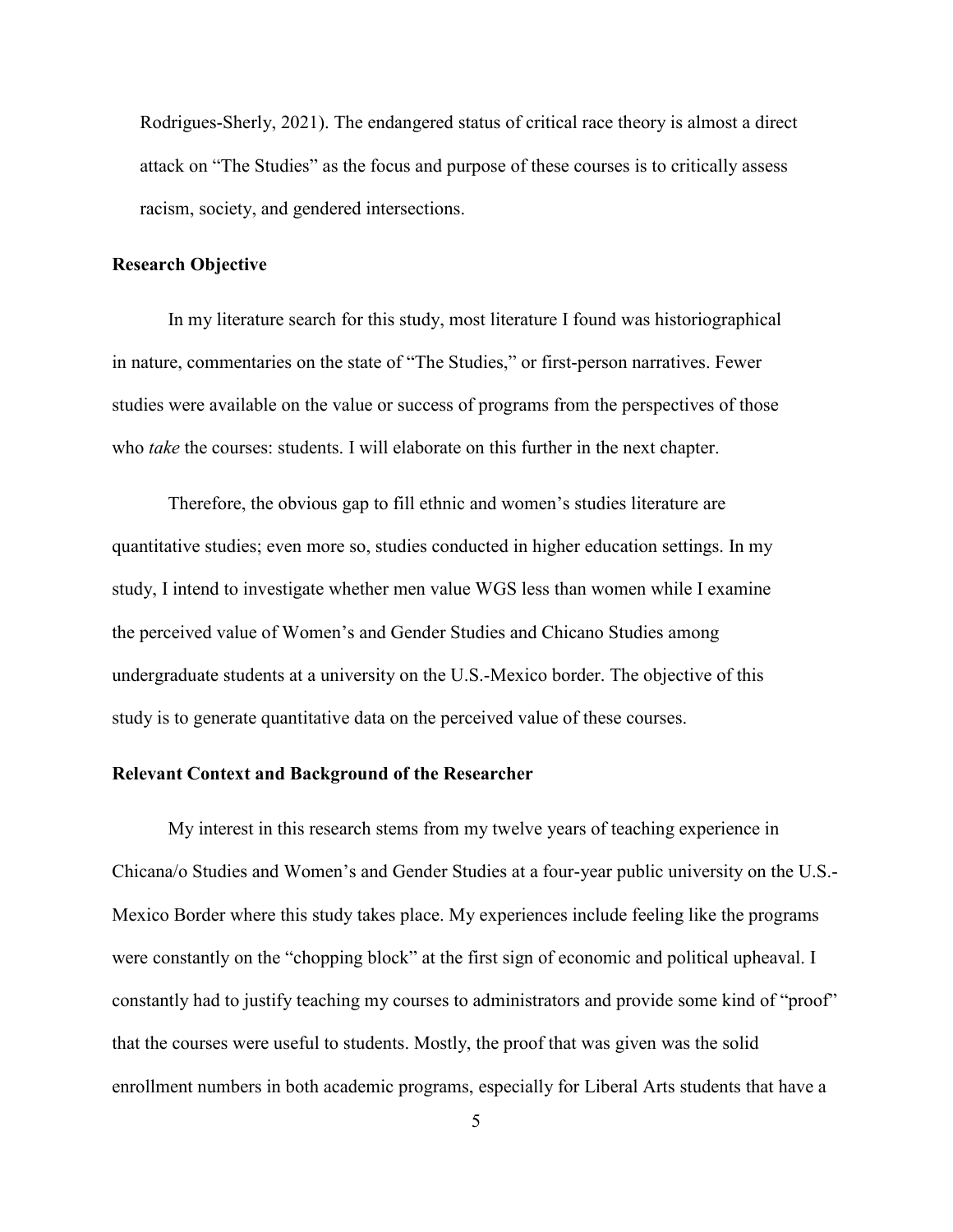three-course block elective requirement at the University. There were deep feelings of job insecurity from semester to semester since the two programs were always a target in our conservative state and hence, subject to intense scrutiny. However, anecdotally, students appeared to appreciate the courses. Also, the solid enrollment numbers and positive course evaluations for our faculty members were indicative of a successful program.

As a Microbiology and Chemistry undergraduate student with no previous knowledge of Chicano Studies (CST) or Women's and Gender Studies (WGS) programs, I found a new sense of community engagement, value for my heritage, belonging at my university, and renewed motivation to continue my studies after taking several electives in both programs. One can say that my academic development was science oriented and narrow-minded; a panoramic view of human existence was missing in my field of vision. I pursued a master's degree in Latin American history and women's history and attended medical school where my focus was on women's and Latino health concerns. These experiences together with my experiences teaching CST and WGS at the university level for the past thirteen years have influenced me to pursue a quantitative study that will inform me of student perspectives about feminist studies and Chicano Studies. Collectively, these experiences compelled me to think about collecting quantitative data to determine the extent to which students value the two programs, starting with courses in the undergraduate curriculum.

 While gathering research literature for this dissertation, my challenge has been finding empirical studies on either ethnic or women's studies. Even more rare is the availability of quantitative data to build on. My research will build on the few studies available and hopefully inspire larger-scale data collection. My study can be set apart from the other relevant quantitative studies (Horwath & Diabl, 2020; Marchbank & Letherby, 2006) in that the ethnic and women's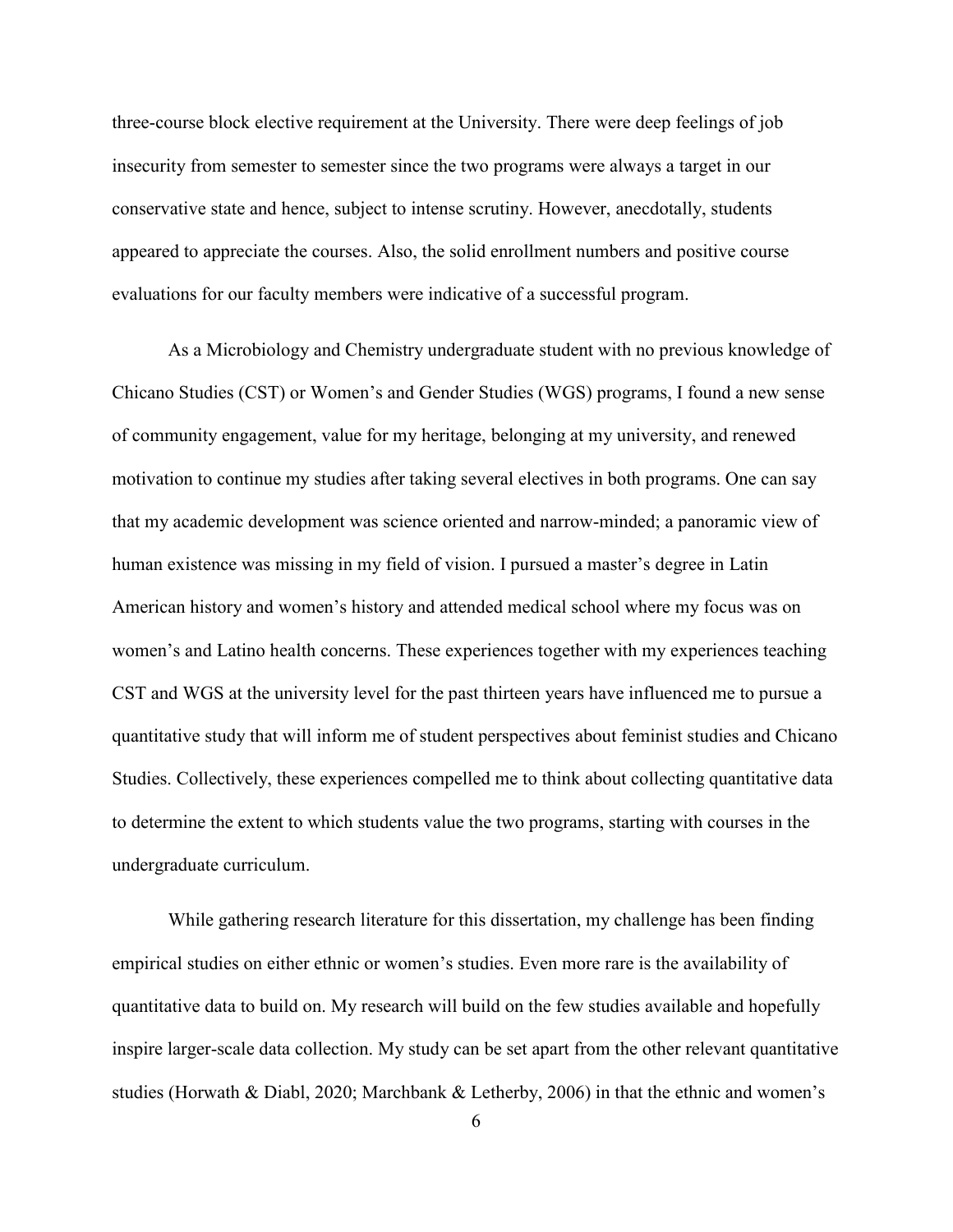studies courses involved are not required, and it is not set in Europe, where one can argue that cultural differences exist. The next chapter will discuss the history and current state of ethnic studies and women's and gender studies in higher education, as well as the research and frameworks guiding my study.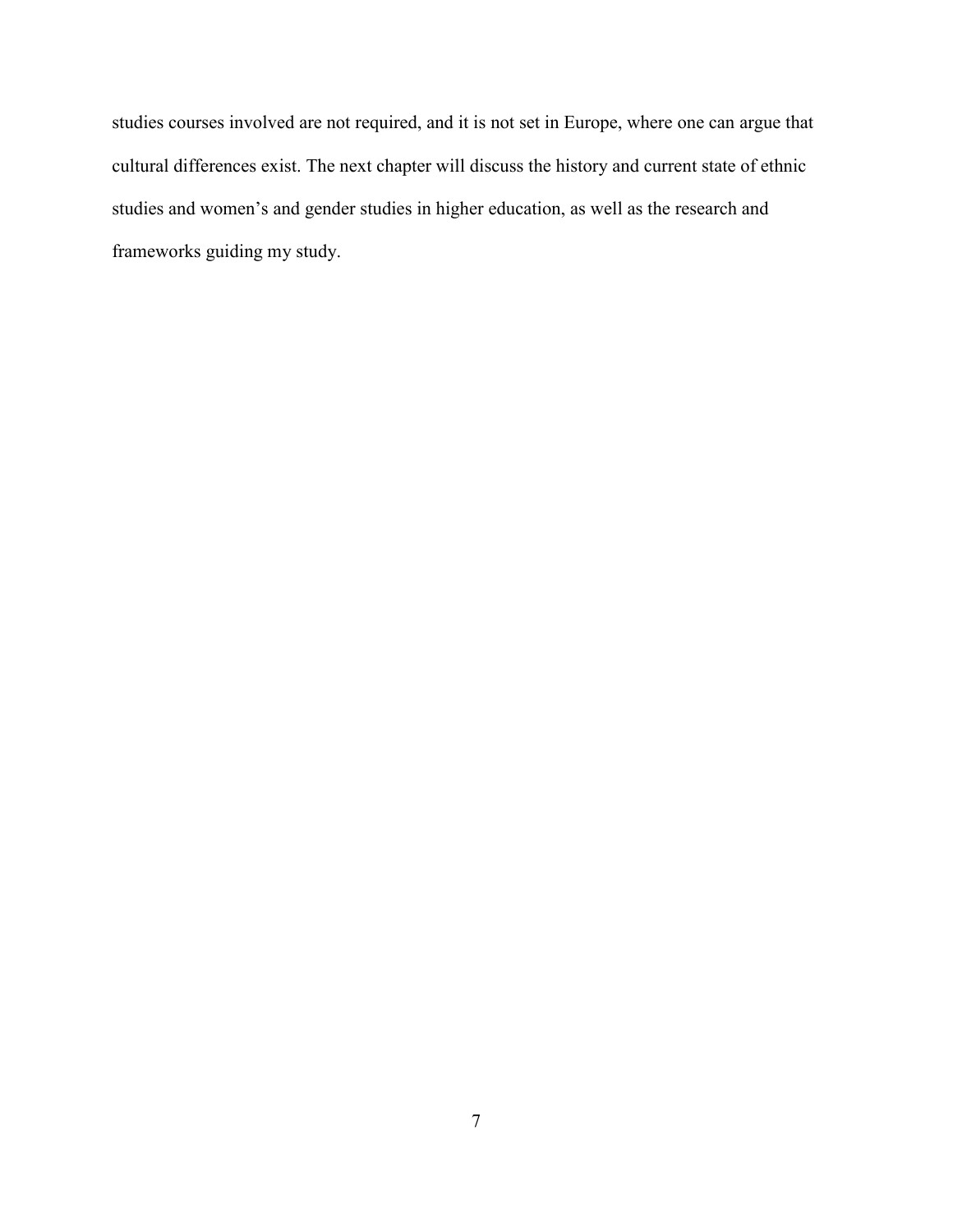#### **Chapter 2: Literature Review**

 To provide a proper historical context for this study, I will discuss the history of "The Studies" in higher education, which includes Chicano Studies and WGS. I have organized this literature review to start with the history of "The Studies" in general, then Chicana/o Studies, and lastly, WGS.

### **From Ethnic Studies to "The Studies" in Higher Education**

After the Supreme Court's 1954 landmark decision in *Brown v. Board of Education* and strike down of the "separate but equal" doctrine established by *Plessy v. Ferguson* 1896, the education civil rights movement turned its attention to higher education. The campaign called for equal access regardless of race, gender, or class and promised to "deliver higher education as the first truly democratic, nondiscriminatory American institution" (Hu-DeHart, 2000, p. 1). In the Fall of 1969, shortly after the assassination of Dr. Martin Luther King Jr. and Robert Kennedy and at the peak of the Vietnam War, the Third World Liberation Front led a strike at San Francisco State College (now San Francisco State University/SFSU) to hire more faculty of color, admit more students of color, and implement ethnic studies in the curricula (Nance, 2008). This strike, which eventually spread to other universities and colleges such as U.C. Berkeley, Columbia University, and The University of Texas at El Paso, is credited with the establishment of the first Ethnic Studies programs, with the School of Ethnic Studies at San Francisco State College being the first of its kind. The School of Ethnic Studies ushered in a new era of education that was focused on racial and ethnic equality and highlighted the contributions of groups other than the white male (Ward, 2019). Ethnic studies courses soon developed into Black (African American) Studies, Asian American Studies, Chicano Studies, and Women's Studies, among others. The first college to offer Black Studies courses was Merritt Junior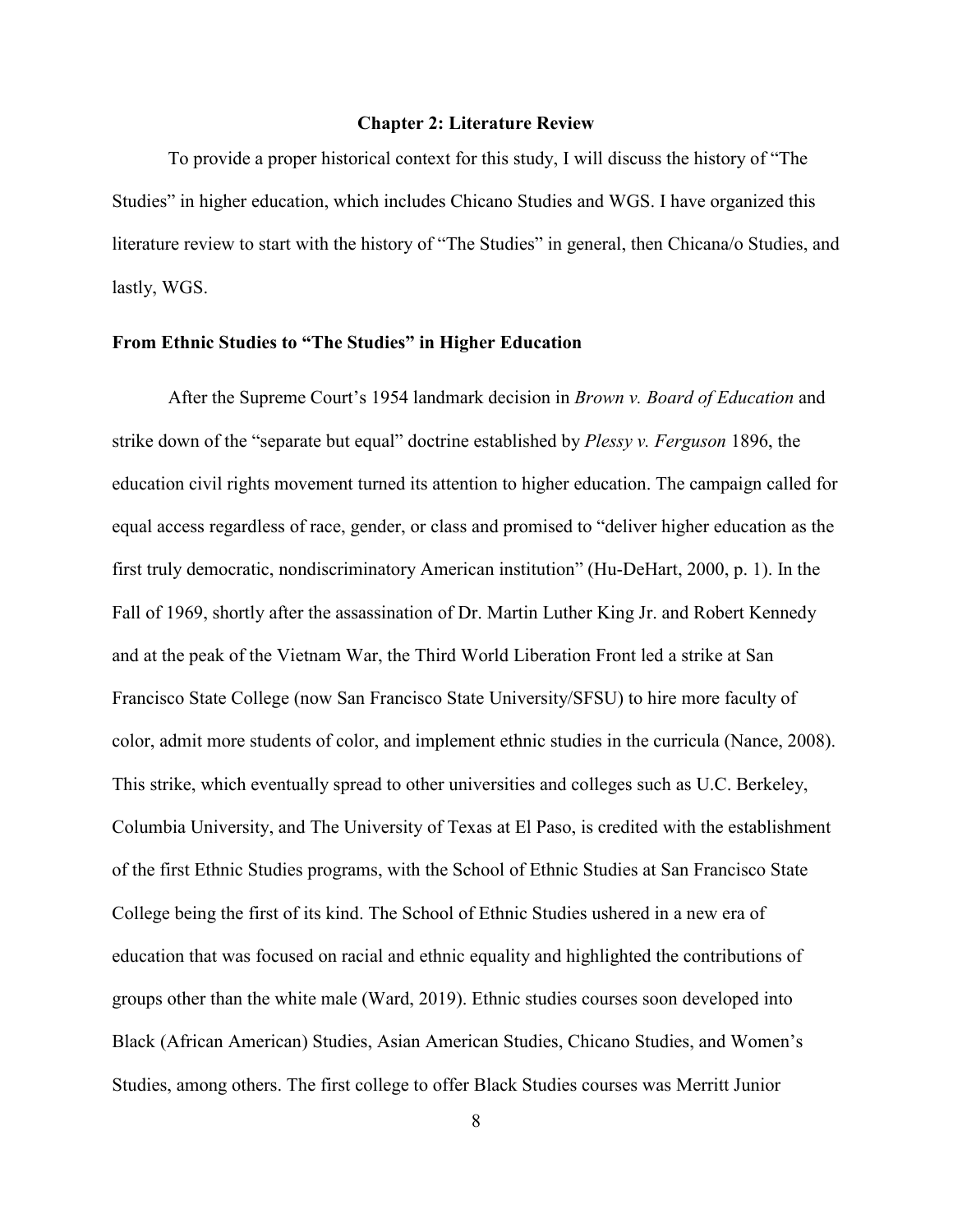College in Oakland, California, and the first fully developed program in Black Studies was at SFSU (Ward, 2019).

 The "strike" at SFSU was more of a takeover of the campus by activist groups including Black activists that demanded dormitories, a Black Studies program, and accessibility to the college in what Ward (2019) called an "affirmative action philosophy" (p. 1). Similarly, Nance (2008) characterized the strikes as paving the way for "equity and social justice on campuses nationwide" (p. 14). Racism, exclusion, and systemic discrimination were the issues at hand both during the campus takeovers and the broader civil rights movement of the 1960s and 1970s (Hu-DeHart, 2000; Nance, 2008; Ward, 2019).

 Evelyn Hu-DeHart (1993, 2000) explained that the university faculty and student demographic of the time was predominantly male and white, and the curriculum reflected that demographic and continues to do so. Hence, the multicultural reform movement for higher education called for changes in the curriculum, access to education, and more faculty and students of color (Hu-DeHart, 1993). In other words, this was a movement that had in mind educational equality, which in turn would reflect democratic pluralism and give the youth of color an opportunity for social mobilization. However, ethnic studies were a challenge to the status quo and the imbalance of power that ensues. The above-named calls for justice were naturally met with push-back and a struggle for mainstream legitimacy ensued. The struggle for legitimacy was evidenced by the inability of ethnic and women's studies programs to fully integrate into the academic structure (Boxer, 2002; Hu-DeHart, 1993). Denying legitimacy can be expressed in various forms such as reducing funding to a program to disable it or placing exaggerated demands on a program that cannot be made. Since "The Studies" were perceived by the mainstream university faculty and student body as subversive, culturally nationalistic, and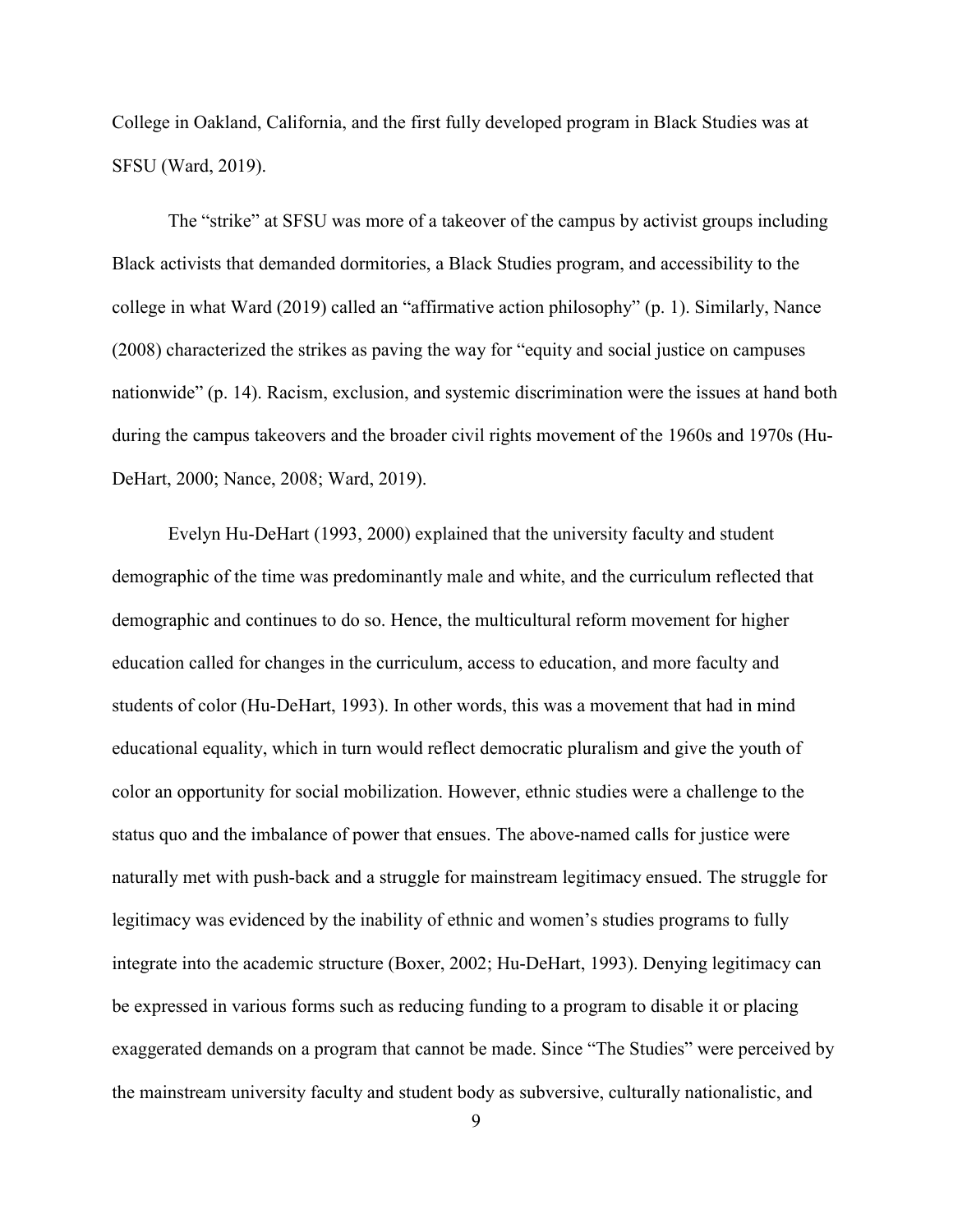even violent to white males, the stereotypes functioned to discourage faculty and students from participating in courses, further delegitimizing the programs (Boxer, 2002; Ginsberg, 2008; Hu-DeHart, 1993).

### **Chicano Studies**

For Mexican Americans participating in the struggle for ethnic studies and more precisely, Chicana/o Studies, in the late 1960s, questions of power led them to rise against the educational system (Cassio & Roman, 1976; Guerra, 1970). The student movement, it was decided, was collectively called Movimiento Estudantil Chicano de Aztlan or MEChA and represented the ideas and struggles of Chicanos in mostly higher education although Mechistas were also active in the community outside of education (Mecha Nationals, 2019; Urrieta, 2004). One of the key goals of MEChA was to revolutionize the curriculum, which at best, provided a stereotypical image of Mexican Americans within a historical context (Mecha Nationals, 2019). In the *Dilemmas of Ethnic Studies,* Arturo Pacheco (1980) illustrates this idea further by writing that:

prior to the existence of ethnic studies, the great bulk of the knowledge that we found in the university reflected little more of our lives than the recognition of us as deviant and sometimes exotic groups that existed on the margins of society. (p. 1)

It is these institutionalized practices that taught and maintained the culture of power in universities, and hence motivated the student movement.

 One of the first ethnic studies programs that focused on the history and culture of Mexican Americans was created in March 1969 at San Fernando Valley State College (now CSU Northridge) (Bixler & Ortega, 2014). A few weeks later, in April of 1969, MEChA activists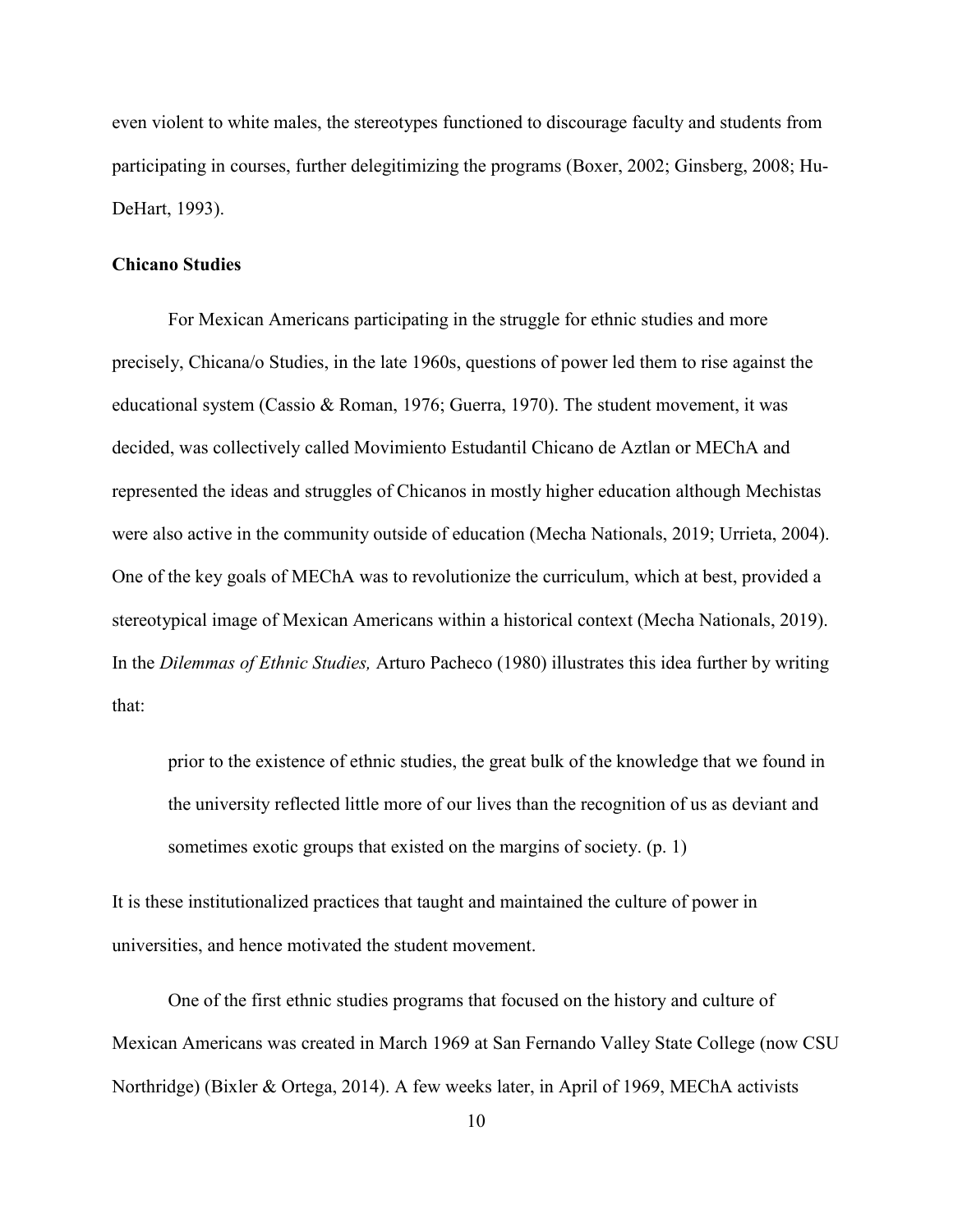gathered at The University of California Santa Barbara for a symposium on higher education and the development of a formal manifesto, or common goals. El Plan de Santa Barbara outlined their movement against "those forces which have denied us freedom of expression and human dignity" (Guerra, 1970, p. 3). In the manifesto, Chicanos called for equality in education in the form of content integration and equity in pedagogy. In it, Chicanos realized that:

 without a strategic use of education, an education that places value on what we value, we will not realize our destiny…the central importance of institutions of higher learning to modern progress, in this case to the development of our community…we believe that higher education must contribute to the information of a complete person who truly values life and freedom. (Guerra, 1970, p. 2)

The students of MEChA comprehended an important reality about the power structure in the U.S.: that there are rules and codes for participating in power and the attainment of an education was one of them.

 California is widely recognized as the pace setter for ethnic studies and progressive educational policy, as it was the epicenter of the Chicano and Black student movement. During the historic meeting at UC Santa Barbara where El Plan de Santa Barbara was drafted, a list of educational demands by the Chicano Community was outlined:

- 1. The recruitment and retention of Chicano Students and faculty, administrators and staff;
- 2. The formal study of Chicano culture and history in all of its unity and diversity in terms of recognizable cultural categories;
- 3. Support programs for Chicano students;
- 4. Chicano research programs;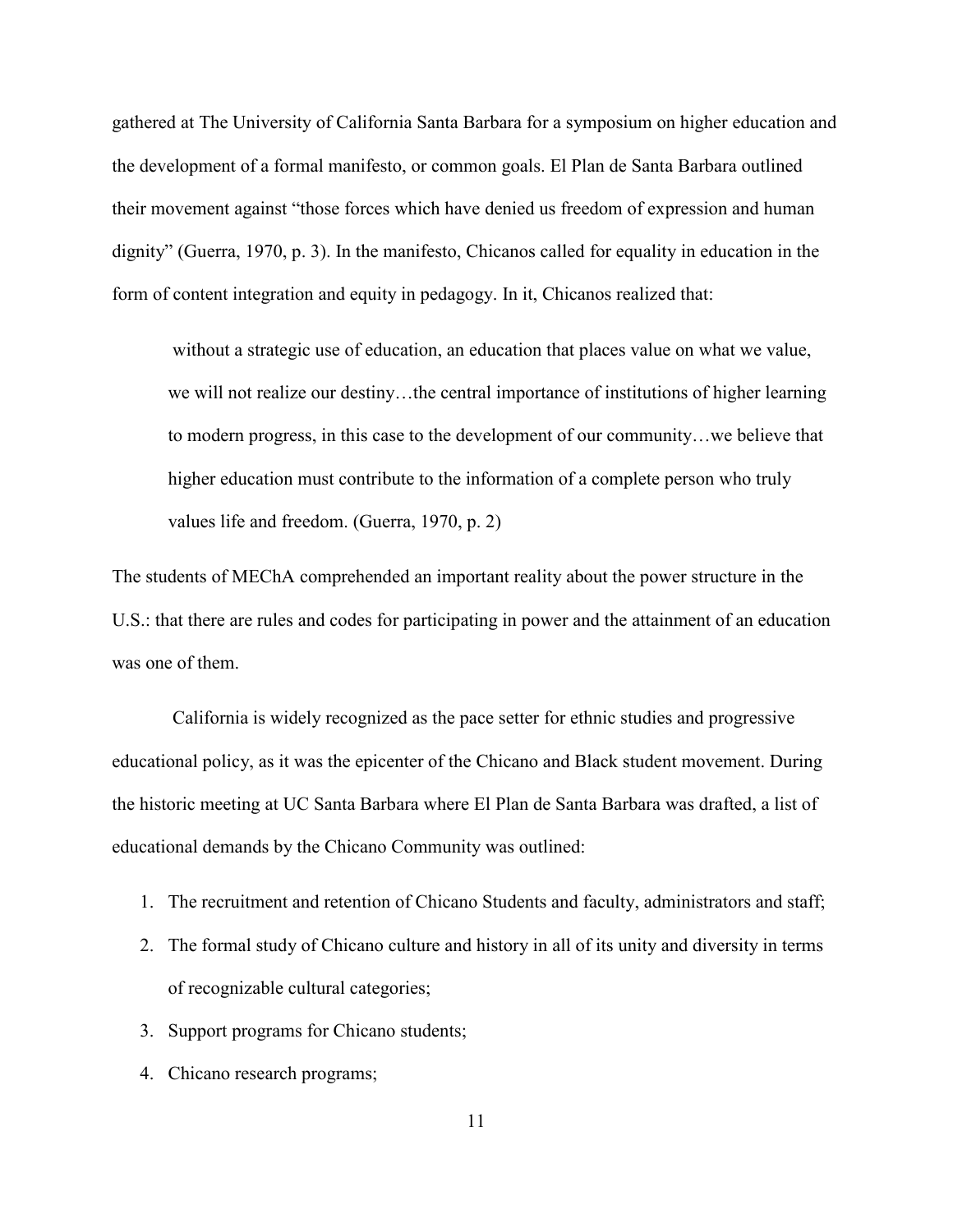#### 5. Chicano publications programs;

6. Cultural and social action centers in the Chicano community (Macías, et al., 1970, p. 3). Much like Boxer (2002) and Hu-DeHart (1993), Macías et al. (1970) documented the need for "institutionalizing" programs like Chicano and Black Studies in higher education so that they would remain legitimate within the educational system. One strategy mentioned was the creation of parallel academic units "that will have the freedom and latitude to carry on the above objectives" (Macías et al., 1970, p. 3). Despite being met with adversity, ethnic studies and women's studies programs sprouted across the nation.

 In the Fall of 1971, the Chicano Studies Program (CSP) at UTEP (where I will be conducting my study) began with controversy that catalyzed the first campus demonstrations including boycotts, walk-outs, sit-ins, and marches (Bixler & Ortega, 2004). Chicanos and their supporters were challenging the vote of a curriculum committee that rejected their proposal for a program that would evolve the University into a "bilingual-bicultural institution serving the needs of both countries with Chicanos as mediators" (Vasquez, 1974, p. 1). The objectives of the CSP proposal were to create a program that would raise consciousness about Chicanos on campus and "establish a base to combine their dreams with reality" (Vasquez, 1974, p.1), and which would eventually become a major degree program and independent department at UTEP.

 On a technicality, the advocates of the CSP were able to overturn the decision made by the curriculum committee, but the goals of the proposal were modified and significantly scaled back. The Chicano group was no longer able to adhere to the goals outlined in their proposal; and thus, with the approval of a Chicano Studies Program, their hopes faded for an autonomous department, major degree program, community information program, bilingual-bicultural teacher training program, and Chicano advisory board. Instead, the committee replaced their goals with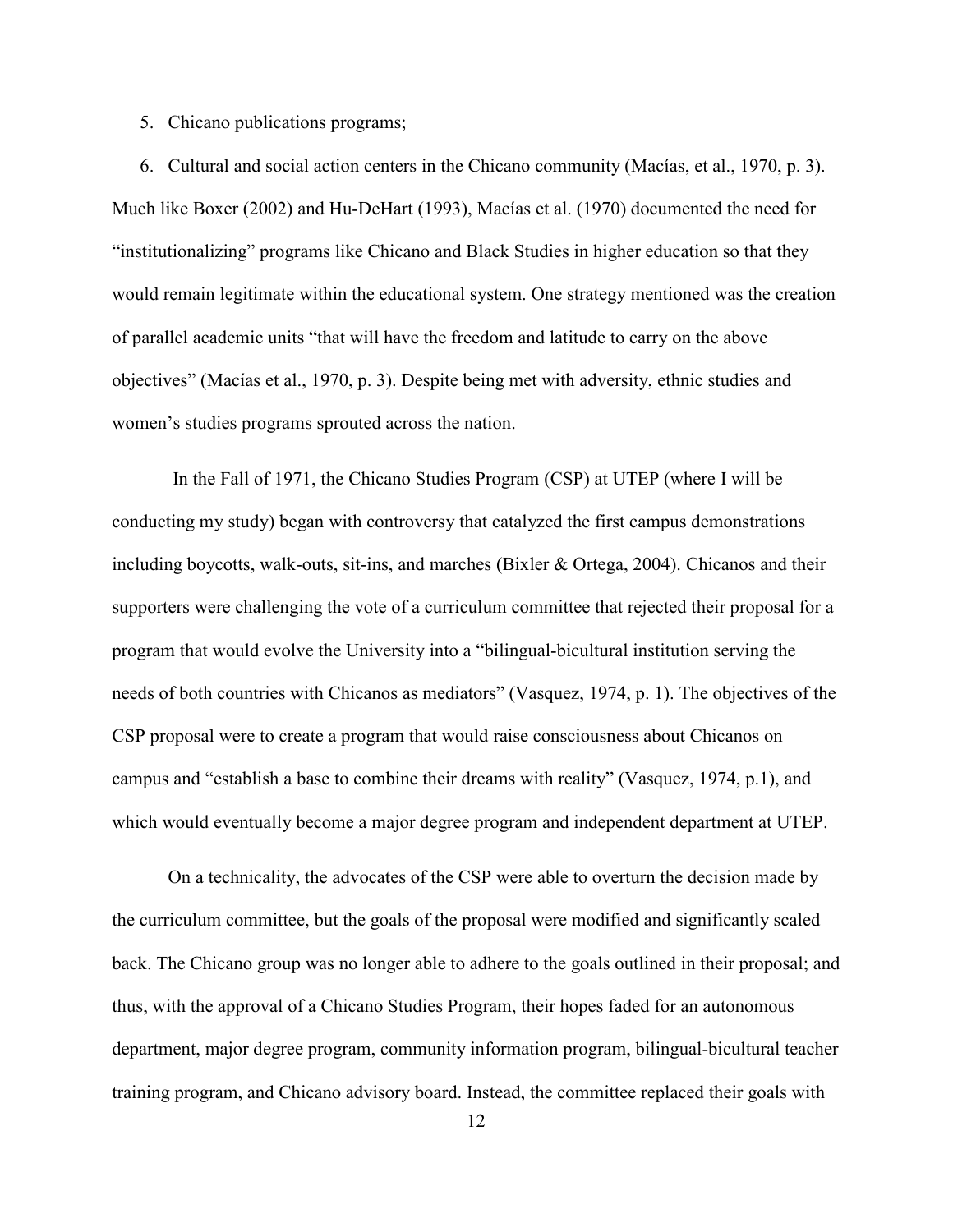other, arguably less ambitious objectives: 1.) Study the contributions of the Mexican American to American culture and society; 2.) Promote better understanding among all Americans and enrich their range of society; 3.) Aid professionals to work more effectively with American problems which have been aggravated by the alienation of the Chicano; and 4.) Encourage Chicanos to seek higher education (Vasquez, 1974). Although these goals were innovative in comparison to the subtractive practices and policies of earlier years, their aims evolved from definite and detailed to vaguer ideas that could theoretically assist resistant administrators to delegitimize the new program.

 By the Fall of 1972, the program had 392 students enrolled in Chicano courses taught by 12 faculty members. The UTEP catalog of courses listed 18 core courses and 22 related courses in the Chicano Studies Program. Also, in October of 1974, the CSP submitted a Bachelor of Arts degree program proposal to the Undergraduate Curriculum Committee that was designed to "prepare students for work with Chicanos in the schools, the community, or for graduate work in the field" (The Prospector, 1974, p.1). Outside of the CSP, the Chicano Activities Program and other University entities made significant progress toward educating El Paso's minority youth. In 1972, two out of ten total Chicano Ph.D.'s in Political Science in the U.S. worked for the University of Texas at El Paso. Several programs were introduced to UTEP including the Upward Bound Program, "Chicano Month," Special Services Program, BETO (Bilingual Educators Training Opportunities) Program, and the Higher Education Migrant Program (now CAMP). The Upward Bound program at UTEP was a bridge program to address the gap between K-12 education and higher education for bilingual youth from minority backgrounds by improving their "communication, study and reading skills" (The Prospector, 1972, p. 1). Participants of the program were given the opportunity to attain up to 8 hours of advanced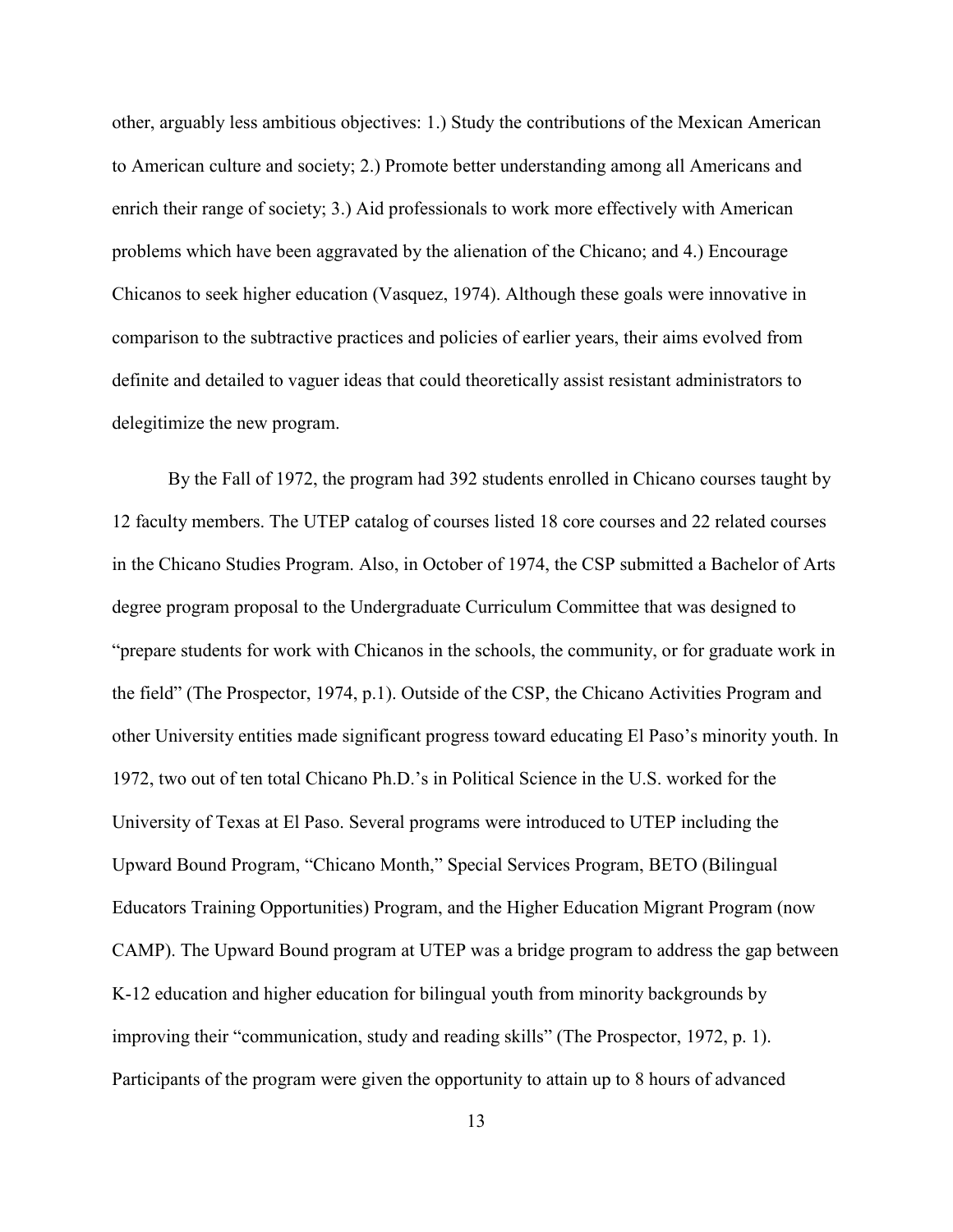placement hours by taking a Spanish achievement test and took summer credit courses that prepared them for college. In 1972, the national branch of Upward Bound at UTEP had a retention rate of 70 percent and most of their alumni were in graduate school or already had received a master's degree.

 The BETO grant-funded program served as an in-service training program for teachers, provided institutional improvements in the form of "more faculty for bilingual education, increased education library facilities, and improved departmental instructional materials" ("Training program forms new idea", 1975, p. 6), and funded six fellowships that led to a graduate degree in bilingual education. Another significant program for Chicanos was the Higher Education Migrant Program (H.E.M.P.) which according to a letter written by the program manager, Julian Encina, was an "opportunity for anyone coming from a migrant or seasonal farmworker's family to continue a post-secondary education" ("Training program forms new idea", 1975, p. 6). The program enrolled students on a full-time basis, paid for tuition and books, provided tutorial services and career, personal, and academic counseling. H.E.M.P. also provided job placement services for their students, which allowed them to pay for other expenses. The most remarkable aspect of this program was that it recognized that Chicanos from migrant backgrounds did not attend college in proportional numbers, in part because of the financial strain it placed on families. To palliate this issue, the program paid for tuition and books and paid for ten hours of work per week, which was part of their job placement services.

 Although popularity for Chicano Studies grew in states such as California and Texas, organizations and students tied to Chicano Studies programs encountered resistance from administrators. On December 3, 1971, one of the first demonstrations at the University of Texas at El Paso occurred, which resulted in the arrest of 34 students by the El Paso Police Department.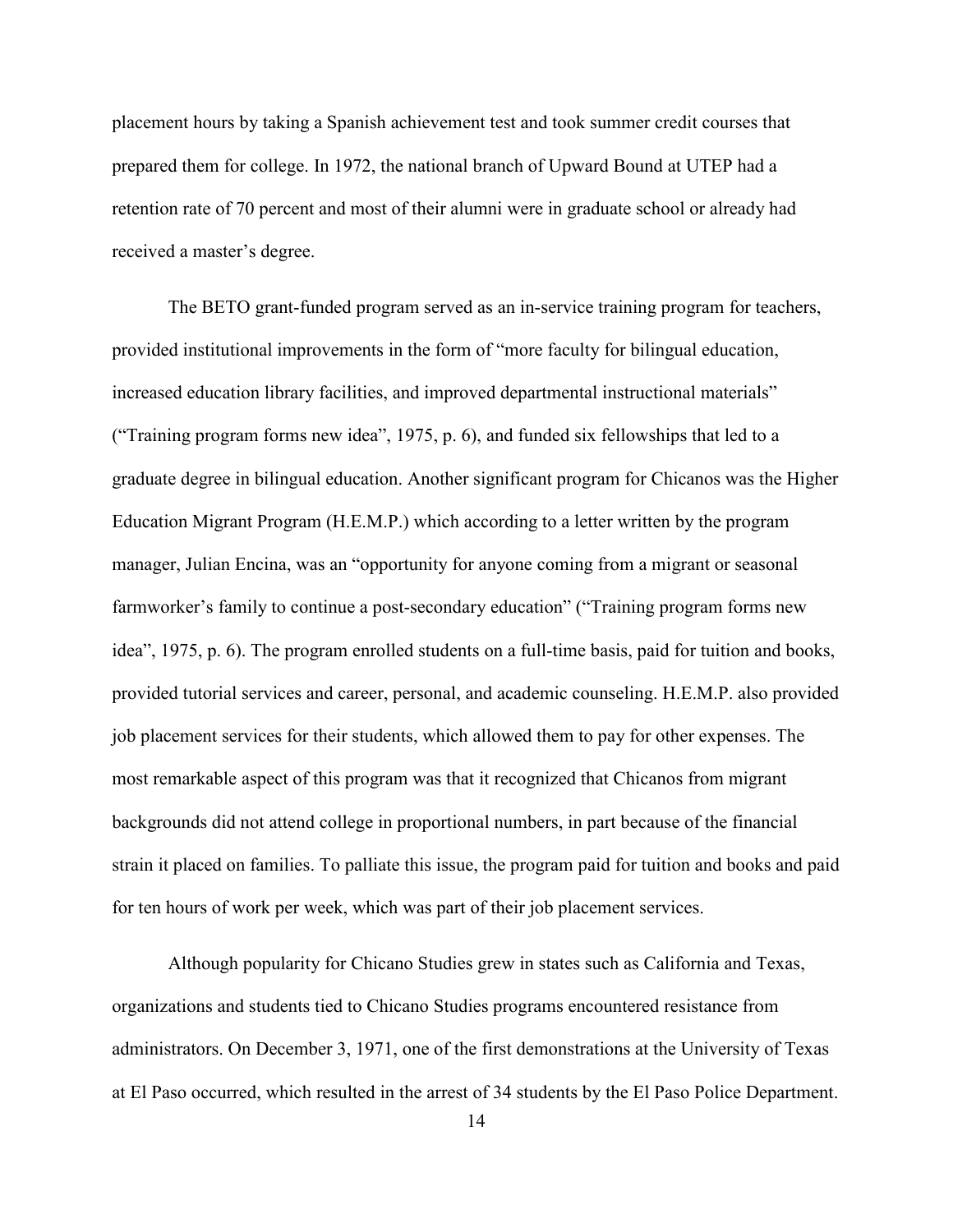The demonstration was in opposition to Dr. Gary D. Brooks' appointment as vice president for student affairs (The Prospector, 1972). MEChA asserted that Dr. Brooks was prejudiced against Chicanos and had a record of discriminating against them. MEChA accused Brooks of not paying their office phone bill so that telephones would be removed and influencing the removal of ally Dean Alvin Rivera because of his "disruptive influence" without the consultation of MEChA (The Prospector, 1972, p. 1).

 Elsewhere in the University, The Prospector (1972) headlined that the "School of Education Continues Dismissals; All Supported Mexican American Programs." The article confirmed that one dean and three educational program chairmen were dismissed and that all were supporters of Mexican American programs. One of those dismissed, Dr. Thomas Arciniega, charged that the "climate at the University was repressive to innovation and new conceptual approaches" (The Prospector, 1972, p. 1). In April of 1973, Chicanos charged the Top 10 Seniors selection committee of being discriminatory because no Mexican Americans were selected for the Top 10, despite having a 40 percent Chicano population. An editorial in the *El Paso Times* submitted by the Chairman of the El Paso Civic Association affirmed that:

 there is a certain possible prejudice at the University regarding the appointments of the various top echelon administrators. It seems that there has been little attempt to consider Chicanos for the various positions which have been vacated and filled recently at the university…UT El Paso is not only at El Paso but also of El Paso and should be by El Paso and for El Paso. (El Paso Times, 1973, p. 12)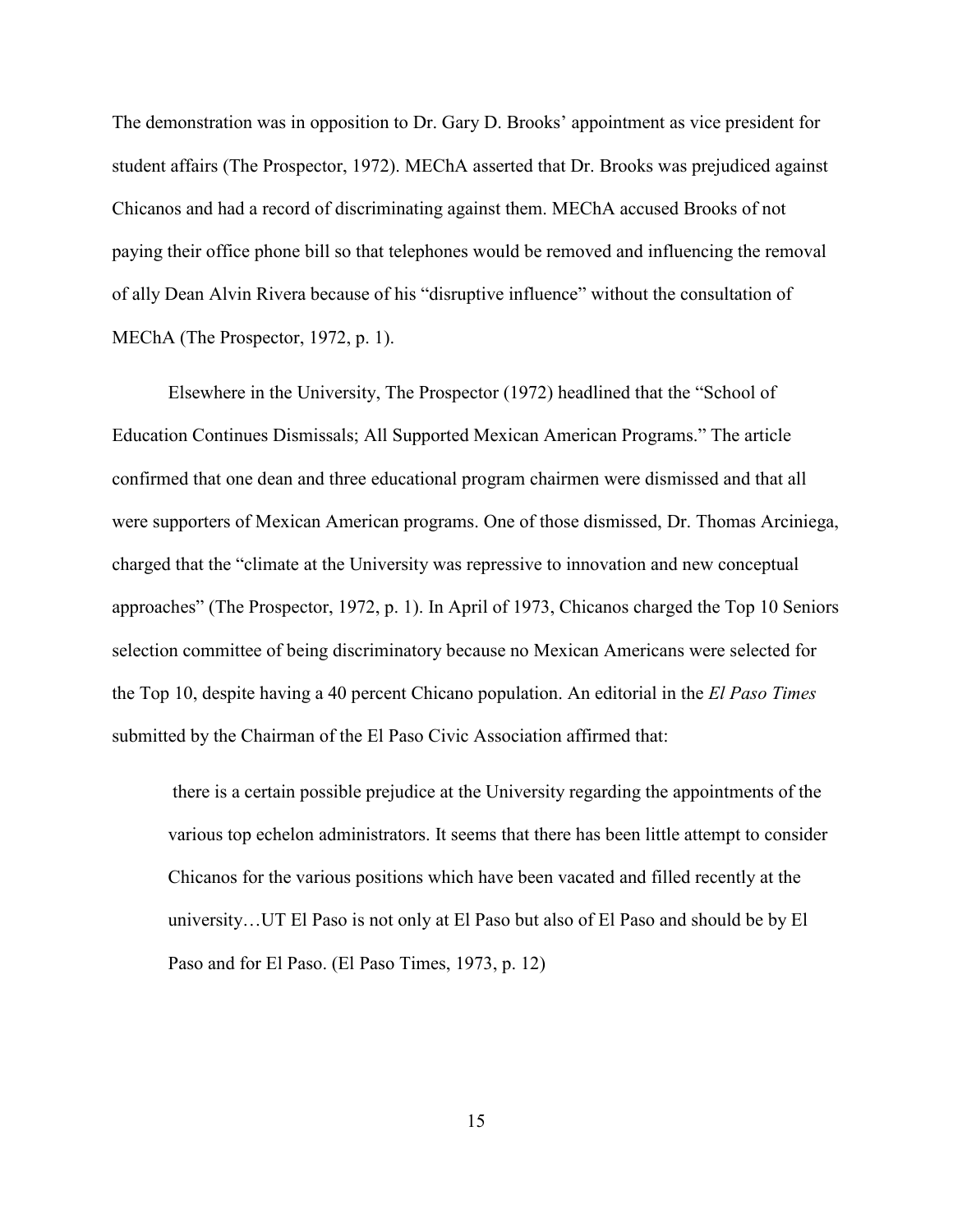### **Women's Studies as Part of "The Studies"**

 Out of the trunk of the education civil rights movement grew Women's Studies, Gender Studies, and Women's and Sexuality Studies in the late 1960s. Tired of being marginalized and peripheral in the civil rights movement, including the Chicano Movement and Black Movement, women of color and their supporters aroused the second wave of feminism (Garcia, 2014; Orozco, 2010). The Chicano and Black movements did not seek to end female oppression, patriarchy, machismo, male domination, or address issues such as equal pay, sexual assault, or gender discrimination (Orozco, 2010). Instead, sexist stereotypes emerged from the movements, such as the idea that Chicana feminists were vendidas (Orozco, 2010) or sell-outs for being feminist since feminism was an Anglo and middle-class idea (Garcia, 2014; Hernandez, 2010; Orozco, 2010). Furthermore, feminism was typecast as a bourgeois movement that sought to destroy the nuclear family and encourage lesbianism. From this branch, Chicana loyalists were formed to oppose Chicana feminist thought and to promote the idea that Chicanas did not want to be "liberated." To the loyalists, feminism was divergent from the patriarchal and traditional family structure of Chicano and Black families. However, authors describe the lives of women of color as plagued by triple oppression; that is, racial, gendered, and class oppression (Garcia, 2014; Hernandez, 2010; Orozco, 2010).

 Justine Hernandez (2010) described the Chicano movement and its resulting manifestos such as El Plan Espiritual de Aztlan and El Plan de Santa Barbara as evoking carnalismo or brotherhood. El Plan Espiritual de Aztlan is a Chicano nationalist manifesto drafted in 1969 at the Chicano Youth Conference in Denver, Colorado, that proclaims and embraces indigenous roots. El Plan outlines what Chicanos need to accomplish to achieve liberation in a racist and oppressive America (Bixler & Ortega, 2014). As mentioned earlier, El Plan de Santa Barbara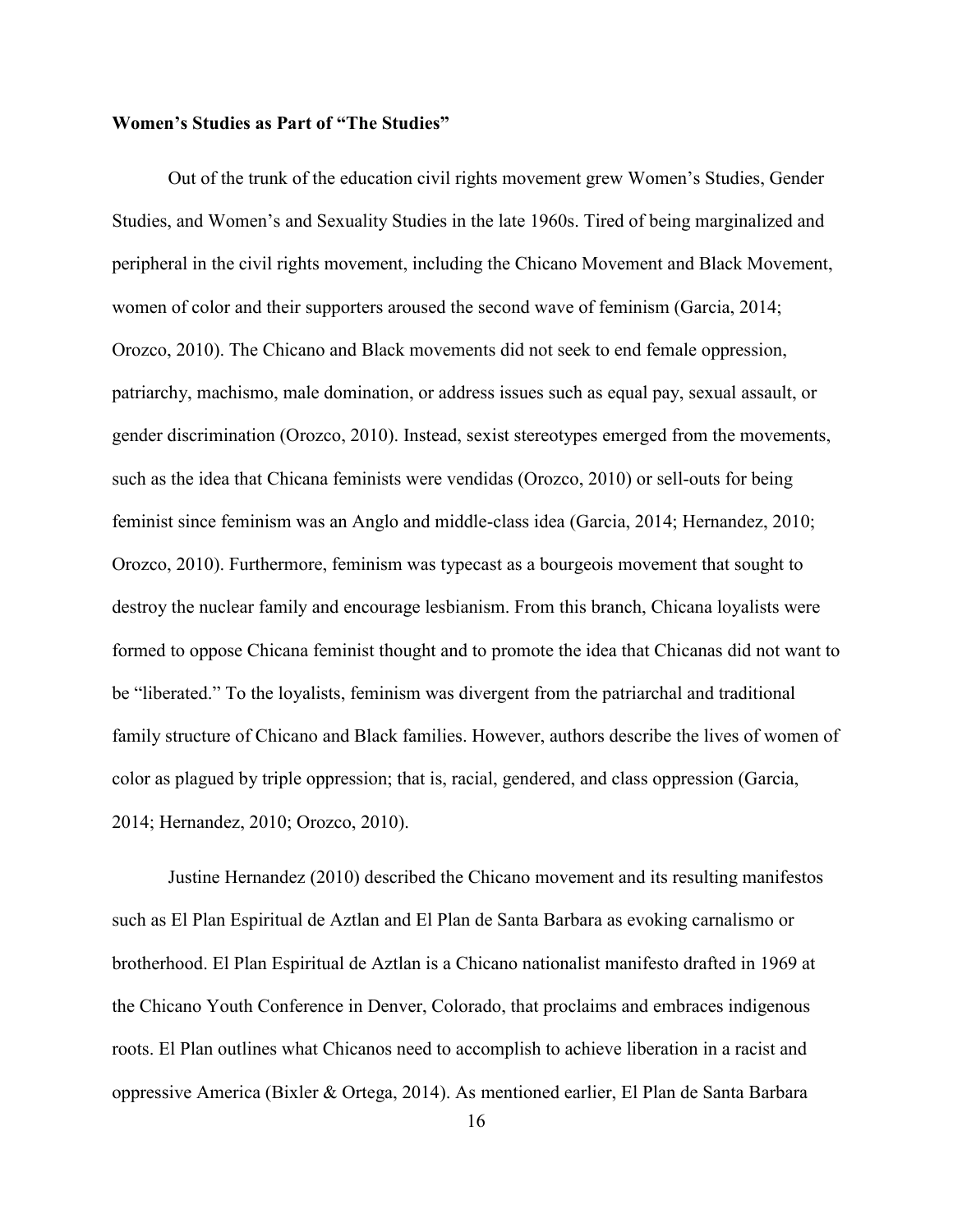outlined the goals for Chicano activists during the education civil rights movement. It was named after the meeting at UC Santa Barbara in 1969. Neither of the manifestos mention gender oppression or the specific struggles of Chicanas in the U.S. Feminism was thought to weaken this brotherhood in the movement and in communities of color as it was considered a middle class, white woman's movement. Oftentimes, feminists of color were known as sellouts or vendidas for not submitting to the men's movement (Garcia, 2014). Women of color were publicly and systematically silenced by their own communities. But the irony is that the silencing of the voices only encouraged a separate feminist movement that likely weakened the broader Chicano and Black movements. Instead of remaining voiceless and marginalized, Chicanas organized their own caucus at the first Chicana Conference of 1971 in Houston, Texas (Hernandez, 2010). Black women established the National Feminist Black Organization and the Combahee River Collective among other feminist caucuses around the same time. On the list of issues being addressed by these organizations were forced sterilization, equal pay, childcare, employment discrimination, domestic violence, and sexual assault (Garcia, 2014; Hernandez, 2010; Orozco, 2010). Interestingly, at the very core of the feminist caucuses were items that threatened traditional womanhood.

 Out of the struggle for equality within the Black and Chicano movements eventually grew a discipline that called for the review and discourse of women's societal issues. In May of 1970, San Diego State College (now San Diego State University) founded the first women's studies program in the U.S. (Boxer, 2002; Ginsberg, 2008; Guy-Sheftall, 2008; Martin, 2012). One can say that women's studies in higher education institutions were the "academic arm" of the feminist/women's movement. In a space where women were traditionally marginalized, especially regarding the university curriculum and enrollment numbers, installing a women's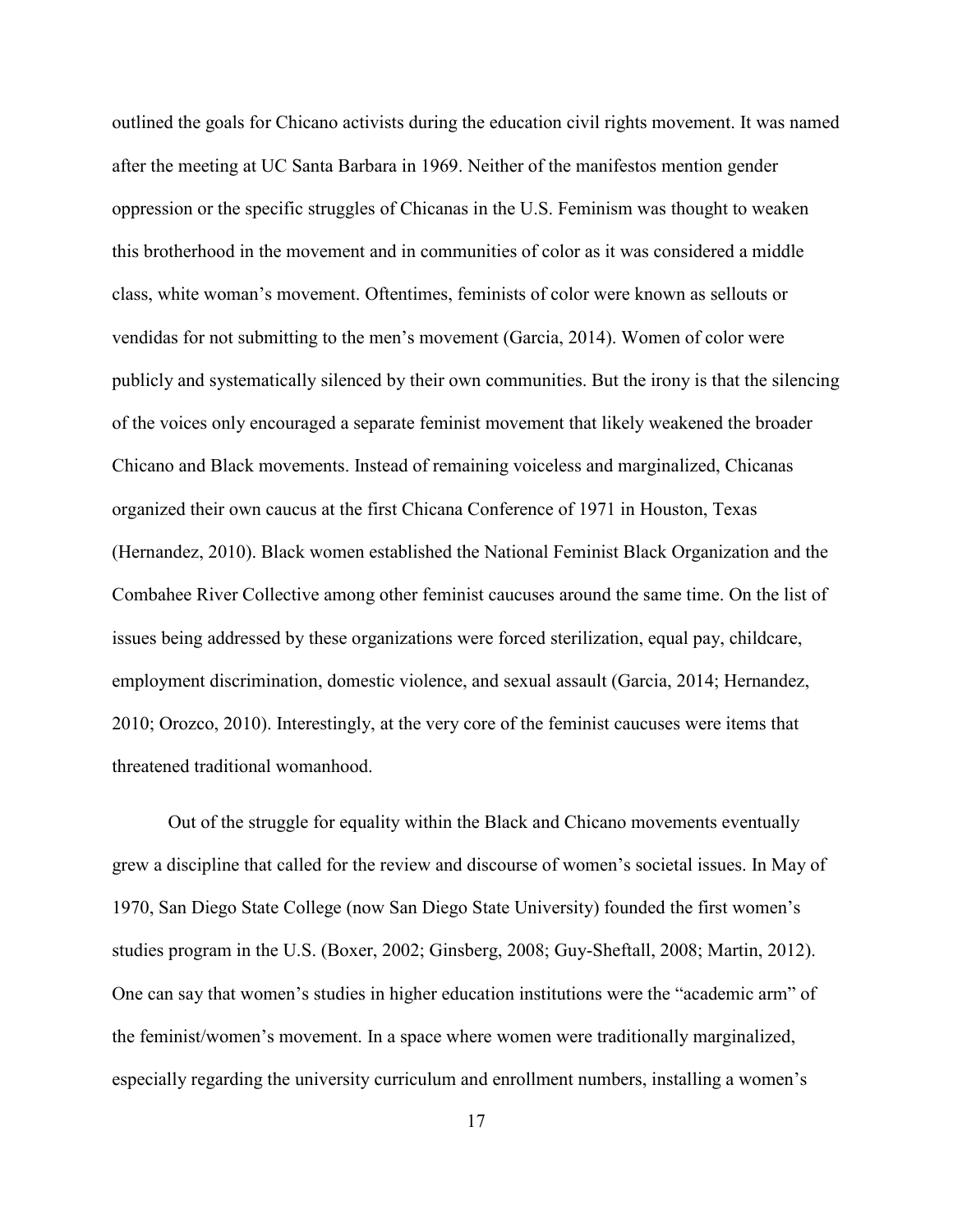studies program or even a women's studies course was vanguard. Ginsberg (2008) noted that "women's studies grew naturally out of the politics of the time-mainly the women's liberation movement, the Civil Rights movement, the movement for gay and lesbian equality, and the protests against the Vietnam War" (p. 10). Thus, from its inception, the purpose of women's studies was to merge theory with practice and not only learn women's history but to also catalyze change for the status of women as a subaltern group (Ginsberg, 2008; Guy-Sheftall, 2008; Martin, 2012). Establishing a program was only the beginning of the struggle. A troublesome cloud of suspicion and stigma floated over women's studies programs and courses; as Boxer (2002) put it, "merely to assert that woman should be studied was a radical act" (p. 10). Courses were oftentimes taught for free, just as in Black Studies and Chicano Studies programs and female faculty were wary of teaching such courses for the fear of losing a tenure or employment opportunity (Jaschik, 2009). Women's studies courses and organizations met in marginalized places such as bathrooms, faculty homes, or buildings that were never meant for teaching or housing academic programs (Jaschik, 2009). Elenes (2008) wrote about her experience in the 1990s at Arizona State University-West Campus:

When the inaugural chair was hired, Women's Studies was moved to Inter Unit Programs. When I came to my campus interview in 1992 and realized that Women's Studies was housed outside traditional schools and colleges, I thought this was a strength because it seemed to give Women's Studies an autonomous space. However, once I arrived on campus and was aware that we were the only academic program in the unit, it became clear to me that the structure was more akin to marginalization or ghettoization. Women's Studies' position within the organizational structure was very tenuous; it had a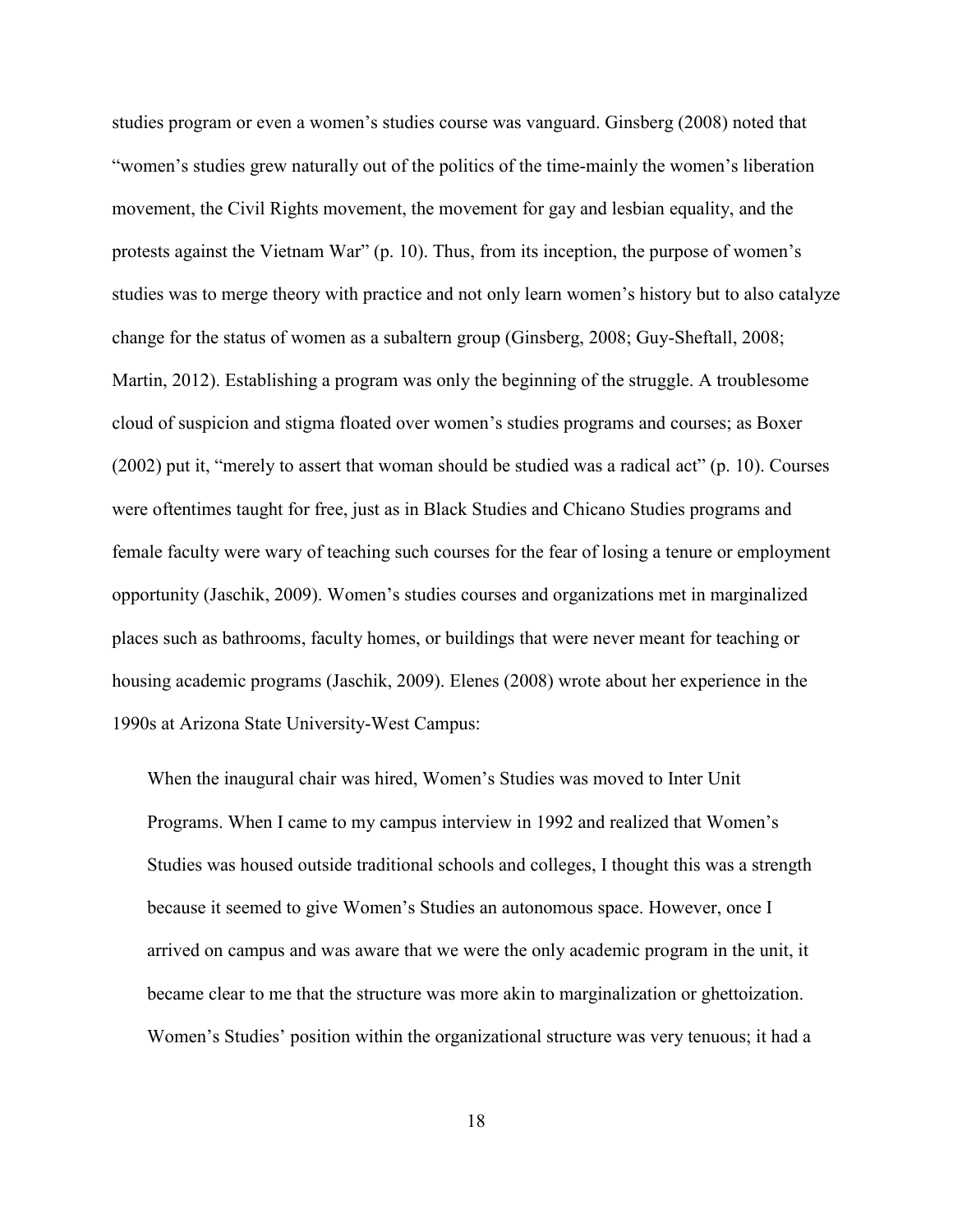coordinator/chair but no dean to report...thus we did not have an advocate for the program. (p. 167)

 Elenes is not the only one who documented the struggle for legitimacy of women's studies within higher education bureaucracy. Others described attempts by administrators to sabotage funding and qualified faculty hires, and even the installation of a non-feminist, conservative agenda (Boxer, 2002; Hu-DeHart, 1993; Jaschik, 2009; Launius, 2005; Pollack, 1985). In turn, these actions keep many programs in just that, program status, as opposed to full departmental status, allowing women's studies to be perceived as lacking rigor. Oftentimes, they are the first to be cut back or axed in times of economic struggle, once again diminishing legitimacy (Hu-DeHart, 1993). Hu-DeHart (2000) described the challenges for ethnic and women's studies programs:

 Common practices include installing weak and pliable program directors and department chairs, sometimes after rejecting strong scholars selected by the faculty. They also involve refusing to hire more than a handful of full-time faculty members in an ethnic studies department and then swelling its ranks with part-time professors or non-ethnic studies-oriented personnel who may dilute the voting strength of the legitimate, full-time ethnic studies faculty. (p. 3)

 Nancy Schniedewind, a women's studies program director at the State University of New York, New Paltz, categorized the "attacks" as moral/political and bureaucratic/academic (Pollack, 1985). She explained that the conservative Reagan administration harmed programs for women and minorities in the 1980s by swaying education administrators to transform women's studies to the point that it was no longer feminist or "political." Women's studies is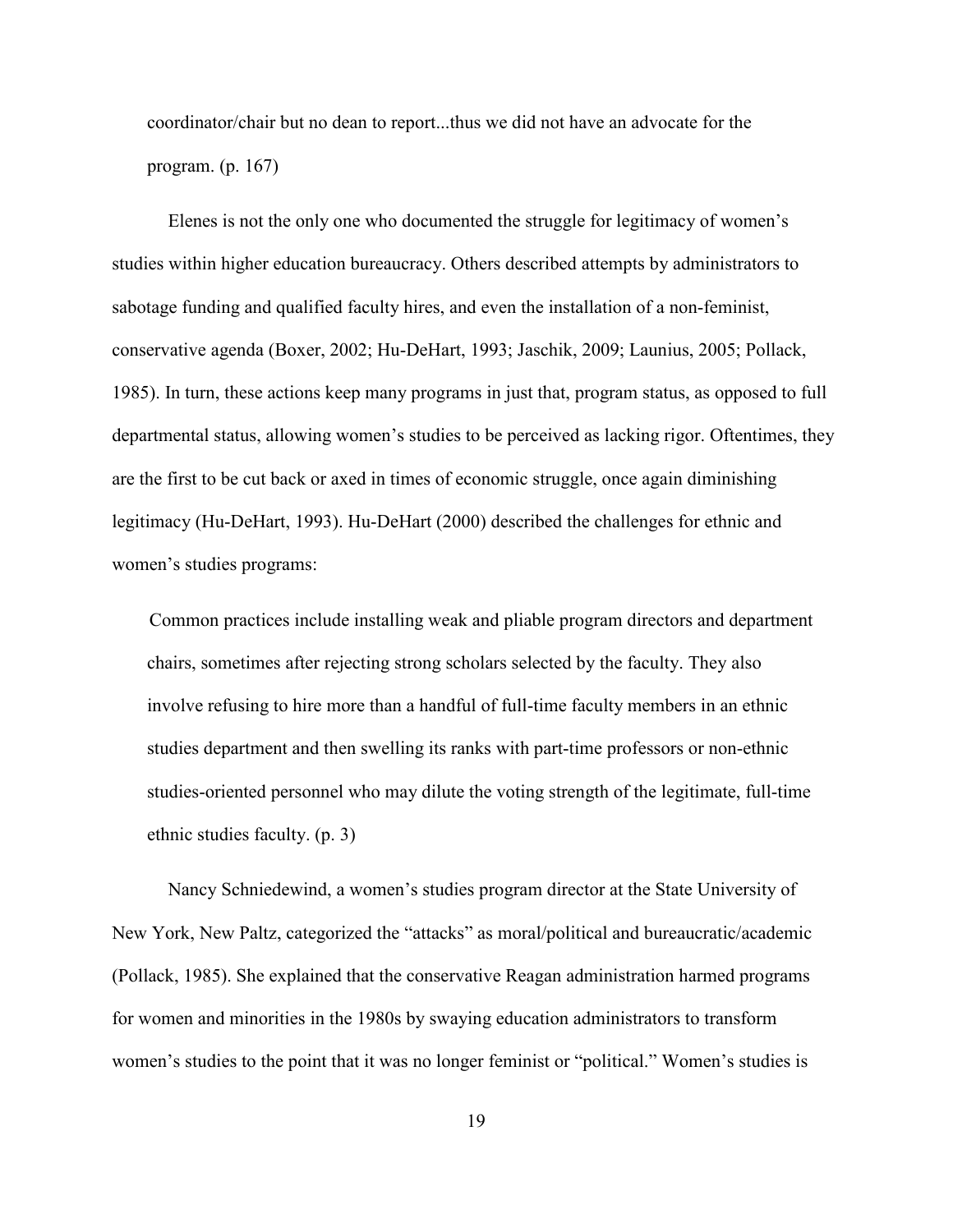inherently interdisciplinary and "political," rendering it to some as non-academic (or partially academic), non-objective, and thus, illegitimate (Pollack, 1985).

### **De-legitimacy, Conservatism, and Policy**

 Denying legitimacy to "The Studies" eventually came under full assault by the conservative right in the 1980s under the Reagan administration (Chamberlain, 2006). Pundits argued that Mexican American studies, African American studies, and Gender studies cause divides within a population instead of bringing the nation together as "Americans" (Chamberlain, 2006). Furthermore, political organizations such as Students for Academic Freedom, Accuracy in Academia, and others argued that instead of identifying as "Mexican American," "African American," or "male/female" we should all be identifying as American (Chamberlain, 2006). In other words, "The Studies" undermines a nationalist, American exceptionalist agenda.

 Despite the popularity and growing demand for ethnic studies in education, political challenges from the right have persisted. Chamberlain (2006) wrote that "Today, the Right seeks no less than to roll back the progressive gains in higher education of the past 40 years. Targets include such curriculum reforms as ethnic, labor and gender studies" (p. 2). Conservative groups such as Accuracy in Academia (AIA), Students for Academic Freedom, and the American Council of Trustees and Alumni (ACTA) seek to unravel curriculum reforms in the social sciences and humanities and revert to traditional Western curriculum (Chamberlain, 2006). ACTA has gone as far as to publish the names of faculty and administrators with unpatriotic views or quotations. And others have published material such as "The Professors: The 101 Most Dangerous Academics in America" in an attempt to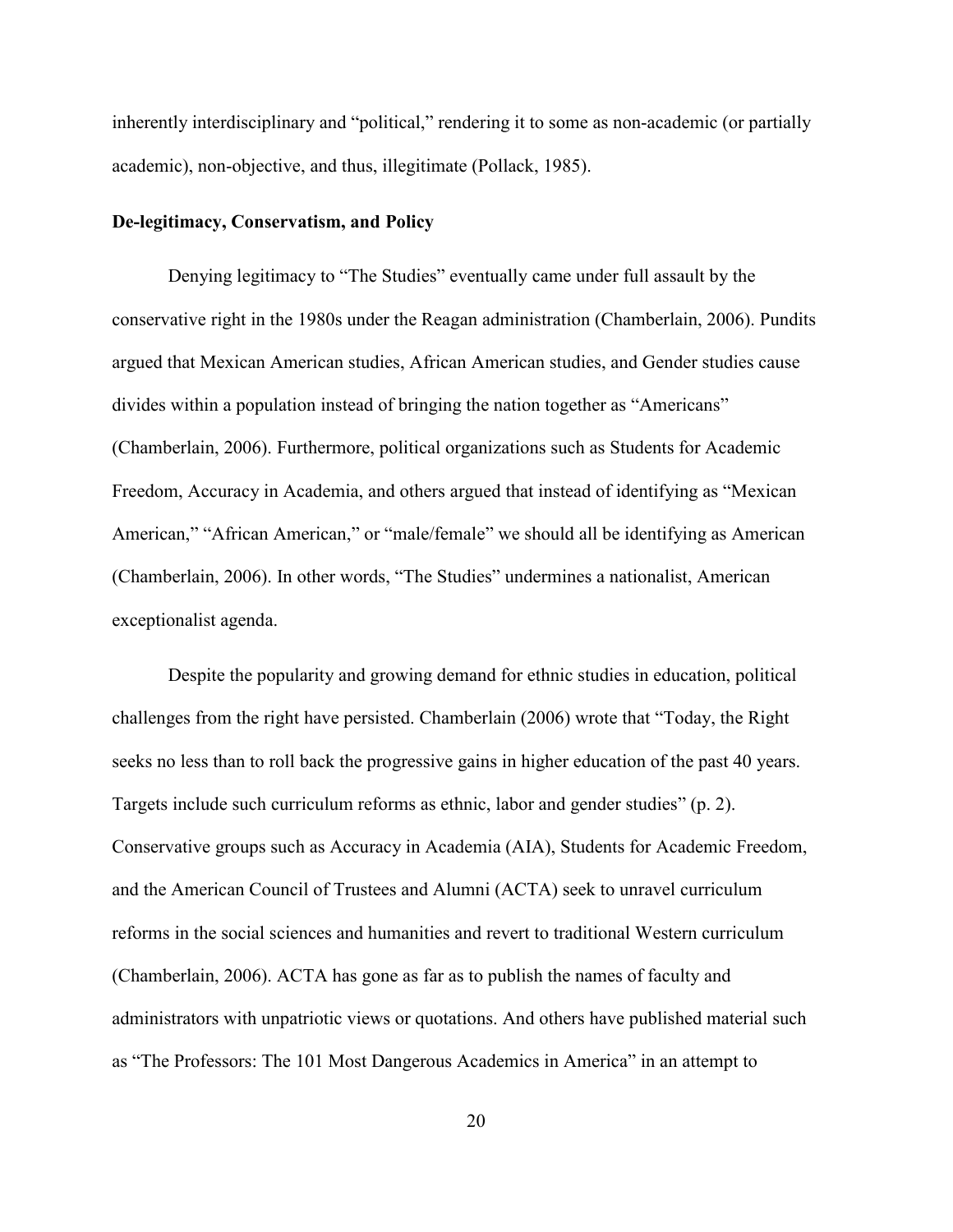diminish support and funding for institutions that allow liberal "indoctrination" (Chamberlain, 2006, p. 2). Even more frightening is the mention that:

Threats to women's, ethnic, sexuality or cultural studies are attempts to diminish the power that come from studying these topics. Looked at from the Right, it follows that controls on the curriculum would help to ensure not only the development of conservative students but also the maintenance of both a conservative voting base and the Right's national power. (Chamberlain, 2006, p. 5)

 In recent years, there were attempts by the Texas Legislature under Governor Rick Perry to attack ethnic studies in Texas at the higher education level. In 2013, Perry vetoed funding to expand UT Austin's Center for Mexican American Studies that would have made it a full department with \$1.5 million in funding (Planas, 2013). In the same year, then Senator Dan Patrick (R-Houston), now Lieutenant Governor of Texas, wrote a bill to effectively ban higher education students from taking ethnic studies and WGS courses to fulfill history requirements (Planas, 2013). The bill was unsuccessful, but nevertheless demonstrates the type of attacks launched by conservatives in Texas. Scholars like Boxer (2002), Guy-Sheftall (2008), and Hu-DeHart (2000) maintain that these types of attacks seek to keep "The Studies" quietly subdued under program status and thus delegitimize "The Studies" without having to dissolve programs. Hence, political attacks are never in the distant future in a state like Texas, but rather, consistently knocking at our front door (Lopez, 2021a; 87<sup>th</sup> Texas Legislature Third Called Session, 2021).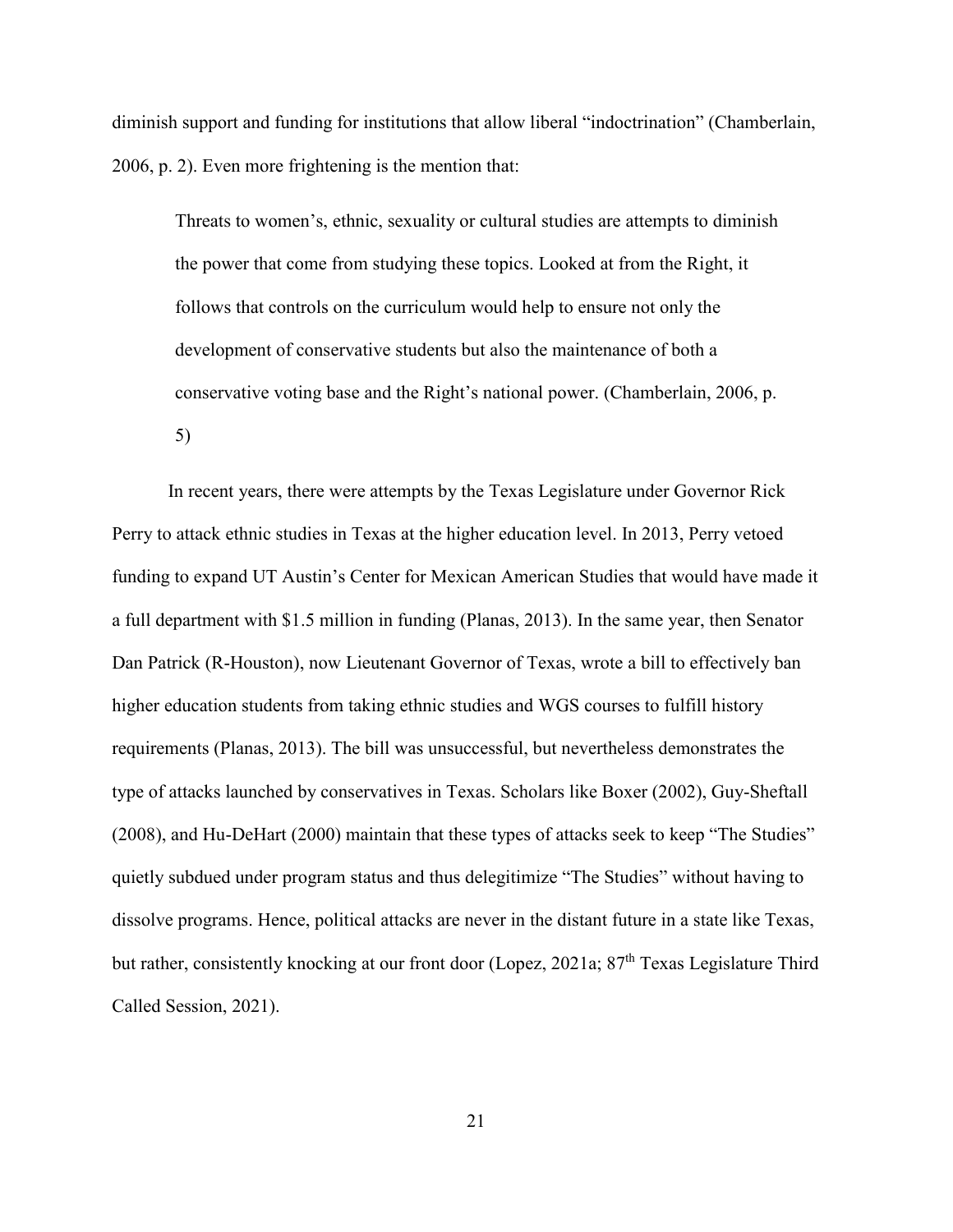As one example of how this has manifested as policy, Arizona law states that any course that "encourages resentment toward a race or class of people," and is designed "primarily for one ethnic group," is unlawful (HB2281 - 492R - House Bill Summary, 2010). Similarly, Texas House Bill 3979 (87<sup>th</sup> Legislature Third Called Session, 2021), signed by Governor Gregg Abbott, bans the use of critical race theory in public classrooms (87<sup>th</sup> Legislature Third Called Session, 2021). Critical race theory (CRT) is the interrogation and analysis of the role of race and racism in society and in social phenomena (American Bar Association, 2021; Delgado et al., 2017). CRT is rooted in legal reasoning stemming from the civil rights era when America witnessed legal cases such as *Mendez v Westminster (1947)* and *Brown v Board of Education (1956)* (Delgado et al., 2017)*.* Although the bill does not directly ban ethnic and women's studies, it does attack the way these subjects are taught in the classroom. For example, teaching about White supremacy/privilege, male privilege, or slavery in the classroom is now illegal as it places blame on a group of people for historical events or societal issues (American Bar Association, 2021;  $87<sup>th</sup>$  Legislature Third Called Session, 2021). This ban is specific to K-12 classrooms; however, the legislative trends in Texas indicate that successful attempts in K-12 conservative policy may lead to the same attacks on higher education (Baker & Rodrigues-Shirley, 2021). A move to ban CRT in higher education classrooms would harm instructors' ability to properly address gender, racial and ethnic history, and societal issues and dynamics; essentially, this would render "The Studies" useless as they would be unable to address what they set out to teach in the 1960s and 1970s civil rights era.

 Currently, with Texas HB3979 signed into law and active as of September 1, 2021, it is increasingly difficult to teach the necessary objectives of WGS as outlined by the program and the feminist education movement of the 1960s. Critical Race Theory allows instructors to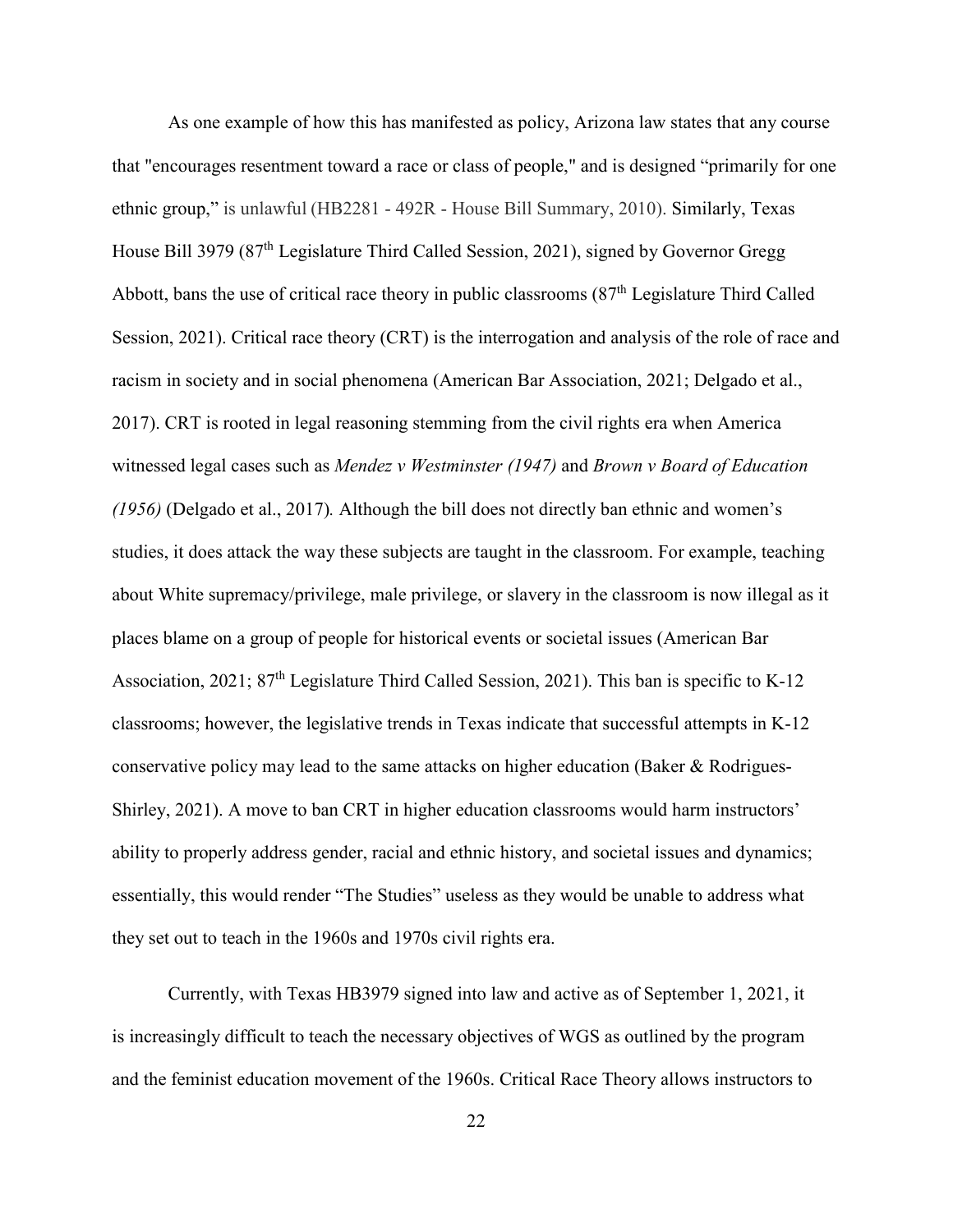explain the experiences of women of color and the power dynamics between women and a patriarchal society. If one removes the racial component of feminist analysis and praxis, then essentially, we revert to the white, middle-class feminism of the early 1900s.

#### **"The Studies" and Student Outcomes**

 Some recent studies suggest "The Studies" yield positive outcomes for students. Work by Sueyoshi and Suitparapitaya (2020) found that ethnic studies majors graduated at a 20% higher rate than other majors at San Francisco State University (SFSU). Ethnic Studies majors or minors graduated within six years at rate of 92%. Those who took at least one course in Africana, Latina/o, Asian American, American Indian, or Race and Resistance studies boosted their graduation rates by 72%. The graduation rate increased with the number of ethnic studies courses completed (Sueyoshi & Suitparapitaya, 2020).

 Comparably, in a study using a quasi-experimental regression discontinuity design, positive outcomes emerged in a study with high school students (Dee & Penner, 2016). Improvement was seen in attendance, course credits toward graduation, and grades. The study was based on a pilot program that emphasized critical consciousness, self-love, and action for 9<sup>th</sup> graders at four San Francisco area high schools (Dee & Penner, 2016). The self-love and critical consciousness components were based on an ethnic and racial identity curriculum. Eighth grade students with a low-threshold GPA were recruited to participate in the pilot program in ninth grade. The pilot program involved 1,405 students in the San Francisco Unified School District. Researchers studied cohorts over several years to examine the effects of ethnic studies on student outcomes (Dee & Penner, 2016). The large positive effects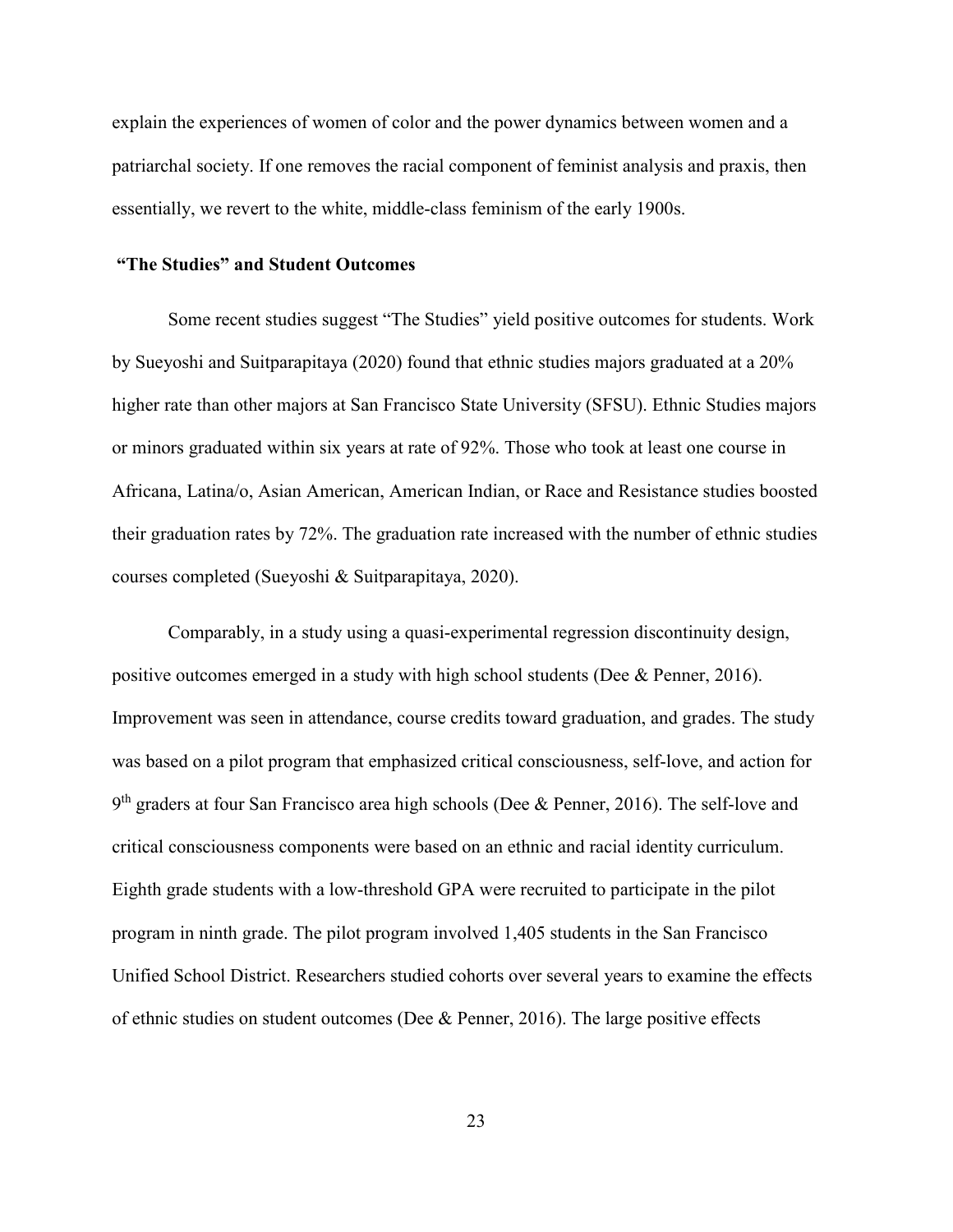included a 21% decrease in unexcused absences, an increase in GPA by 1.4 points, and earned credits increased by 23 credits.

Research shows that ethnic studies programs help students to understand an otherwise marginalized history, which leads to academic empowerment in the form of higher education rates, higher GPA, increased attendance, and community/civic engagement (Cabrera, 2019; Sleeter et al., 2020). Although most of this research focuses on K-12 classrooms, Sleeter et al.'s (2020) report to the National Education Agency lists similar results for studies conducted in higher education settings. Further, much of the data that shows "The Studies" benefit students in important ways is qualitative and is often ignored (Cabrera, 2019; Dee & Penner, 2016; Sueyoshi & Suitparapitaya, 2020; University of Arizona, 2012). This has motivated researchers such as Dee and Penner (2016) (higher education) and the Tucson Unified School District's Mexican American Studies Program (high school) (University of Arizona, 2012) to conduct large-scale quantitative studies. The studies, although based on different educational levels, showed improved attendance, GPAs, graduation rates, and civic engagement (Dee & Penner, 2016; Sueyoshi & Suitparapitaya, 2020; University of Arizona, 2012). What the quantitative studies seem to put forth is that students benefit from greater communalism, achievement motivation, ethnic identity, sense of empowerment, critical thinking, and academic achievement (Sleeter et al., 2020), pointing to the effectiveness of ethnic studies courses at both the higher education and K-12 levels.

### **Student Perceptions of "The Studies"**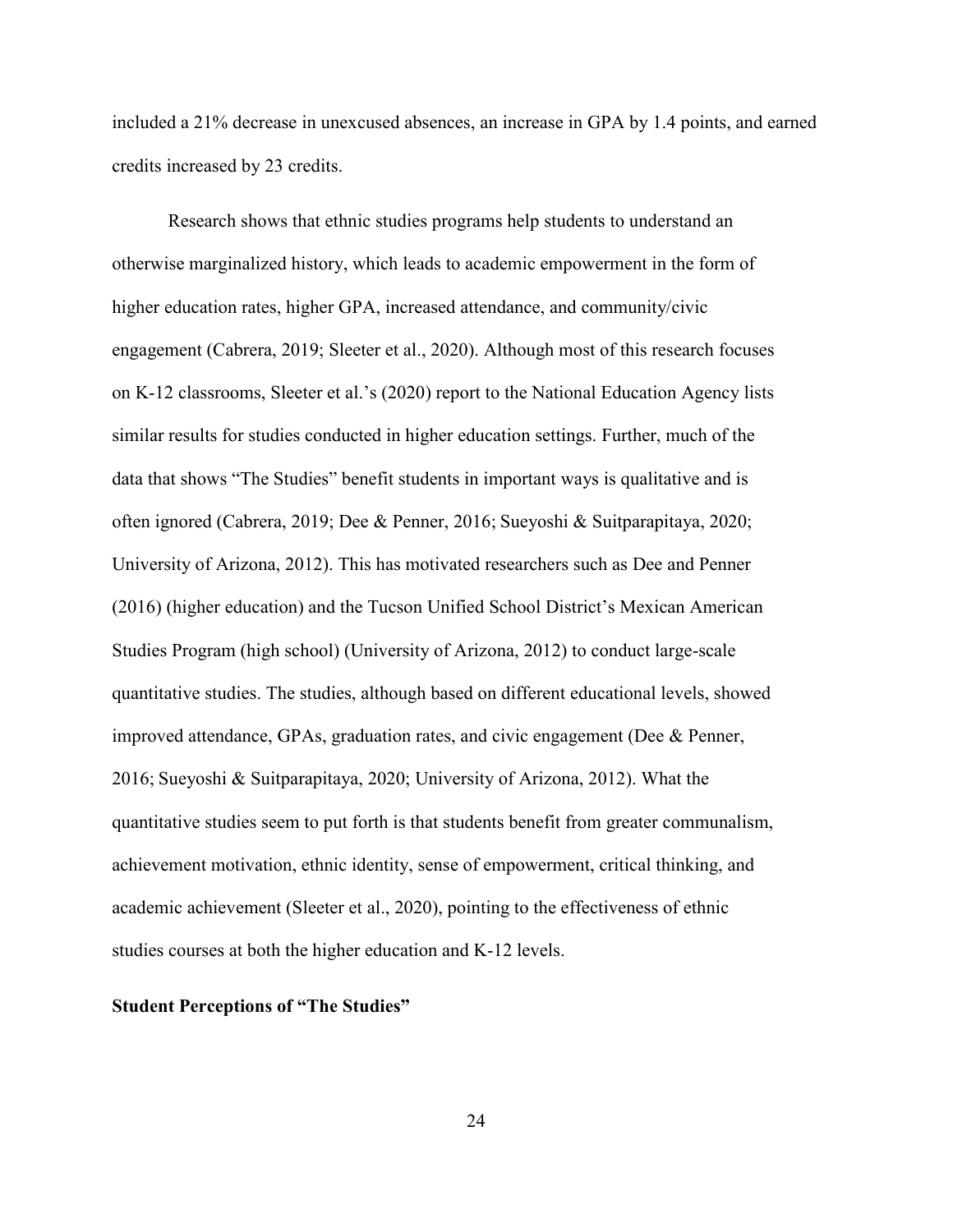Compared to students who have no coursework in "The Studies," students in African American studies and Mexican American studies courses show a higher level of critical thinking and democratic outcomes (Sleeter et al., 2020, p. 5). Democratic outcomes refer to civic and community engagement. Additionally, a handful of studies have shown ethnic studies students benefit from a higher level of self-identity/awareness, greater higher education enrollment, and lower drop-out rates. For instance, a study on the impact of Pinoy Teach, the study of Filipino American history and culture, found that the curriculum filled the blanks for Filipino American college students (Halagao, 2004, 2010). They learned about their colonization history, identified harmful stereotypes of their community, formed a deeper love and appreciation for their ethnic history and community, and developed a sense of empowerment and a commitment to diversity and multiculturalism. Most importantly, they remained civically engaged as professionals where they lived, as further evidence of democratic outcomes. A case study of 18 Chicano literature students paralleled Halagao's (2004, 2010) findings (Vasquez, 2005). Eleven of the eighteen students in Vasquez's study (2005) were Latina/o. The Latina/o students reported feeling like the Chicano-authored texts in the course filled in the blanks in their understanding of history. They too developed a sense of connection to their community and its struggles, ethnic and personal affirmation, and empowerment. The seven non-Latino students identified with some of the issues and struggles in the texts (Vasquez, 2005). They also reported learning to recognize differences in other groups, which I found particularly important because it points to the possible value of such courses for non-Latinos. Missing from the literature are larger studies that survey more students, including a diverse population of non-Latino students.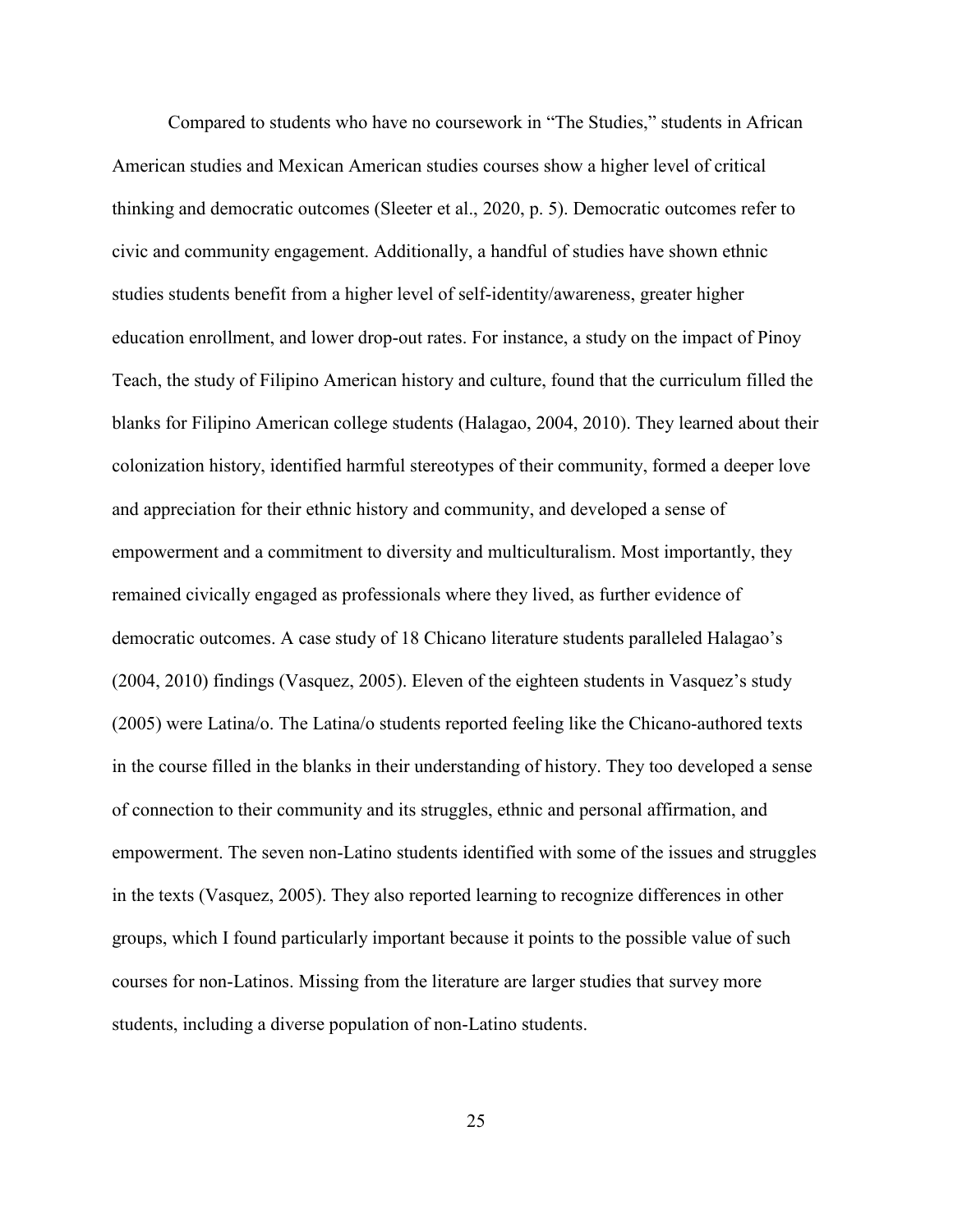Wiggan and Watson-Vandiver (2017) conducted a single-case design study on an "African-centered perspective" curriculum at a high-performing African American high school academy. The interviews with 15 students, four teachers, and one administrator revealed that students valued the curriculum that linked them to their ancestors. The Africancentered curriculum culturally empowered the students, taught them that their culture was valuable, and produced "organic intellectuals who were able to critically examine the world around them as well as achieve academically" (p. 16). Like Halagao (2004, 2010) and Wiggan and Watson-Vandiver (2017), Vasquez's (2005) qualitative study on 18 higher education Chicano literature students found that the literature filled in the cultural blanks for the students; they felt a sense of confidence and empowerment, personal affirmation, cultural competence, and even reported feeling more American. The non-Latino students were able to find commonalities with other cultures and identified differences that may spark conflict.

 Similarly, studies on WGS programs show that women appreciate the sense of empowerment, historical knowledge, awareness of discrimination and inequality, and assessment of societal problems offered by the programs (Horwath & Diabl, 2020; Lanius, 2005). However, regarding the value of the program studies course, there is a gendered divide. In a mixed-methods study of 1,406 participants (770 women and 636 men) at an Austrian university, 57.9% of women and 18.2% of men reported very high value of the women's studies course (Horwath & Diabl, 2020). Clearly, there is a break along gender lines. In this study, self-selection into courses was not possible because the course was mandated at the university. This may explain the apprehension and outrage that male students reported in the study. Most men (67.5%) and women (58.8%) agreed that students do not take WGS seriously at their university. The authors put forth that according to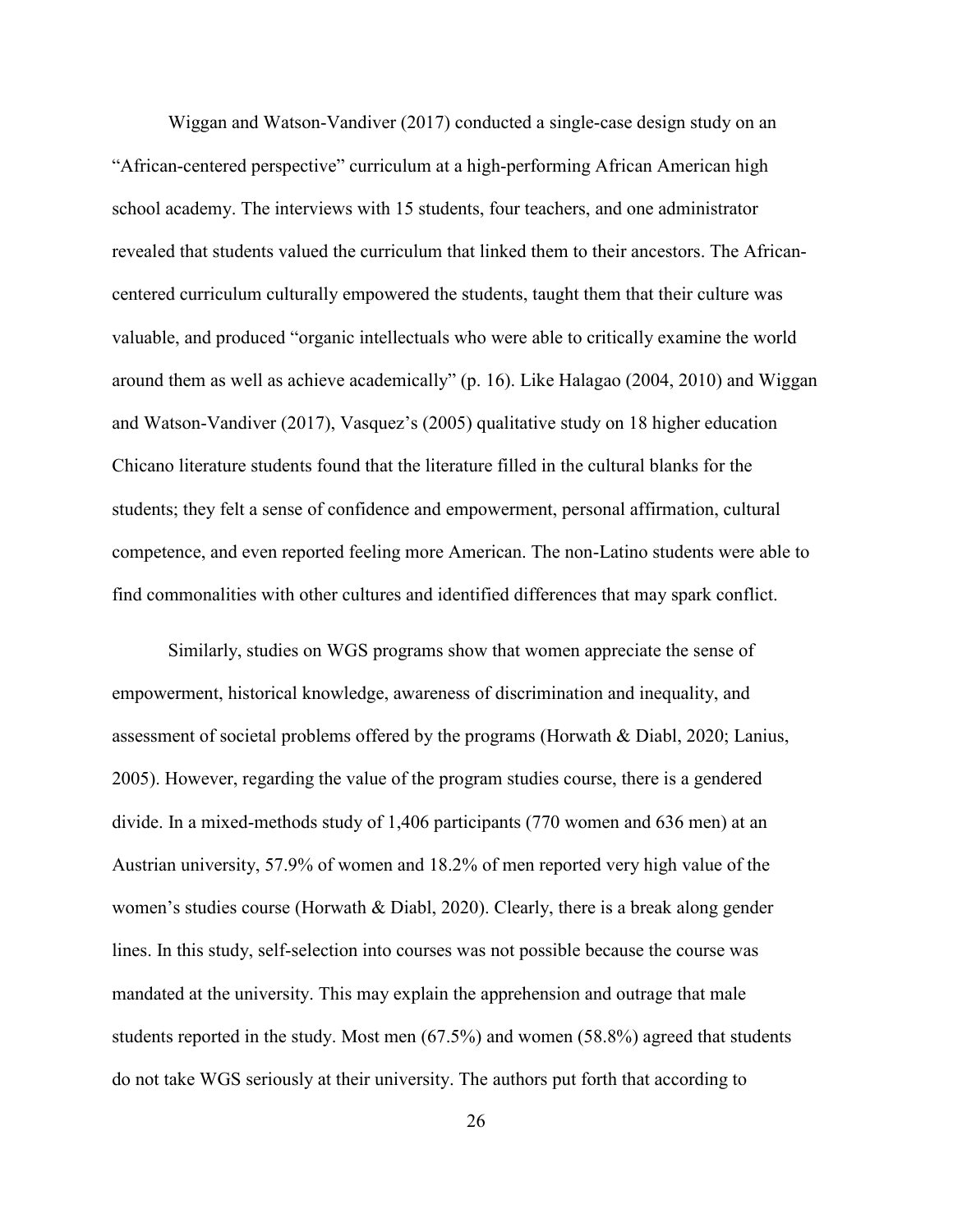previous research on men and feminist knowledge, "their resistance and disengagement serve to protect male privileges including the privilege not to care about equality issues" (Horwath & Diabl, 2020, p. 1124).

Marchbank and Letherby (2006) used a mixed methods questionnaire to study the perceptions of women's studies students and non-women's studies students at five English universities. Like Horwath & Diabl (2020), Marchbank and Letherby (2006) found that men were much more likely to perceive WGS as a negative field of study or value it much less than women. Marchbank and Letherby (2006) noted that although there is extensive literature about the history and purposes of WGS, there is not much about student experiences. Regarding this lack of representation, the authors claimed:

This anecdotal evidence is supported by the observations of Price and Owen (1998, p. 185) who note that women's studies 'languishes toward the bottom of the hierarchy of regard and status of academic disciplines'; such negative discourses regarding women's studies and feminists in academia derive from the relatively powerless position of women's studies students compared to others, and the power and legitimacy given within our society to both ridicule and misrepresentation of feminist work. (p. 1)

The negative perceptions of WGS delegitimize students and programs of study in academia. Since WGS is in opposition to the stereotypes that men create, it is essentially in conflict with men. This causes men and women to further stereotype and hold negative value judgments of WGS (Marchbank & Letherby, 2006).

### **The Studies and Research Methodology**

27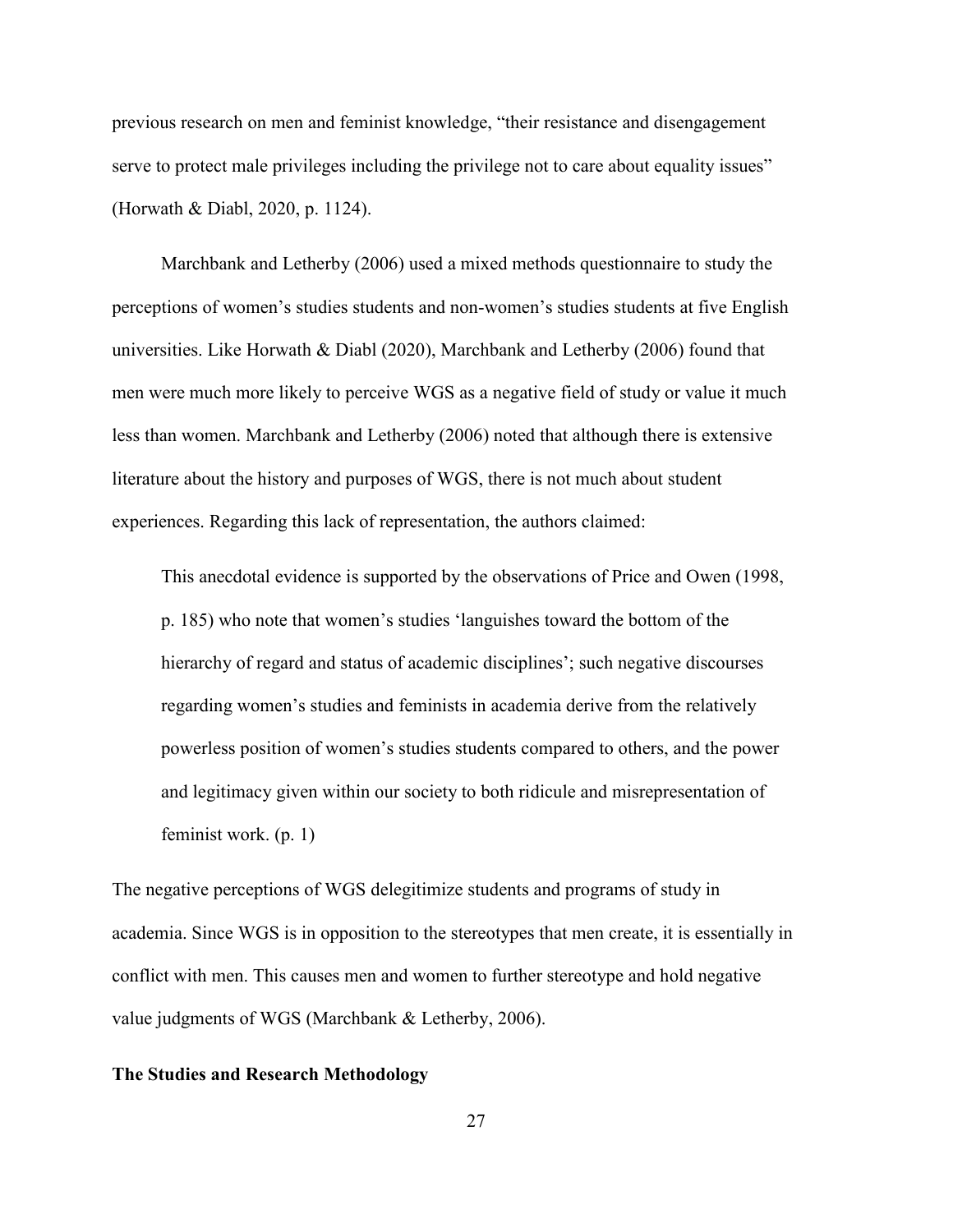Ethnic and women's studies literature is largely comprised of personal narratives and testimonials, which stays true to traditional feminist research methods and ideals. Sprague and Zimmerman (1989) explain that there are two themes in radical feminist critiques: "First, the rejection of the notion of scientific objectivity. Second, there is a critique of the power relations embedded in the social organization of research" (p. 71-72). They go on to implicate classical feminist methodology, which is described as finding alternate ways of knowing and "privileging the perspectives of women" (p. 74). Women have developed a unique understanding of the social phenomena around them, as they must learn about their own perspectives and those of their oppressors (Sprague & Zimmerman, 1989). Classical feminist methodology acknowledges that women may have a bi-angular perspective on the world. With this said, traditional feminist methods favor qualitative methods which allow one to conduct participant observations or personal interviews to capture the narratives or actions of the object of research.

### **Conceptual Framework**

As described in previous sections, feminist methodologies are centered on the expertise, knowledge, and narratives of the researcher. Below, I discuss my approach to using feminist methodology, feminist praxis and epistemology, and a multicultural feminist framework to fill a gap in the research literature. A feminist methodology honors the expertise and experiences of the researcher and subjects. If we are to move beyond the unfavorable view of positivist approaches to scientific inquiry, then feminist scholars must find new ways to merge both classical feminist methods and quantitative methods. I seek to make this contribution to the field of feminist centered methods of research. Leung et al. (2019) described how merging these approaches is possible: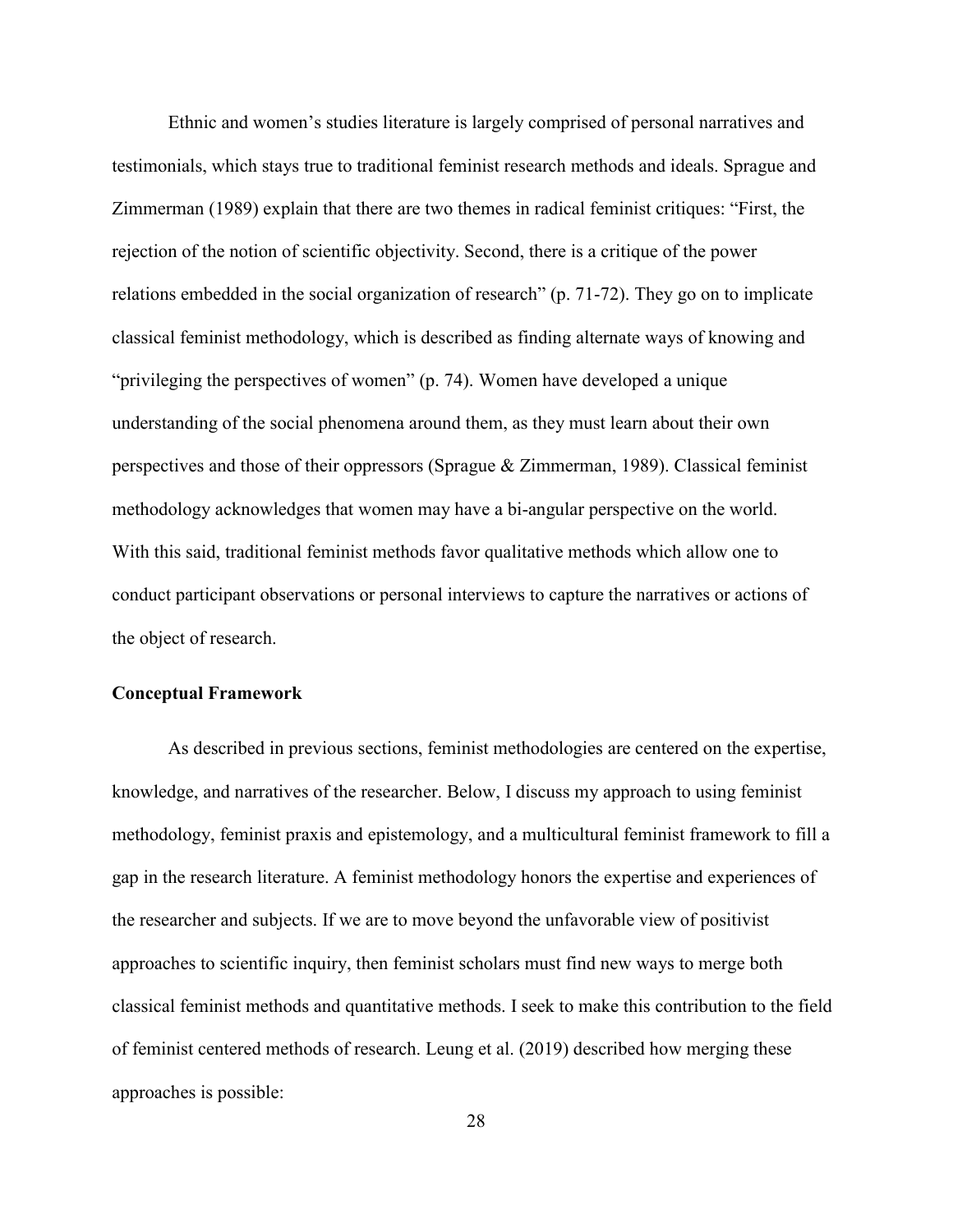Valuing qualitative and practice-based learning is very important. But we seek in this article to compliment the value of feminist-orientated qualitative approaches by doing something different. We argue that quantitative research and feminist research approaches are not mutually exclusive-rather, they can and do overlap-and quantitative approaches have a valuable contribution to make to feminist research (p. 430).

Similarly, Stauffer & O'Brien (2018) write that:

 A feminist perspective demands that researchers consider how various components of the research process are themselves gendered and that the gendered nature of research can perpetuate existing power imbalances. Decisions about what topics to research; what evidence to prioritize; how to collect and evaluate evidence; and even who participates in the design, implementation, or research; and the ways in which research findings are framed, communicated, and disseminated, can all have ramifications for the research process. (p. 432)

Hence, feminist epistemologies "recognize women's lived experiences as legitimate sources of knowledge. Feminist methodologies attempt to eradicate sexist bias in research and find ways to capture women's voices that are consistent with feminist ideals" (Campbell & Wasco, 2000, p. 773). In classical feminist methodology and multicultural feminist research, my expertise and voice in the fields of inquiry matter (Harnois, 2013; Leung et al., 2019; Lykke, 2010). Additionally, one of four characteristics of feminist research is "expanding feminist methodology to include both qualitative and quantitative methodologies" (Campbell & Wasco, 2000, p. 773). A feminist approach to research is one that should deliberately challenge existing power structures in the research process and embed feminism into every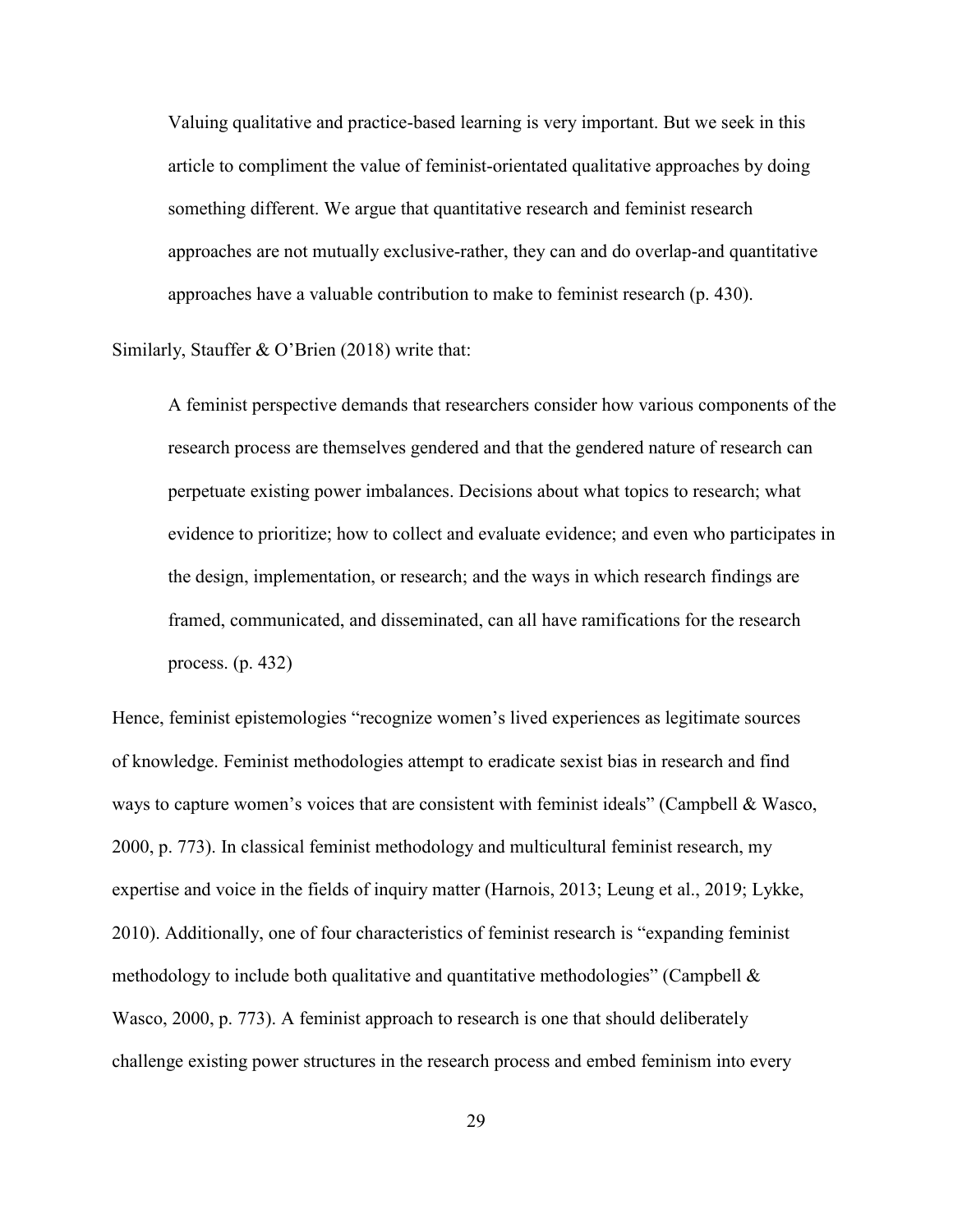aspect and step of the process (Leung et al., 2019). "Genuine commitment to taking a feminist approach to research begins by applying a feminist lens to all stages of the research processfrom study design all the way through to communication and dissemination of findings" (Leung et al., 2019, p. 433).

 In the following sections, I will argue that quantitative data can be achieved with a feminist perspective by employing a paradigm shift. With a multicultural feminist theory lens, one can insert feminist literature and interpretation into the data collection and analysis phases; one can name this practice feminist praxis (Leung et al., 2019). Leung et al. (2019) expressed the conflict and concern over conducting quantitative research on the topic of gendered violence where solutions, advocacy, and activism require numerical data. Donors, NGOs, and government agencies rely on numerical data to ameliorate or address violence against women and girls (VAWG) in communities. I argue that programs in the liberal arts function in a similar way. A feminist approach is necessary for social phenomena where gender and social inequalities are at the crux of the issue, as they are in ethnic studies, gender studies, VAWG and other areas. The article puts forth that:

Gender inequality intersects with other forms of oppression, such as racism, neocolonialism, and discrimination against ethnic, religious, and/or sexual minorities, to create hierarchies of advantage and disadvantage, both between the sexes and among different women and different men, which shape and affect diverse experiences of violence. (Leung et al., 2019, p. 429)

 In these instances, the authors of the study argue that methods that are not historically informed by feminist praxis can be addressed by feminist research approaches that "are not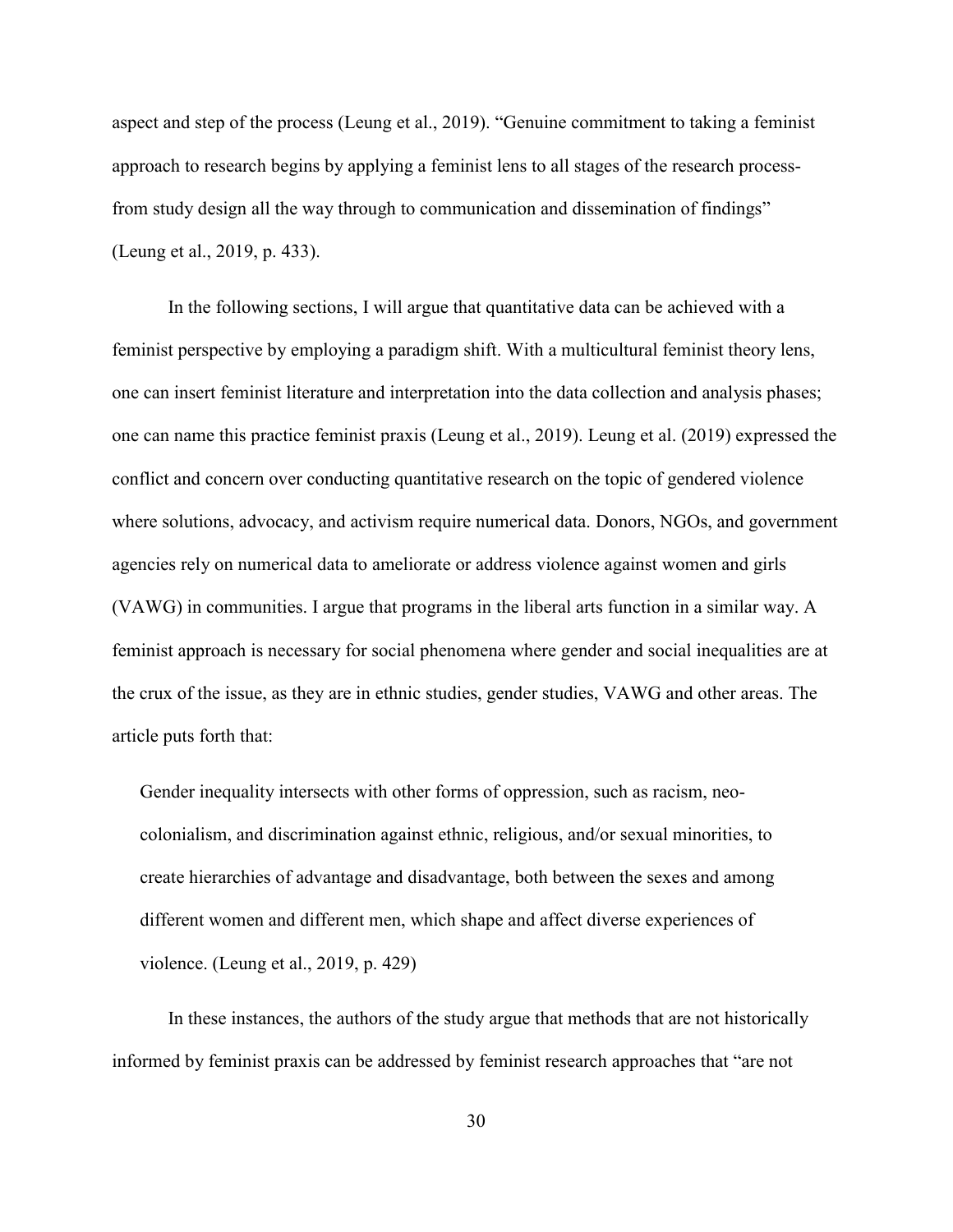mutually exclusive, but rather, they can and do overlap" (Leung et al., 2019, p. 429). Using the example of VAWG, Leung et al. (2019) write that "this epidemic cannot be understood properly or eradicated without a feminist analysis to underpin research, policymaking, and programming. In addition, feminist research aims to empower women and girls and challenge prevailing inequalities through the research process itself" (p. 430). Hence, the "absolute truths" of scientific inquiry--numerical data and a positivist approach--can be executed with a feminist praxis and approach to describe phenomena quantitatively.

 Fonow et al. (2005) write about feminist methodology and how it is sensitive to issues of power at play in the research process. They put forth that, "who asks the questions, feminist methodologists argue, determines what questions get asked, how and of whom. Feminist research seeks to challenge prevailing epistemology…through the production of knowledge that empowers women and other marginalized groups" (p. 432). A feminist methodology and praxis address not only issues that pertain to women, but also those that affect subaltern, marginalized groups such as Mexican Americans in Chicana/o Studies programs.

 Similarly, Harnois (2013) argues that feminist theorists and feminist scholarship challenges gender bias and sexism in the research process to legitimately address issues that concern gender and women. Feminist scholars must consider how the knowledge-making process and research perpetuate social inequalities. And even more precisely, multicultural feminist scholarship or multicultural feminist theory is an important contributor to Ethnic and Women's Studies, as it described as an "interdisciplinary project" (Zinn & Dill, 1996). Zinn & Dill (1996) describe multicultural feminism as a perspective that:

31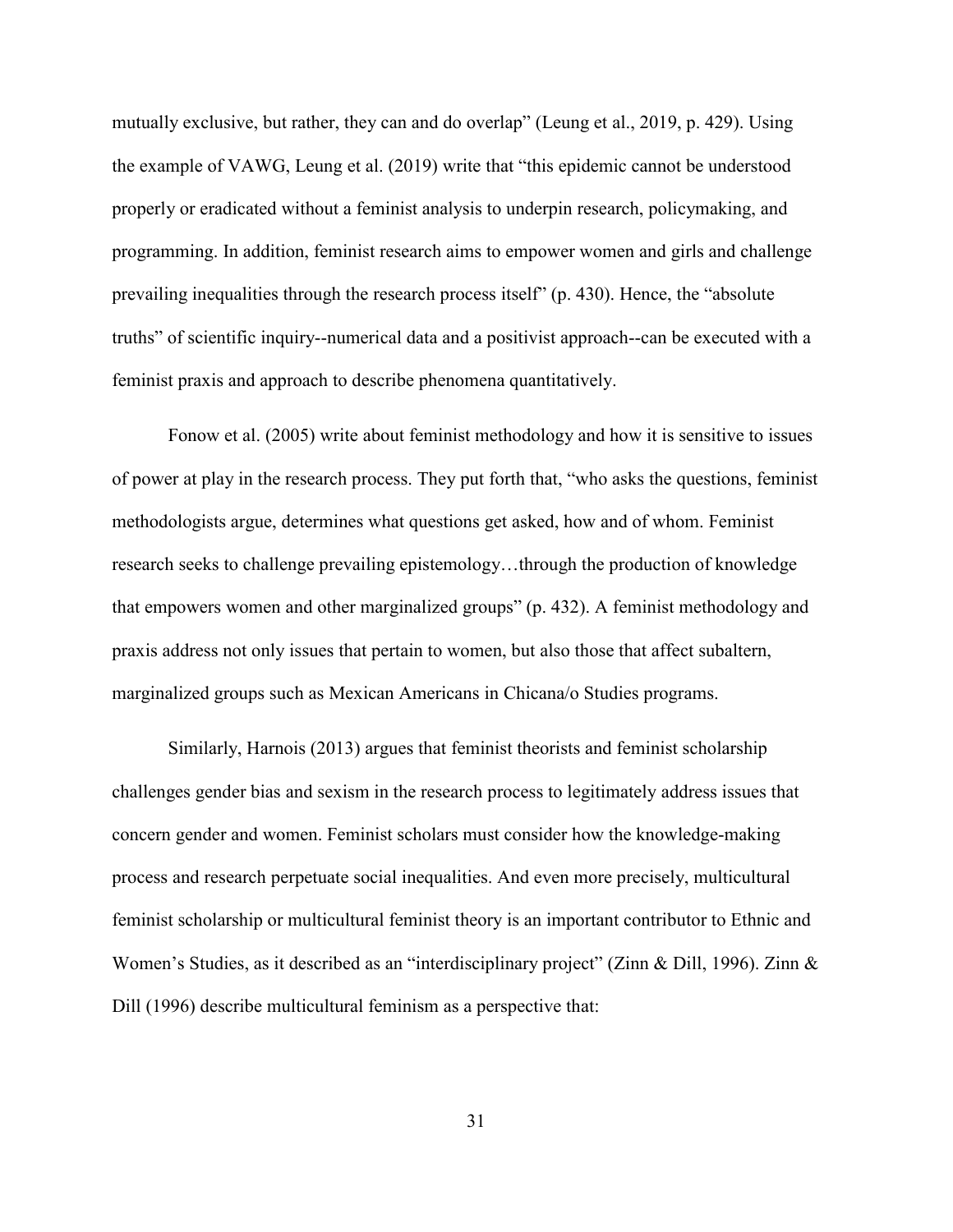encompasses several emergent perspectives developed primarily by women of color; African Americans, Latinas, Asian Americans, and Native Americans, women whose analyses are shaped by their unique perspectives as 'outsiders within' -marginal intellectuals whose special locations provide them with a particular perspective on self and society. (p. 324)

Harnois (2013) adds that "multicultural theorists highlight the way in which knowledge is structured by inequalities of race, gender, and class. It is not simply that some voices are given more credibility or legitimacy than others, but that some groups have more access to the resources (academic credentials, time, administrative support, money) required to produce 'academically legitimate' knowledge" (p. 30). For this reason, women of color intellectuals create and disseminate their work in non-traditional spaces, as was the case in the 1960s, 70s and 80s when feminists of color largely depended on their own newsletters and magazines to disseminate feminist literature. Take for example the *Regeneracion/Regeneration* magazine of the 1960s-70s and the contemporary Mujeres Activas en Letras y Cambio Social (MALCS) annual conference and journal publication. They both provided Mexican American feminists a space for dissemination of academic work and feminist literature to legitimize their own work and spaces.

 Harnois (2013) also explains that "a feminist perspective can inform virtually every aspect of the research process, from survey design to statistical modeling, to theoretical frameworks used interpret results" (p. 2). This, of course, requires a paradigm shift to inform *all* levels of quantitative research. Leung et al. (2019) list six feminist core research principles to follow that were adapted from the International Women's Development Agency (IWDA). Research should be: 1. Ethical; 2. Collaborative and participatory (valuing local capacity,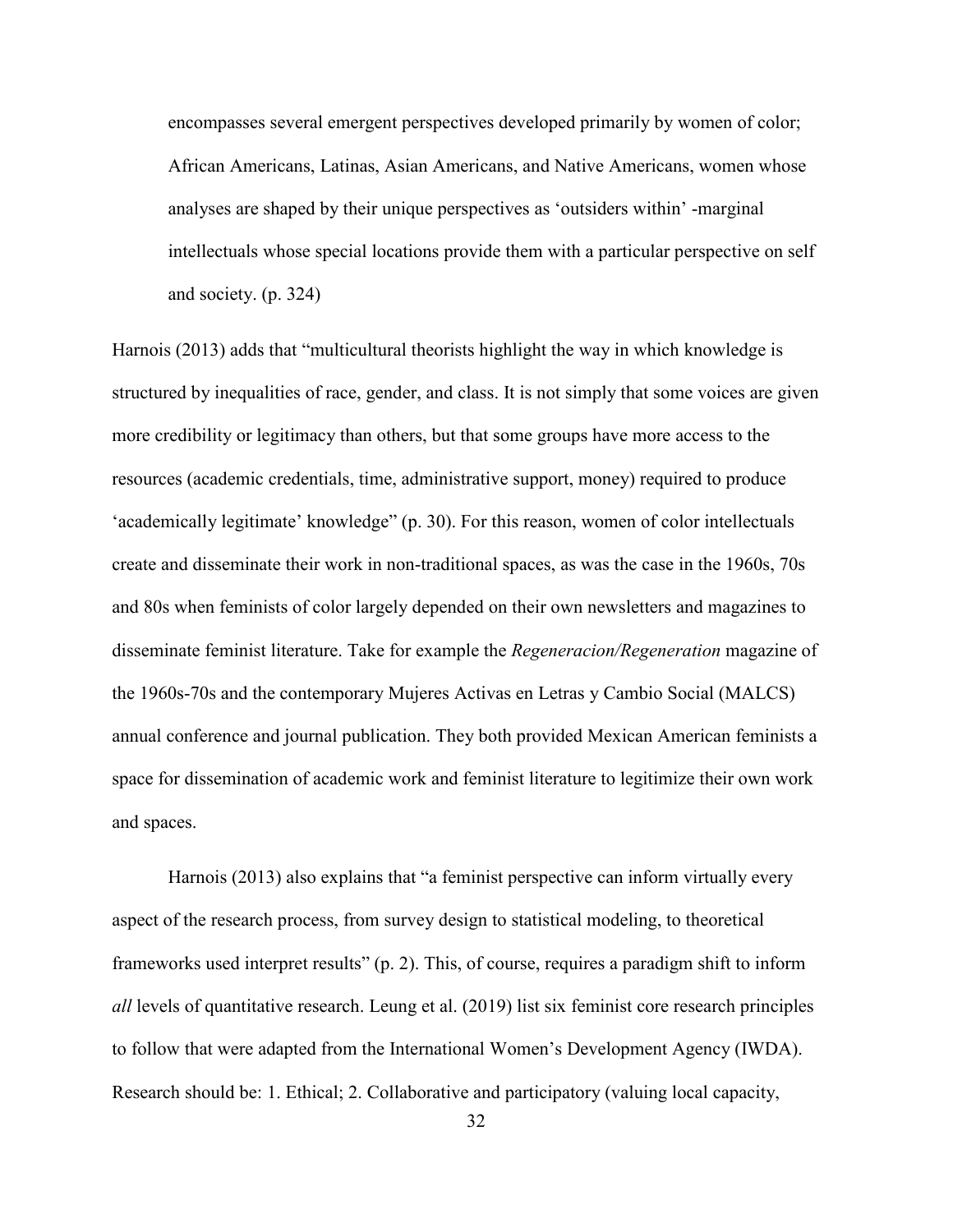researching *with*, not *on* women and men; 3. Transformative (research process and findings); 4. Intersectional; 5. Accountable (to local community); and 6. Accessible and open research findings. With these core principles and other guiding entities, such as the IWDA's feminist research framework, there is no longer an excuse to avoid quantitative methods in feminist research.

 In this study, I will bridge the gaps between classical feminist methodology, a multicultural feminist framework, and positivist approaches to research. I can bridge the gaps by using my collective experiences, including 13 years of teaching experience in "The Studies" at the university level, to inform my research process. In classical feminist methodology, my expertise and narratives in the field are valid, without the need to validate my personal voice, expertise, and experiences with the expertise of others (Harnois, 2013). In this study, I have merged my expertise in the field with quantitative research methods of data collection and analysis. It is possible to link the salient features of both methods to birth a new method and expand feminist research from favoring only qualitative methods to incorporating statistical data to serve a purpose. In the next chapter, I will provide more detail on how I designed a quantitative study using a feminist approach and a multicultural feminist framework that acknowledges my capital as an expert and voice in the fields of WGS, ethnic studies, and "The Studies" in general.

33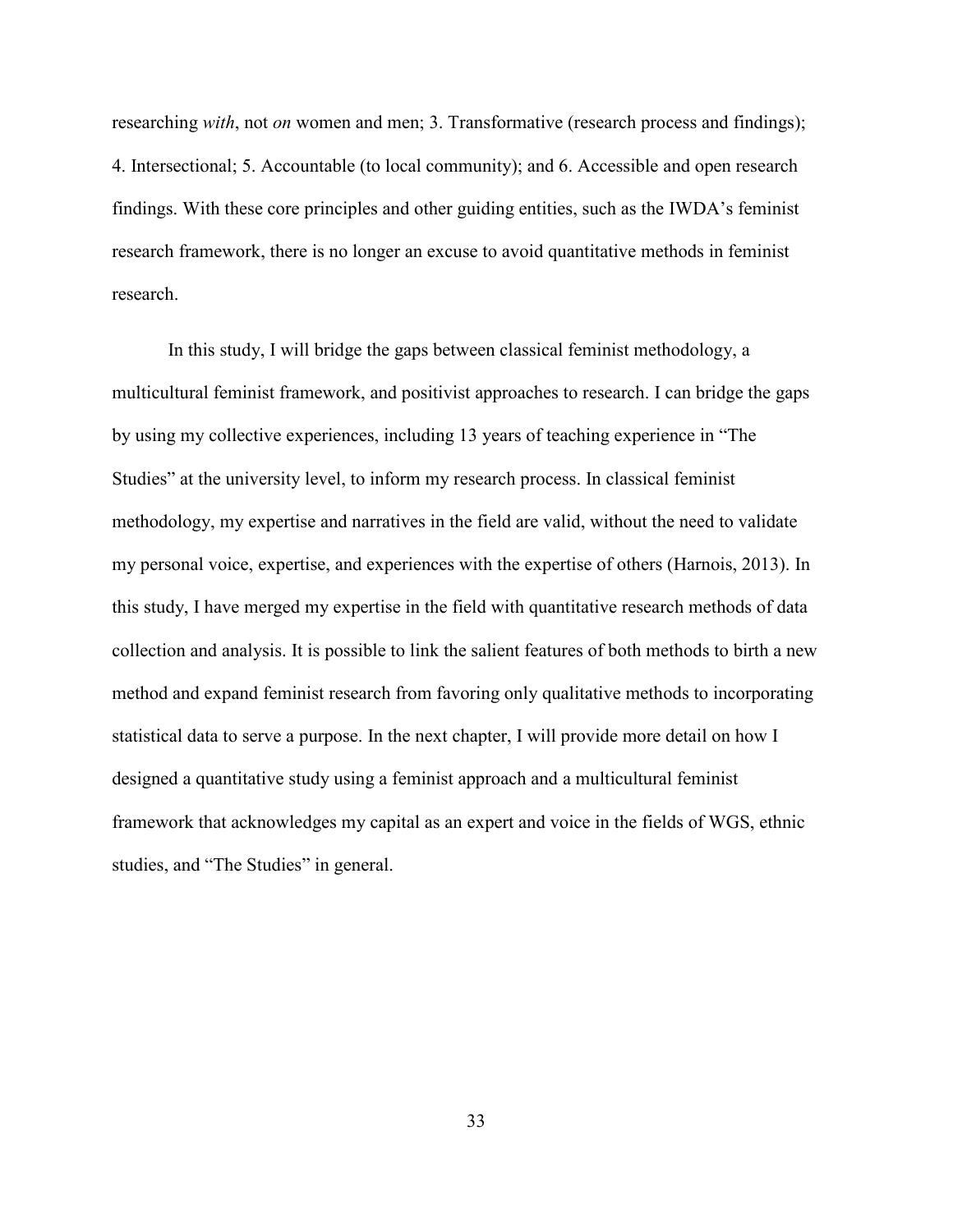#### **Chapter 3: Methodology**

As previously mentioned, there is a lack of quantitative studies on the value of women's and ethnic studies in higher education settings. Moreover, there is a general lack of quantitative data with regards to Women's Studies and Ethnic Studies programs. My research question is focused on the theme of value. I have chosen to define value as the personal value or benefit that students place, or do not place, on taking courses in "The Studies." My research question is: what is the perceived value or benefit for students taking "The Studies" courses, more precisely WGS or Chicano Studies? Perceived value should be an area of concern as it brings one back to the issue of legitimacy of The Studies. Collecting data on the value of The Studies for students can help educators and administrators defend the legitimacy and survival of ethnic studies and WGS programs.

### **Research design**

 This quantitative non-experimental study gathered cross-sectional data from undergraduate students at a four-year higher education institution. Student self-report data from a survey adopted from Horwath & Diabl (2020) and two self-developed surveys (one for WGS and the other for Chicana/o Studies) were collected for statistical analysis to determine the extent of students' perceived value.

### **Research setting**

 The study was conducted at The University of Texas at El Paso (UTEP), which is located on the U.S.-Mexico border in the state of Texas. Because of its location, situated within yards of the international boundary with Cd. Juarez in Mexico and the community's historically Mexican American population, there is not an ethnically diverse population at the university. In fact,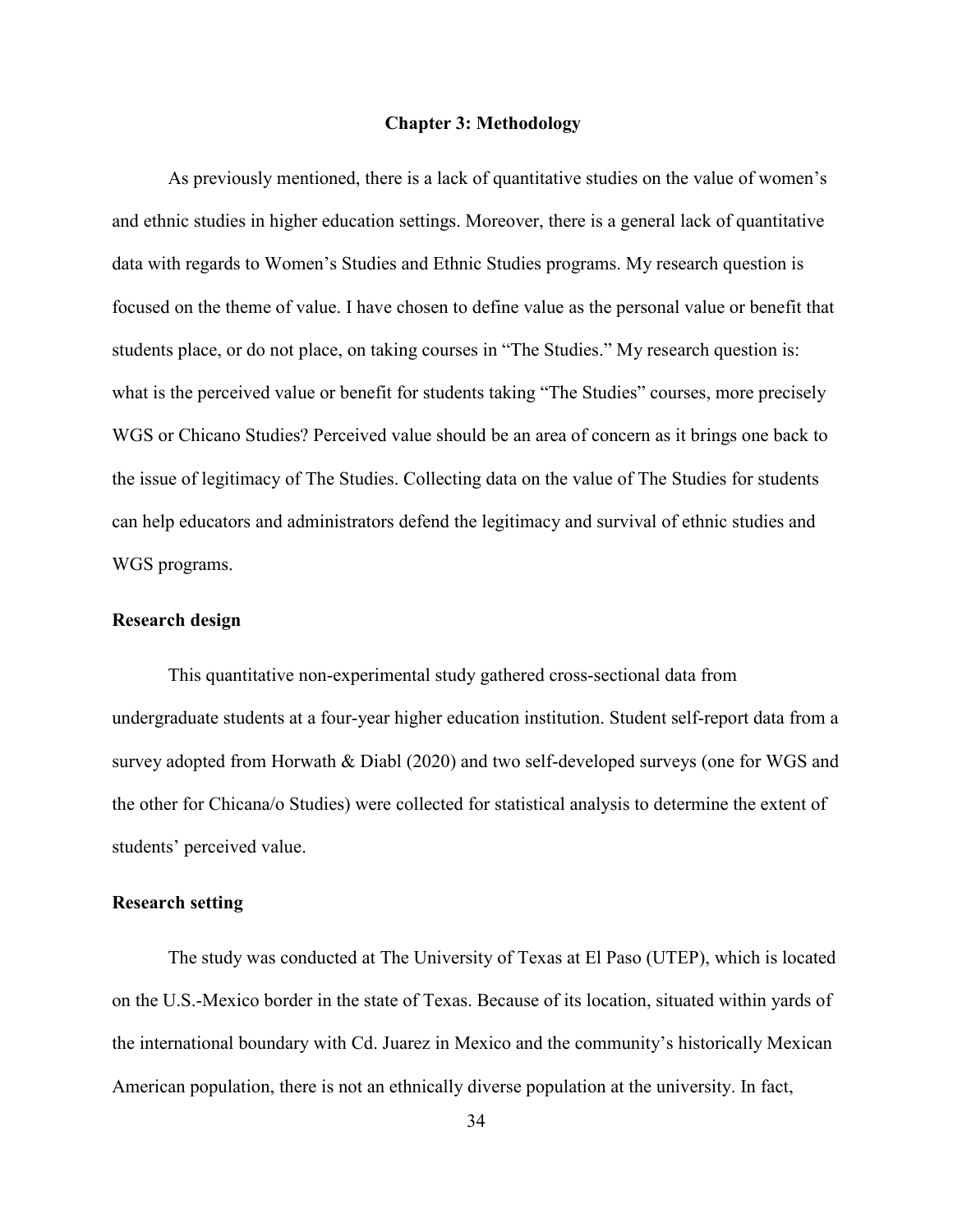according to The University of Texas at El Paso (2021), approximately 83% of its student population is Hispanic/Latino, 5.9% White, 2.3% Black or African American, .9% Asian, .1% American Indian, and 1.4% of unknown ethnicity. There is a more diverse faculty composition, but at the same time, one that is not reflective of the student body or regional demography: 43.7% White, 39.2% Hispanic/ Latino, 8.3% Asian, 2.0% Black or African American, .2% Native American or Alaskan Native, and 1.3% of unknown ethnicity (The University of Texas at El Paso, 2021). This may reflect the doctoral completion disparities among White, Latino, and Black populations in the U.S. Statista (2021) publishes the breakdown of earned doctoral degrees by ethnicity and reports the following for 2018-2019: 107,567 White recipients; 21,040 Asian-Pacific Islander recipients; 15,118 Black recipients; 14,182 Latino recipients; and 720 American Indian or Alaskan Native recipients.

 However, with an 83% Hispanic/Latino student body composition, the university qualifies as a Hispanic Serving Institute (HSI) and is ranked as the second largest HSI in the United States (The University of Texas at El Paso, 2021). Its strategic plan for 2030, UTEP seeks to be "America's leading Hispanic-serving university" (The University of Texas at El Paso, 2022). The goals for reaching "inclusive excellence" by 2030 include the following: 1) Teaching, learning, and the student experience; 2) Advance discovery; 3) Community impact and public service; and 4) Shaping the future of higher education (The University of Texas at El Paso, 2022). Garcia et al. (2019) identifies a multidimensional conceptual framework of HSI *servingness* as: outcomes, experiences, internal organization dimensions, and external influences (p. 745).

 Its student gender breakdown is 54% female and 46% male (The University of Texas at El Paso, 2021). In addition, 93% of students at UTEP are minorities or "people of color"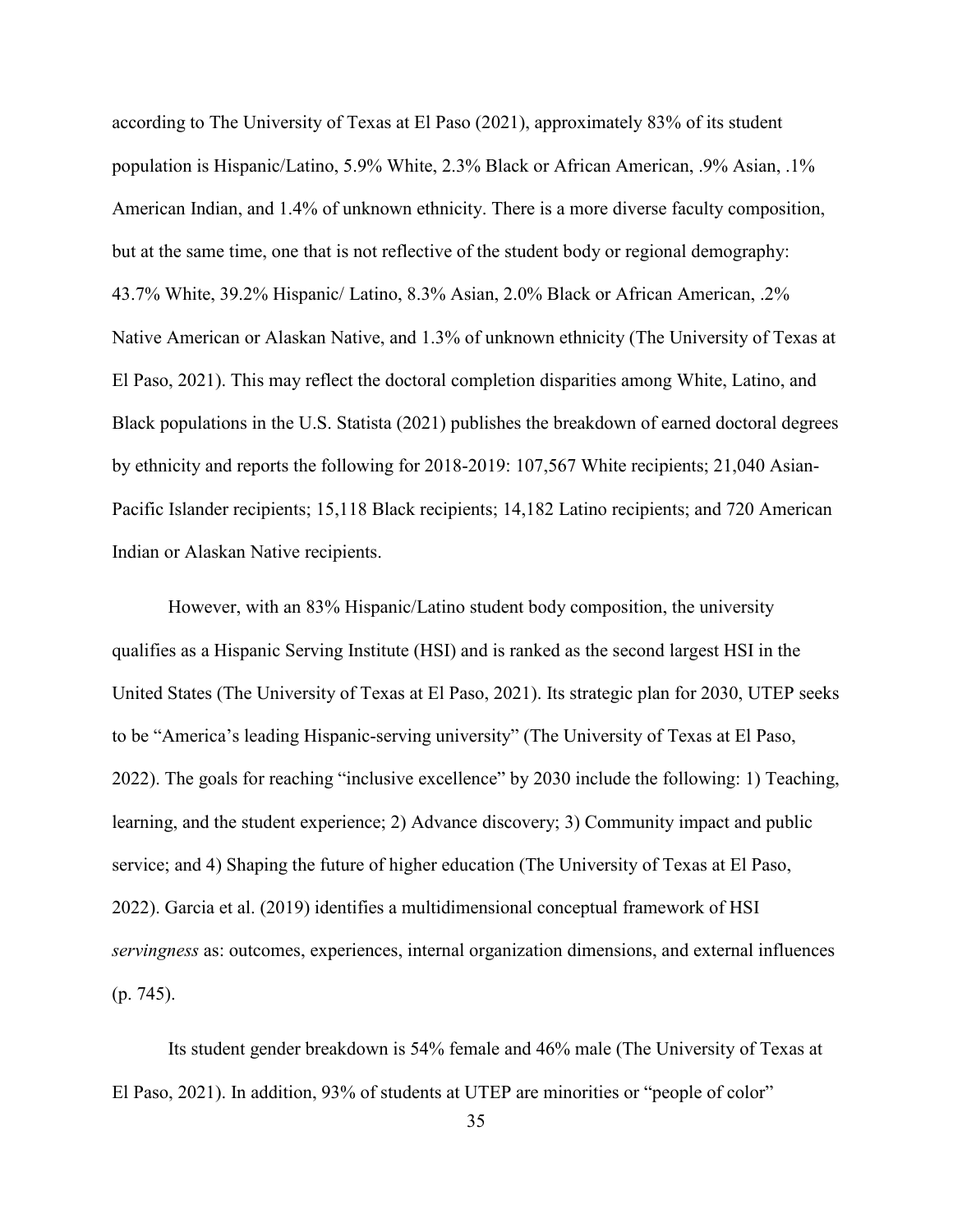(BIPOC), 64% of students qualify for federal student aid, and 92% are from in-state, with the vast majority (83%) being from the same community or county that the university is in. The university is also classified as a Tier 1 or Research 1 university, meaning that it is a top-tier doctoral university with high research activity, according to the Carnegie Classification of Institutions of Higher Education (The University of Texas at El Paso, 2021).

 In relation to Chicana/o Studies and Women's and Gender Studies, the university has a major and minor available in both programs, in addition to an online major in Chicana/o Studies and a graduate certificate in Women's and Gender Studies. Courses are offered face-to-face and online for both programs (The University of Texas at El Paso, 2021). Its Chicano Studies program was established in 1970 and was one of the first of its kind in the nation (The University of Texas at El Paso, 2021). Courses in Women's Studies were available since the early 1970s and it officially became a program in 1981 (The University of Texas at El Paso, 2021b). Both programs are largely interdisciplinary, meaning that the courses are cross-listed and taught by faculty across many disciplines such as History, Languages and Linguistics, Political Science, Education, Sociology, Anthropology, among others.

 African American Studies courses are also offered at the university; however, there is no degree offered by this small program that only has associated faculty and none that are exclusive to African American Studies. I made the difficult decision to omit African American Studies from this study. Since African American Studies at this university is not a program, but rather a course offering, it has substantially lower enrollment with courses cross-listed with U.S. History courses. This would potentially affect the data in this study. With the university having a population that is 83% Hispanic/Latino and 54% female, it is fitting to study the perceived value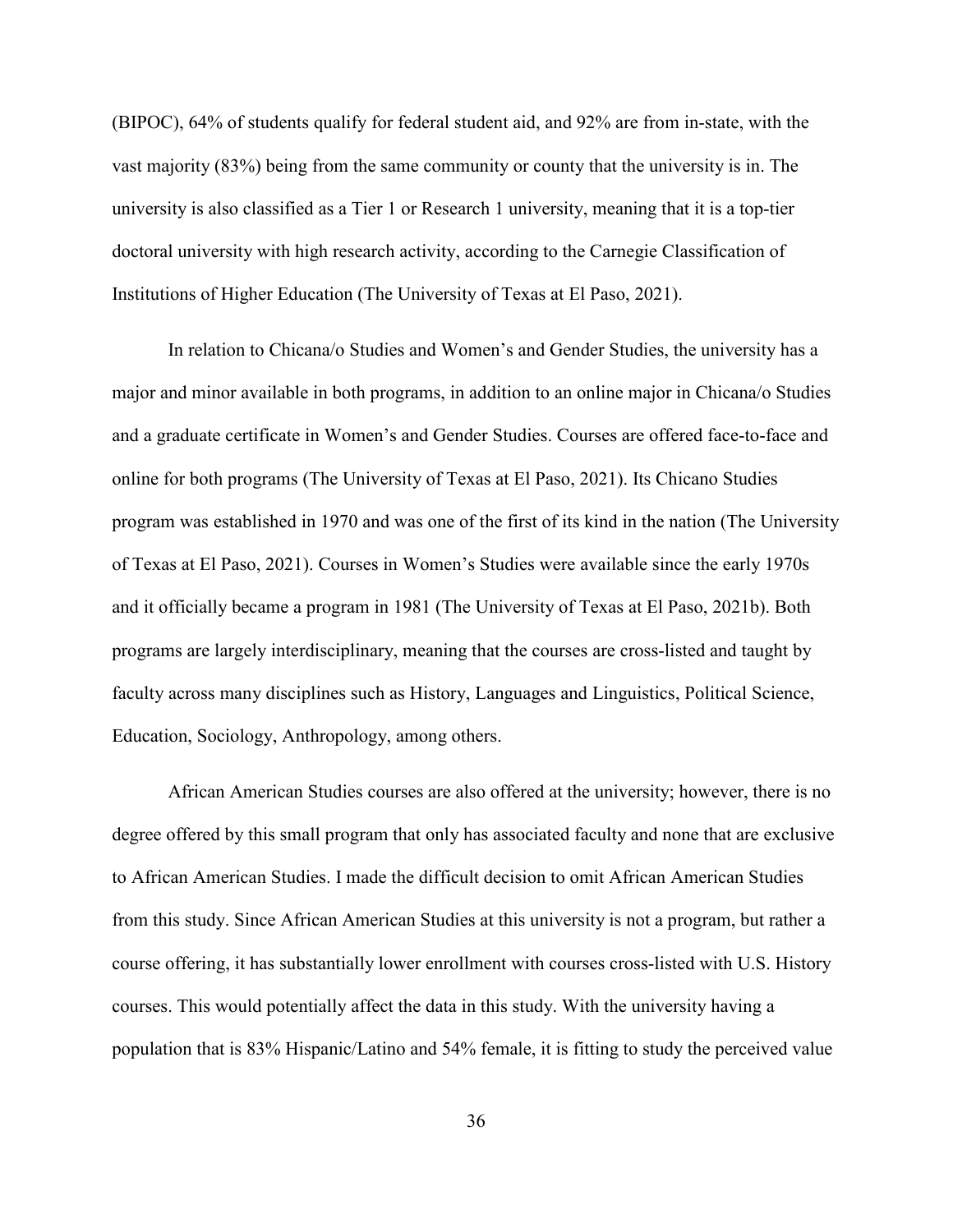of Chicana/o Studies and Women's and Gender Studies in this Hispanic Serving Institution with a female student majority. The nature of the demographics fits the focus on CST and WGS.

### **Sample and Participants**

 Convenience sampling is a sampling method typically employed in qualitative studies (Lavrakas, 2008). However, since this quantitative research was conducted at a local university where I am currently employed as a lecturer in the Women's and Gender Studies Program with access to other faculty across the university, convenience sampling was a logical choice. Convenience sampling is an efficient way to collect data in a setting where the researcher has access (Lavrakas, 2008). Although it can be problematic to generalize ideas that apply to an entire population based on a convenience sample, initial data collection and analysis are feasible given the resources available to me and the scope of my research.

The sample was derived from volunteer participants among students of all genders and ethnicities enrolled in Women's Studies courses and Chicana/o Studies courses during Fall 2021. Students must take three block electives to graduate from UTEP with a Liberal Arts degree. However, students are not required to take classes in either the Women's Studies or Chicano Studies Program; there are other block electives in other programs that will fulfil the requirement. Students have a vast selection of courses to choose from to fulfill their elective requirements. For example, there are courses in Jewish American Studies, Religious Studies, African American Studies, Western Cultural Heritage, Asian Studies, and the list goes on. In addition to students taking electives, the sample also included students majoring or minoring in either the Women's Studies or Chicano Studies Program who must take courses corresponding to their program.

37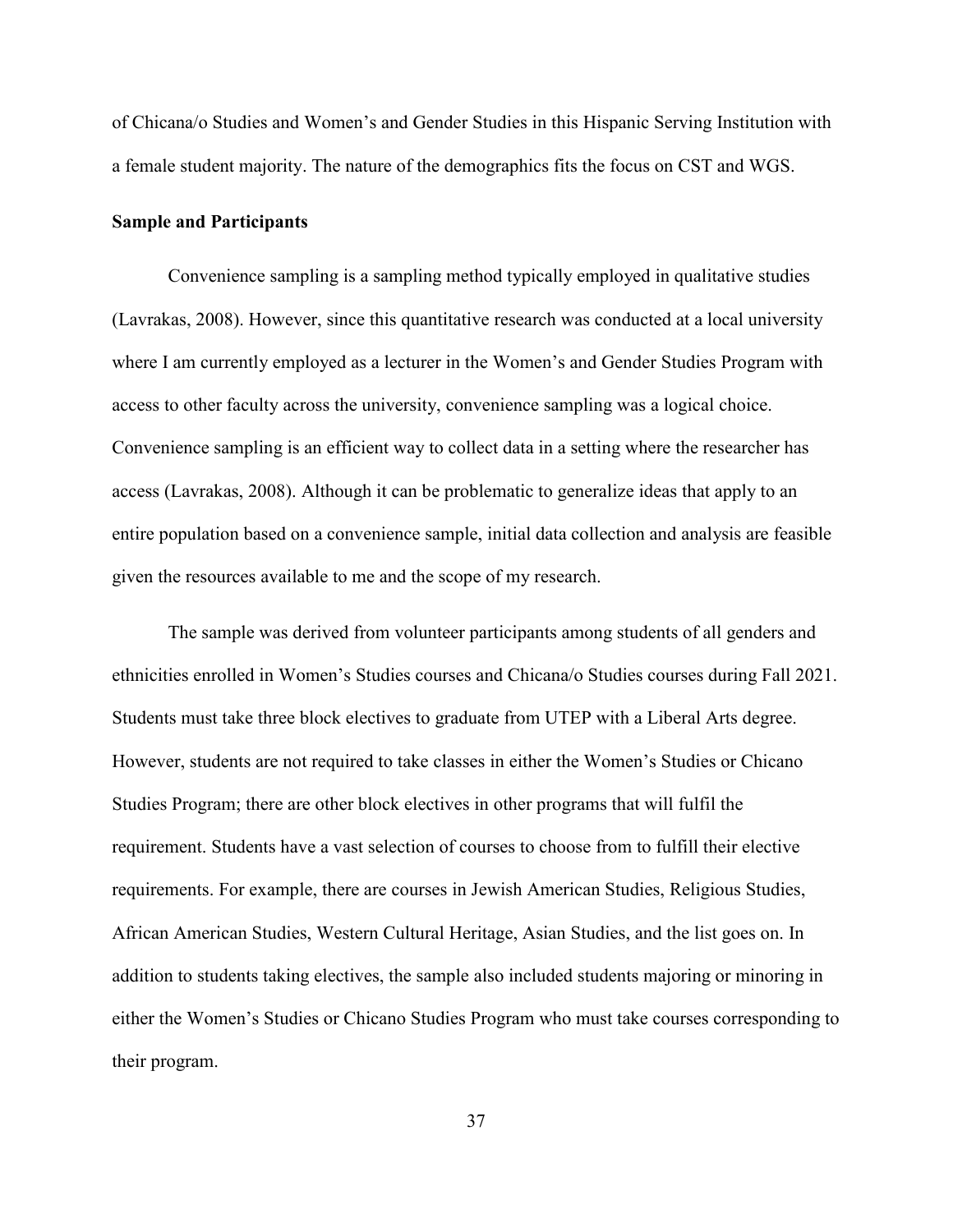The tables below show the enrollments in each course with eligible participants for the study. In the Fall 2021 semester, there were 666 students enrolled in Chicana/o Studies courses and 812 enrolled in WGS courses at the university.

*Table 3.1 Chicana/o Studies Course and Enrollment for Fall 2021* 

| 3311:<br>Societal<br>Issues<br>169<br>students                  | 2302:<br>Latina/o<br>Presence in<br>the $U.S.$ -<br>35 students | 3301: La<br>Chicana -<br>87<br>students | 3302:<br>Chic<br>Cinema 65<br>students      | 3304:<br>Chic/Lat<br>music in<br>the U.S. $-40$<br>students    | 3305: Chicano<br><b>ID</b> Formation-<br>15 students |
|-----------------------------------------------------------------|-----------------------------------------------------------------|-----------------------------------------|---------------------------------------------|----------------------------------------------------------------|------------------------------------------------------|
| 3339:<br>Culture.<br>Youth and<br>Diversity-<br>114<br>students | 4301: Chic<br>Legal<br>History-41<br>students                   | 4304: Env.<br>Justice -35<br>students   | 4308:<br>Chic<br>Thought-<br>35<br>students | 4309: Am.<br>Immigratio<br>n, social<br>justice-30<br>students | <b>Total: 666</b><br>students                        |

(The University of Texas at El Paso, 2021)

| 2300 Intro to WS-   | 2350 Global   | 3321       | 3331     | 3340       | 3351      | 3372       | 3375     |          |
|---------------------|---------------|------------|----------|------------|-----------|------------|----------|----------|
| 115                 | Feminisms-    | Fam.       | Gender   | Gender     | Gender    | Women,     | Women's  |          |
|                     | 112           | Violence-  | and Pop  | and Tech.- | and       | Work and   | Health-  |          |
|                     |               | 39         | Culture- | 40         | Religion- | Sex Ind.   | 117      |          |
|                     |               |            | 156      |            | 44        | 44         |          |          |
| 3382 Gender         | 3382 Gender   | 3384       | 3390     | 3393       | 4310      | 4314       | 4360     | Total:   |
| Issues in the Arts- | Issues in the | Gender     | Oueer    | Feminisms  | Fem.      | Women,     | Jr/Sr    | 812      |
| 10                  | Humanities-   | Issues in  | Theory-  | of 60s and | Theory-   | Power      | Seminar- | students |
|                     | 31            | the Social | 33       | $70s-26$   | 13        | and        |          |          |
|                     |               | Sci. $-26$ |          |            |           | Politics-3 |          |          |

(The University of Texas at El Paso, 2021)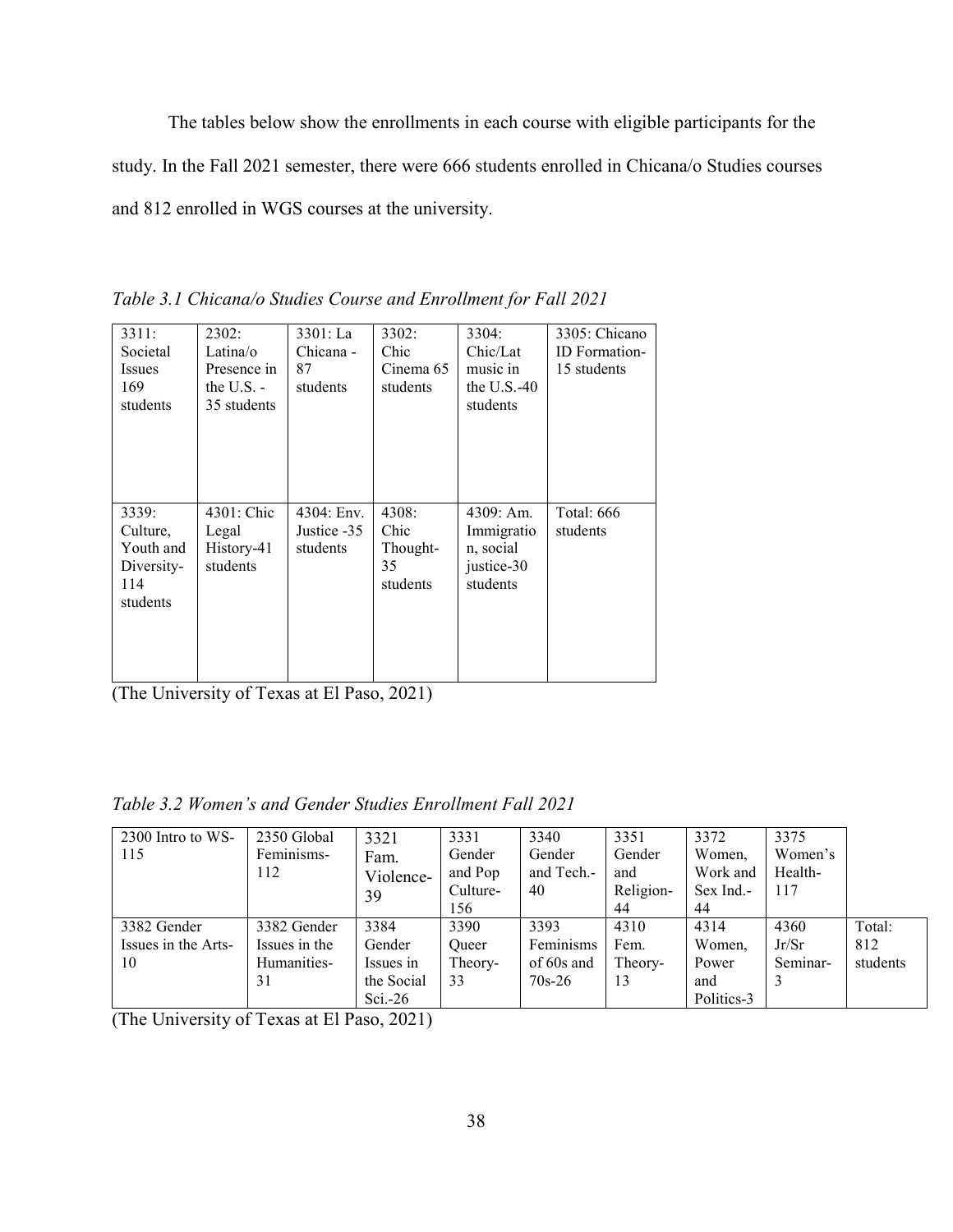Upon approval from the university's institutional review board (IRB), an announcement regarding the survey was emailed to face-to-face and online students enrolled in the courses. The email contained a link to the online QuestionPro survey. The email also explained that random winners will receive an Apple Watch, Starbucks gift card or AMC Movie card. The winners were chosen randomly through a QuestionPro raffle tool.

The first screen for the online survey displayed the statement of informed consent which outlined each participant's right to withdraw or not participate in the survey. In the statement, students were assured that their participation or lack of participation would not impact their grade or standing in the course. Students were informed that no identification numbers or names would be collected through the survey. QuestionPro randomly selects participants that fully completed the survey for the raffle. A personal email address is entered by the participant if they wish to be entered into the raffle. Users of QuestionPro never see the email addresses, only for those that win the raffle.

I encouraged periodic reminders to the instructors of the 11 Chicano Studies courses and 16 WGS courses to secure a high response rate and representative sample. After I received a university approved list of student emails from the university's research department, I sent an email reminder to students once a week until the survey closed on February 13, 2022. Survey responses were gathered over a period of approximately four weeks.

### **Instrumentation**

I utilized three survey instruments to gather data on students' perceptions of value of the WGS and Chicana/o Studies courses. The first instrument administered to students in both WGS and Chicana/o Studies courses was adopted from the survey used by Horwath & Diabl (2020) in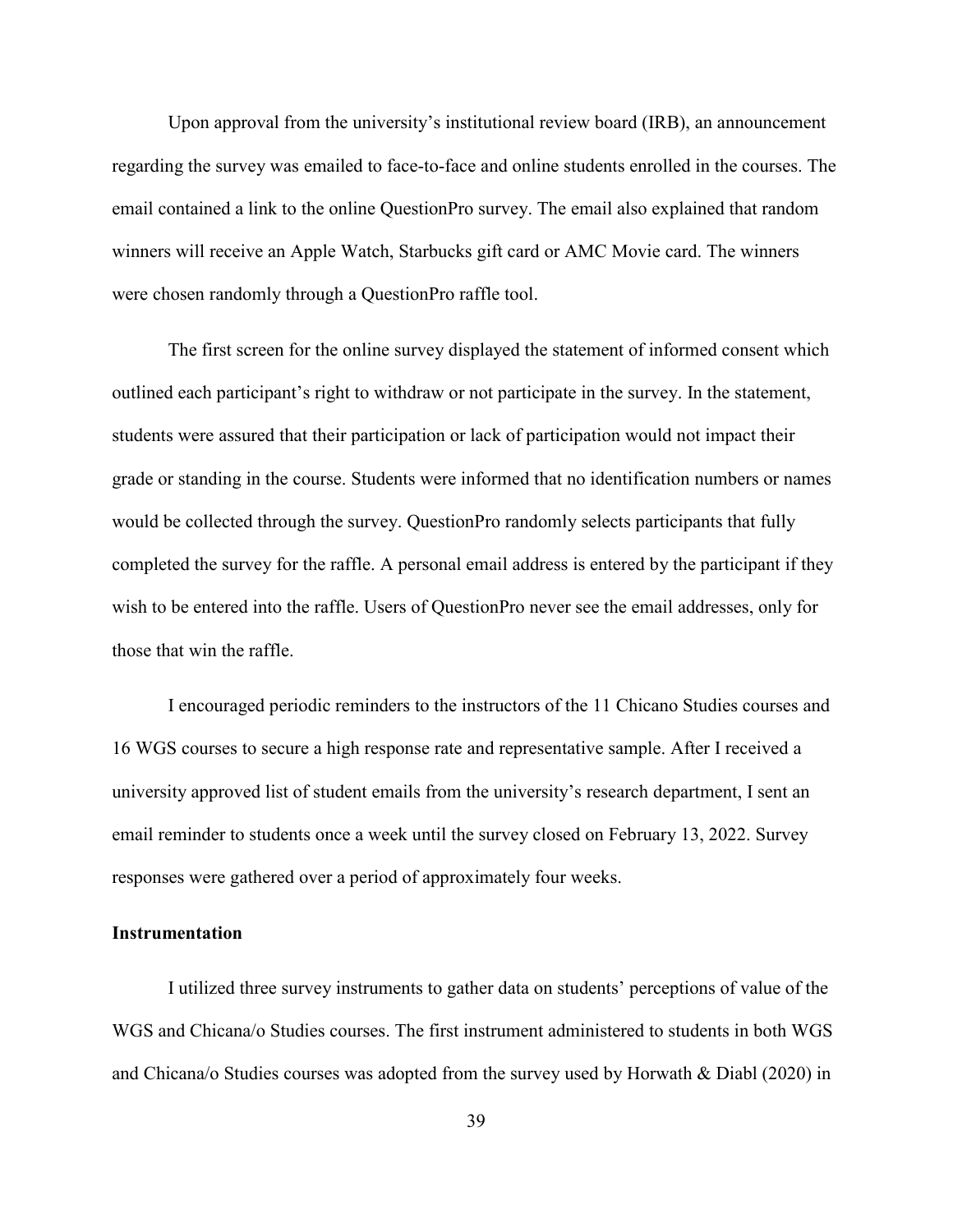their study of WGS course requirements at an Austrian university. The Horwath & Diabl (2020) instrument is centered on the founding values of WGS, which is why it could be applied in other regions beyond Europe. Also, it is "global" in nature in the way that it applies to a variety of diversity courses, given the wording of the survey items. Take for example a survey item that refers to "increased social activism against inequality and discrimination," which hits at the heart of "The Studies" on a universal scale and beyond the "American" experience (Horwath & Diabl, 2020, p.1121). Discrimination and inequality are everywhere, in all cultures and geographical locations, not only in the experiences of Mexican Americans and women in the U.S. Although Horwath & Diabl (2020) used this instrument to assess the perceived value of WGS, it is clearly useful to gauge the value of ethnic studies courses. Ethnic studies courses do address gender at the university where I am conducting my study.

From their instrument (Horwath & Diabl, 2020), I adopted the fourteen survey questions listed below because of their previous use to determine students' value of diversity courses. Thus, the instrument has already been piloted and refined. I adopted the questions from the survey after carefully examining how they fit my research question. The survey questions were answered on a 7-point Likert scale from *strongly disagree* to *strongly agree*. On an odd Likert scale, there is a neutral point to provide a midpoint and unbiased response option for the participant (Ayiro & Mibey, 2012; Singh, 2007).

- 1. The course provided me with valuable and professional knowledge.
- 2. The course provided me with valuable knowledge for life.
- 3. The course provided me with an increased ability to represent my interests.
- 4. The course advanced my ability to assess societal problems.
- 5. The course increased my ability to assess the relevance of gender issues.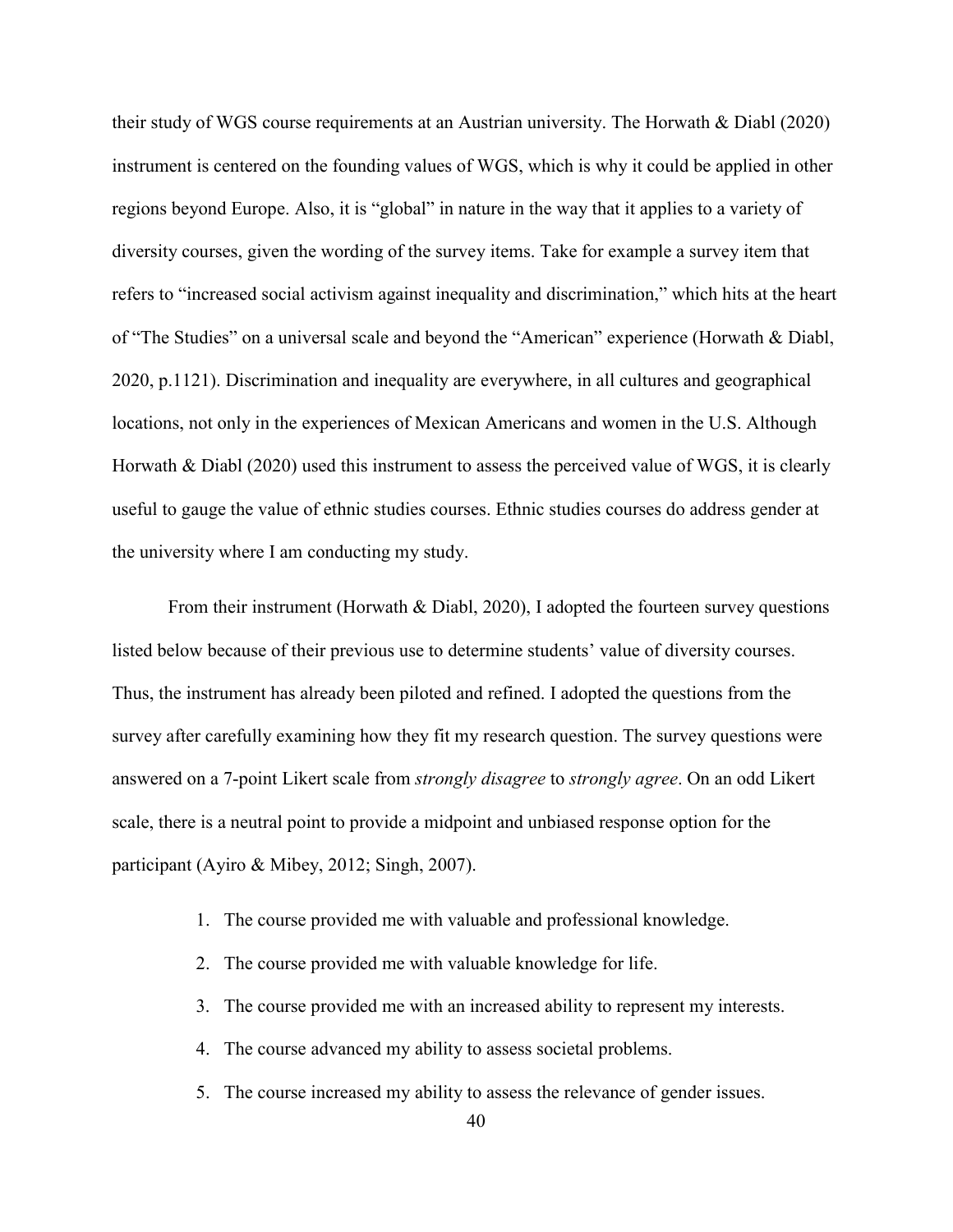- 6. The course enhanced my ability to act in a self-assured manner.
- 7. The course supported my personal development.
- 8. The course improved my skills for social interactions.
- 9. The course provided no benefits.
- 10. The course increased my awareness of inequality and discrimination.
- 11. The course increased my social activism against inequality and discrimination.
- 12. The course increased egalitarian attitudes.
- 13. The course enhanced my self-confidence.
- 14. The course increased my competence in equality and equal opportunity management (for present or future employment).

An advantage to adopting the instrument by Horwath & Diabl (2020) is that it has been previously tested. Also, it uncovered important findings about gender differences in the value of WGS. The study found that women reported benefits in nearly all categories, while 45% of men reported none. However, an important distinction is that the Austrian students in the study were required to take WGS as part of any degree program, which may have affected the results. The authors noted that "these findings suggest that female students start classes with more openness, which may enable them to engage and benefit more; among male students, in contrast, the outrage over the requirement appears to impede serious engagement" (p. 1121). Consequently, the lack of engagement may have impacted the measure of value. I was interested in asking these survey questions of male and female university students who were enrolled in WGS and Chicano Studies courses that are *not* required.

The second and third surveys were developed using a feminist approach that acknowledges my capital as an expert and voice in the fields of WGS, ethnic studies, and "The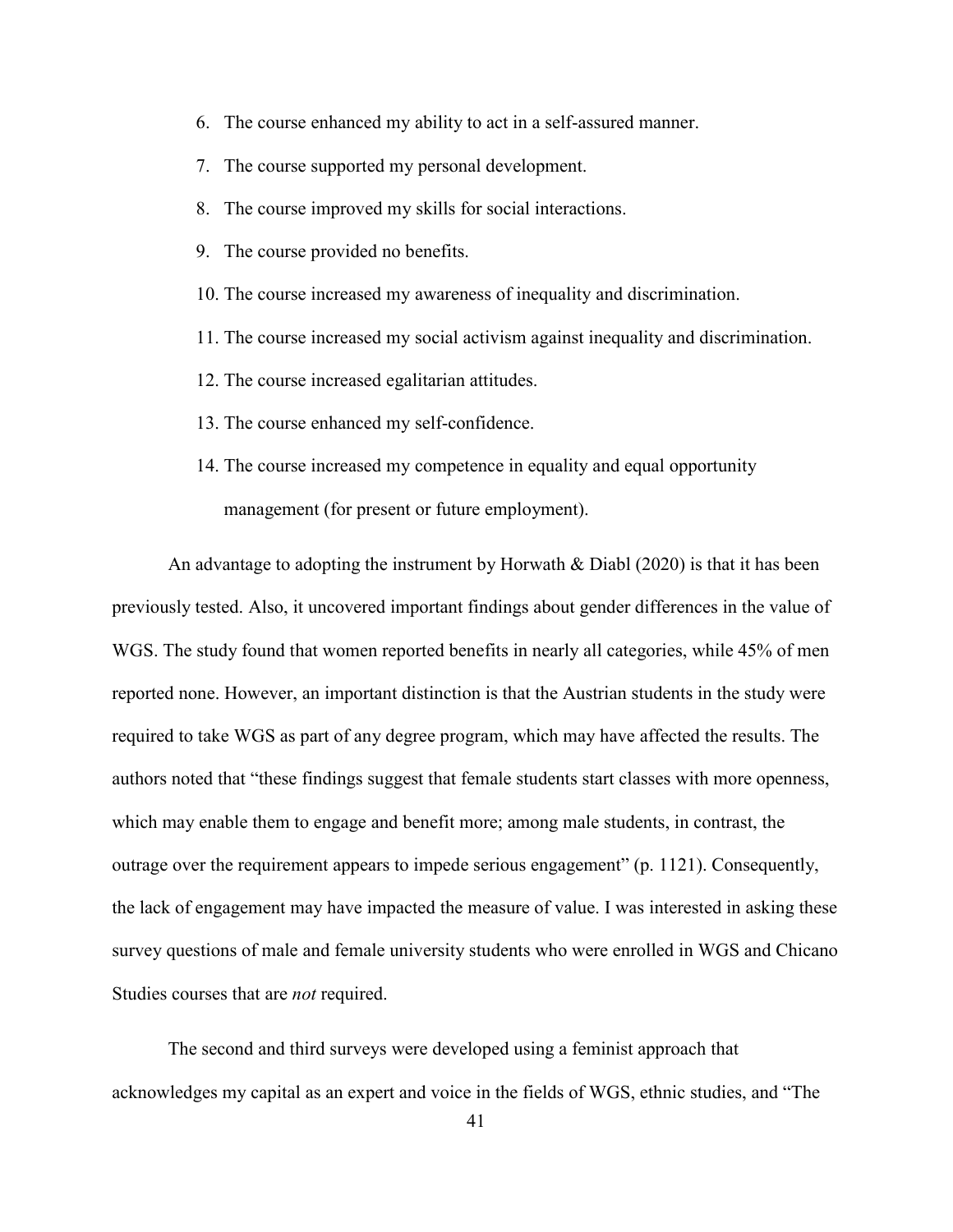Studies" in general. As I thought through the questions that would address student perceptions of value, I examined all the historical documents that I use to teach my courses and considered the goals that the Feminist and Mexican American movements laid out for future programs and students. I examined the historical and current objectives of these programs and considered how to quantify the extent to which undergraduate students leave these courses having met such objectives. I combed through primary documents from the U.S. Civil Rights Movement of the 1960s and 70s. By analyzing founding documents for Chicano Studies and WGS, I was able to construct instruments to capture the objectives of both programs. The objectives are well documented in primary sources such as El Plan de Santa Barbara and women's movement manifestos. I operationalized a series of questions based on the matter of "value" or perceived benefit and the objectives set forth in the primary documents. The questions integrate the values of U.S. education and the civil rights movement. Before releasing the survey online, the instruments were piloted by five former WGS and Chicana/o Studies students to assess the diction, comprehension, quality, and relevance of questions. Suggestions made by the former students were used to finalize the instruments.

As a result of this process, two original instruments were completed: one for Women's Studies students and one for Chicana/o Studies students. The survey questions would be answered on a 7-point Likert scale from *strongly disagree* to *strongly agree*. A brief introduction at the start of the surveys conveyed that this study is NOT an evaluation of the course, instructor, or program, but rather a study to gauge the value of WGS and Chicana/o Studies to university students.

### **Women's Studies Questionnaire**

1. The course provided me with insight to value the culture of women.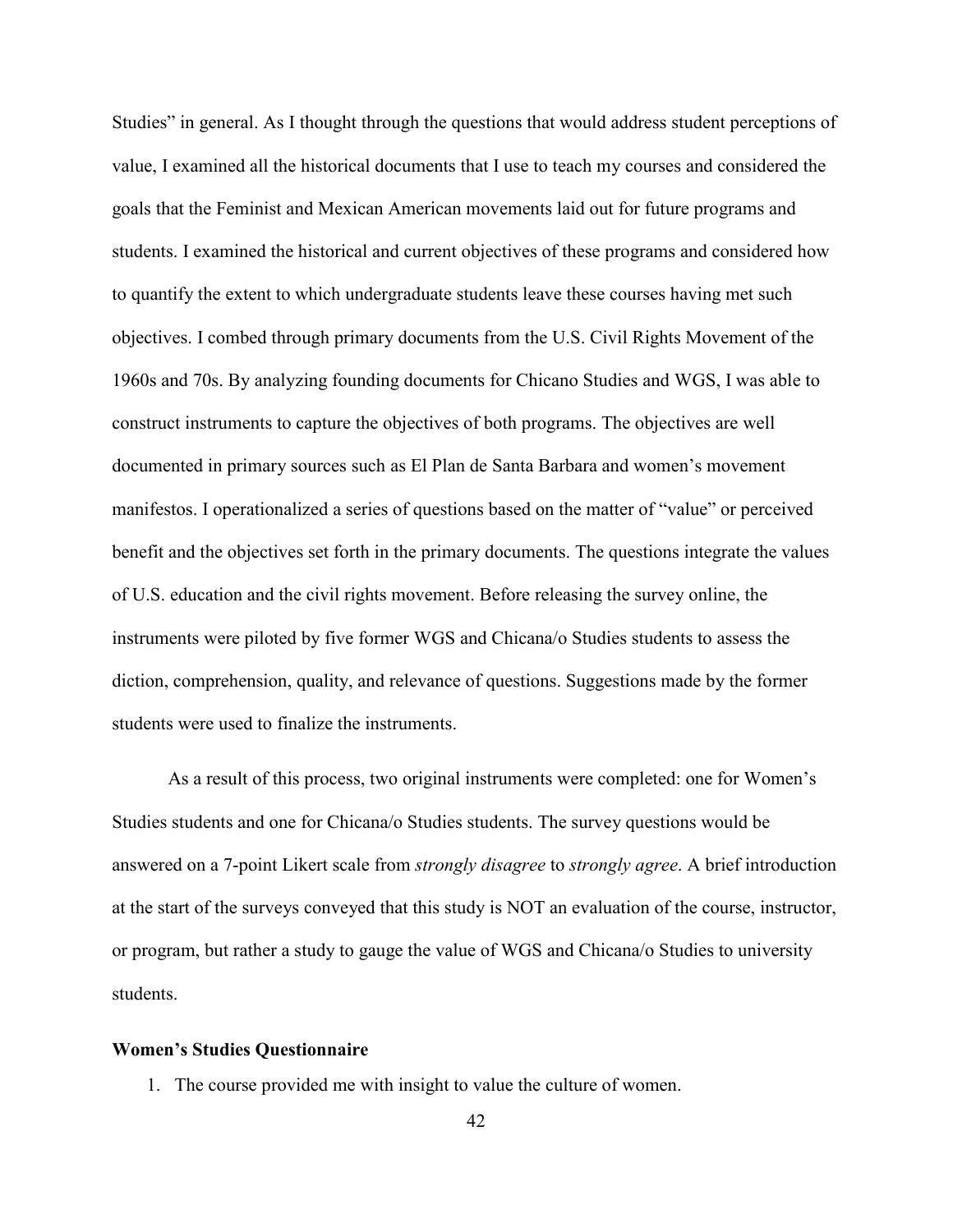- 2. The course addressed the individual and collective responses of women to inequities and the distribution of power in society.
- 3. The course evaluated the impact of the role of women in society.
- 4. I was familiar with women's studies before taking the course.
- 5. I learned about the goals and purpose of women's and gender studies after taking the course.
- 6. The coursework inspired or empowered me to seek solutions to social inequalities and sexism.
- 7. The course was personally empowering.
- 8. The course was valuable to me in terms of having a well-rounded education at this university.
- 9. The course contributed to the value of my university education by expanding my knowledge about power distribution, gender, and sexism.
- 10. Taking this Women's Studies course has changed the way I view interactions with women.
- 11. I am more aware of the contribution of women to society after taking the course.
- 12. I am more aware of the differences between white women and women of color after participating in a Women's Studies course.
- 13. The course was valuable to me in terms of the "bigger" picture in my college education.
- 14. The course stimulated my inquiry of the understanding of women and the contributions which their members have made to the totality of American life.
- 15. The course helped me to examine the causes and effects of institutional racism and sexism in Western culture.
- 16. In the course, I learned about the policies, plans and solutions to discrimination of women in the workplace and society.
- 17. The course cultivated a more probing and insightful education than conventional programs seem to permit.
- 18. The course successfully dispelled stereotypes of feminism or gender equality.
- 19. I viewed feminism more favorably after taking the course.
- 20. I identified as feminist BEFORE taking the course.
- 21. I identify as feminist AFTER taking the course.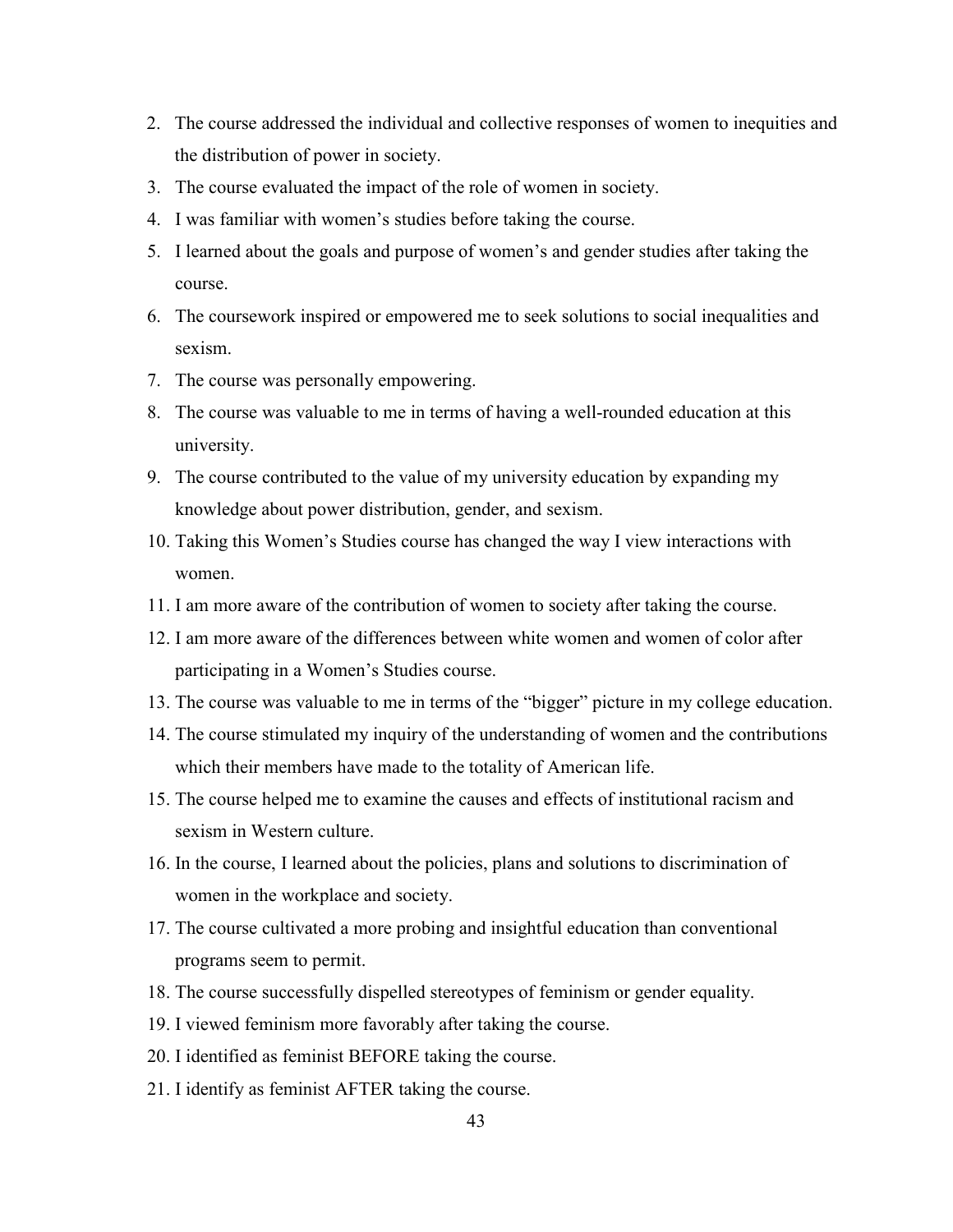- 22. The course raised my critical consciousness by provoking me to think of possible solutions to the issues facing women today.
- 23. Is there anything you would like to add about how the course may have complemented your experience at a Hispanic Serving Institute?
- 24. Is there anything else you would like to add about how you value the course content?

The Women's Studies Questionnaire was slightly edited to incorporate cultural and racial components for the development of the Chicana/o Studies Questionnaire.

### **Chicana/o (Mexican American) Studies Questionnaire**

- 1. The course provided me with insight into the Mexican American culture.
- 2. The course addressed the responses of Mexican Americans to inequalities and the distribution of power in society.
- 3. The course evaluated the impact of the role of Chicana/os in society.
- 4. I was familiar with Chicana/o (Mexican American) Studies before taking the course.
- 5. I learned about the goals and purpose of Chicana/o Studies after taking the course.
- 6. The coursework inspired or empowered me to seek solutions to social inequalities and ethnic bias/racism/discrimination.
- 7. The course was personally empowering.
- 8. The course was valuable to me in terms of having a well-rounded education at this university.
- 9. The course contributed to the value of my university education by expanding my knowledge about power distribution, ethnicity, and racism.
- 10. Taking this Chicana/o Studies course changed the way I view interactions with Chicanas/os/Mexican Americans.
- 11. I am more aware of the contributions of Mexican Americans to society.
- 12. I am more aware of the differences between Chicanas/os and other ethnic groups after participating in Chicano Studies course.
- 13. The course was valuable to me in terms of the "bigger" picture in my college education.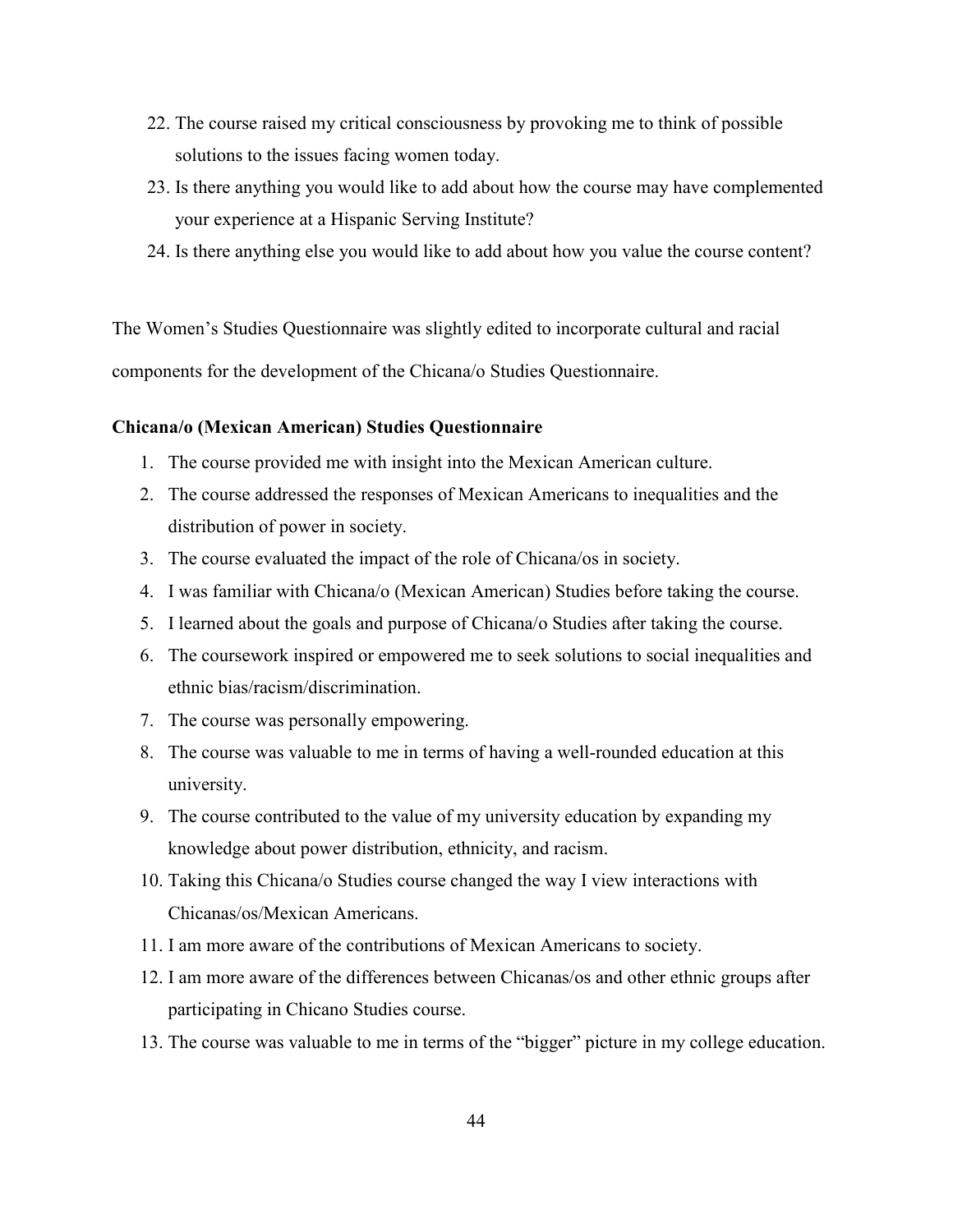- 14. The course stimulated my understanding of the contributions of Mexican Americans have made to the totality of American life.
- 15. The course helped me to examine the causes and effects of institutional racism and inequalities in Western culture.
- 16. In the course, I learned about policies, plans and solutions regarding the racism and discrimination of Latinos in the workplace and society.
- 17. The course cultivated a more probing and insightful education than conventional programs seem to permit.
- 18. The course helped to dispel stereotypes of the culture and ethnic group (Chicanos/Mexican Americans).
- 19. I identified as Chicano or Mexican American BEFORE taking this course.
- 20. The course raised my critical consciousness by provoking me to think of solutions to the issues that Mexican Americans face.
- 21. Is there anything you would like to add about how the course may have complemented your experience at a Hispanic Serving Institute?
- 22. Is there anything else you would like to add about how you value the course content?

In keeping with a feminist methodology which recognizes people's lived experiences as legitimate sources of knowledge, students were given the opportunity to add input beyond responses to the instruments through two opened-ended questions. Respondents were asked: Is there anything you would like to add about how the course may have complemented your experience at a Hispanic Serving Institution? Is there anything you would like to add about the value of the course content? Finally, demographic information was collected from the survey to observe the background characteristics of undergraduates in the sample.

### **Demographic Questions**

*Table 3.3 Demographic Questions Included in the Survey* 

| Gender | Male, female, non-binary, no answer |
|--------|-------------------------------------|
|        |                                     |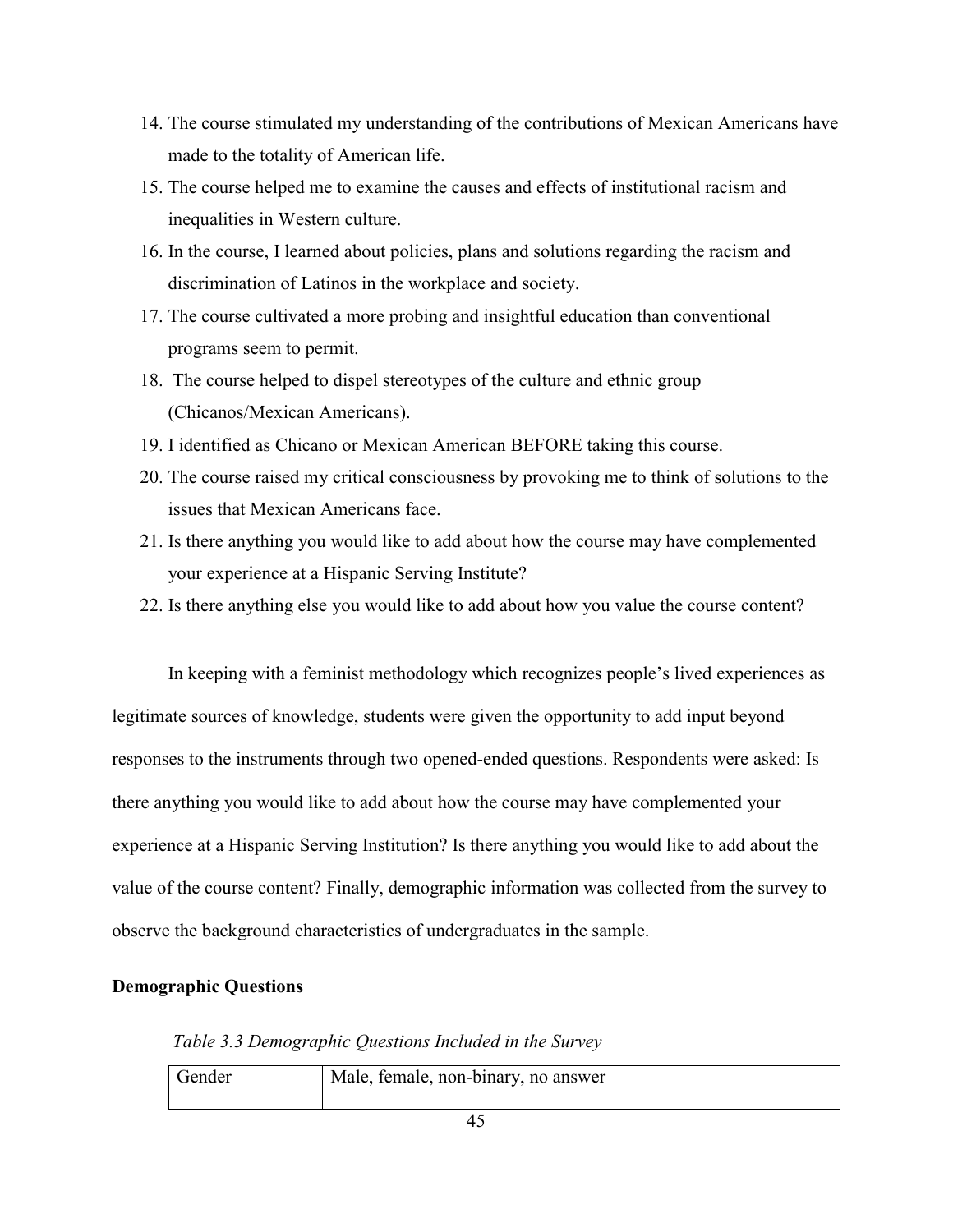| Courses                      | Women's and Gender Studies or Chicano Studies?                  |
|------------------------------|-----------------------------------------------------------------|
|                              | How many courses in WGS or Chicano Studies has the participant  |
|                              | taken at the University?                                        |
| Age                          | Numeric age range                                               |
| Ethnicity                    | Caucasian or White, Black or African American, Hispanic or      |
|                              | Latino, Asian, Pacific Islander or Hawaiian, American Native or |
|                              | <b>Alaskan Native</b>                                           |
| College of study             | Health science, engineering, science, liberal arts, business,   |
|                              | education?                                                      |
| Why did you take             | Elective, major requirement, personal interest?                 |
| the course?                  |                                                                 |
| Other Women's                | First class in either WGS or Chicana/o Studies?                 |
| Studies or                   | Taking another WGS or Chicana/o Studies course at the same      |
| Chicana/o Studies<br>courses | time?                                                           |
|                              |                                                                 |

## **Data Analysis**

Survey data was imported from QuestionPro into SPSS for statistical analysis. Since a Likert Scale produces ordinal data when collected as with the instruments described, measures of central tendency and other descriptive statistics were reported to summarize patterns in the data (Ayiro & Mibey, 2012; Singh, 2007). Separate analyses were conducted for Women's and Gender Studies and Chicana/o Studies to review data for each program. The next chapter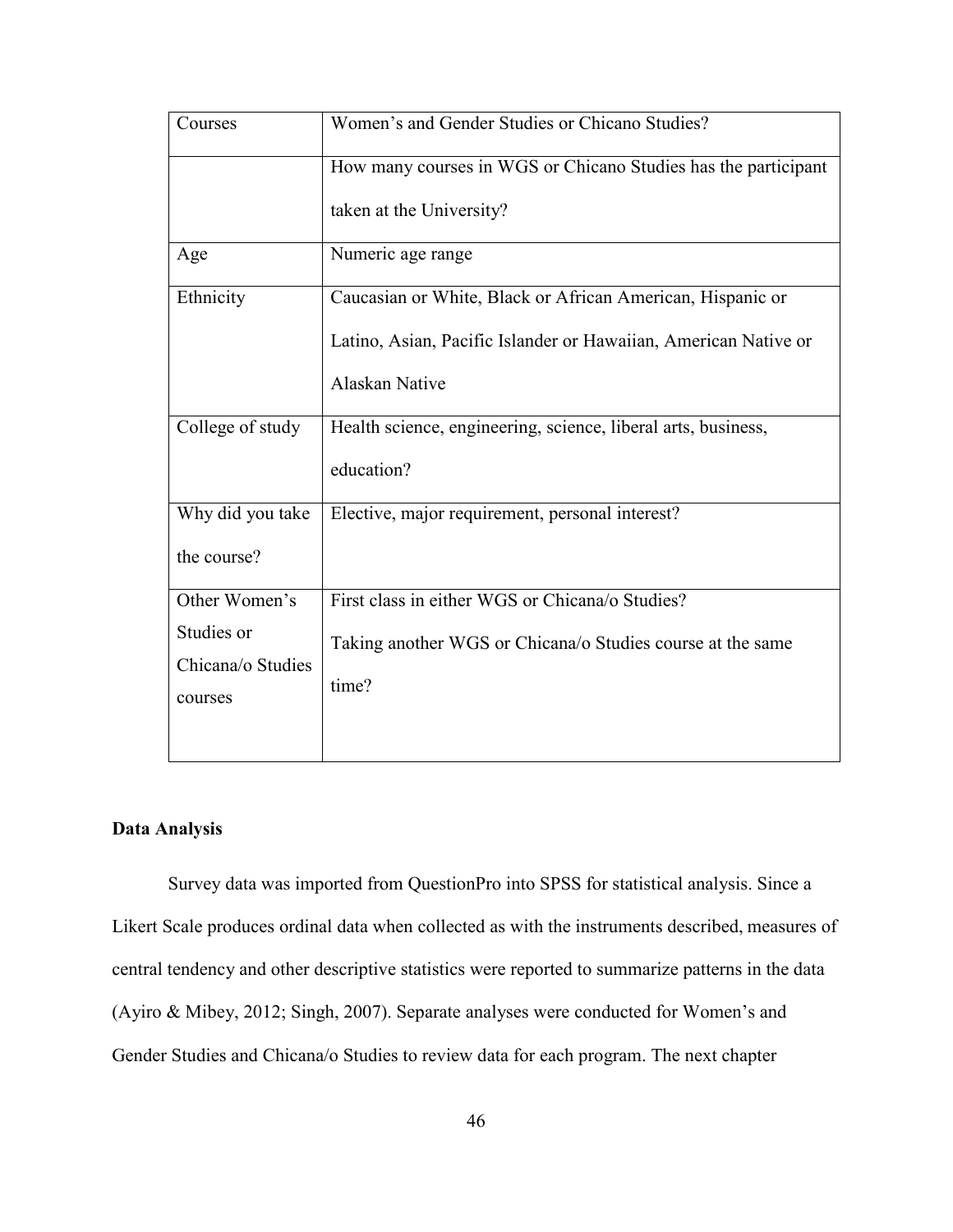describes the analyses and findings that address my research question: What is the perceived value or benefit for students taking WGS or Chicana/o Studies courses?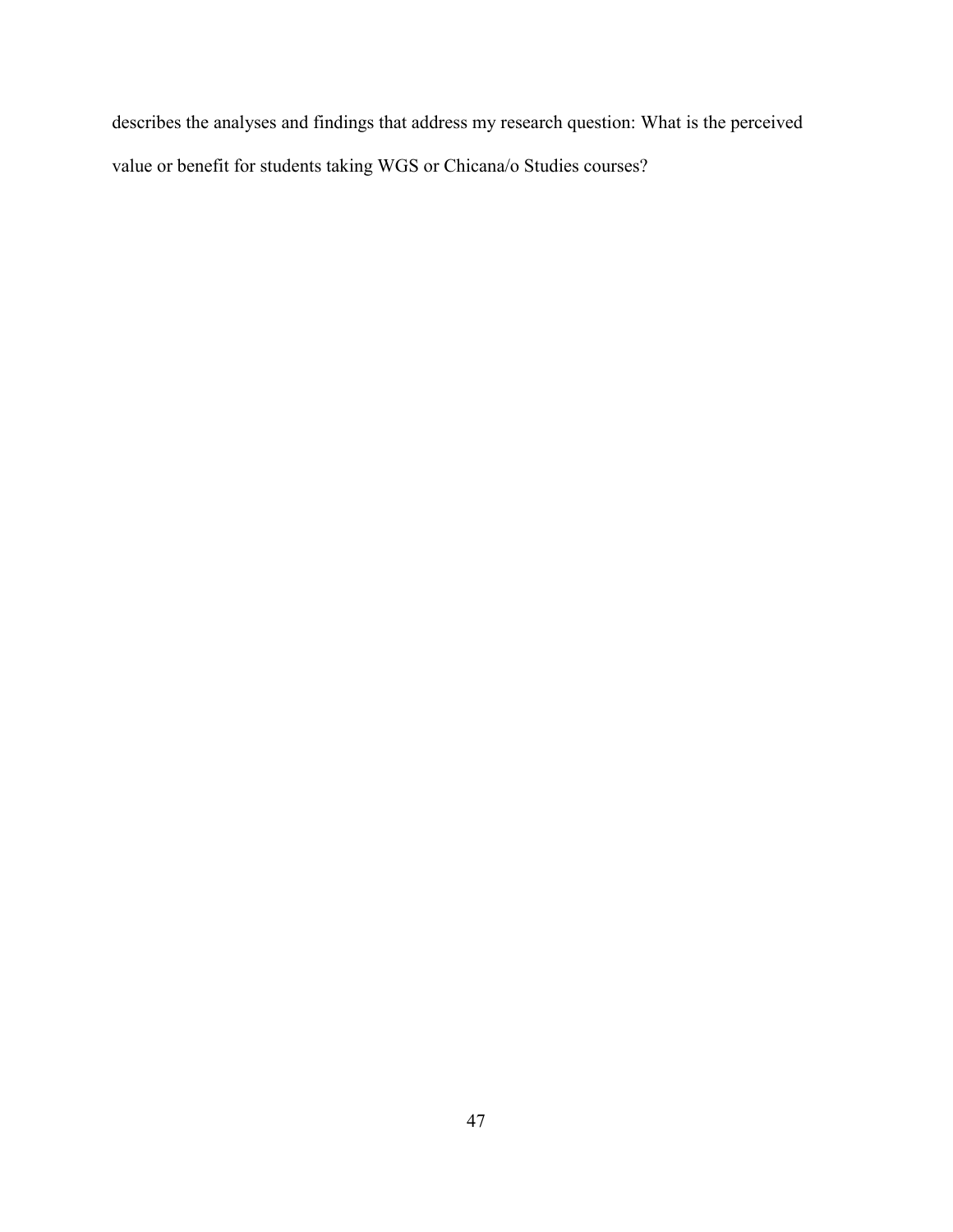### **Chapter 4: Results**

 In this study, the research question is: what is the perceived value of Women's and Gender Studies and Chicana/o Studies for university students taking courses in either program? I collected quantitative data by administering two surveys. The first was adopted from the study by Horwath & Diabl (2020). The other survey had two versions, one for WGS and the other for Chicana/o Studies. As mentioned previously, those were self-developed after researching primary sources and literature from the 1960s and 1970s Civil Rights Era and determining what the foundational and evolving goals were for each program. Also, two opened-ended questions were asked for the WGS survey and the Chicano Studies survey. Respondents were asked: is there anything you would like to add about how the course may have complemented your experience at a Hispanic Serving Institution? Is there anything you would like to add about the value of the course content? In this chapter, I will present Women's and Gender Studies data first, followed by the Chicana/o Studies data.

### **Women's and Gender Studies Sample**

 As shown in Question Pro, 567 people viewed the WGS survey, 201 people responded, 146 completed the survey, and 56 partially answered and then dropped out of the survey. Survey data was downloaded from Question Pro and analyzed using SPSS. The data were reviewed for missing responses and outliers. No problematic issues emerged from the dataset.

### **Participants**

Ninety percent of participants logged on from the United States and 9.5% from Mexico. Since the university is on the U.S./Mexico border with a significant population of students that are Mexican nationals, I expected to have participants in Mexico. Since students were surveyed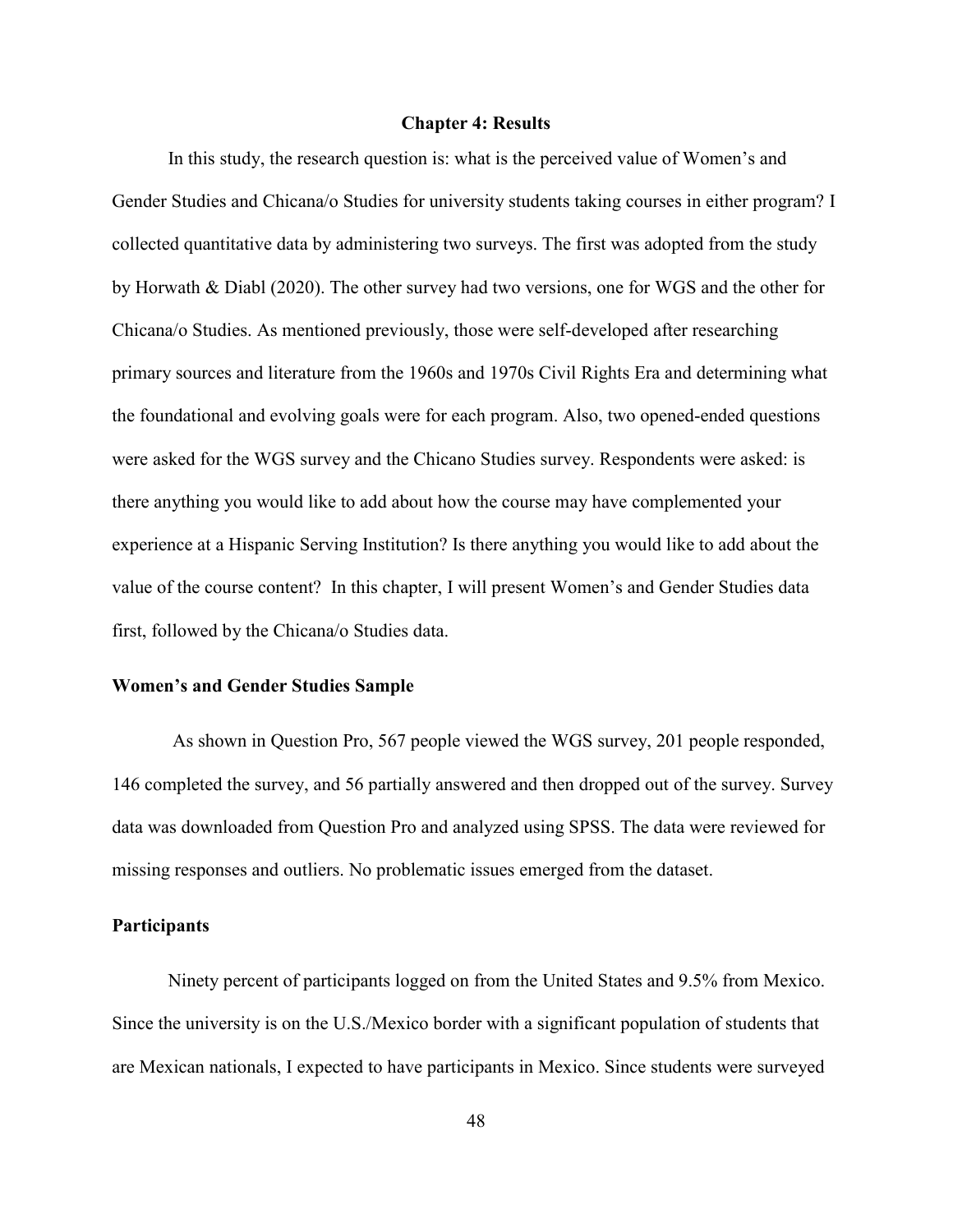about the course they took in the Fall of 2021, the pandemic affected the number of participants that took a WGS course online, such that a large majority of respondents (71.8%) were online for the course. Eighty-six percent of respondents identified as Hispanic/Latino, 4.9% identified as Caucasian/White, and very small percentages identified as Asian, Pacific Islander, and Black/African American. Most participants (82.2%) identified as female, 14.8% identified as male, and about 3% identified as non-binary or other. For the college of study at the university, 62.9% were in the College of Liberal Arts, followed by 11.4% from the College of Science, 10% from Engineering, 9.3% from the College of Health Sciences, and small percentages from Education, Nursing and Business. Sixty-eight percent of respondents were aged 18-24, followed by 20.3% aged 25-34. Roughly 11% were 44 and above. Sixty-one percent reported this as being their first WGS course. Similar percentages of students reported taking the course out of personal interest (39%), taking it as a requirement (33%), and taking the course as a major or minor requirement (28%). Most (58%) reported having taken only one WGS course in their university career.

In the following sections, I will report the results for the Horwath  $\&$  Diabl (2020) survey and the WGS self-developed survey in terms of descriptive statistics, correlation analyses, reliability tests, crosstabulations, and independent samples non-parametric tests, followed by results for open-ended responses. Data was analyzed only for male- and female-identifying participants since the non-binary and "other"-identifying participants were too few to include in the analyses. Note that there is some discrepancy in sample size across analyses due to different numbers of participants completing all items on the surveys.

49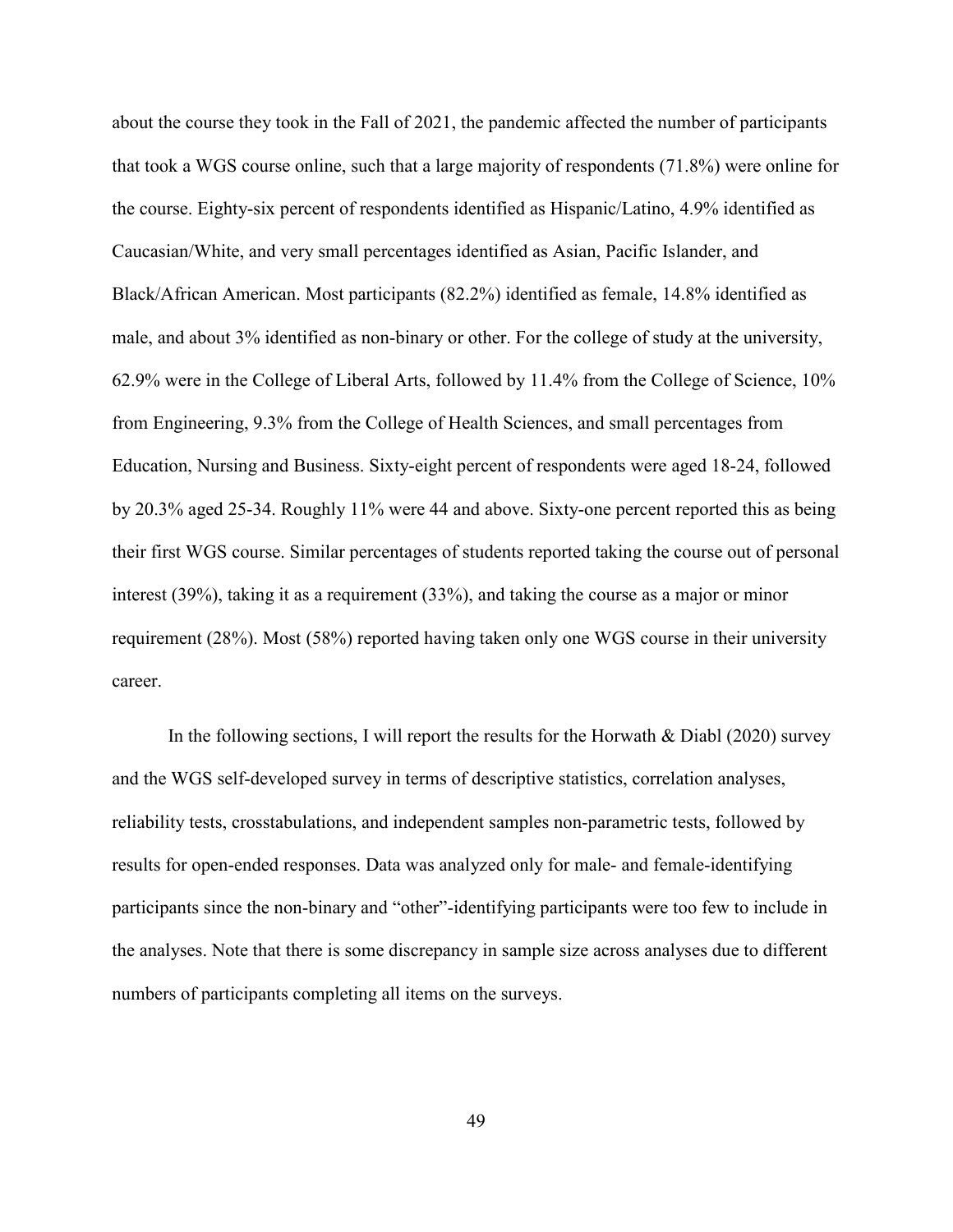### **Descriptive Statistics and Correlation Analyses**

Participants responded to items on both the Horwath & Diabl (2020) survey and the WGS self-developed survey on a scale from 1 (*strongly disagree*) to 7 (*strongly agree*). Only one item ("The course provided no benefits") from the Horwath & Diabl (2020) survey needed to be reverse scored. Mean scores were computed across items on each instrument. Descriptive statistics are provided for male  $(N = 21)$  and female-identifying participants  $(N = 116)$ . On both the Horwath & Diabl and the WGS self-developed survey, mean scores for female-identifying participants ranged from 1 to 7, while means for male-identifying participants ranged from 4 to 7. Also, for both the Horwath & Diabl and the WGS self-developed survey, the means were nearly the same for female participants ( $M = 5.74$ ,  $SD = 1.08$ ;  $M = 6.00$ ,  $SD = 1.17$ ) as for male participants ( $M = 5.65$ ,  $SD = .69$ ;  $M = 5.97$ ,  $SD = .88$ ), respectively. This indicates that both women and men valued WGS nearly equally. The data shows that although standard deviations from the mean were fairly low for men's and women's scores, somewhat more extreme values were recorded for women than men.

 Results from a Pearson correlation analysis to assess the relationship between the Horwath & Diabl survey and the WGS self-developed survey showed a strong correlation, *r*(146)  $= 0.81, p \le 0.001$ . This suggests the measures are closely related to each other.

### **Internal Consistency and Reliability**

 Cronbach's Alpha is a measure of internal consistency of a scale and thus, a measure of scale reliability. The  $\alpha$  coefficient of reliability ranges between 0 and 1. The closer to 1 or higher the  $\alpha$  coefficient is, the "more shared covariance and probable [that the items] measure the same underlying concept" (Goforth, 2015, p. 1). A value greater than .9 indicates excellent internal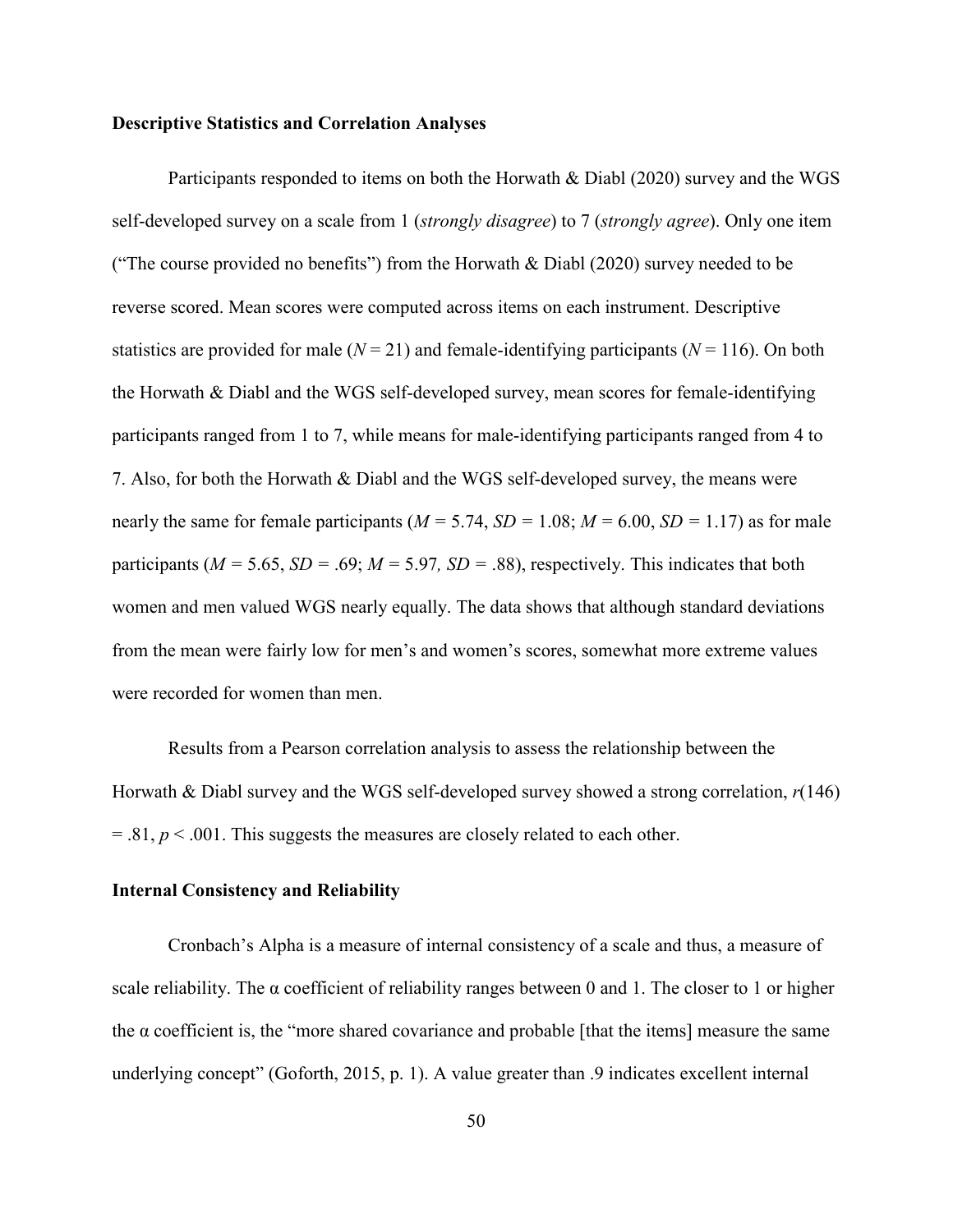consistency (Zack, 2021). The Horwath & Diabl survey consisted of 13 items and showed high internal consistency, Cronbach's  $\alpha$  = .95. The WGS measure consisted of 21 items and showed high internal consistency, Cronbach's  $\alpha$  = .97.

### **Crosstabulations in the Horwath & Diabl and Self-Developed WGS Measure**

To examine more closely the perceived value of Women's and Gender Studies courses, crosstabulations were run in SPSS for all items on the Horwath  $\&$  Diabl survey and the WGS self-developed survey. First, responses to all items were recoded into an overall agreement score. Responses on the Likert scale indicating agreement (*strongly agree*, *agree*, and *somewhat agree*) were aggregated. The percentage of agreement with items on the Horwath & Diabl survey and the WGS self-developed survey was cross tabulated for female and male respondents (see Table 4.1 and 4.2). Overall, a great majority of men and women agreed with statements about valuing women's studies on both the Horwath & Diabl and WGS self-developed measure. On the Horwath & Diabl measure, the highest percentage of agreement among women was for the item "The course increased my ability to assess the relevance of gender issues." The highest level of agreement among men was for the item "The course provided me with valuable knowledge for life." Apart from the item the "course provided no benefits" which generated the lowest agreement, the next lowest percentage of agreement was recorded for the item "The course increased egalitarian attitudes" among both men and women.

 In response to the WGS self-developed measure, women agreed most with the item "The course addressed the individual and collective responses of women to inequities and the distribution of power in society." Women and men agreed least with the item "I was aware of WGS BEFORE I took the course." The highest agreement among men was for the statement "The course successfully dispelled stereotypes of feminism or gender equality."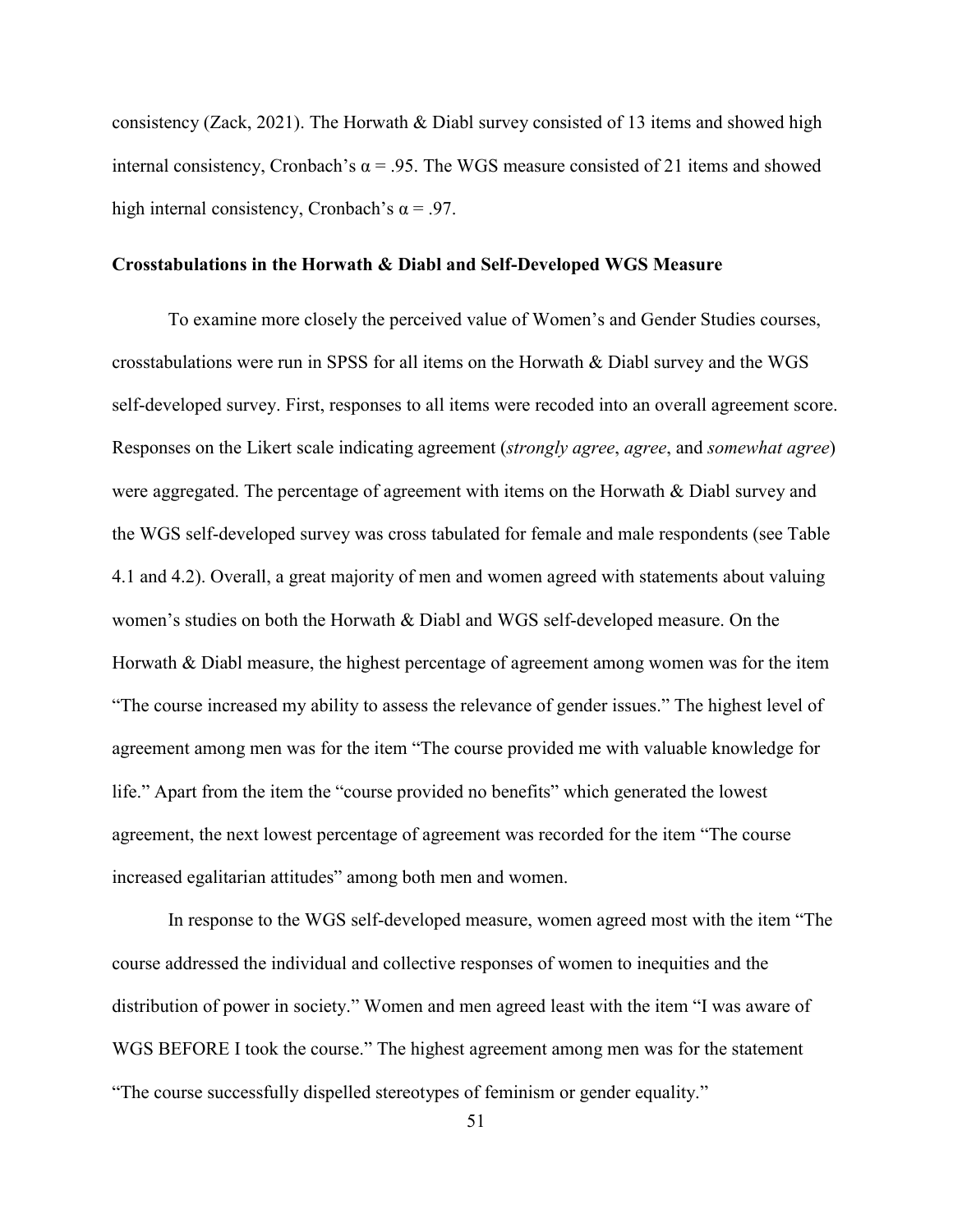# **Table 4.1**

| Question                               | Women in         | Men in Agreement | <b>Total Agreement</b> |
|----------------------------------------|------------------|------------------|------------------------|
|                                        | <b>Agreement</b> |                  |                        |
| 1. Valuable and professional knowledge | 94%              | 90.5%            | 92.9%                  |
| 2. Valuable know, for life             | 93.1%            | 100%             | 94.3%                  |
| 3. Ability to rep. my interests        | 89.7%            | 85.7%            | 88.7%                  |
| 4. Ability to assess soc. prob.        | 92.2%            | 95.2%            | 92.9%                  |
| 5. Assess rele. of gender iss.         | 94.8%            | 90.5%            | 93.6%                  |
| 6. Ability to act in self-assured      | 89.6%            | 85.7%            | 89.2%                  |
| 7. Supported my pers. develop.         | 88.7%            | 85.7%            | 88.5%                  |
| 8. Skills for soc. inter.              | 80.9%            | 76.2%            | 80%                    |
| 9. No benefits                         | 1.8%             | 9.5%             | 2.9%                   |
| 10. Awareness of ineq. and disc.       | 91.4%            | 95.2%            | 92.1%                  |
| 11. Increased soc. activism            | 80.2%            | 81%              | 80.7%                  |
| 12. Increased egal. att.               | 79.1%            | 61.9%            | 76.3%                  |
| 13. Enhanced self-conf.                | 89.7%            | 90.5%            | 89.4%                  |

*WGS Sample: Agreement Crosstabulations for the Horwath & Diabl Measure by Gender* 

# **Table 4.2**

*WGS Sample: Agreement Crosstabulations for the Self-Developed WGS Measure by Gender* 

| <b>Question</b>                                        | <b>Women in Agreement</b> | Men in Agreement | <b>Total in Agreement</b> |
|--------------------------------------------------------|---------------------------|------------------|---------------------------|
| 1. Value the culture of<br>women                       | 91.4%                     | 90.5%            | 91.4%                     |
| 2. Addressed ineq. and<br>dist. of power in society    | 94%                       | 90.5%            | 92.9%                     |
| 3. Eval. the impact of the<br>role of women in society | $92.2\%$                  | 90.5%            | $92.1\%$                  |
| 4. Familiar with WS<br>before course                   | 52.6%                     | 57.1%            | 53.6%                     |
| 5. Learned about goals<br>and purp. of WGS             | 91.3%                     | 90.5%            | $90.7\%$                  |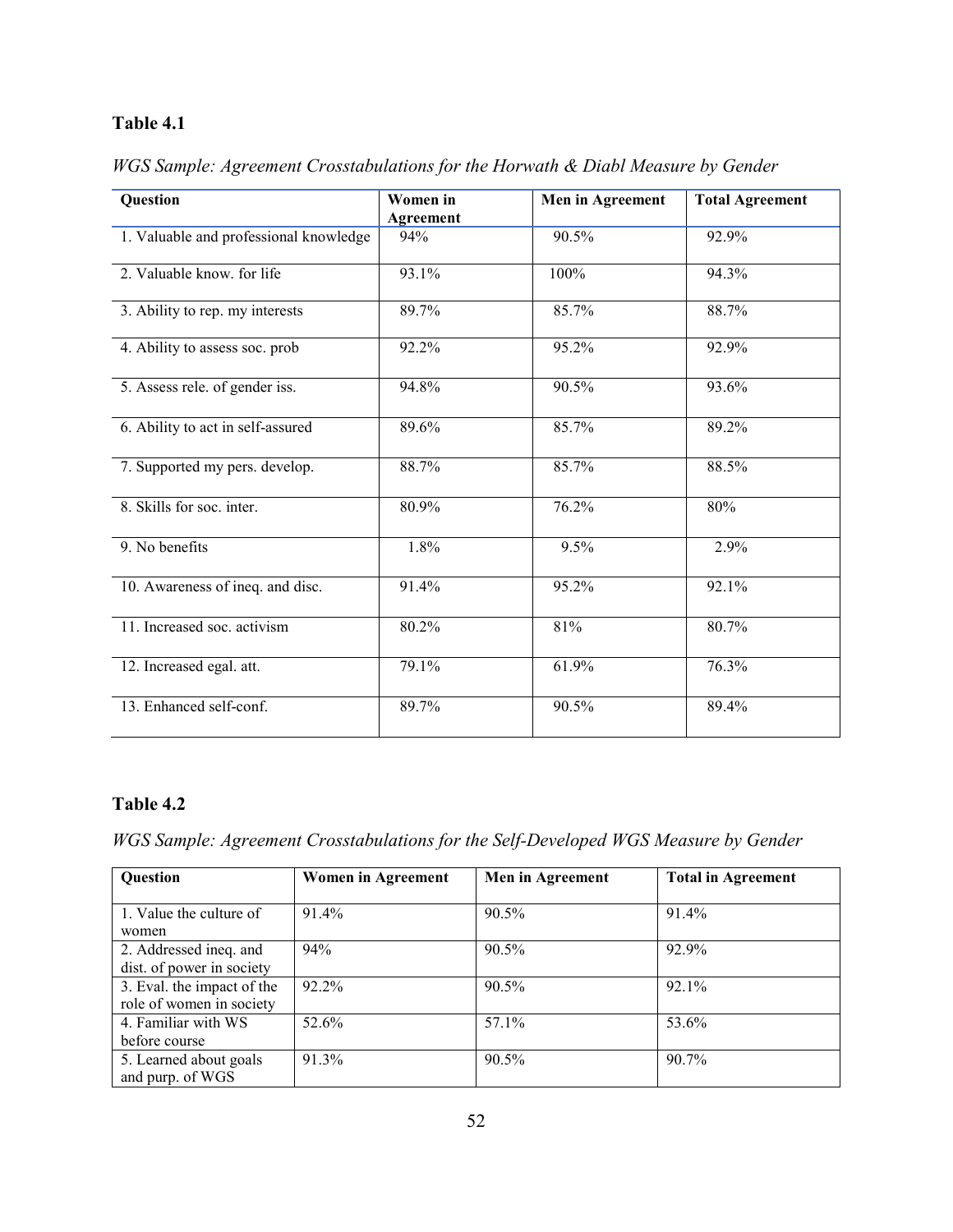| 6. Empowered me to seek<br>sol. to sexism                     | 87.8% | 71.4% | 85.6%    |
|---------------------------------------------------------------|-------|-------|----------|
| 7. Personally emp.                                            | 89.5% | 76.2% | 87.7%    |
| 8. Contributed to a well-<br>rou. education                   | 90.4% | 81%   | 89.2%    |
| 9. Know. of power,<br>gender, and sexism                      | 92.2% | 81%   | 90.6%    |
| 10. Changed interactions<br>w/women                           | 78.3% | 90.5% | 80%      |
| 11. Aware of cont. of<br>women                                | 93.1% | 90.5% | 92.1%    |
| 12. Differences between<br>white women and WOC                | 88.8% | 85.7% | 88.6%    |
| 13. Bigger picture in<br>college ed.                          | 87.9% | 81%   | 87.1%    |
| 14. Understanding of<br>women/American life                   | 88.7% | 85.7% | $87.8\%$ |
| 15. Causes and eff. of<br>racism and sexism in WC             | 89.7% | 90.5% | 90%      |
| 16. Policies, plans, sol. to<br>discrimination                | 87%   | 90.5% | 86.4%    |
| 17. More insightful ed.<br>than conv. prog. seem to<br>permit | 87%   | 90.5% | 87.8%    |
| 18. Helped to dispel<br>stereo. of feminism and<br>sexism     | 88.7% | 95%   | 89.9%    |
| 19. ID as feminist<br><b>BEFORE</b>                           | 65.2% | 70%   | 66.7%    |
| 20. Raised crit.<br>consciousness                             | 90.5% | 76.2% | 88.6%    |
| 21. ID feminist AFTER                                         | 77.4% | 85.7% | 79.1%    |

### **Non-Parametric Testing for Gender Differences in Perceived Value of WGS**

To investigate whether a gender difference emerged from participants' responses to the surveys, independent samples non-parametric testing was conducted. Non-parametric testing was used due to the imbalance of female and male participants in the sample  $(N = 116, N = 21)$ respectively). A Mann-Whitney U test for the Horwath & Diabl measure demonstrated that there was no significant difference between scores for men and women,  $U = 992.00$ ,  $z = -1.35$ ,  $p = .18$ .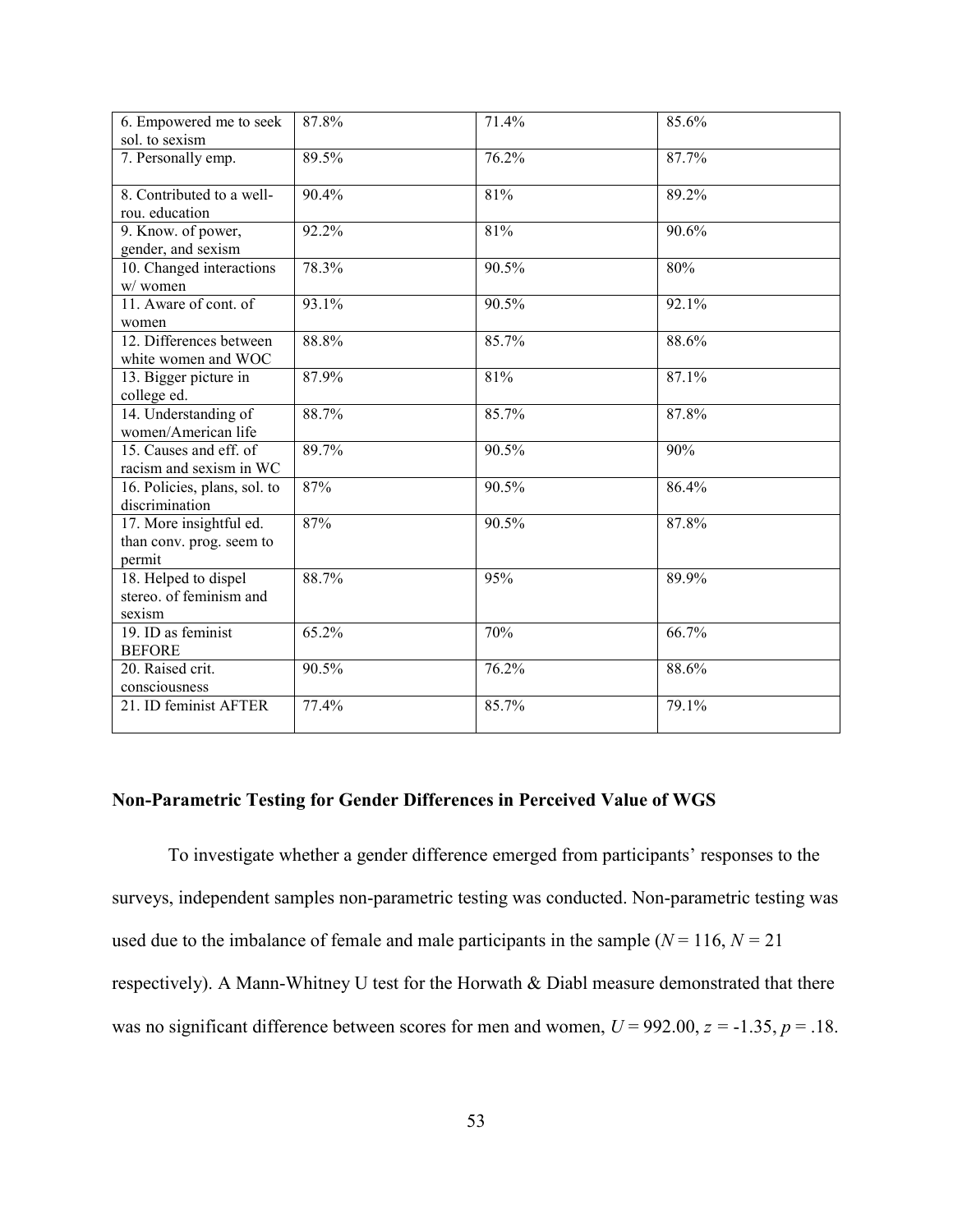A Mann-Whitney U test for the WGS measure similarly indicated that there was no significant difference between females' and males' perceived value of WGS,  $U = 1124.50$ ,  $z = -.56$ ,  $p = .58$ .

### **WGS Open-Ended Responses**

 Following the Likert scale survey items, participants were asked two open-ended questions: 1.) Is there anything you would like to add about how the course may have complemented your experience at a Hispanic Serving Institution? 2.) Is there anything you would like to add about the value of the course content? Responses to these open-ended questions were reviewed for relevant comments which were then sorted and coded by theme.

 Participants reported feeling "confident", "empowered", and "enlightened" by the WGS course content. Others mentioned being taught about Hispanic culture and the consequences of gender roles and machismo in the culture. Access to knowledge of one's history and intersectionality led to a better understanding of the world around them, specifically to life on the U.S.- Mexico border. "Grateful", "eye-opening", and "impactful" were other terms listed by participants. One comment that stood out mentioned the high value of the community engagement component for his or her WGS course. Another participant made a salient point: "I had no concept of feminist in the truest sense prior to taking this course and was very resistant to the material initially. After completion, however, I can say that this was one of the most valuable learning experiences of my college career." Several other participants wrote about their resistance to feminism as it was something that they "did not understand completely," however, after taking a WGS course, they understood the value of the course, feminism, and the need to teach their daughters and younger siblings about gender issues and equality. One participant wrote about feeling silenced as a woman from a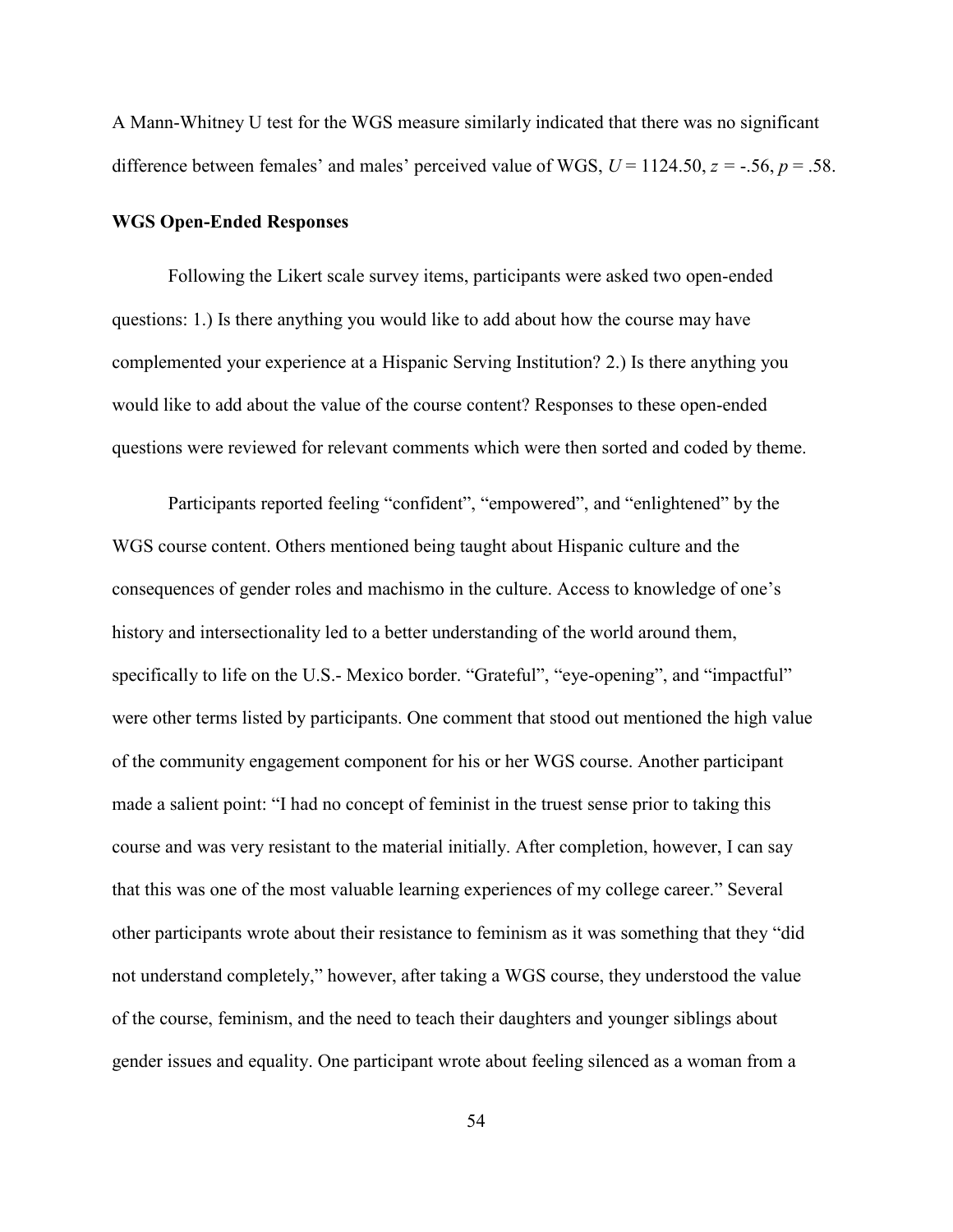Mexican background but being empowered by the course to teach those around her, including friends and family in Mexico about feminism and the importance of equality. Another participant wrote that their HSI experience was complemented by being educated in intersectionality and identity formation as a Hispanic woman.

 The comments made in the open-ended section of the WGS survey point to an overall valuable experience for participants. Participants felt empowered, grateful, confident, understood, and felt that they were given a voice in the curricula. They describe an eyeopening experience and the feeling of being "aware" of the bigger picture. In addition, there are several mentions of WGS being the "best" course they've ever taken at the university and that WGS should be a requirement for all students.

### **Chicano Studies Sample**

Parallel to the Women's and Gender Studies sample, Chicana/o Studies participants completed the Horwath & Diabl measure and a self-developed Chicana/o Studies (CST) measure. Question Pro indicated that 296 people viewed the survey, 97 students participated in the survey, 16 participants dropped out before completing the survey, and 81 completed the entire set of measures. The data was checked for outliers and missing responses. No problematic issues emerged from the dataset.

### **Participants**

Most of the participants logged on from the U.S. and 4.2% logged on from Mexico. The participants' ethnicity and race were 86.25% Latino or Hispanic, 3.75% Caucasian or White, 2.5% multiracial, and a very small number identified as Black, Asian, American Indian, Pacific Islander, or other (1.25% each). Participants aged 18-24 composed 67.5% of the sample,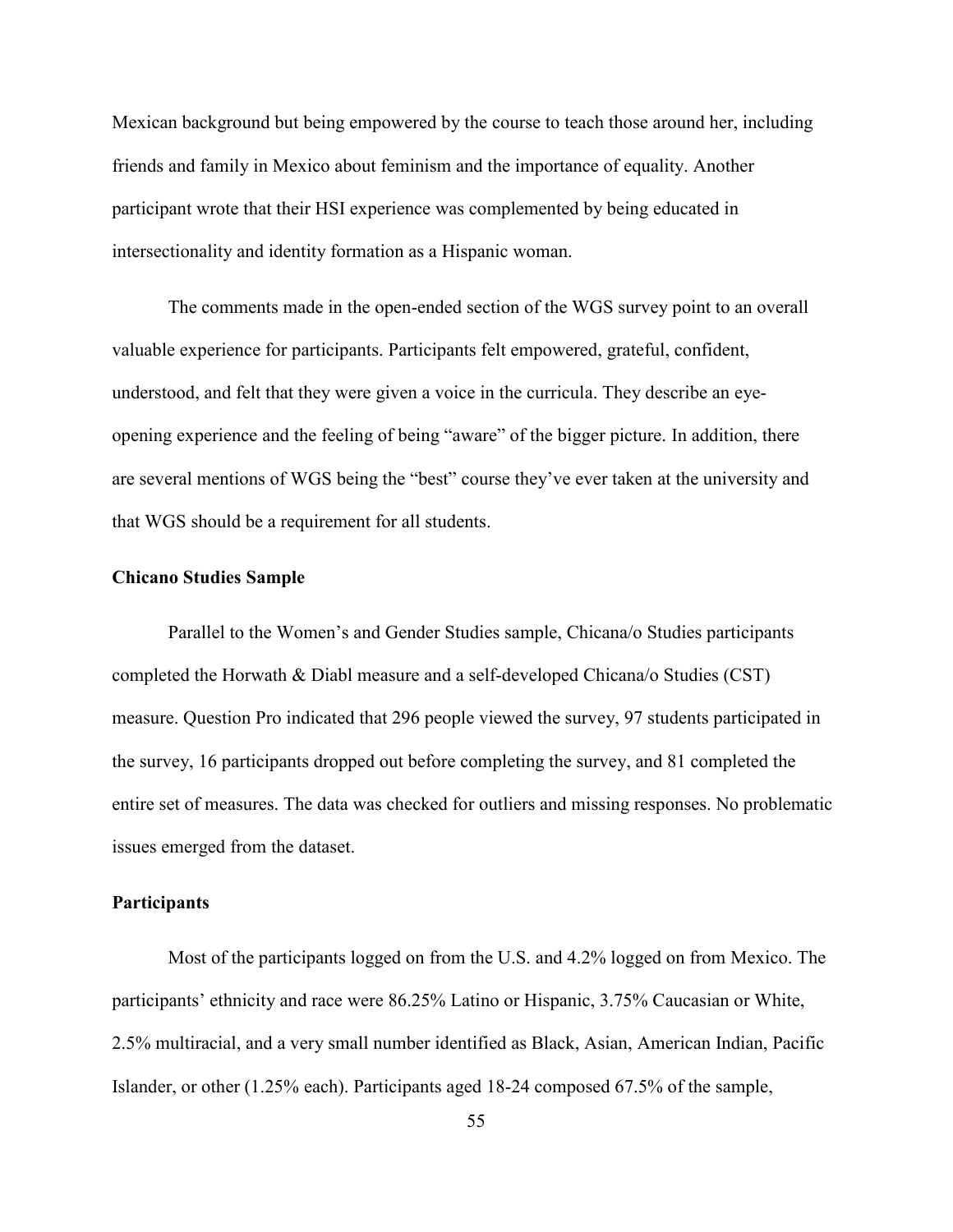followed by 18.75% aged 25-34. Ages 35-64 made up a very small percentage of the sample. Most participants (73.75%) identified as female and 20% identified as male. Again, a very small number identified as gender neutral or other (2.5% and 3.75%, respectively). An overwhelming number of participants study in the College of Liberal Arts (74.68%), followed by the College of Education (10.13%), and a very small number in the remaining colleges. When asked if the course was taken online, face to face or both, the answers were almost evenly split. Most (34.44%) took the course face to face, closely followed by online (34.18%) and both (30.38%). Most participants took CST for the first time in the Fall of 2021 (58.23%). Over a third took the course out of personal interest (37.69%) and somewhat fewer took it as an elective (32.31%). Fifty-three percent have taken only one CST course and 20.25% have taken two courses in the program.

# **Descriptive Statistics and Correlations for the Horwath & Diabl and the Chicana/o Studies Self-Developed Measures**

As with the Women's and Gender Studies sample, mean scores were computed across items on each instrument. Descriptive statistics are provided for male  $(N = 16)$  and femaleidentifying participants ( $N = 59$ ), given that the number of those who identified as non-binary or other was too small to include in analyses. On the Horwath & Diabl survey, mean scores for female-identifying participants ranged from 4 to 7, while means for male-identifying participants ranged from 5 to 7. Mean scores on the self-developed CST measure ranged from 3 to 7 for women and from 6 to 7 for men. For the Horwath & Diabl and the CST self-developed measure, respectively, the means for women  $(M = 5.85, SD = .64; M = 6.18, SD = .62)$  were similar to those for men  $(M = 6.12, SD = .43; M = 6.52, SD = .45)$ .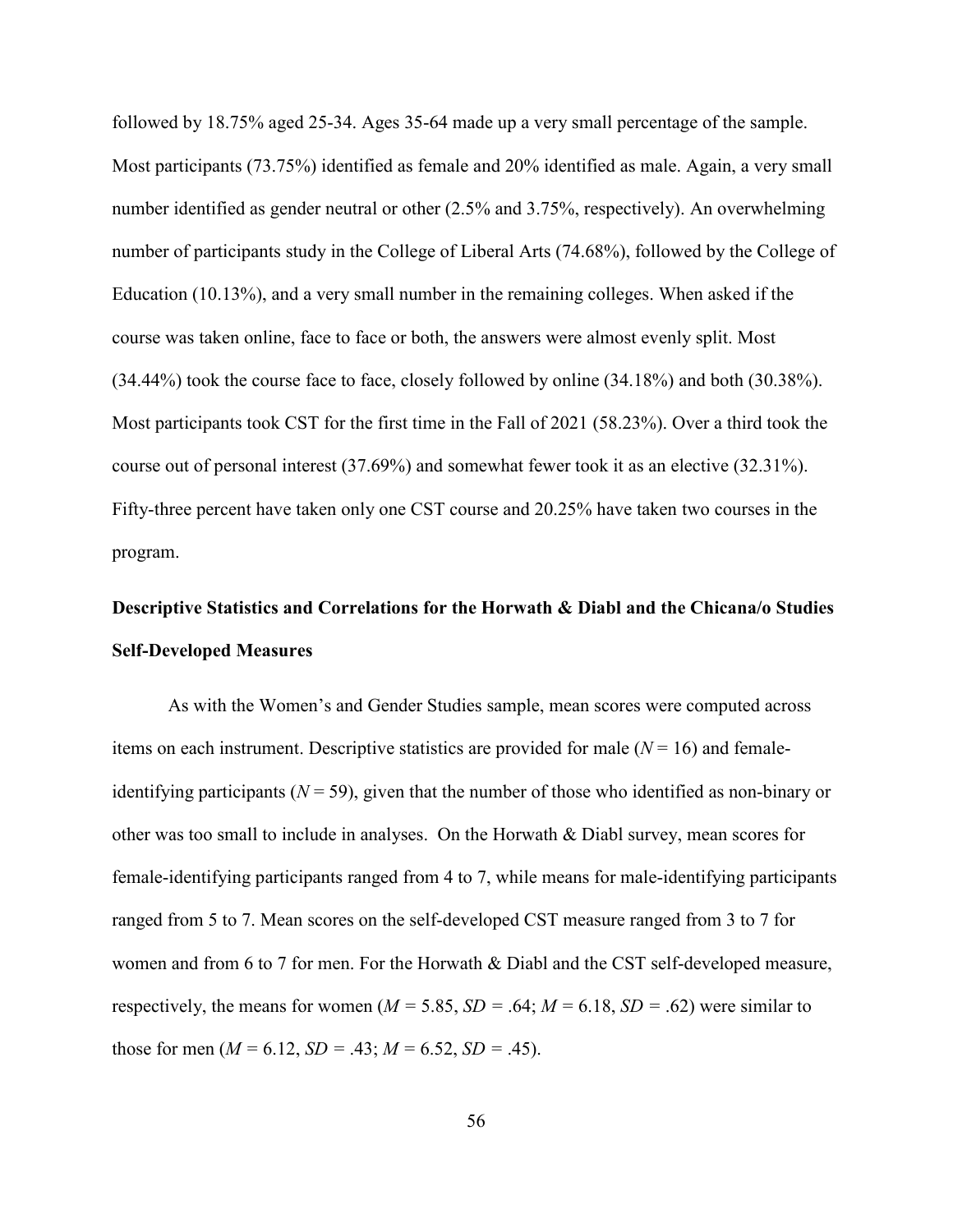Results from a Pearson correlation analysis to assess the relationship between the Horwath & Diabl measure and the CST self-developed measure showed a strong correlation,  $r(73) = .75$ ,  $p < .001$ . This suggests the measures are closely related to each other and indicate that they are capturing similar perceptions.

### **Internal Consistency and Reliability**

 The 13 items on the Horwath & Diabl measure administered to the Chicana/o Studies sample resulted in Cronbach's  $\alpha$  = .81, indicating high internal consistency. The self-developed CST measure consisted of 21 items and Cronbach's  $\alpha$  = .91, also indicating high internal consistency.

### **Crosstabulations/Recoded Frequency Tables for the Horwath & Diabl and CST Measures**

 Crosstabulations were generated in SPSS to examine the perceived value of Chicana/o Studies courses for university students. For each question on the surveys, total agreement was calculated by aggregating *strongly agree*, *agree*, and *somewhat agree* responses to the Likert Scale items. The percentage of agreement was high among women and men across both surveys. Also, across both surveys, women appeared to show lower levels of agreement overall than men.

The statements on the Horwath & Diabl measure that the course increased one's "ability" to assess social problems" and raised "awareness of inequalities and social problems" had the highest agreement among women. Among men, eight items showed 100% agreeability (see Table 4.3). For the CST self-developed measure, items one, eleven, and fourteen had the highest agreement among women. Among men, eighteen items showed 100% agreeability (see Table 4.4). The lowest percentage of agreement among men and women was for the item that asked if students identified as Chicana/o or Mexican American BEFORE taking the course.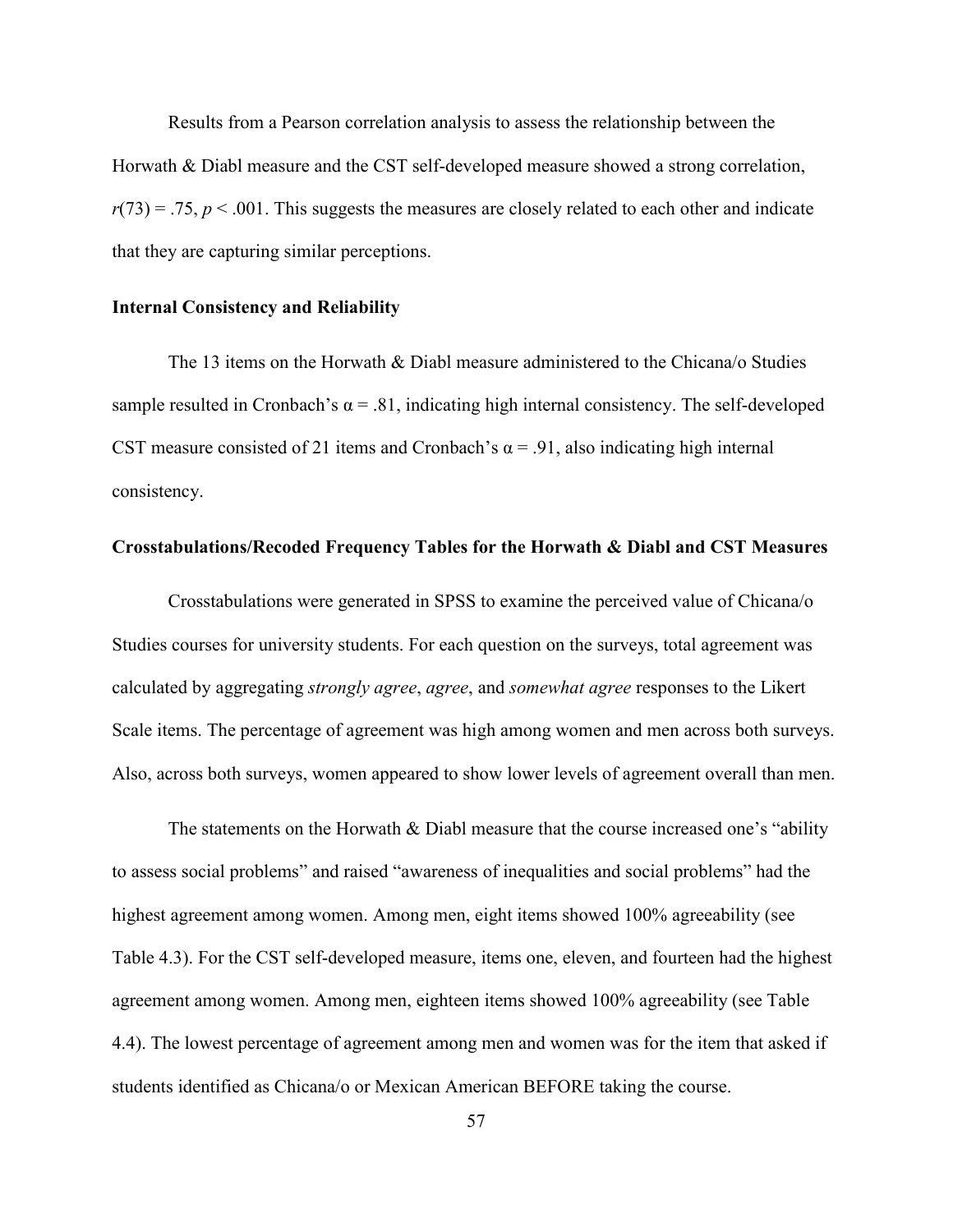# **Table 4.3**

| Question                               | Women in<br>Agreement | Men in Agreement | <b>Total Agreement</b> |
|----------------------------------------|-----------------------|------------------|------------------------|
| 1. Valuable and professional knowledge | 89.8%                 | 93.8%            | 90%                    |
| 2. Valuable know. for life             | 93.2%                 | 100%             | 93.8%                  |
| 3. Ability to rep. my interests        | 94.9%                 | 100%             | 95%                    |
| 4. Ability to assess soc. prob         | 98.3%                 | 100%             | 97.5%                  |
| 5. Assess rele. of gender iss.         | 88.1%                 | 100%             | 90%                    |
| 6. Ability to act in self-assured      | 93.2%                 | 100%             | 93.8%                  |
| 7. Supported my pers. develop.         | 91.5%                 | 93.8%            | 91.3%                  |
| 8. Skills for soc. inter.              | 82.8%                 | 100%             | 83.5%                  |
| 9. No benefits                         | 13.6%                 | 25%              | 15.2%                  |
| 10. Awareness of ineq. and discr.      | 98.3%                 | 100%             | 98.7%                  |
| 11. Increased soc. activism            | 88.1%                 | 93.8%            | 88.6%                  |
| 12. Increased egal. att.               | 84.7%                 | 87.5%            | 84.8%                  |
| 13. Enhanced self-conf.                | 91.5%                 | 100%             | 93.7%                  |

*CST Sample: Agreement Crosstabulations for the Horwath & Diabl Measure by Gender* 

# **Table 4.4**

*CST Sample: Agreement Crosstabulations for the Self-Developed CST Measure by Gender* 

| <b>Question</b>                                        | <b>Females in Agreement</b> | <b>Males in Agreement</b> | <b>Total in Agreement</b> |
|--------------------------------------------------------|-----------------------------|---------------------------|---------------------------|
| 1. Insight Mx Am culture                               | 96.6%                       | 100%                      | 96.2%                     |
| 2. Addressed ineq. and<br>dist. of power in society    | 94.9%                       | 100%                      | 94.9%                     |
| 3. Eval. the impact of the<br>role of Chic. in society | 92.8%                       | 100%                      | 97.4%                     |
| 4. Familiar with CST<br>before course                  | $62.7\%$                    | 75%                       | 65.8%                     |
| 5. Learned about goals<br>and purp. of CST             | 96.5%                       | 100%                      | 94.8%                     |
| 6. Empowered me to seek<br>sol. to racism              | 94.9%                       | 100%                      | 94.9%                     |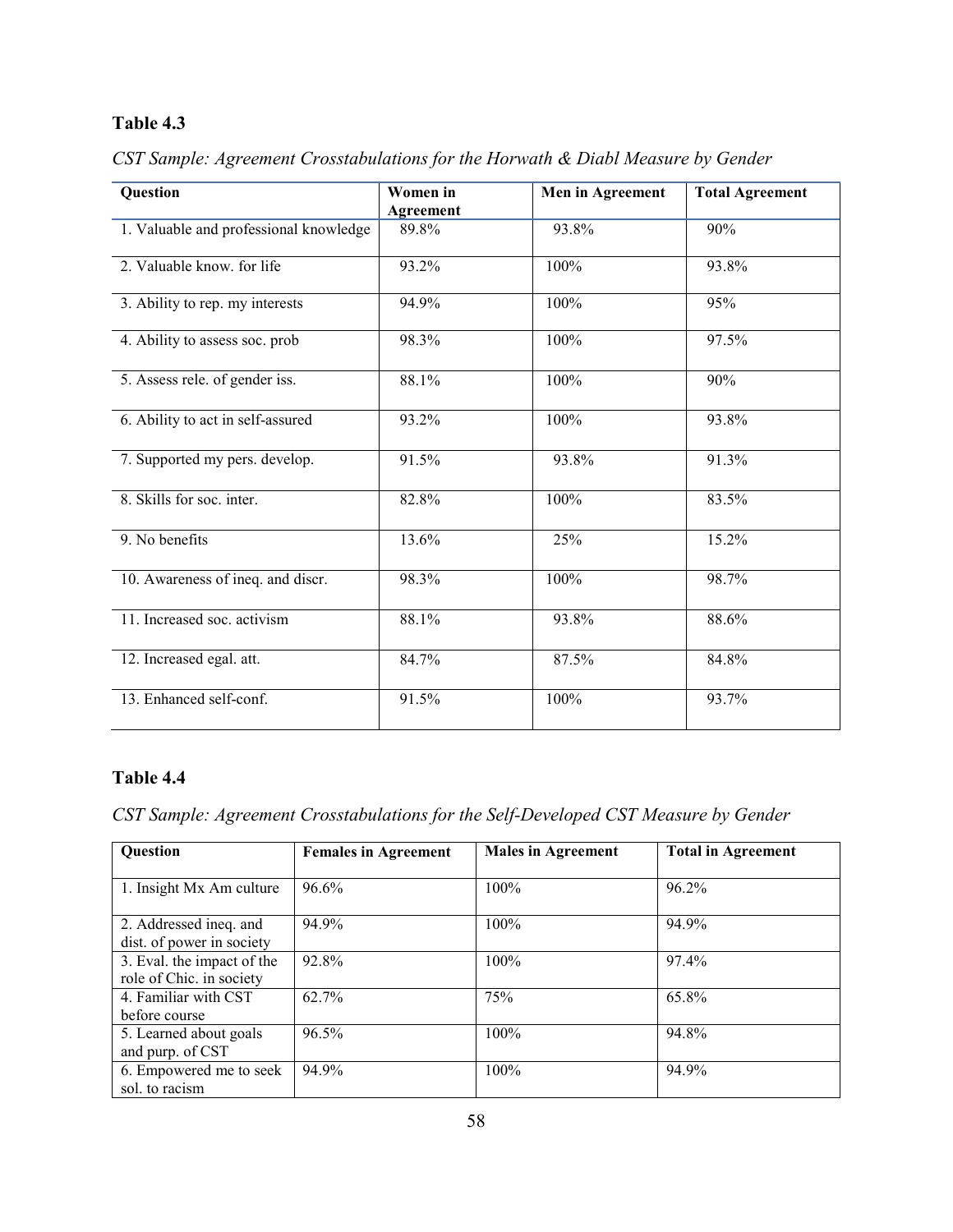| 7. Personally emp.                                     | 94.9% | 100%  | 96.2% |
|--------------------------------------------------------|-------|-------|-------|
| 8. Contributed to a well-                              | 93.2% | 100%  | 94.9% |
| roun. education                                        |       |       |       |
| 9. Know. of power, ethn.,                              | 93.2% | 100%  | 94.9% |
| and racism                                             |       |       |       |
| 10. Changed interactions                               | 84.7% | 100%  | 88.4% |
| w/ Mx Am                                               |       |       |       |
| 11. Aware of cont. of Mx                               | 96.6% | 100%  | 96.2% |
| Am                                                     |       |       |       |
| 12. Differences between                                | 93.2% | 100%  | 93.7% |
| Chic. and other ethn.                                  |       |       |       |
| 13. Bigger picture in                                  | 93.2% | 100%  | 94.9% |
| college ed.                                            |       |       |       |
| 14. Understanding of                                   | 96.6% | 100%  | 97.5% |
| Chic/American life                                     |       |       |       |
| 15. Causes and eff. of                                 | 93.1% | 100%  | 94.9% |
| racism in WC                                           | 93.2% | 100%  | 94.9% |
| 16. Policies, plans, sol. to<br>discrimination of Lat. |       |       |       |
| 17. More insightful ed.                                | 94.9% | 93.8% | 94.9% |
| than conv. prog. seem to                               |       |       |       |
| permit                                                 |       |       |       |
| 18. Helped to dispel                                   | 91.5% | 100%  | 92.4% |
| stereo. of cult and ethn                               |       |       |       |
| group                                                  |       |       |       |
| 19. ID as Chic /Mx Am                                  | 76.3% | 68.8% | 73.4% |
| <b>BEFORE</b>                                          |       |       |       |
| 20. Raised crit.                                       | 93.2% | 100%  | 93.7% |
| consciousness                                          |       |       |       |
| 21. ID Chic/Mx Am                                      | 72.2% | 100%  | 77.2% |
| <b>AFTER</b>                                           |       |       |       |

### **Non-Parametric Testing for Gender Differences in Perceived Value of CST**

 Independent-samples non-parametric testing was conducted to test whether female and male students differed in their perceptions of Chicana/o Studies. A Mann-Whitney U test was used due to the unbalanced sample sizes for gender ( $N = 59$  women,  $N = 16$  men). The results for the Horwath & Diabl measure showed no significant difference between female and male perceived value,  $U = 563.00$ ,  $z = 1.18$ ,  $p = .24$ . For the CST measure, results showed that a gender difference in participants' responses was nearly significant,  $U = 622.00$ ,  $z = 1.94$ ,  $p = .05$ .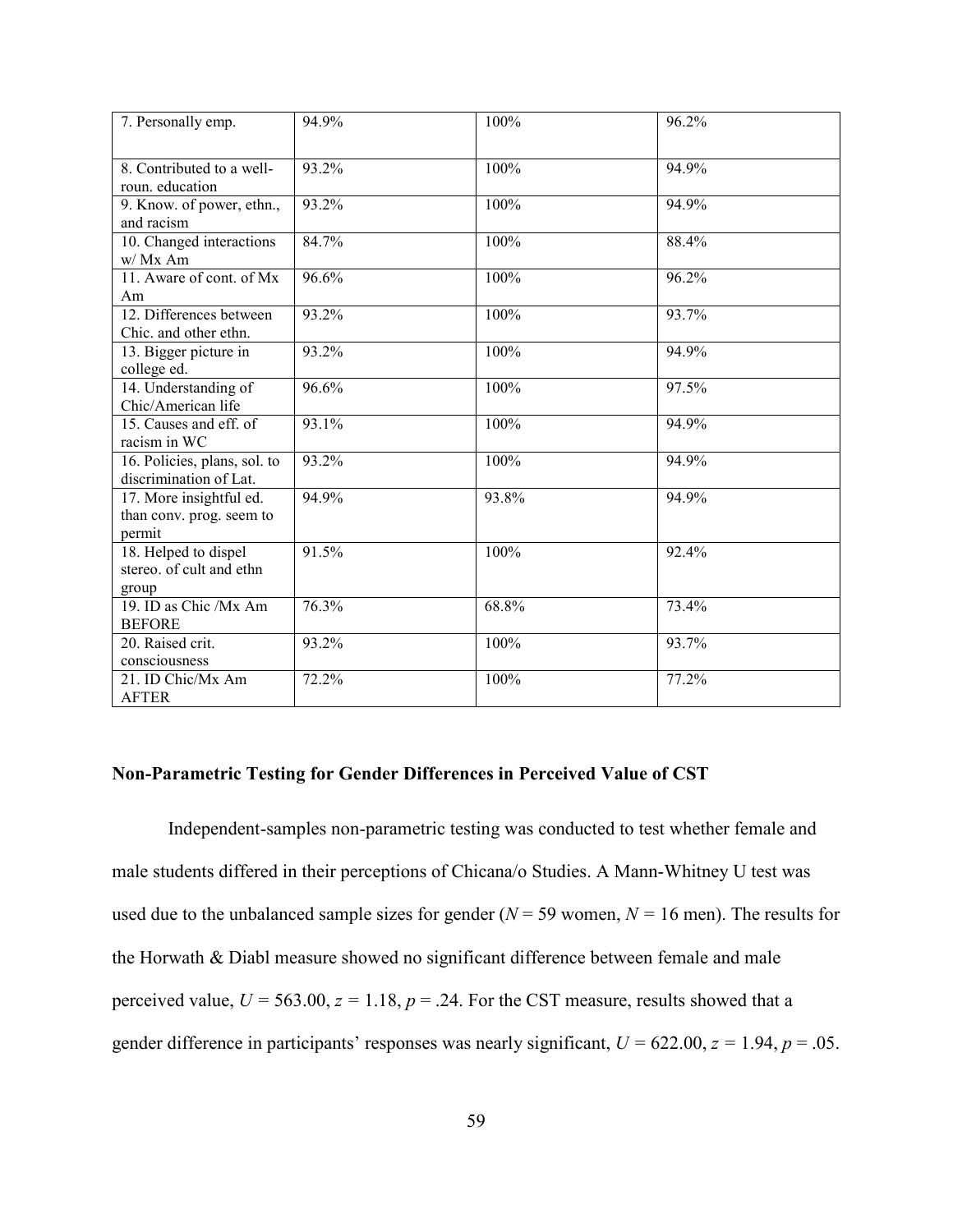The mean rank for women (35.5) was lower than that for men (47.4), indicating that male students may have perceived somewhat more value of Chicana/o Studies.

### **CST Open-Ended Questions**

 Participants in the CST sample received the same two open-ended questions administered to the WGS sample: 1.) Is there anything you would like to add about how the course may have complemented your experience at a Hispanic Serving Institution? 2.) Is there anything you would like to add about the value of the course content? For the open-ended responses, the relevant comments were sorted and then coded by theme.

 Among the common descriptors used by participants were "eye-opening," "empowered," "impactful," "informative and useful," "thankful," and "newly aware." Participants reported feeling enlightened, acknowledged, represented, a sense of belonging, and empowered by the courses. The curricula introduced them to a history that they were previously unaware of and that was largely ignored in school textbooks. One participant wrote that he or she "felt more represented. The idea of learning about my heritage at a higher learning institution made a large difference in my want to continue my education." Another participant wrote that they "felt seen and heard." Others felt that they were "erased" from history but then felt "included" after taking a CST course and "acknowledged" in a way that general history courses do not permit. Several wrote that they feel empowered to share the knowledge and history with their peers and family.

### **Conclusion**

 WGS data showed that women and men have nearly the same perceived value of WGS. The Horwath & Diabl and self-developed WGS measures were significantly correlated, and there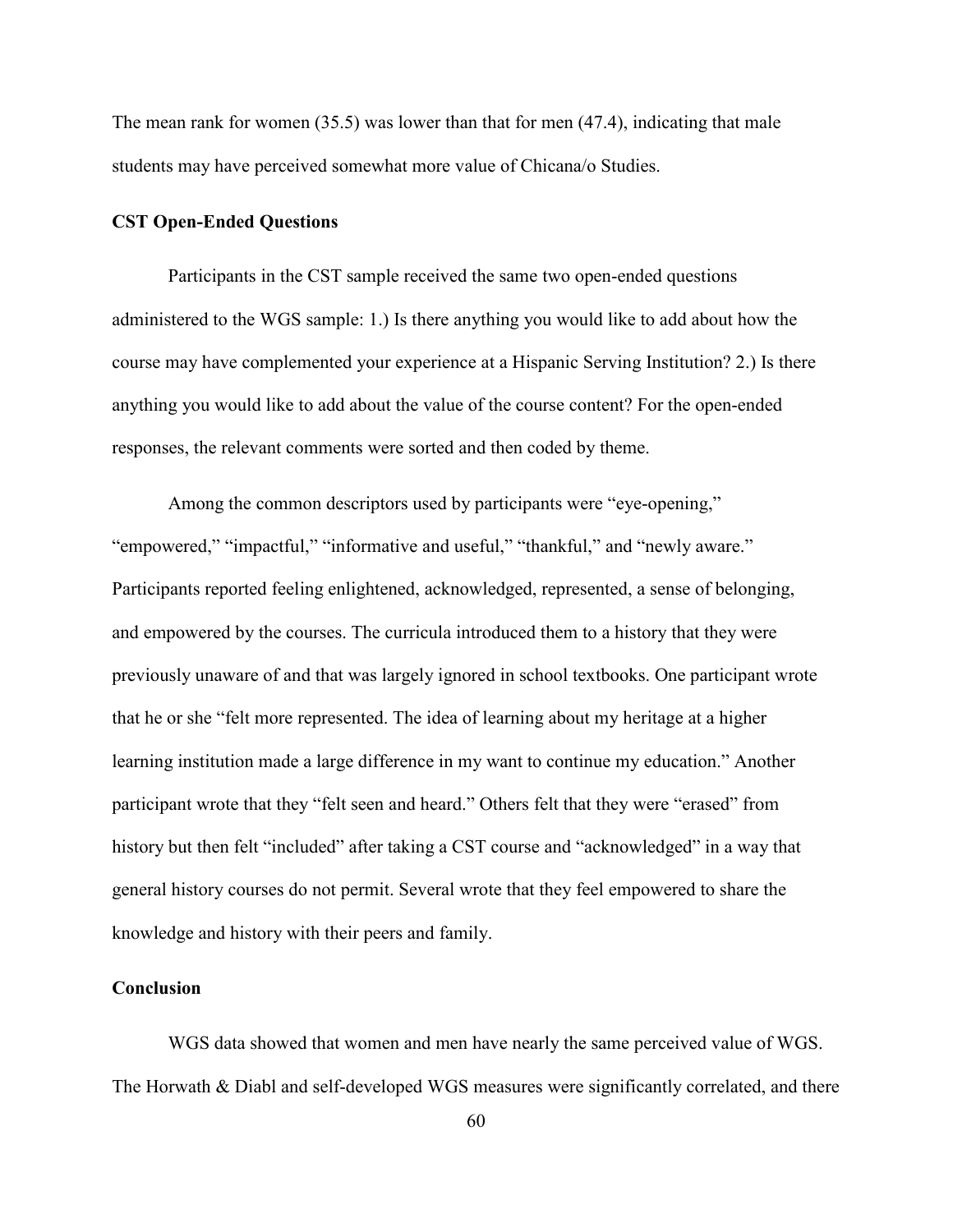is high internal reliability for both measures. A crosstabulation for each measure showed most participants agreed with the statements; this means that there is high perceived value of WGS among female and male participants.

 Data for the CST population yielded nearly identical findings: the Horwath & Diabl and self-developed CST measure were significantly correlated; each demonstrated high internal reliability; and most women and men agreed with the statements in both measures. Interestingly, there was a slight tendency for men to report higher perceived value of CST than women, which approached statistical significance. In sum, most female and male participants demonstrated that they value both WGS and CST in the ways described on both measures.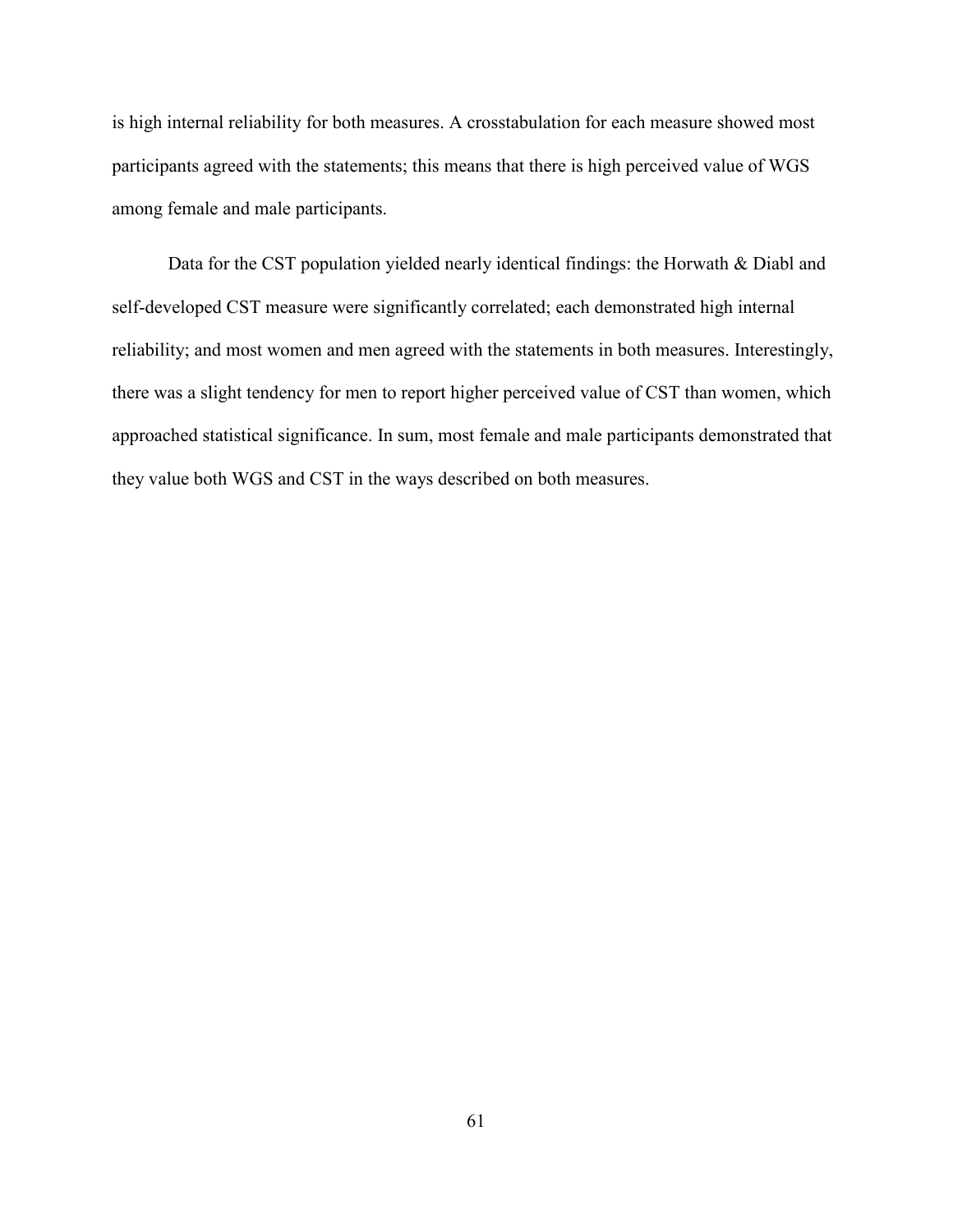### **Chapter 5: Discussion**

 The purpose of this study was to evaluate students' perceived value of Women's and Gender Studies and Chicana/o Studies at a Hispanic Serving Institution. In examining the survey data, attention was given to gender identity and any differences that may arise because of it. Also, data was collected from two opened-ended questions in the WGS survey and in the Chicano Studies survey. In this chapter, I will address the implications of the findings, the limitations and strengths of the study, and recommendations for future research.

### **Women's and Gender Studies**

 The participation for males was much lower than for females in the WGS measure (*N =* 21, *N =* 116). The number of those who identified as non-binary or other were too small to include in the statistical analysis. However, in keeping with a feminist methodology, the options of non-binary and "other" were included in the demographic section of the surveys. Denying alternative gender options is not aligned with a feminist approach. Leung et al. (2019) state, "Genuine commitment to taking a feminist approach to research begins by applying a feminist lens to all stages of the research process-from study design all the way through to communication and dissemination of findings" (p. 433). Similarly, Harnois (2013) explains that "a feminist perspective can inform virtually every aspect of the research process, from survey design to statistical modeling, to theoretical frameworks used interpret results" (p. 2).

 The results for both the Horwath & Diabl measure and the self-developed measure showed nearly identical means for female and male participants indicating that they value WGS courses similarly. For the Horwath & Diabl measure, something worth noting is that among women, there were a few more extreme values of disagreement that were not present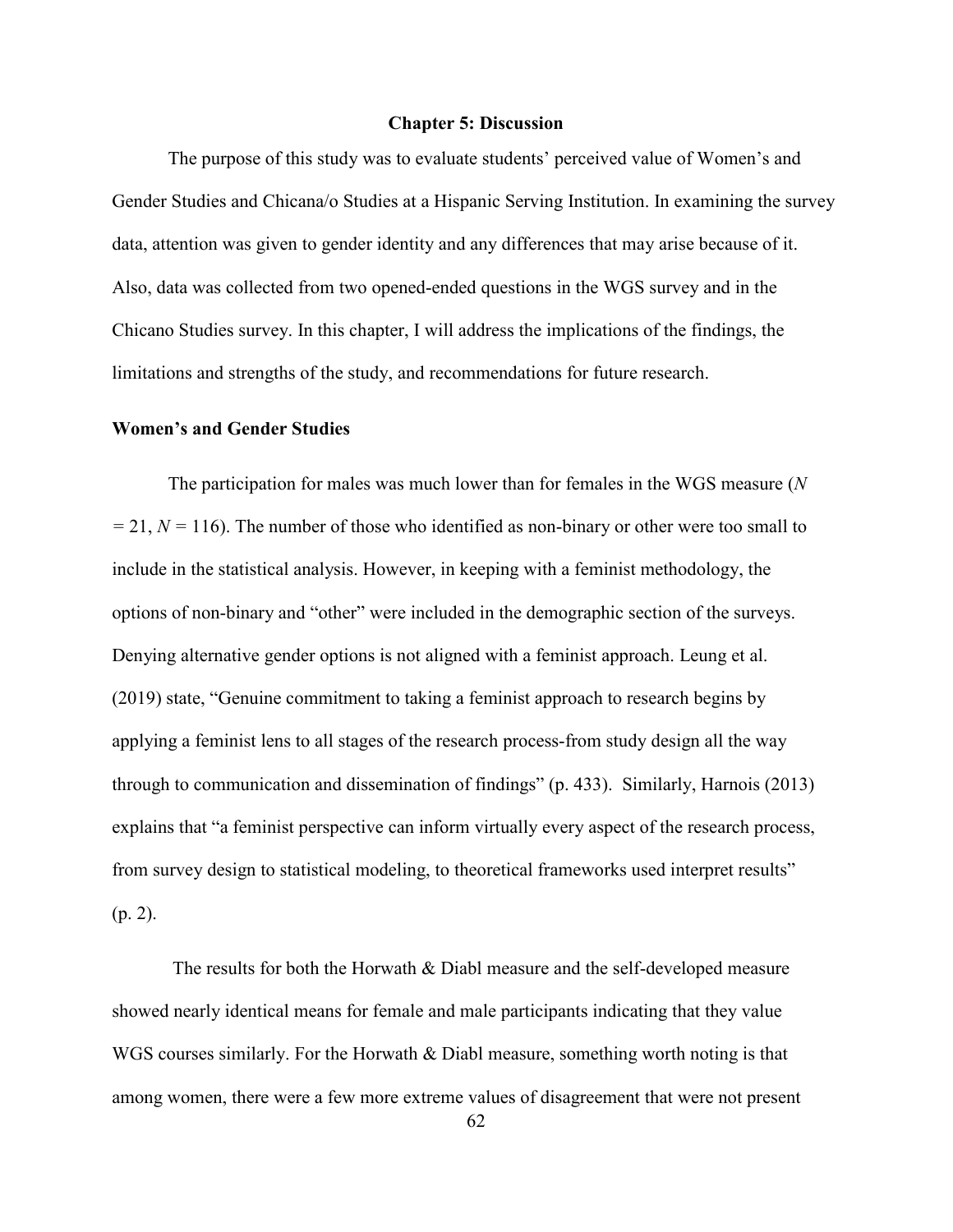among men. This is contrary to what Horwath & Diabl (2020) found in their study of university students in Austria: men had mostly unfavorable perceptions of WGS and even reported resenting having to take the courses. Perhaps the findings in this study indicate that some women were slightly more likely to be critical of a WGS course. In addition, it is important to point out that university students in this study are not required to take WGS courses and can opt for a handful of other options. Most students reported taking WGS out of personal interest or as an elective.

 For both the Horwath & Diabl measure and the self-developed measure, the crosstabulations revealed that an overwhelming majority of participants agreed with statements indicating the value of Women's and Gender Studies. Among the highest in agreeability were the statements: "The course provided me with valuable knowledge for life"; "The course provided me with valuable and professional knowledge"; and "The course increased my ability to assess the relevance of gender roles".

 While overall, there was not a statistically significant difference between the mean scores for men and women, the frequency data revealed a few interesting gender differences on specific items, where men agreed more with some statements than women. For example, for the following statements on the Horwath & Diabl measure, more men reported agreeability than women: "The course increased my awareness of gender inequalities and discrimination"; "The course enhanced my self-confidence"; and "The course increased my social activism against inequality and discrimination".

 For the WGS self-developed measure, more men reported agreeability than women in response to the following statements: "I was familiar with WGS BEFORE taking the course"; "The course cultivated a more probing and insightful education than conventional programs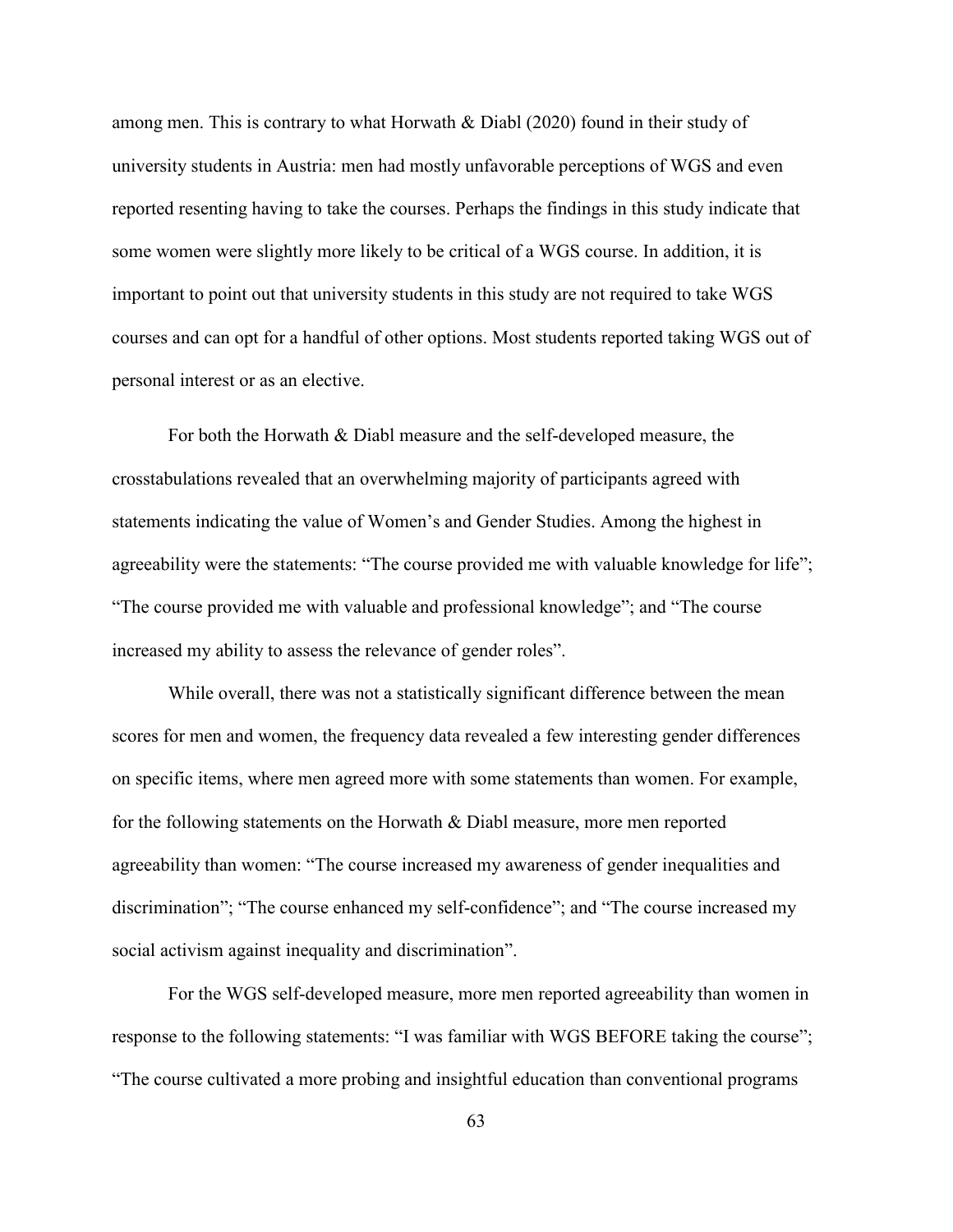seem to permit"; "I identified as a feminist BEFORE taking the course"; and "I identified as a feminist AFETR taking the course". Interestingly, more men than women (70% vs 65.2%) agreed with identifying as a feminist BEFORE taking the course and AFTER taking the course (85.7% vs 77.4%). This could indicate that men that tend to identify as feminist take WGS courses because they identify with the content. For both men and women, the percentage of agreement was greater for the statement "I identified as a feminist AFTER taking the course," than for the statement about identifying as a feminist before taking the course. More males than females also reported being aware of WGS before taking the course and valuing the insight that the course permits as opposed to "conventional" academic programs. A possible explanation for why this occurred is that a much smaller group of men than women ( $N = 16$  vs.  $N = 59$ ) took the survey, leading to less variability in their responses.

The findings for the open-ended responses oppose what Horwath  $& Diabl (2020)$ reported in their study. They noted that "prejudiced views were one main reason for students' disengagement, particularly male students. In the context of a requirement, it intensifies resistance in the classroom, and students may restrain from engagement and critical reflection" (p. 1122). In the same study, males consistently valued WGS less than female participants. Horwath  $\&$  Diabl (2020) found that "the overwhelming majority of female respondents perceive WGS as important, while most men seemingly struggle with its relevance" (p. 1120) This has not been the case in this study. In fact, men valued WGS almost equally and even scored higher on agreeability on a handful of the items.

 In their framework for conceptualizing HSIs and *servingness*, Garcia et al. (2019) uncovered a description of themes found in the empirical literature on HSIs. Several of the themes include non-academic outcomes, student experiences, culturally relevant pedagogy or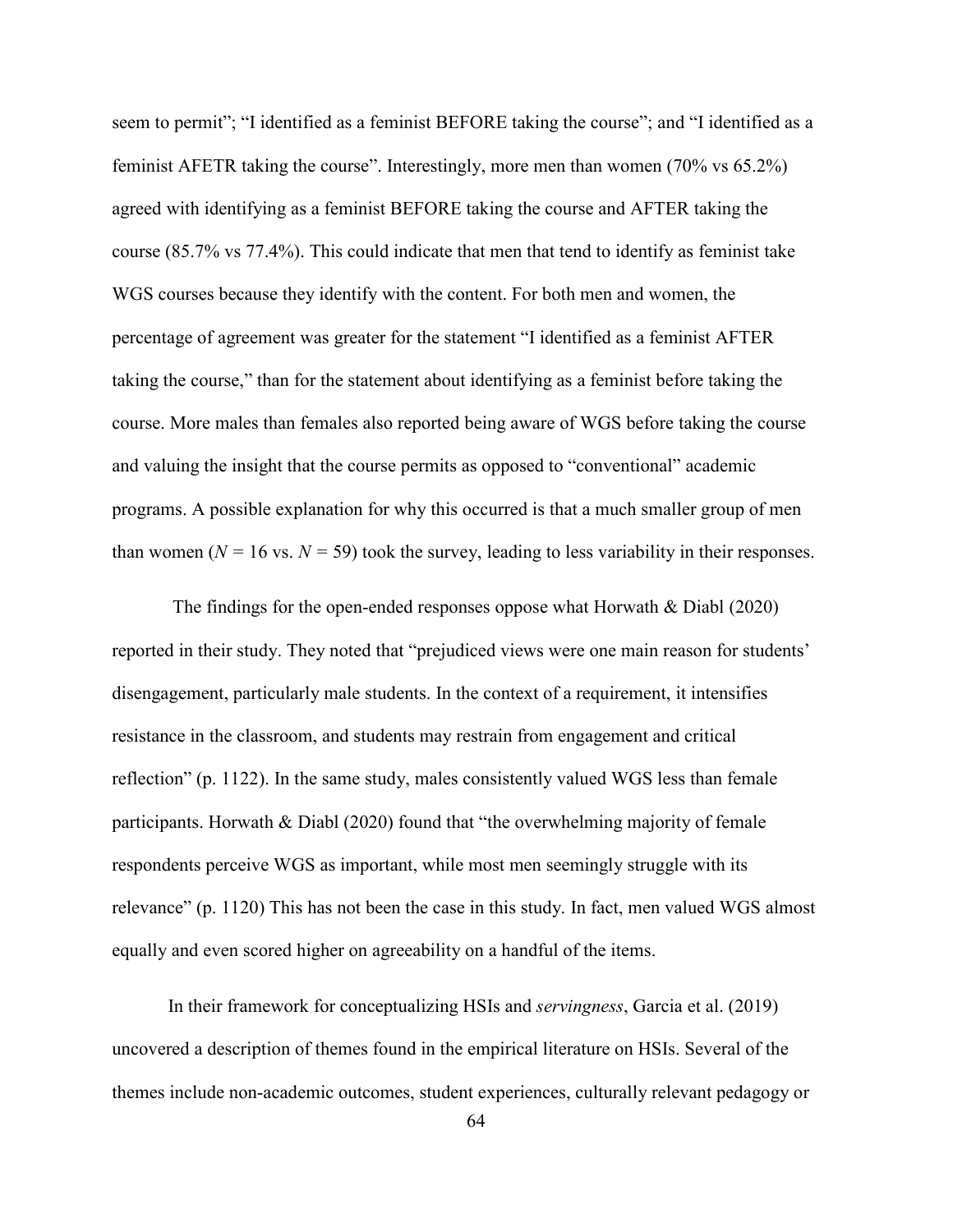curriculum and culturally relevant practices. UTEP's strategic goals for 2030 echo the themes described by Garcia et al. (2019), but also indicate that the institution should take a closer look at culturally relevant programs such as WGS and Chicana/o Studies, among others. Without explicitly saying it, the work by Garcia et al. (2019) implicate the need for "The Studies" in higher education. Afterall at this HSI, the findings for the agreeability crosstabulations and open-ended responses reveal that both WGS and CST are highly valued. Take for example one student who wrote that their HSI experience "was complemented by being educated in intersectionality and identity formation as a Hispanic woman." Additionally, students reported feeling grateful for the eye-opening and empowering course content. In their strategic plan, UTEP writes that it "will be known not by whom we exclude, but by whom we include and their success" (The University of Texas at El Paso, 2022). Advisably, to deprive in any way or at any point a Hispanic female majority of the curricula that supports and empowers them would go against the institution's intentions to evolve into "America's Leading Hispanic University" and contradict the idea of servingness.

# **Chicana/o Studies**

 Much like the findings for WGS, the results for the Chicana/o Studies sample showed no significant differences between women's and men's perceptions of the value of The Studies, although men's slightly higher valuation approached significance. As in the WGS sample, those who identified as non-binary or other were too few to be included as a separate group in the analysis of the Chicana/o Studies data.

 Although on the Chicana/o Studies measures, mean scores for men and women did not differ significantly, some gender differences were reflected in frequency data for individual survey items. For every item on the Horwath & Diabl measure and for all but three items on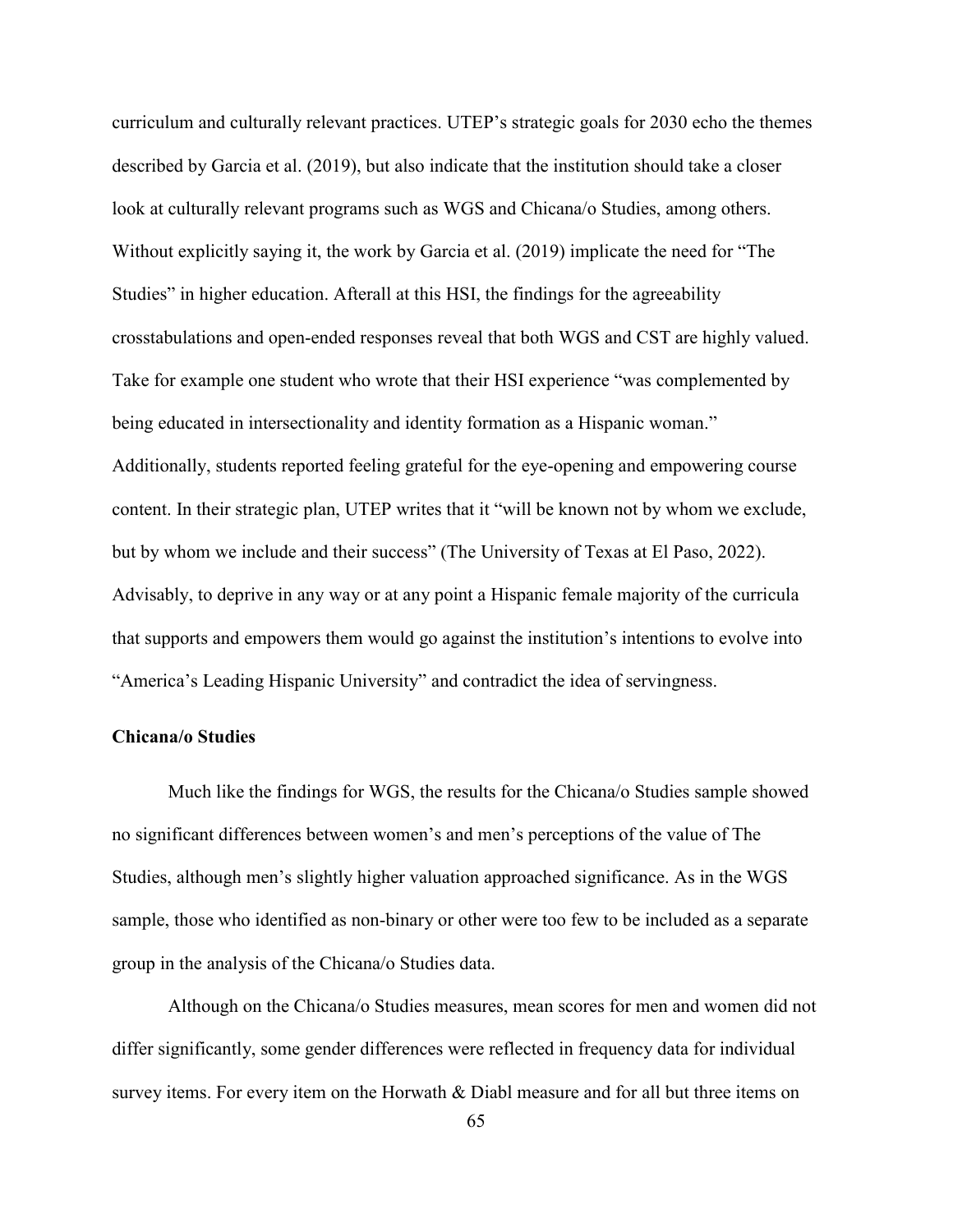the self-developed measure, men indicated higher agreeability than did women. However, there were only 16 men in the sample, which indicates that statistically, there was less variability in the smaller group than in the larger group of women. Another idea to consider is that in the past, Chicano Studies has been inherently sexist. For example, throughout the Civil Rights Movement, Chicanas were consistently oppressed and relegated to the "woman's place" within the movement. They were discouraged and even prohibited from publishing ideas, art, commentary, and work to the extent that Chicanas had to establish their own publications and feminist movement (Garcia, 2014; Orozco, 2010). Sexist stereotypes emerged from the movements, such as the idea that Chicana feminists were *vendidas* (Orozco, 2010) or sell-outs for being feminist since feminism was an Anglo and middle-class idea (Garcia, 2014; Hernandez, 2010; Orozco, 2010). If one closely examines primary documents from the Chicano education movement, such as El Plan de Santa Barbara, women were left out of the discussion and goals of the movement (Guerra, 1970). To them, there was no need to address the oppression of women, because it didn't exist. Is this still occurring in Chicano Studies for women? Another finding that relates to this notion is that 76.3% of women identified as Chicana/o BEFORE taking the course, but only 72.2% identified as Chicana/o AFTER the course was taken. This brings up the same notion that was mentioned above: Is Chicano Studies still struggling to include women in the curriculum?

 The last item on the self-developed measure, "I identified as a Chicana/o/Mexican American AFTER taking the course," generated 100% agreement from men and 72.2% agreement from women. What makes this item interesting is that this result does not exactly match participants' ethnic identification (86.3% Latino or Hispanic, 3.8% Caucasian or White, 2.5% multiracial, and small numbers identified as Black, Asian, American Indian, Pacific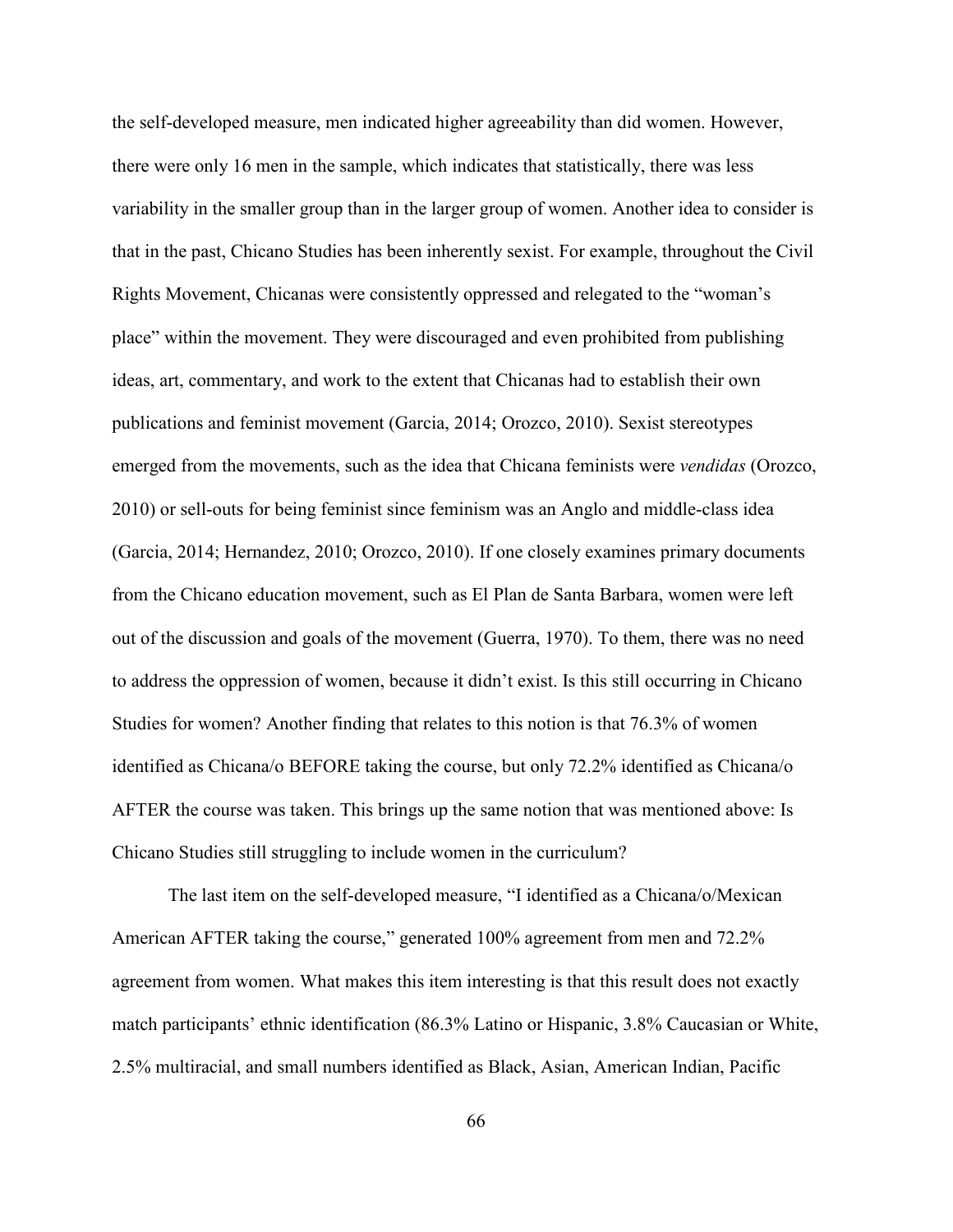Islander or other, 1.3% each). One possible explanation is that course had such a profound effect on the students that took the survey, that they somehow related to Chicano identity. Another explanation is that perhaps those that did not identify as being Latino or Hispanic may have simply agreed with the statement to complete the survey.

 The results of the open-ended questions echo those of other qualitative and quantitative studies conducted at the K-12 and higher education levels. Again, what The Studies seem to put forth is that students benefit from greater communalism, achievement motivation, ethnic identity, sense of empowerment, critical thinking, and academic achievement (Sleeter et al., 2020), pointing to the effectiveness of ethnic studies courses at both the higher education and K-12 levels. Similar language was reported by participants in the open-ended section. Research shows that ethnic studies programs help students to understand an otherwise marginalized history, which leads to academic empowerment in the form of higher education rates, higher GPA, increased attendance, and community/civic engagement (Cabrera, 2019; Sleeter et al., 2020). Garcia et al. (2019) identified four major themes used by researchers to frame servingness: outcomes, experiences, internal organization dimensions and external influences. In terms of outcomes, the authors identified nonacademic or personal outcomes that included self-concept, civic-engagement, social agency, and racial/ethnic identity salience; all of which apply to the results of this study in both the agreeability crosstabulations (see Tables 4.3 and 4.4) and open-ended responses. In addition, Guàrdia and Evans (2008) and Garcia et al. (2018) reported that HSIs provide Latino men with "curricular and cocurricular opportunities that enhanced their racial/ethnic identity development" (p.763). Together, all these conceptualizations of HSIs and servingness should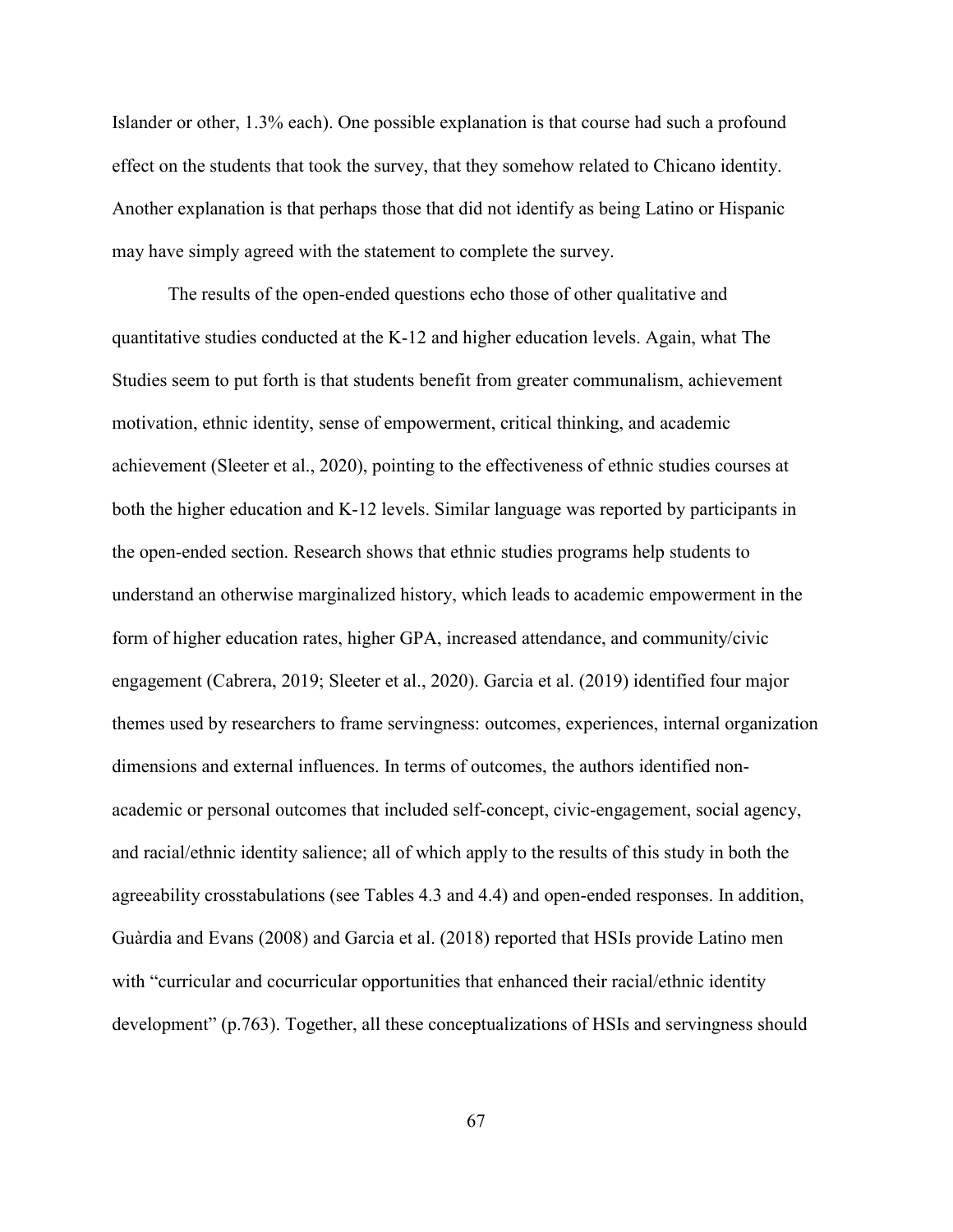further compel institutions to embrace Chicana/o Studies, Latino Studies, or Mexican American Studies, alongside WGS.

#### **Limitations and Strengths of the Study**

 Since the year 2020, we have experienced unprecedented change in the higher education classroom. Since the COVID-19 pandemic forced university students out of the classroom and into quarantine for several semesters at UTEP, most courses transitioned to an online format. The university formally opened to 100% capacity this Fall (2021), but some students and faculty have chosen an online schedule. With the pandemic comes stressors such as the effects of quarantine, social isolation, illness, anxiety, and even death in many families. In the Fall of 2021, two of my students lost a parent, one became homeless due to COVID-19, and many had children or spouses fall ill. All these stressors have affected the learning process and, thus, could have presented limitations to the study, perhaps by directly influencing students' responses to the survey or indirectly through students' experiences in their courses which in turn could have impacted their responses to survey questions.

 Factors such as the professors' delivery of the curriculum or effectiveness may play a role in how a student perceives the courses and answers a survey. There is also the current trend of online coursework that could have presented a limitation. Within the sample, students were enrolled in a mix of face-to-face and online sections, which may present a limitation due to differences in the delivery of the coursework. For WGS participants, 71.8% reported taking the course online. For CST, almost an equal percentage of students took the course online and faceto-face. If the participants in online sections of both programs were to be omitted, the sample size would have been much smaller than desired.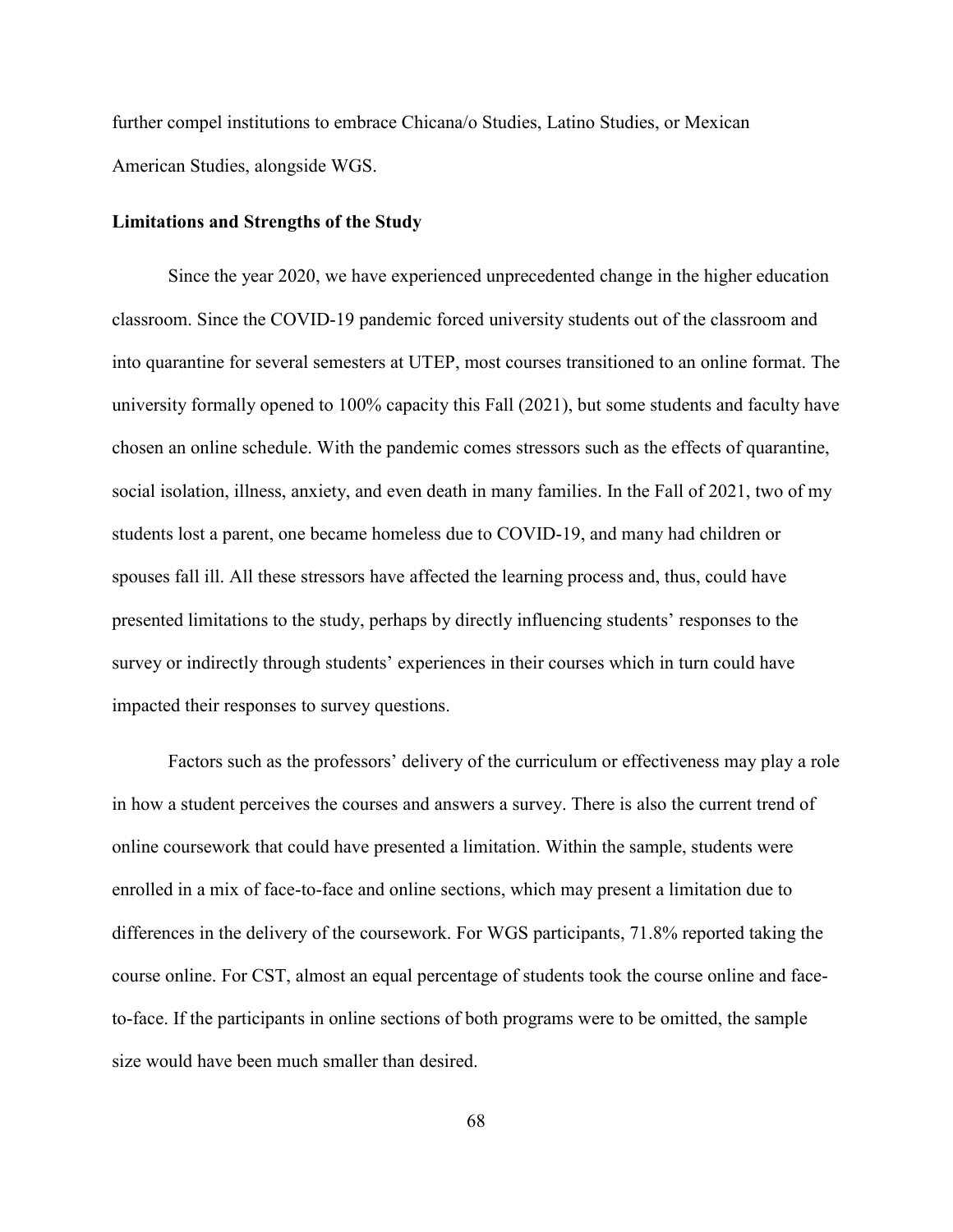Another limitation is related to the representativeness of the sample. While the size of the sample was large enough for quantitative data analysis, it was small relative to the total enrollment in WGS and CST courses. One hundred and forty-six students participated in the WGS survey out of 812 students enrolled in Fall 2021 WGS courses (or, 18% of the population), and 75 students participated in the CST survey out of 666 enrolled in Fall 2021 CST courses (or, 11%). However, the number of students enrolled in Fall 2021 courses does not account for those who graduated and thus, did not receive the survey. Moreover, there are students who drop courses throughout the semester that were not accounted for in the number of enrollees.

 The strongest element of this study is that it helps to fill the gap in quantitative research on "The Studies" in the U.S. As previously mentioned, two large scale quantitative studies on WGS were conducted in Europe and no large-scale studies on CST courses in higher education were found. In-depth research on Mexican American Studies has been conducted at the K-12 education level.This study found that both women and men have a high perceived value of WGS and CST in higher education, in opposition to what the research conducted in Europe reported. As discussed in Chapter Two, Marchbank and Letherby (2006) noted that although there is extensive literature about the history and purposes of WGS, there is not much about student experiences. Regarding this lack of representation, the authors claimed:

This anecdotal evidence is supported by the observations of Price and Owen (1998, p. 185) who note that women's studies 'languishes toward the bottom of the hierarchy of regard and status of academic disciplines'; such negative discourses regarding women's studies and feminists in academia derive from the relatively powerless position of women's studies students compared to others, and the power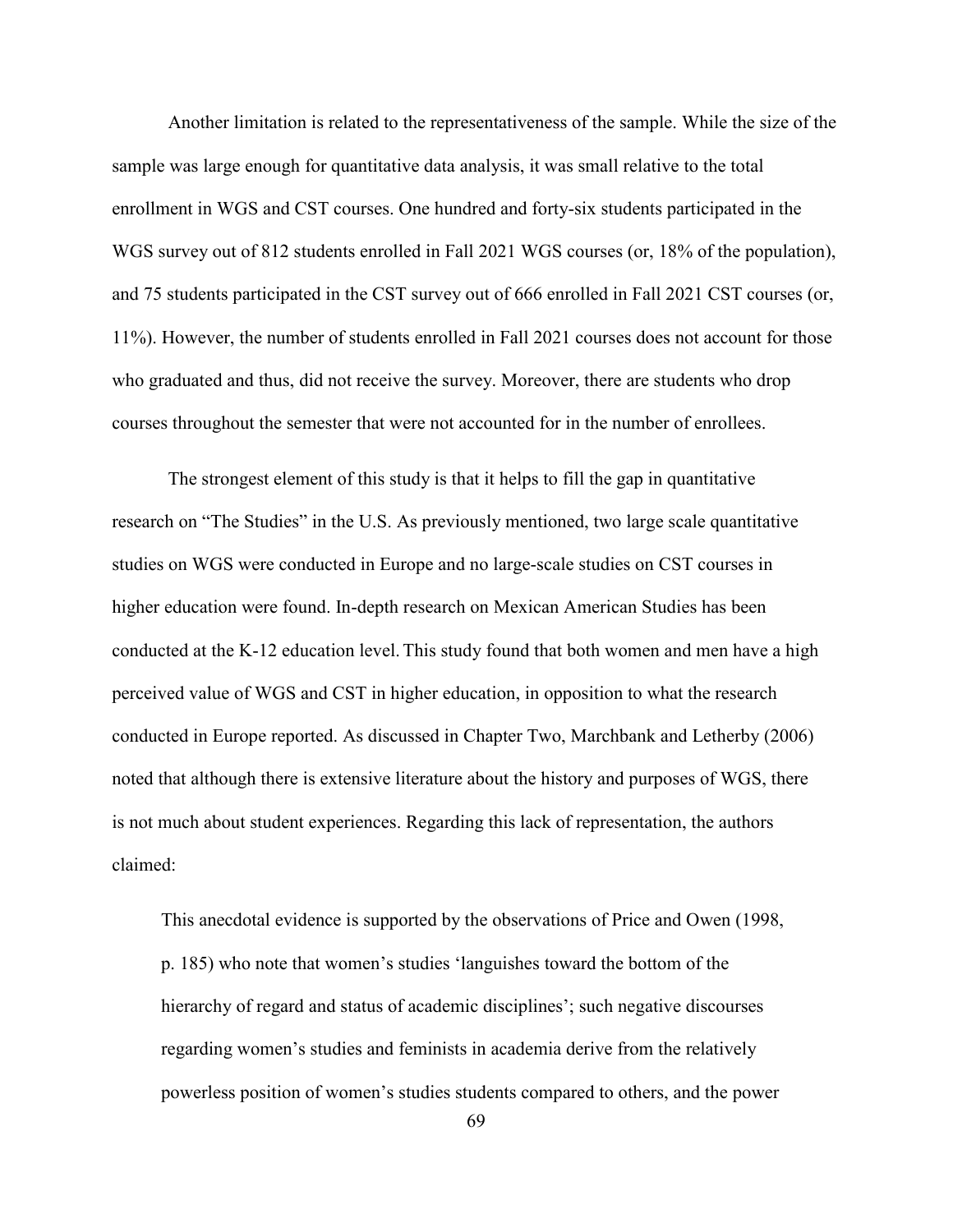and legitimacy given within our society to both ridicule and misrepresentation of feminist work. (p. 1)

The methodology of my study focused on measuring students' self-reported perceptions of the value of "The Studies". Other studies measured GPA, graduation rates, and attendance in K-12 institutions to examine the benefits of The Studies. This study offered a description of *how* students perceive and value "The Studies" through analyses of agreement with specific survey items, coupled with analyses of the open-ended responses.

 Secondly, a feminist methodology honors the expertise and experiences of the researcher and subjects. If we are to move beyond the unfavorable view of positivist approaches to scientific inquiry, then feminist scholars must find new ways to merge both classical feminist methods and quantitative methods. This study was designed to adhere to a feminist methodology and framework, while capturing quantitative data and thus merging two often opposing approaches. In this study, I bridged the gaps between classical feminist methodology, a multicultural feminist framework, and a positivist approach (quantitative). Again, "Genuine commitment to taking a feminist approach to research begins by applying a feminist lens to all stages of the research process-from study design all the way through to communication and dissemination of findings" (Leung et al., 2019, p. 433). A feminist approach to research is one that should deliberately challenge existing power structures in the research process and embed feminism into every aspect and step of the process (Leung et al., 2019). The capturing of subaltern voices at a Hispanic Serving Institution through survey data is also aligned with a multicultural feminist framework. This study acknowledged and assessed the perspectives of many Hispanic/Latina/Mexican American female, male, and non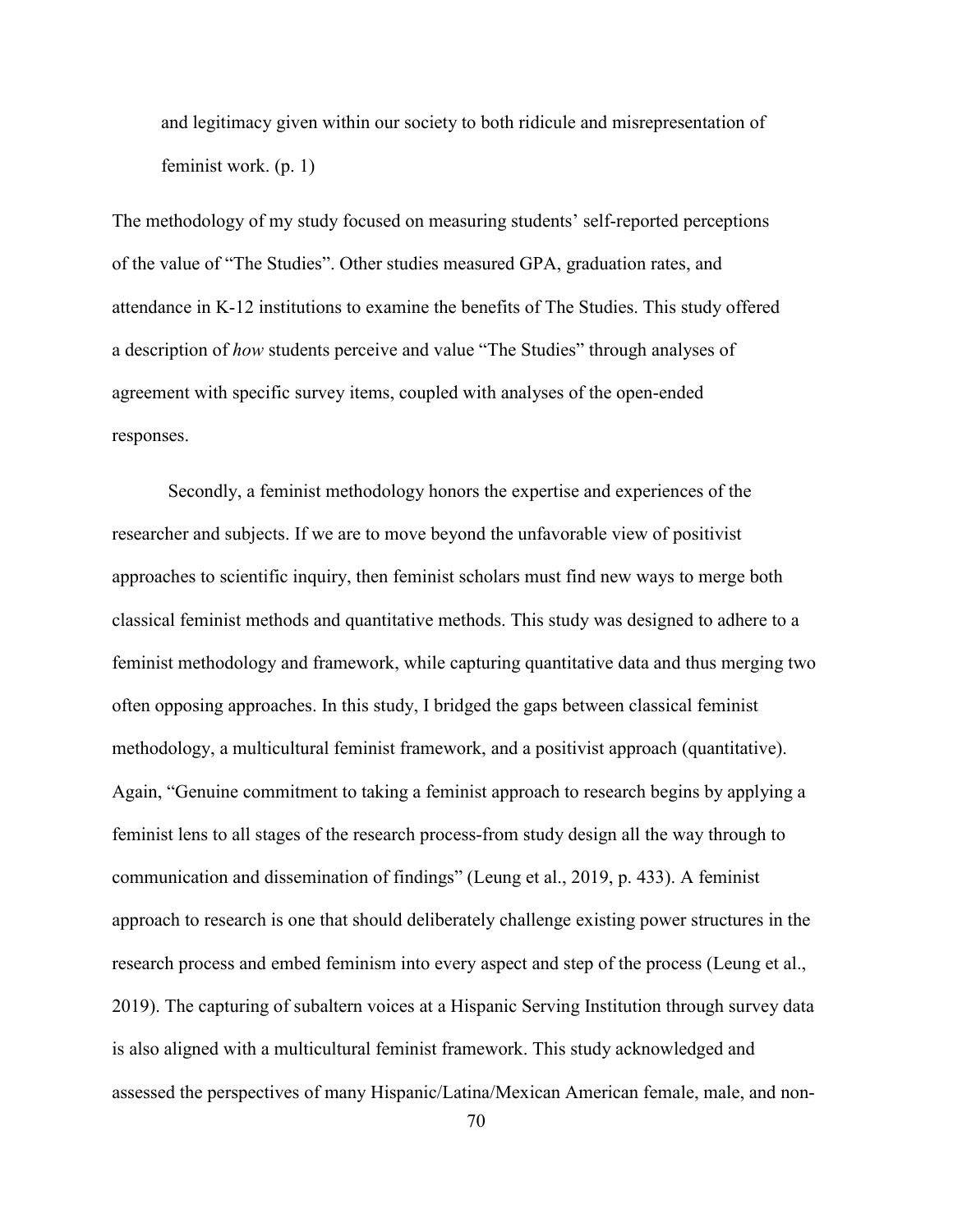binary students. Moreover, it collected data that indicates a largely valued set of courses across two programs at the university. "The Studies" often find themselves on the chopping block when economic instability or political conservatism are at the forefront of society. Garcia et al. (2019) identified two themes to conceptualize servingness that explain this phenomenon: internal organization dimensions and external influences. In the case of UTEP, it is strongly influenced by conservative ideals in a conservative state. Those ideals have historically discredited and denied the legitimacy of "The Studies". The most recent attacks are on Critical Race Theory, ethnic studies, and women's choice (and, indirectly, feminism). Adding new and expanded research on "The Studies" would help to provide research-based legitimacy for programs facing dissolution or declining support.

# **Recommendations for Practice and Future Research**

Recommendations for practice in higher education include expanding access to programs in "The Studies." Expanding access would include making more programs permanent departments. This study was conducted at a university that has a female *and* Mexican American majority; even so, the WGS and CST courses are part of a program, not a department. Denying department status to an academic program affects its funding, course offerings, faculty positions, and thus, legitimacy. When a program is limited to hiring parttime, adjunct, or shared faculty appointments, course offerings are constrained, leading to diminished funding and a treacherous cycle that submits those with program status to perpetual uncertainties. Since students clearly value both programs, they would make an even greater impact as departments that offer graduate courses or degrees. Expanding programs to include graduate degrees and not only elective courses would also strengthen the legitimacy of "The Studies." Locally, UTEP has outlined four goals to execute its strategic plan for 2030.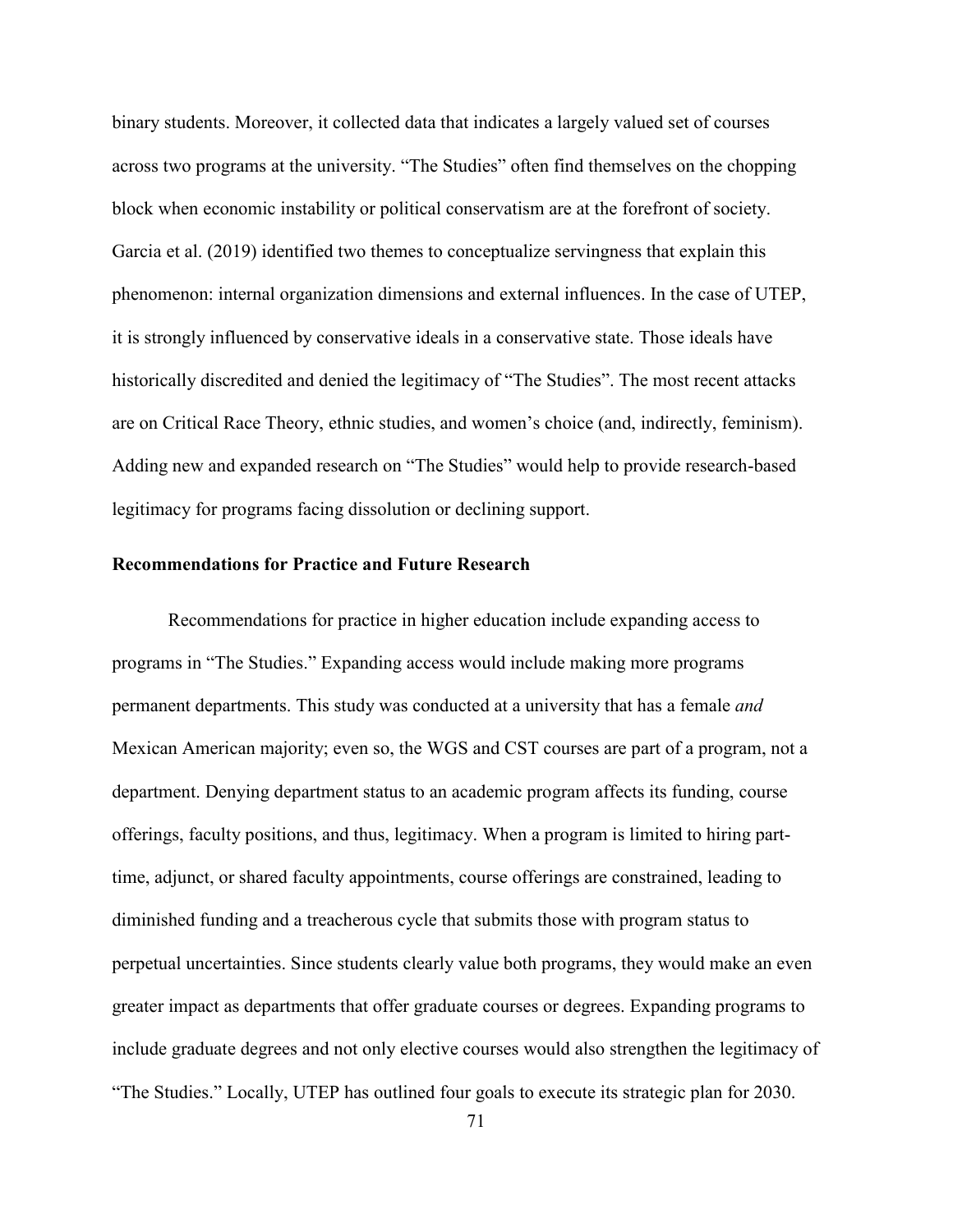Goals one and two are: 1) Teaching, learning, and the student experience; and 2) Community impact and public service. Under goal one are the strategic initiatives 1.1 and 1.3, which are to "implement a comprehensive enrollment strategy that broadens access" and "redesign key core curriculum courses to provide high-impact, engaged learning experiences" (The University of Texas at El Paso, 2022, p. 55). For goal three, initiative 3.1 reads that UTEP will "increase cultural and education activities that enrich community life" (The University of Texas at El Paso, 2022). It makes sense that an HSI that is over 80% Hispanic, 54% female, and seeks to not only be Hispanic-enrolling but America's leading Hispanic-serving university should implement full-scale departments in both WGS and Chicana/o Studies, as the data clearly shows that students highly value both programs. Moreover, the data demonstrated that students highly value the professional and personal outcomes of the courses by agreeing with items such as: the course enhanced my self-confidence; the course increased my social activism against inequality and discrimination; the course provided me with valuable knowledge for life; and, the course provided me with valuable and professional knowledge.

 Circling back to the literature review, research on Mexican American Studies has found benefits from The Studies for students of color, including improved attendance, higher GPAs, higher graduation rates, academic empowerment, and civic engagement, to name a few (Cabrera, 2019; Sleeter et al., 2020). Considering the research in K-12 ethnic studies programs, wouldn't it make sense to require pre-service educators to take courses in "The Studies," even if only as an elective block? Presently, the College of Education at the university where this study took place does not require pre-service teachers to take any such courses. My last recommendation would be to require these courses for pre-service teachers, thereby raising consciousness about the students that they will eventually serve. Currently, the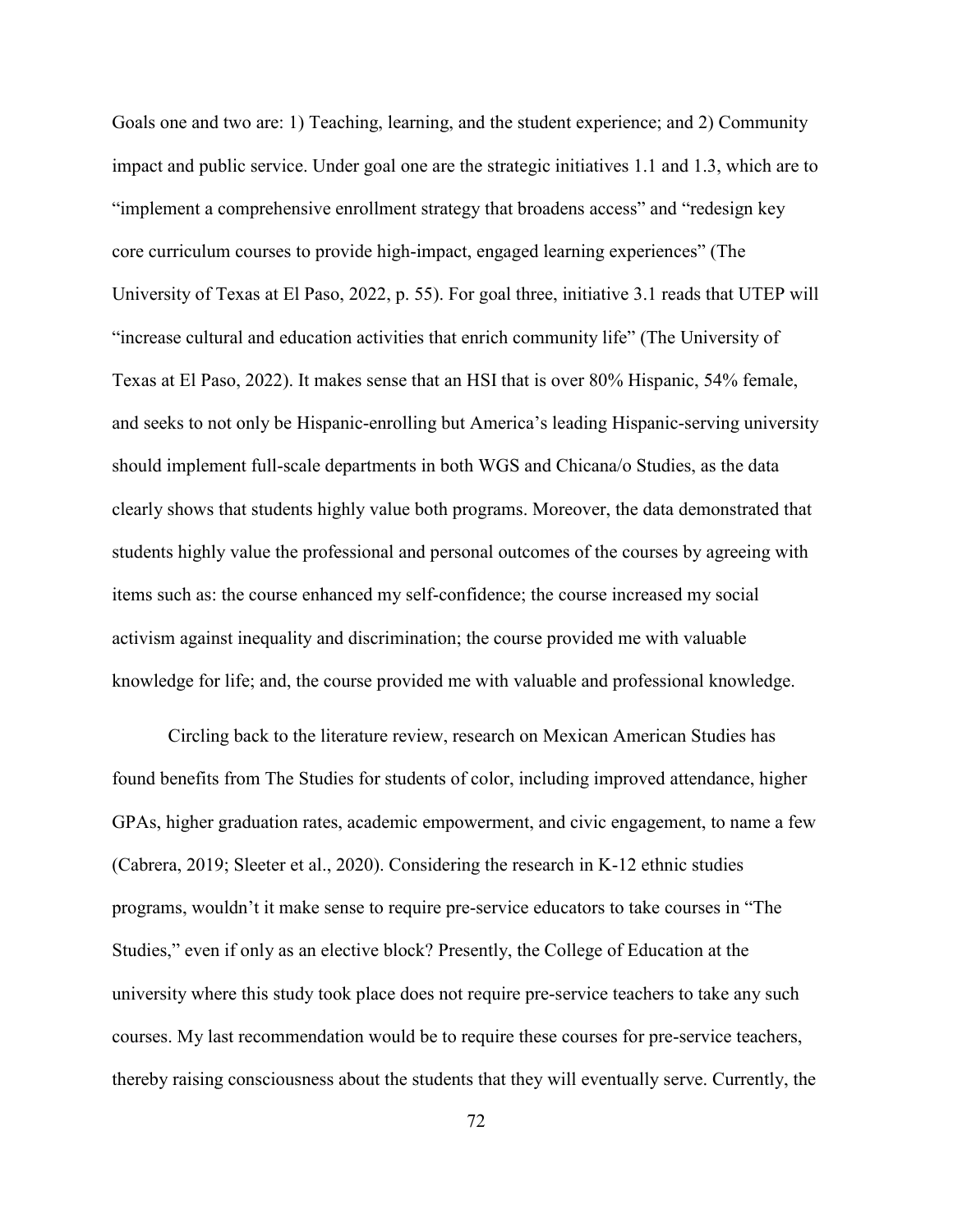University of California Los Angeles is piloting an ethnic studies pathway program for preservice teachers, which prepares them to teach the demographics they will eventually serve in the state of California (UCLA, 2022). A similar approach in the studied community could in turn provide a holistic, well-rounded education that provides cultural continuity. The value of this recommendation is underscored by research showing that schools are unable to meet the academic needs of their students due to a mismatch of the students' culture and that of the school (Taylor et al., 2015). To combat the mismatch, institutions in both K-12 and higher education must participate in a process of decolonizing the curriculum. Under UTEP's 2030 Strategic Plan goals three and four (Community impact and public service and shape the future of higher education) are the strategic initiatives 3.1, 4.1, and 4.3 that explain the institution must "increase cultural and educational activities that enrich community life, advance the development of knowledge to improve higher education for underrepresented students and under-resourced regions, and to become the national leader in teaching and research in bilingualism, bilingual education, and second language learning" (The University of Texas at El Paso, 2022, p. 55). Considering these outlined initiatives, my recommendation would be for the institution to implement a WGS and Chicana/o Studies department with fulltime faculty and resources. How can the institution meet these goals of cultural inclusion and diversity without their implementation, if it is to indeed become "America's Leading Hispanic University" (The University of Texas at El Paso, 2022)? To produce research and teachers that are experts in bilingual education, don't we need to become experts in the culture? This is where UCLA's pilot program can be a valuable resource for developing courses or a program to meet the needs of a bilingual and bicultural community.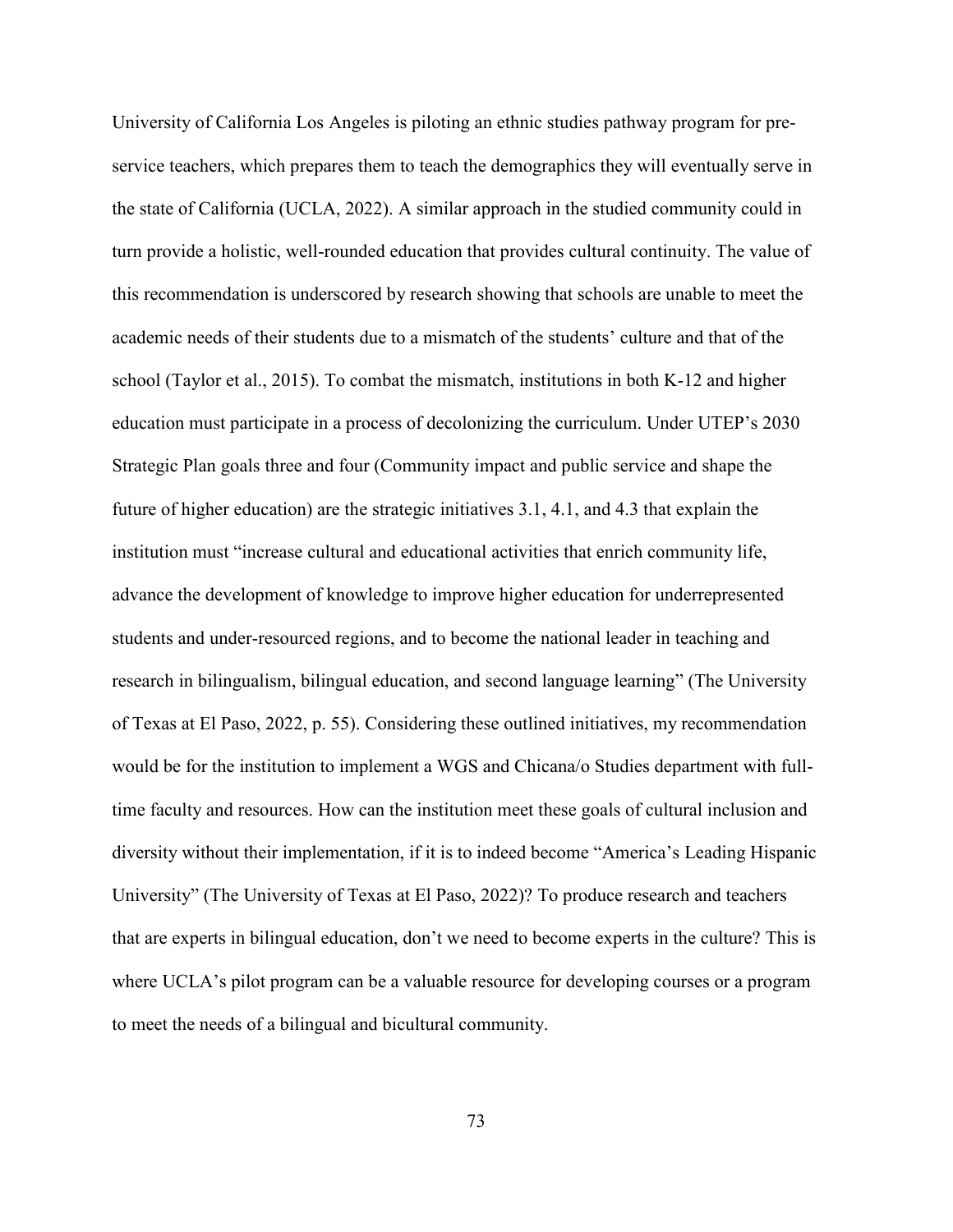Recommendations for future research include expanding this study to include African American Studies. At this campus, the program consists of elective courses and a minor, but not a major. Course participation is less than that of WGS and CST, as the latter two have more course offerings both online and face-to-face (The University of Texas at El Paso, 2022). Now that the survey measures have been used to study the perceived value of WGS and CST, it would be interesting to expand the study and see if African American Studies is also valued in a similar way at a Hispanic Serving Institution. It would be interesting to study the value of these courses at an institution that is over 80% Hispanic or Latino. Is CST valued at this institution because of its Hispanic majority or does this value extend to other ethnic studies courses?

 Research that includes additional quantitative data such as graduation rates, GPAs, and other achievement or persistence data for students that have taken courses in "The Studies" would add to this study. Aside from being personally valuable to students at this HSI, do the courses raise academic achievement in the form of GPA and graduation rates? It would be interesting to compare these findings with the work of others (Cabrera, 2019; Sleeter, 2020; Vasquez, 2005). A second recommendation is to expand the study to include the El Paso Community College, a two-year HSI that has five campuses across El Paso County, Texas, and serves approximately 29,000 students (EPCC, 2022). EPCC has a Chicanx Studies Program and some course offerings in Women's Studies. It is worth studying the perspectives of the students belonging to an institution that is above 90% Hispanic, 57% female, and 46% first generation college students (EPCC, 2019). EPCC has a very similar demographic to UTEP as they are situated in the same city. Studying it would help us to understand a potential trend in the value students perceive of "The Studies."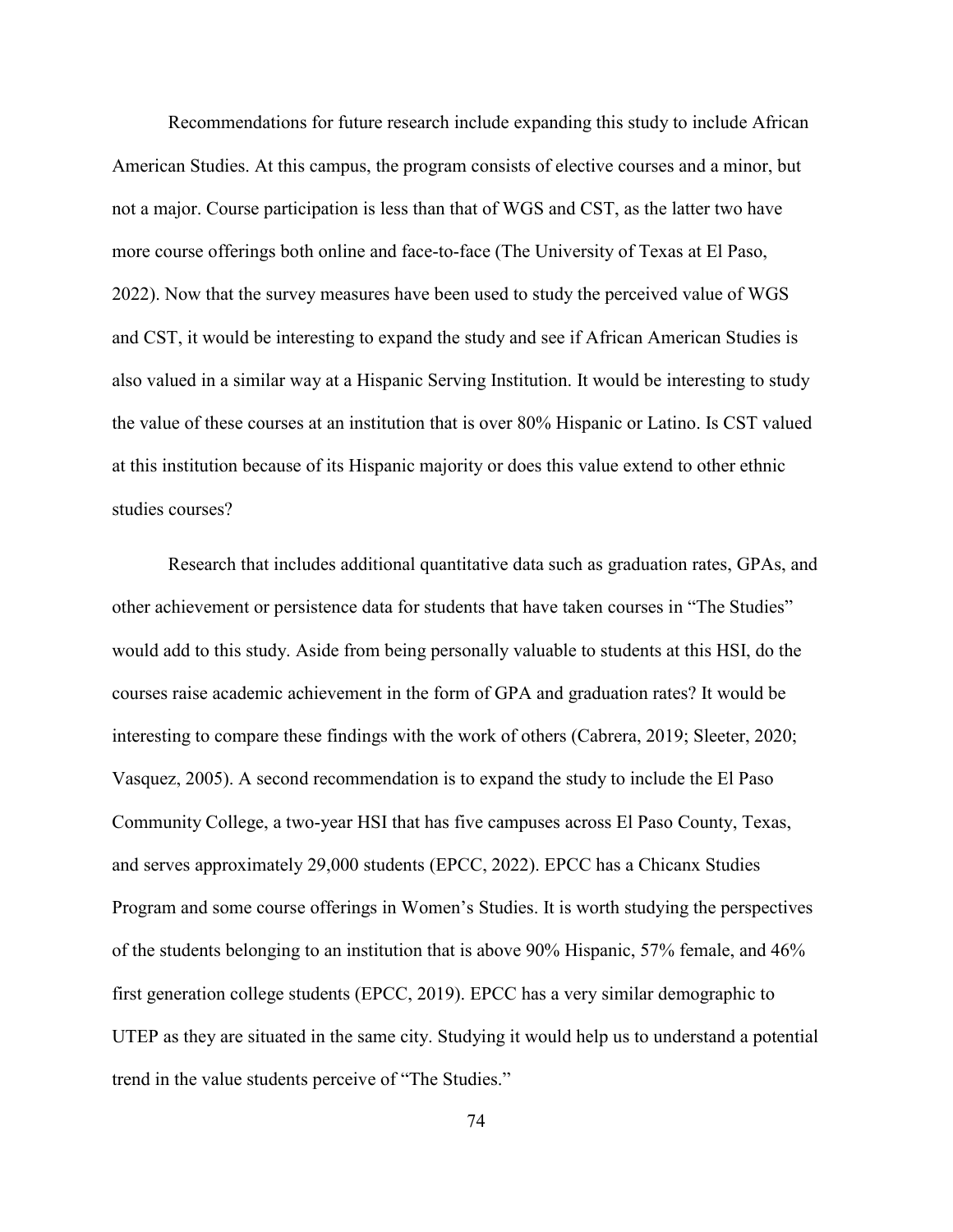This study, along with others conducted in Europe and in some U.S. K-12 schools, show that "The Studies" are valuable to students. Further work is needed to generalize the findings of this study to other Hispanic Serving Institutions. Collectively, the research indicates that students at both levels have a positive experience with "The Studies," which is a good starting point as it is important to take into consideration what students value in their own education. Moreover, "The Studies" has always been about putting education in the hands of the community (Hu-DeHart, 1993). Garcia et al. (2019) states that "the availability of culturally relevant curriculum may be a sign of servingness at HSIs, particularly when the curriculum is ethnocentric, historic, embedded within the normal structures of the institution, and part of the learning goals of the institution" (p. 763). In the systematic literature review by Garcia et al. (2019), 22 articles and chapters highlighted culturally relevant curricula or pedagogical practices at HSIs. The data in my study underscores the need for an expansion of "The Studies" at this HSI and are aligned with both the mission and strategic goals of the University, previous research on servingness at HSIs, and the framework outlined by Garcia et al. (2019). This alignment of data and strategic goals strengthens the call for an expansion of academic programs that serve UTEP's population. Afterall, we are seeking to be not merely a Hispanic-enrolling but a Hispanic-serving university.

75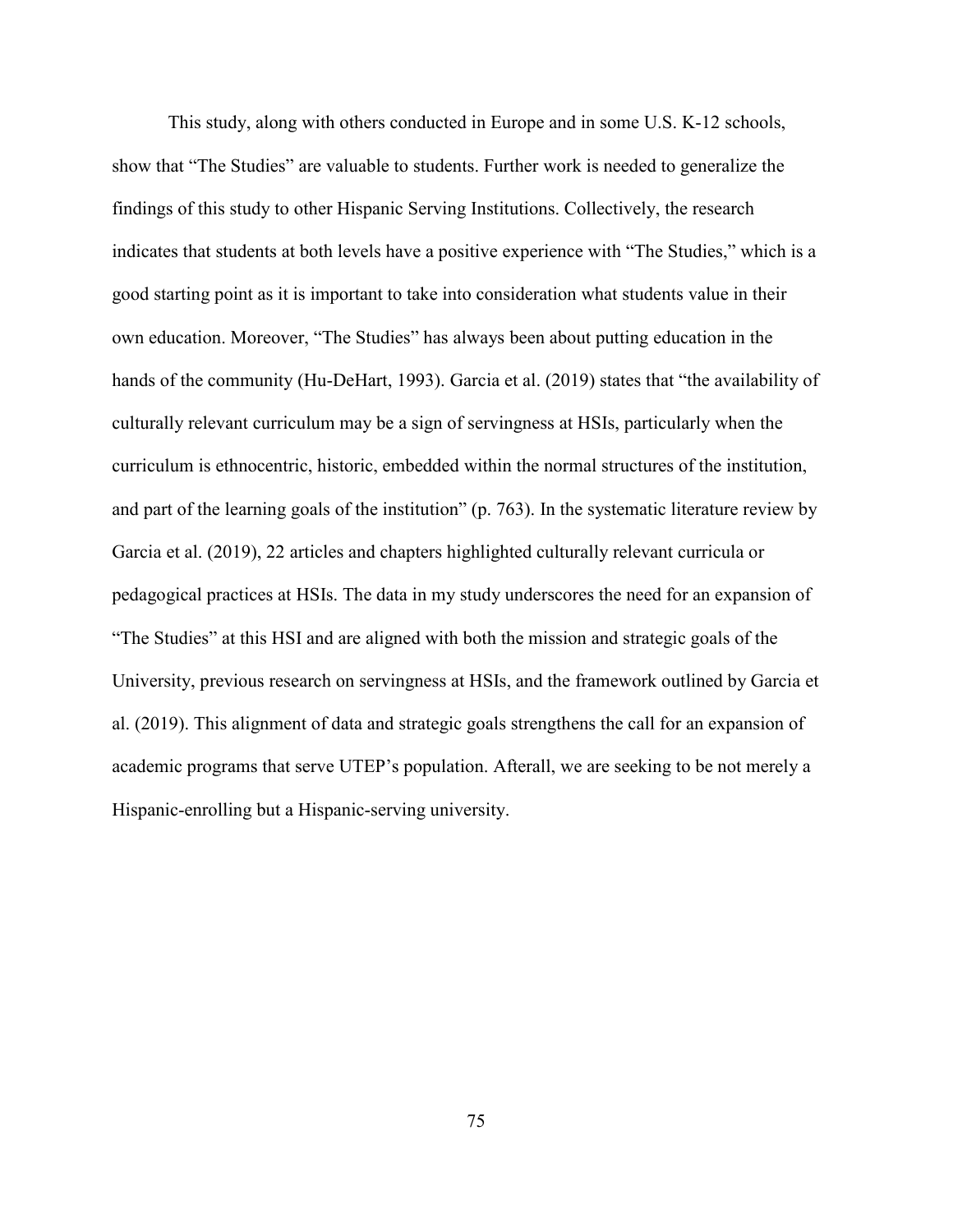### **References**

- A Look Back at Women's Studies Since The 1970s [Interview by M. Martin]. (n.d.). Retrieved August 12, 2020, from EBSCO.
- Academic programs. (2021). The University of Texas at El Paso Women's and Gender Studies. https://www.utep.edu/liberalarts/women-studies/academic-programs/academic programs.html

American Bar Association. (2021, January 11). *A lesson on critical race theory.* https://www.americanbar.org/groups/crsj/publications/human\_rights\_magazine\_home/civ il-rights-reimagining-policing/a-lesson-on-critical-race-theory/

- Ayiro, L. P., & Mibey, R. K. (2012). *A functional approach to educational research methods and statistics: Qualitative, quantitative, and mixed methods approaches*. Edwin Mellen Press.
- Baker, C. N., & Rodrigues-Sherly, M. (2021, August 11). Critical race theory bans target feminist professors: "This is censorship." *Ms.* https://msmagazine.com/2021/08/11/criticalrace-theory-feminist-teachers-women-gender-studies/
- Bixler-Marquez, D. J., & Ortega, C. F. (2014). *Chicana/o studies: Survey and analysis* (4th ed.). Kendall Hunt Publishing.
- Bengelsdorf, W., Norwitch, S., & Vrande, L. (1972). *Ethnic studies in higher education: State of the art and bibliography*. Washington: American Association of State Colleges and Universities.
- Boxer, M. J. (1982). For and about women: The theory and practice of women's studies in the United States. *Signs: Journal of Women in Culture and Society, 7*(3), 661-695. https://doi.org/10.1086/493905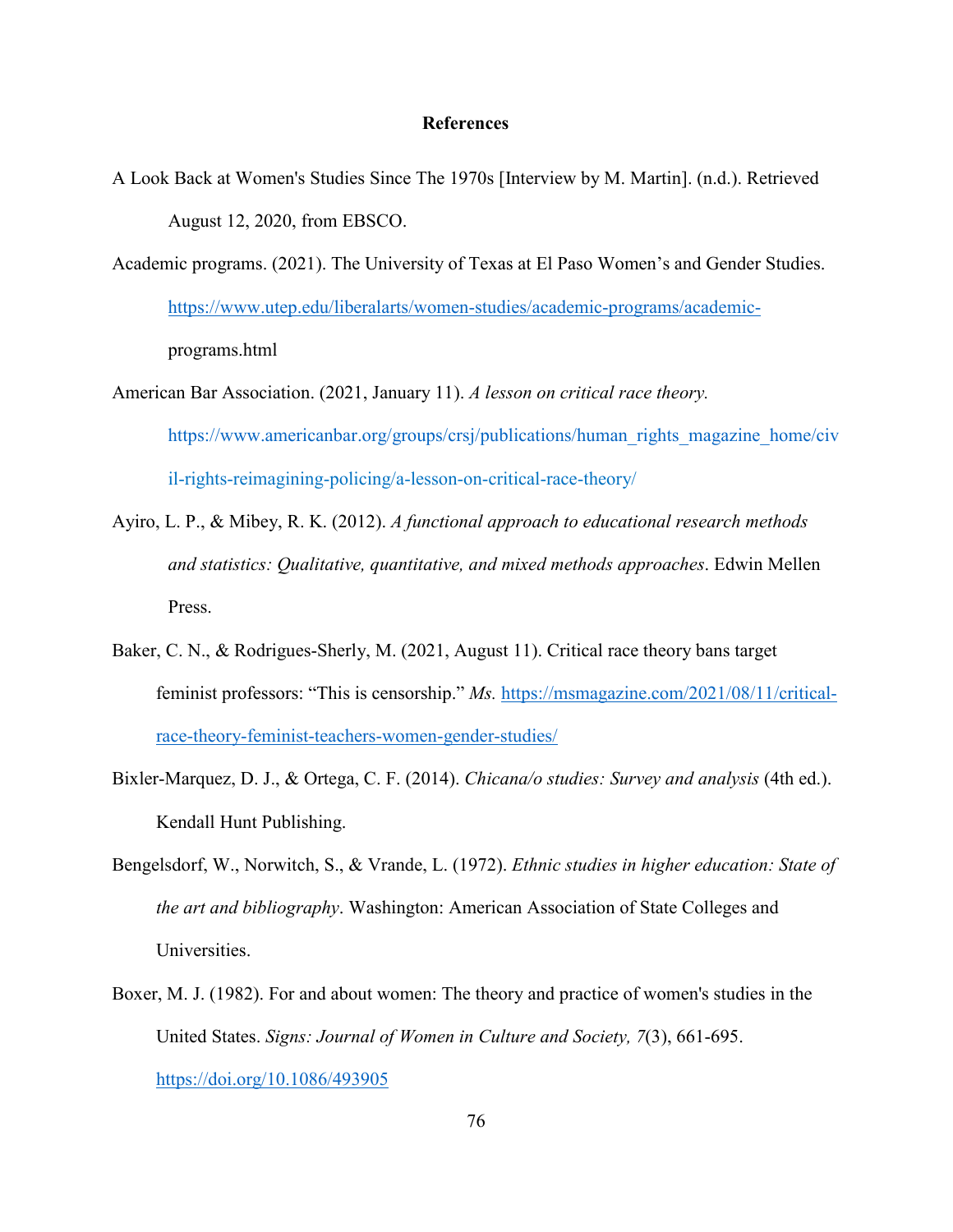- Boxer, M. J. (2002). Women's studies as women's history. *Women's Studies Quarterly, 30*(3), 4th ser., 42-51.
- Cabrera, N. L. (2019). Ethnic studies in an age of expansion: An introduction. *Equity & Excellence in Education*, *52*(2-3), 151-153.

https://doi.org/10.1080/10665684.2019.1649611

- Casso, H. J., & Román, G. D. (1976). *Chicanos in higher education: Proceedings of a National Institute on Access to Higher Education for the Mexican American*. Albuquerque, NM: University of New Mexico Press.
- Campbell, R., & Wasco, S.M. (2000). Feminist approaches to social science: Epistemological and methodological tenets. *American Journal of Community Psychology*, *28*, 773–791. https://doi.org/10.1023/A:1005159716099
- Chamberlain, P. (2006). The Right v. Higher education change and continuity. *Radical Teacher, 77*, 2-7.
- Chicano Studies. (2021). The University of Texas at El Paso Chicano Studies. https://www.utep.edu/liberalarts/chicano/
- Common data sets. (2021). UTEP Center for Institutional Evaluation, Research and Planning. https://www.utep.edu/planning/cierp/resources/CIERP-Archive/common-data-sets.html
- Dee, T. S., & Penner, E. K. (2016). The causal effects of cultural relevance. *American Educational Research Journal*, *54*(1), 127–166. https://doi.org/10.3102/0002831216677002
- Delgado, R., Stefancic, J., & Harris, A. (2017). *Critical race theory: An introduction* (Critical America, 20) (3rd ed.). NYU Press.
- Editorial. (1973, April 10). Author Unknown. *El Paso Times*.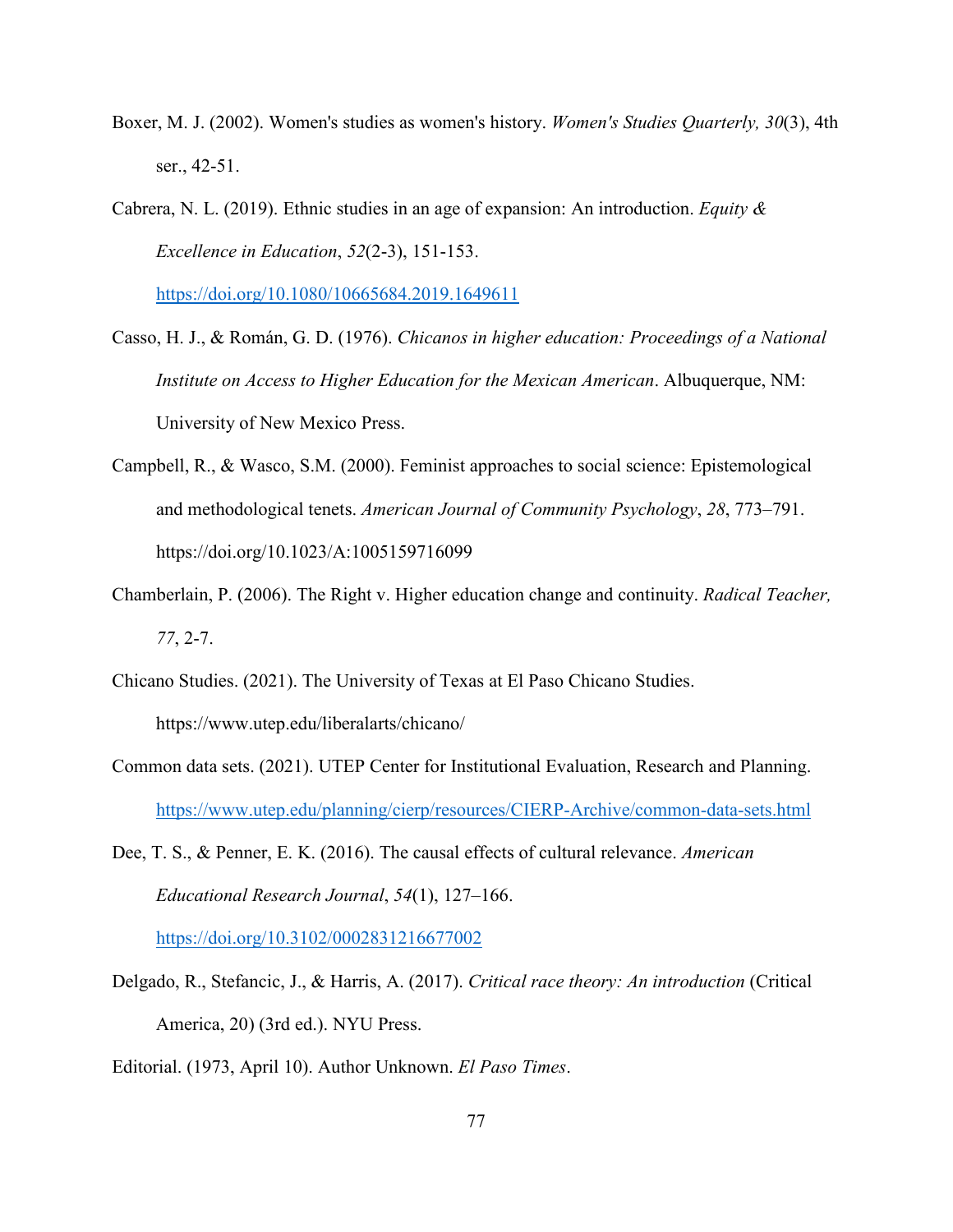- Elenes, C. (2008). Continuity and change in women's studies programs: One step forward, two steps back. In A. E. Ginsberg (Ed.), *The evolution of American women's studies: Reflections on triumphs, controversies, and change*. New York: Palgrave Macmillan.
- El Paso Community College. (2019). El Paso Community College Fact Book. https://www.epcc.edu/Administration/InstitutionalResearch/Documents/Fact\_Book\_Fall\_2 019.pdf
- Ethnic studies UCLA teacher education program –. (2022). UCLA Center X. Retrieved March 28, 2022, from https://centerx.gseis.ucla.edu/teacher-education/ethnic-studies/
- Farganis, S. (1986). Social theory and feminist theory: The need for dialogue. *Sociological Inquiry*, *56*, 50-68.

https://doi.org/10.1111/j.1475-682X.1986.tb00075.x

Florido, A. (2021, May 28). *Teachers say laws banning critical race theory are putting a chill on their lessons*. NPR.

https://choice.npr.org/index.html?origin=https://www.npr.org/2021/05/28/1000537206/te achers-laws-banning-critical-race-theory-are-leading-to-self-censorship

- Fonow, M., Cook, J., & Joao, J. (2005). Feminist methodology: New applications in the academy and public policy. *Signs Journal of Women in Culture and Society*, *30*, 2211- 2236. https://doi.org/10.1086/428417
- Fukumori, R. (2014). Ethnic studies, higher education, and the "urban crisis" in postwar Los Angeles. *California History*, *91*(3), 63-66. https://doi.org/10.1525/ch.2014.91.3.63
- Garcia, A. (2014). Chicana feminist discourse. In D. J. Bixler-Márquez & C. F. Ortega (Eds.), *Chicana/o studies: Survey and analysis* (4<sup>th</sup> ed., pp. 241-251). Dubuque, IA: Kendall Hunt.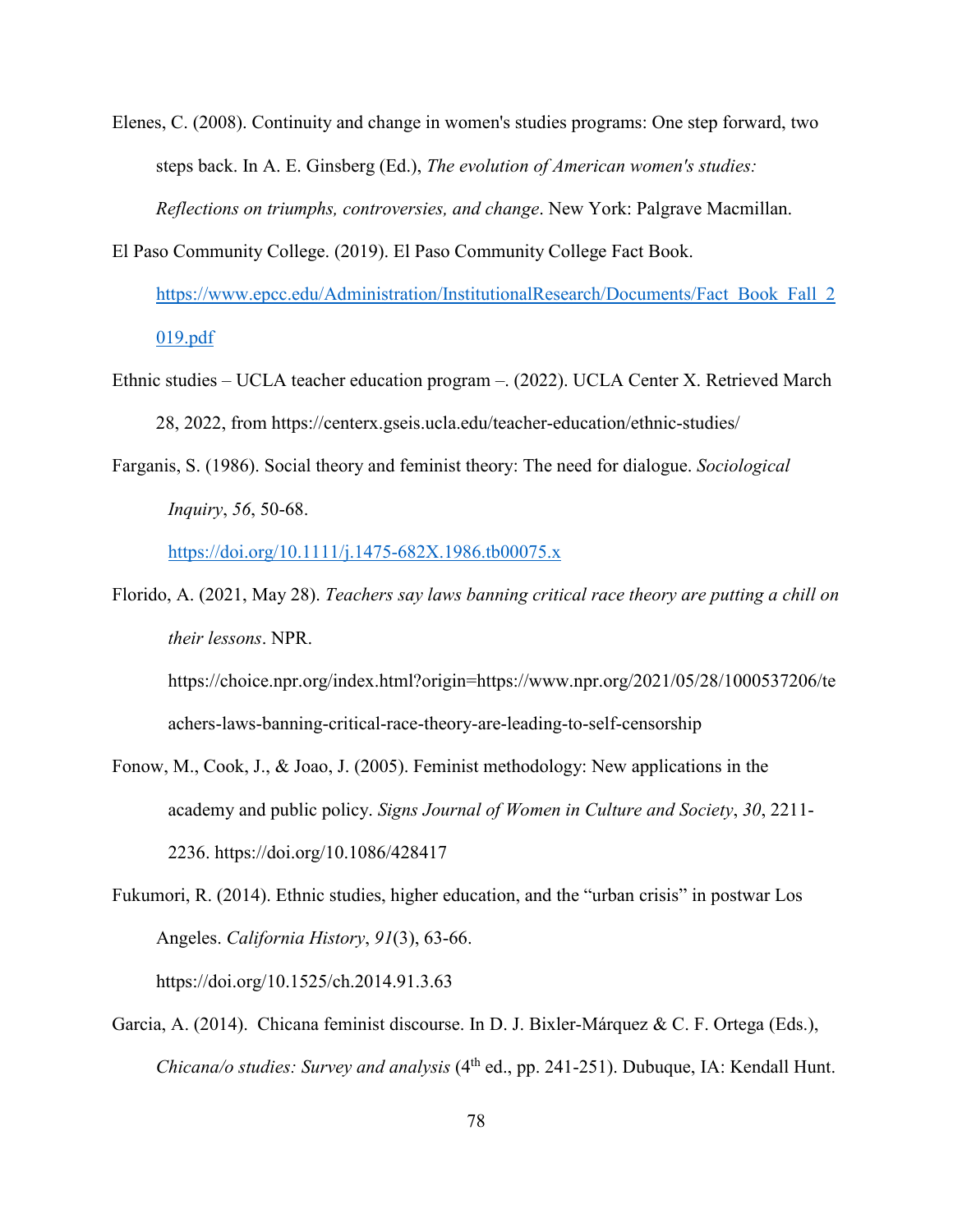- Garcia, G. A., Núñez, A. M., & Sansone, V. A. (2019). Toward a multidimensional conceptual framework for understanding "Servingness" in Hispanic-Serving institutions: A synthesis of the research. *Review of Educational Research*, *89*(5), 745–784. https://doi.org/10.3102/0034654319864591
- Ginsberg, A. E. (2008). *The evolution of American women's studies: Reflections on triumphs, controversies, and change*. New York, NY: Palgrave Macmillan.
- Goforth, C. (2015, November 16). Using and interpreting Cronbach's Alpha | University of Virginia library research data services + sciences. The University of Virginia Library. Retrieved March 14, 2022, from https://data.library.virginia.edu/using-and-interpretingcronbachs-alpha/
- Guardia, J. R., & Evans, N. J. (2008). Factors influencing the ethnic identity development of Latino fraternity members at a Hispanic Serving Institution. *Journal of College Student Development*, *49*(3), 163–181. https://doi.org/10.1353/csd.0.0011
- Guerra, M. H. (1970). *What are the objectives of Chicano studies?* Washington: Chicano Studies Summer Institutes.
- Guy-Sheftall, B. (2008). Women's studies: A view from the margins. In A. E. Ginsberg (Ed.), *The evolution of American women's studies: Reflections on triumphs, controversies, and change* (pp. 103-115). New York, NY: Palgrave Macmillan
- Halagao, P. E. (2004). Holding up the mirror: The complexity of seeing your ethnic self in history. *Theory & Research in Social Education*, *32*(4), 459–483. https://doi.org/10.1080/00933104.2004.10473265
- Halagao, P. E. (2010). Liberating Filipino Americans through decolonizing curriculum. *Race Ethnicity and Education*, *13*(4), 495–512. https://doi.org/10.1080/13613324.2010.492132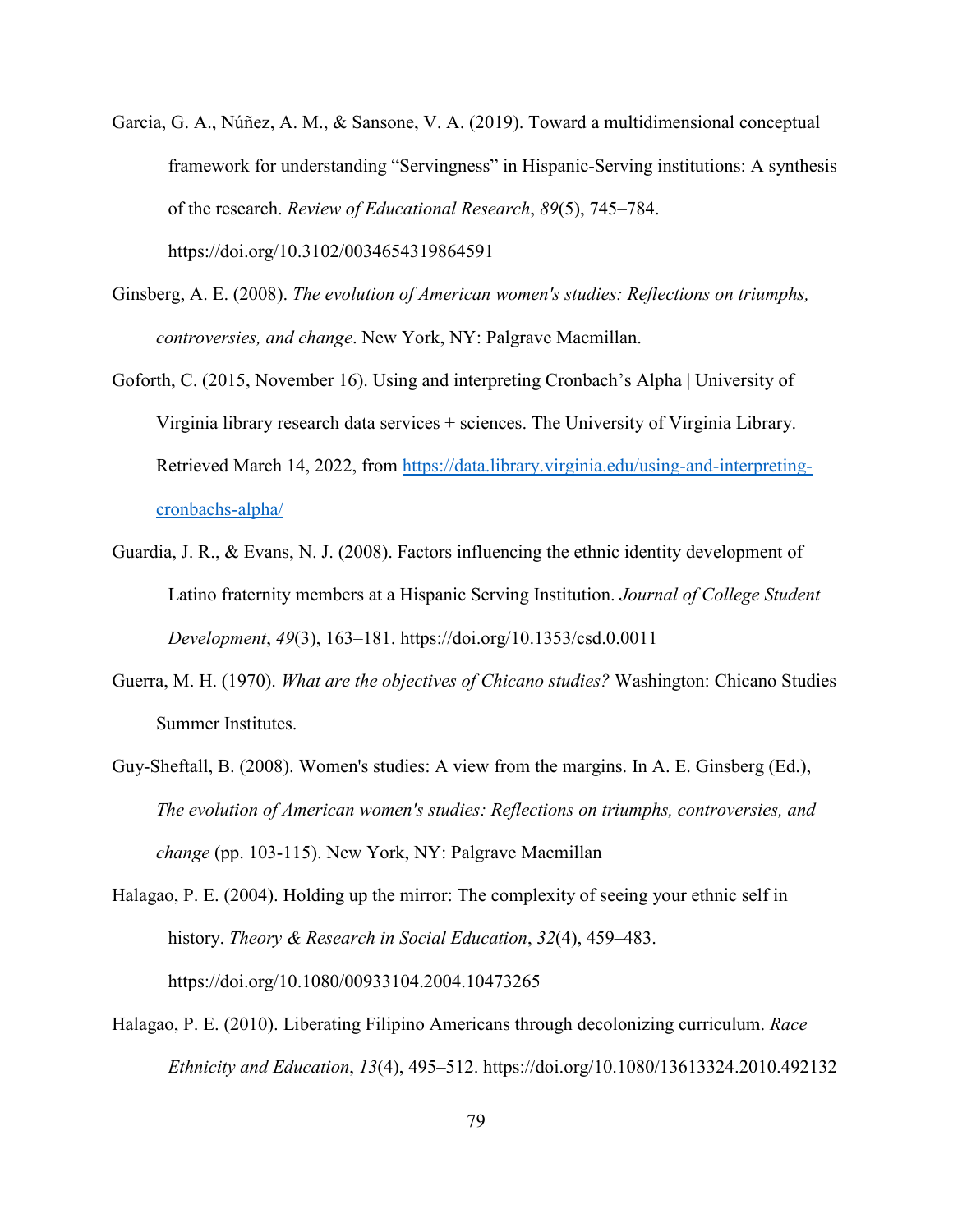Harnois, C. E. (2013). Feminist theory and survey research. In *Feminist measures in survey research* (pp. 1-18). Sage Publications, Inc.

https://www.doi.org/10.4135/9781452269955

HB2281 - 492R - House Bill Summary. (2010).

https://www.azleg.gov/legtext/49leg/2r/summary/h.hb2281\_05-03-

10\_astransmittedtogovernor.doc.htm

- Hernandez, L. J. (2010). Chicana feminists and loyalists: Sexism, homophobia and feminism during the Chicano movement. In R. Solórzano-Torres & F. L. James Hernandez (Eds.), *Chicana Studies: An Introduction* (1st ed., Vol. 1, pp. 136-148). Dubuque, IA: Kendall Hunt.
- hooks, b. (2017). *Teaching to transgress: Education as the practice of freedom*. New York: Routledge.
- Horwath, I., & Diabl, C. (2020). Liberating or indoctrinating? Surveying students' perceptions of a women's and gender studies requirement. *Gender and Education*, *32*(8), 1109–1126. https://doi.org/10.1080/09540253.2019.1608355
- Hu-DeHart, E. (1993). The history, development, and future of ethnic studies. *Phi Delta Kappa International, 75*(1), 50-54.
- Hu-DeHart, E. (2000). The diversity project: Institutionalizing multiculturalism or managing differences? *Academe, 86*(5), 38-42.

https://doi.org/10.2307/40251919

Hune, S. (1994). The role of Asian American studies. *Change, 26*(4), 56-63.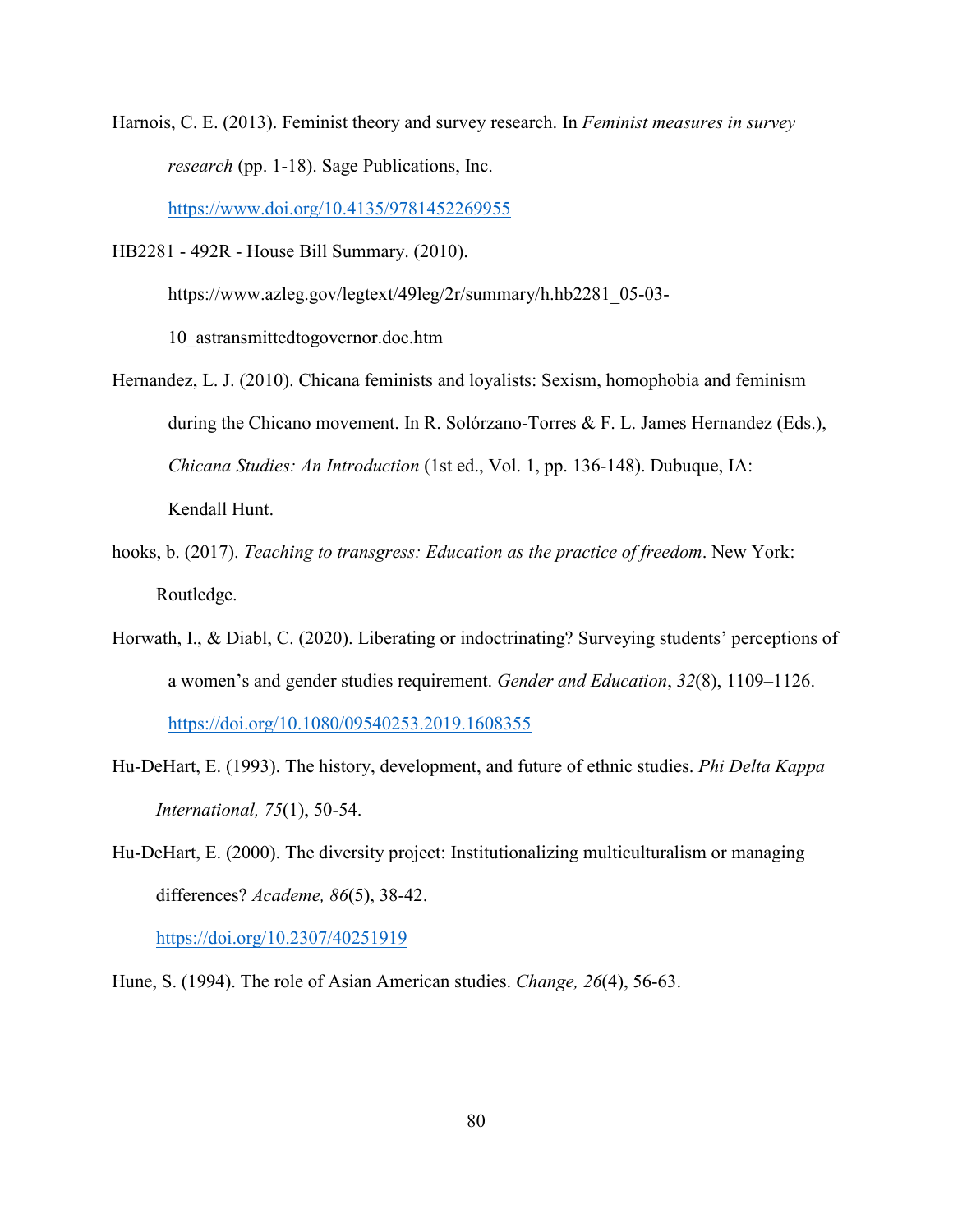- Jaschik, S. (2009, March 27). *The Evolution of American Women's Studies*. https://www.insidehighered.com/print/news/2009/03/27/evolution-american-womens studies
- Keller, E. F. (1982). Feminism and science. *Signs*, *7*(3), 589-602. http://www.jstor.org/stable/3173856
- Launius, C. (2005). Women's studies: Perils and pleasures of administering a one-person program. *NWSA Journal, 17*(2), 178-183.

https://doi.org/10.1353/nwsa.2005.0024

- Lavrakas, P. J. (2008). *Encyclopedia of survey research methods* (1st ed.). Sage Publications, Inc. https://doi.org/10.4135/9781412963947.n105
- Leung L., Miedema, S., Warner X., Homan S. & Fulu, E. (2019). Making feminism count: Integrating feminist research principles in large-scale quantitative research on violence against women and girls. *Gender & Development*, *27*(3), 427-447. https://doi.org/10.1080/13552074.2019.1668142
- Lopez, B. (2021a, September 3). Texas House advances GOP bill targeting how race and history are taught. *The Texas Tribune*. https://www.texastribune.org/2021/09/02/texas-racehistory-schools/
- Lykke, N. (2010). *Feminist studies: A guide to intersectional theory, methodology and writing* (Advances in feminist studies and intersectionality) (1st ed.) [E-book]. Routledge.
- Macías, R., Quiñones, J. G., & Castro, R. (1970). *Objectives of Chicano studies*. Washington: Chicano Studies Summer Institutes.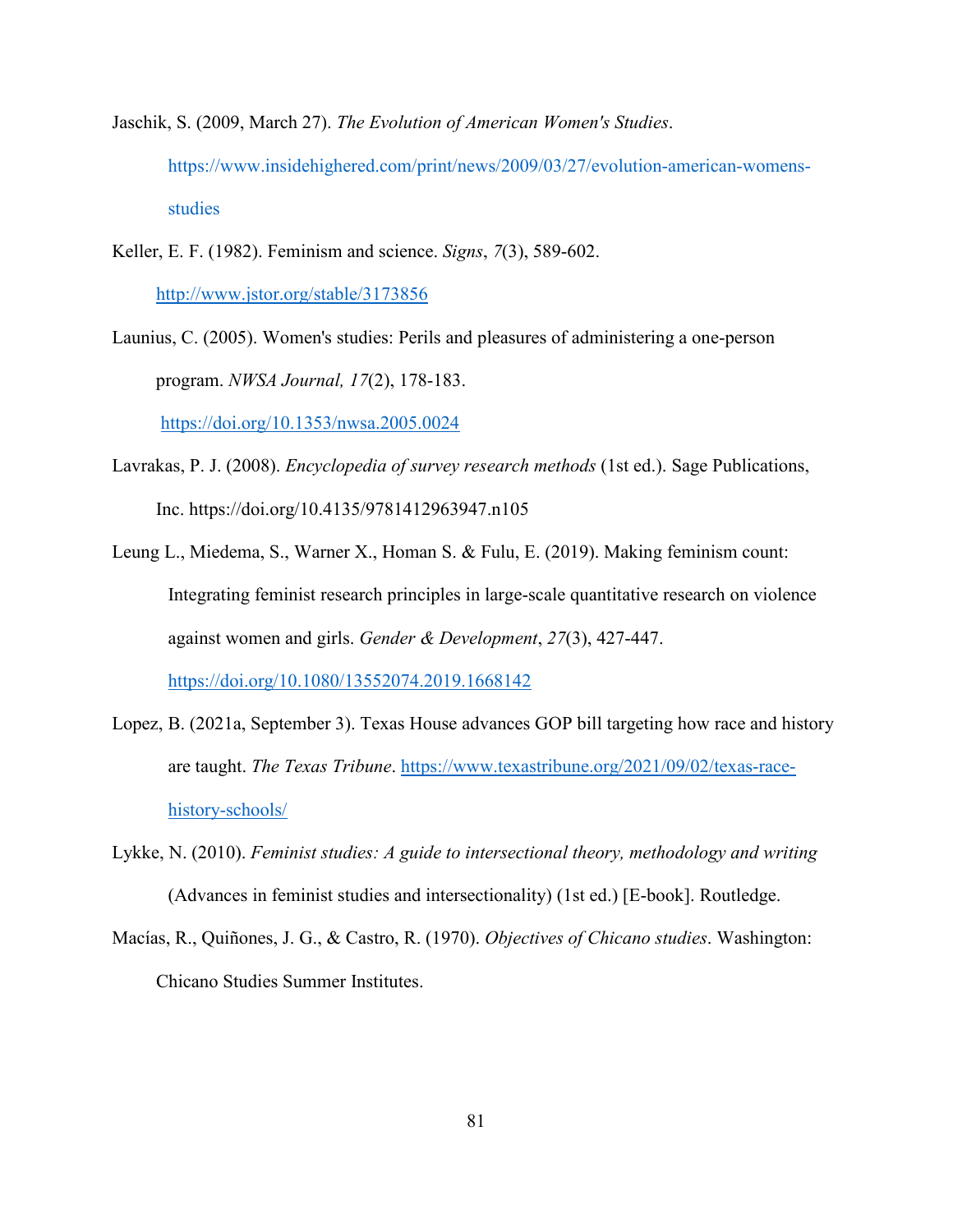- Marchbank, J., & Letherby, G. (2006). Views and perspectives of women's studies: A survey of women and men students. *Gender and Education*, *18*(2), 157–182. https://doi.org/10.1080/09540250500380521
- Marina, S., Davis-Hamilton, Z., & Charmansky, K. E. (2015). Evaluating research administration: Methods and utility. *The Journal of Research Administration*, *46*(2), 95– 114. https://files.eric.ed.gov/fulltext/EJ1156084.pdf
- Martin, M. (2012, January 18). *Mexican American studies: Bad ban or bad class?* Retrieved March 25, 2019, from https://www.npr.org/2012/01/18/145397005/mexican-americanstudies-bad-ban-or-bad-class
- Movimiento Estudiantil Chicanx de Aztlán. (2021). *Our history*. MEChA Official National. http://www.mechanationals.org/p/about-us.html
- Murillo, R. R. (2018, August 30). Three reasons why we need ethnic studies courses [Web blog post]. Retrieved March 29, 2019, from http://lacomadre.org/2017/08/three-reasons-needethnic-studies-courses-2/
- Nance, M. (2008). Writing their own history. *Diverse Issues in Higher Education, 25*(19), 12-16.
- Olzak, S., & Kangas, N. (2008). Ethnic, women's, and African American studies majors in U.S. institutions of higher education. *Sociology of Education, 81*(2), 163-188. https://doi.org/10.1177/003804070808100203
- Orozco, C. (1993). Sexism in Chicano Studies and the community. In T. Córdova (Ed.), *Chicana voices: Intersections of class, race, and gender* (pp. 65-69). Albuquerque, NM: University of New Mexico Press.
- Pacheco, A. (1980). *The dilemmas of ethnic studies*. American Association for Higher Education National Conference (pp. 3-5). Stanford University: CA.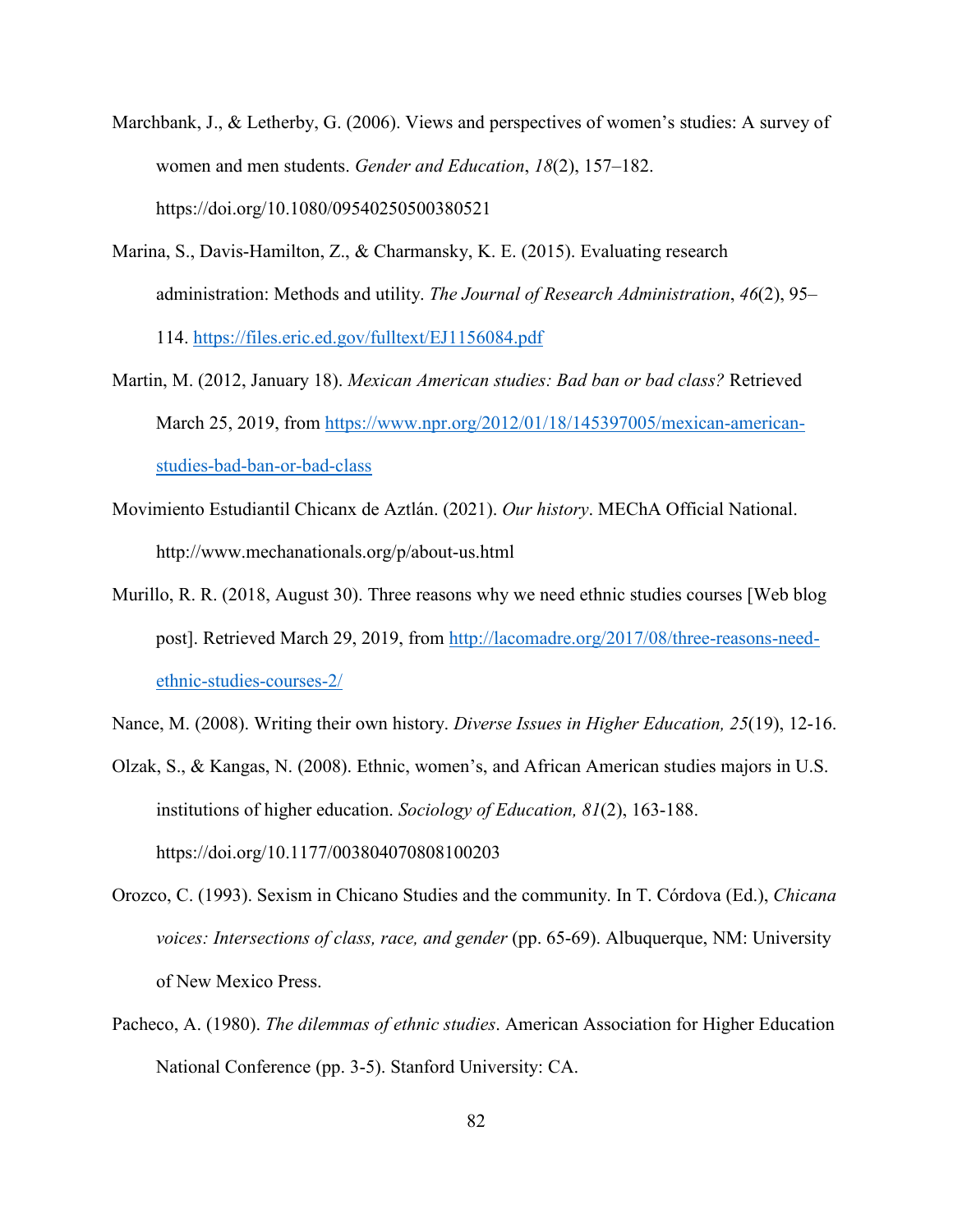- Planas, R. (2013, June 17). *Rick perry vetoes U.T. center for Mexican American studies funding*. HuffPost. https://www.huffpost.com/entry/rick-perry-vetoes-ut-cent\_n\_3454418
- Pollack, S. (1985). Exposing the conservative agenda: Women's studies minus feminism. *The Radical Teacher, 29*, 19-23. https://www.jstor.org/stable/20709498
- School of education continues dismissals; all supported Mexican American programs. (1972, April 10). *The Prospector*, 1–4.
- Sharma, M. (2019). Applying feminist theory to medical education. *Lancet*, *393*(10171), 570- 578.

https://doi.org/10.1016/S0140-6736(18)32595-9.

- Singh, K. (2007). *Quantitative social research methods* (First ed.). Sage Publications.
- Sleeter, C. E., Zavala, M., & Banks, J. A. (2020). *Transformative ethnic studies in schools: Curriculum, pedagogy, and research* (Multicultural education series). Teachers College Press.
- Smith, A. A. (2019, July 9). San Francisco State finds evidence that ethnic studies students do better. *Inside Higher Ed*. https://www.insidehighered.com/news/2018/07/09/san-franciscostate-finds-evidence-ethnic-studies-students-do-better
- Sprague, J., & Zimmerman, M. (1989). Quality and quantity: Reconstructing feminist methodology. *The American Sociologist*, *20*(1), 71-86.

http://www.jstor.org/stable/27698450

- Sprague, J. (2005). *Feminist methodologies for critical researchers: Bridging differences*. Altamira Press.
- Spratlen, T. H. (1969). Ethnic studies: The challenge of subcultural perspectives in American higher education. *Soundings: An Interdisciplinary Journal, 52*(2), 162-171.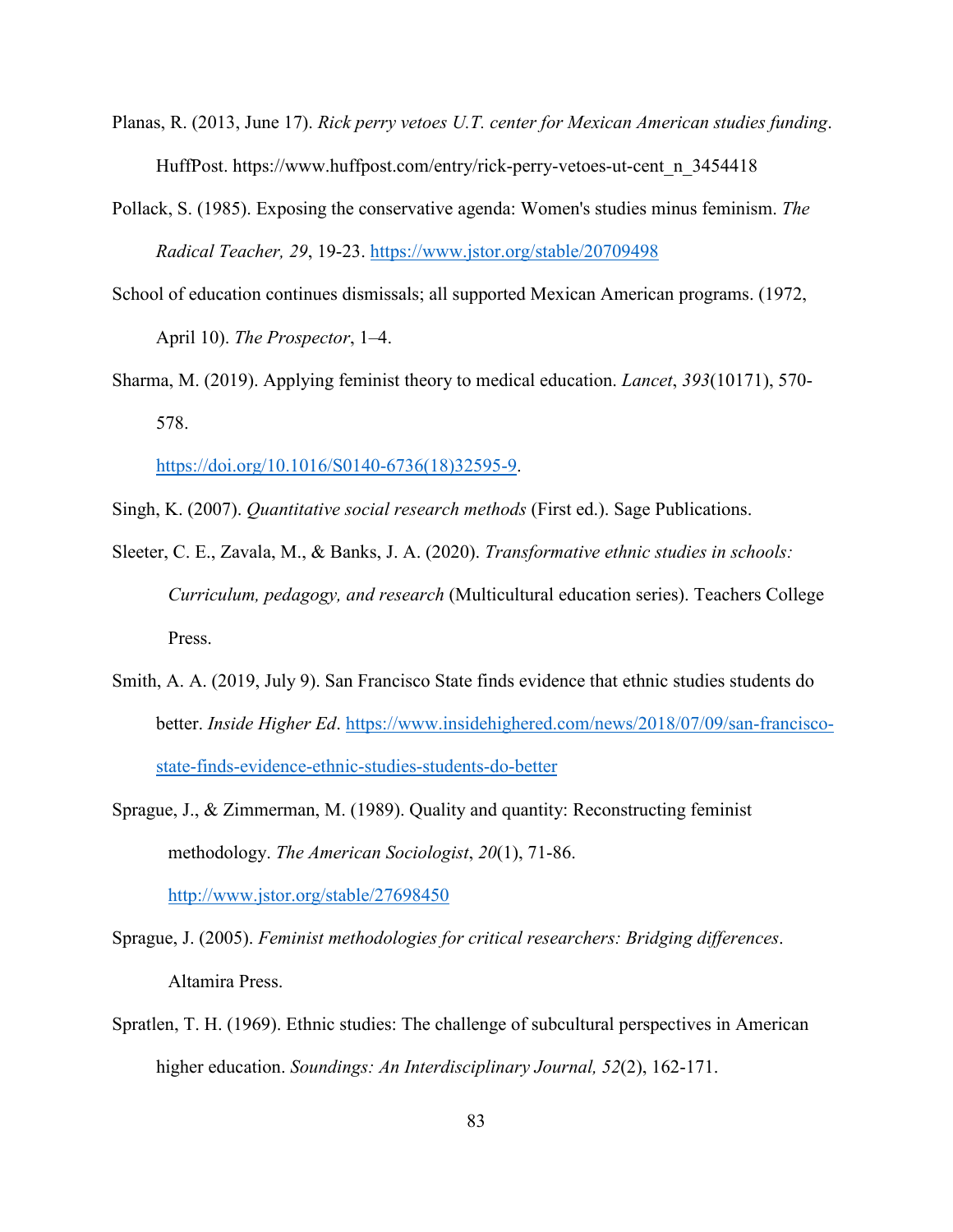Statista: U.S. Higher Education Doctoral Degrees by Ethnicity. (2021). Statista. https://www.statista.com/statistics/185310/number-of-doctoral-degrees-by-ethnicity/

Stauffer, K. E., & O'Brien, D. Z. (2018). Quantitative methods and feminist political science. *Oxford Research Encyclopedia of Politics*. Published. https://doi.org/10.1093/acrefore/9780190228637.013.210

Sueyoshi, A., & Sujitparapitaya, S. (2020). Why ethnic studies. *Ethnic Studies Review*, *43*(3), 86–102. https://doi.org/10.1525/esr.2020.43.3.86

Tasker, E., & Holt-Underwood, F. B. (2008). Feminist research methodologies in historic rhetoric and composition: An overview of scholarship from the 1970s to the present. *Rhetoric Review*, *27*(1), 54–71. https://doi.org/10.1080/07350190701738833

The University of California San Diego. (2016, May 9). Letter of Solidarity with UCSF College of Ethnic Studies [Press release].

https://ethnicstudies.sfsu.edu/sites/default/files/field/UCSD%20Stands%20in%20Solidarity %20with%20the%20College%20of%20Ethnic%20Studies.pdf

- The University of Texas at El Paso. (2022, April). *The University of Texas at El Paso 2030 strategic plan*.
- The University of Texas at El Paso. (2021). The University of Texas at El Paso Chicano Studies. https://www.utep.edu/liberalarts/chicano/

The University of Texas at El Paso. (2021b). The University of Texas at El Paso.

https://www.utep.edu/liberalarts/women-studies/

Training program forms new idea. (1975, September 26). *The Prospector*, 6.

University of Arizona College of Education, Hawley, W. D., Cabrera, N. L., Milem, J. F., &

Marx, R. W. (2012, July). An empirical analysis of the effects of Mexican American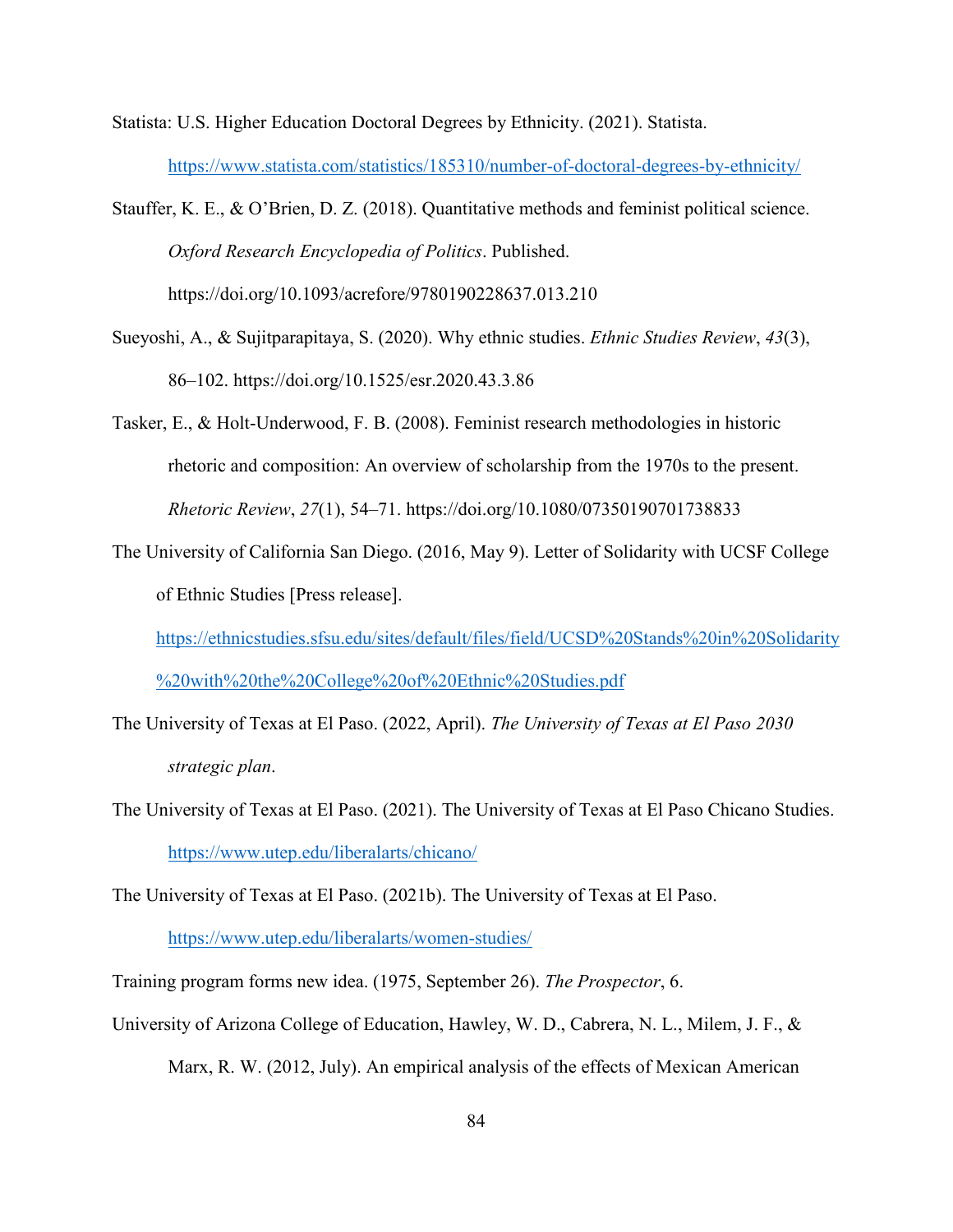studies participation on student achievement within Tucson Unified School District. University of Arizona.

https://old.coe.arizona.edu/sites/default/files/MAS\_report\_2012\_0.pdf

Urrieta, L. (2004). Chicana/o activism and education: An introduction to the special issue. *The High School Journal*, *87*(4), 1–9.

https://doi.org/10.1353/HSJ.2004.0016

Vasquez, A. (1974, November 22). Chicano studies program falls short. *The Prospector*, 1.

Vasquez, L. K. (1969). *An experimental pilot bilingual model school for transient Mexican- American students*. Dissertation Abstracts International Section A: Humanities and Social Sciences, 31(4-A), 1636.

Ward, A. M. (2019). *Ethnic Studies Programs*. Retrieved March 29, 2020, from minerquest.html.

Wiggan, G., & Watson-Vandiver, M. J. (2017). Pedagogy of empowerment: Student perspectives on critical multicultural education at a high-performing African American school. *Race Ethnicity and Education*, *22*(6), 767–787.

https://doi.org/10.1080/13613324.2017.1395328

- Taylor, R., Yeboah, A. K., & Ringlaben, R. P. (2015). Pre-service teachers' perceptions towards multicultural education and teaching of culturally and linguistically diverse learners. International Journal for Innovation Education and Research, 3(9), 75–87. https://doi.org/10.31686/ijier.vol3.iss9.434
- Zach. (2021, December 13). How to report Cronbach's Alpha. Statology. Retrieved March 14, 2022, from https://www.statology.org/how-to-report-cronbachs-alpha/
- Zinn, M., & Dill, B. (1996). Theorizing difference from multiracial feminism. *Feminist Studies*, *22*(2), 321-331.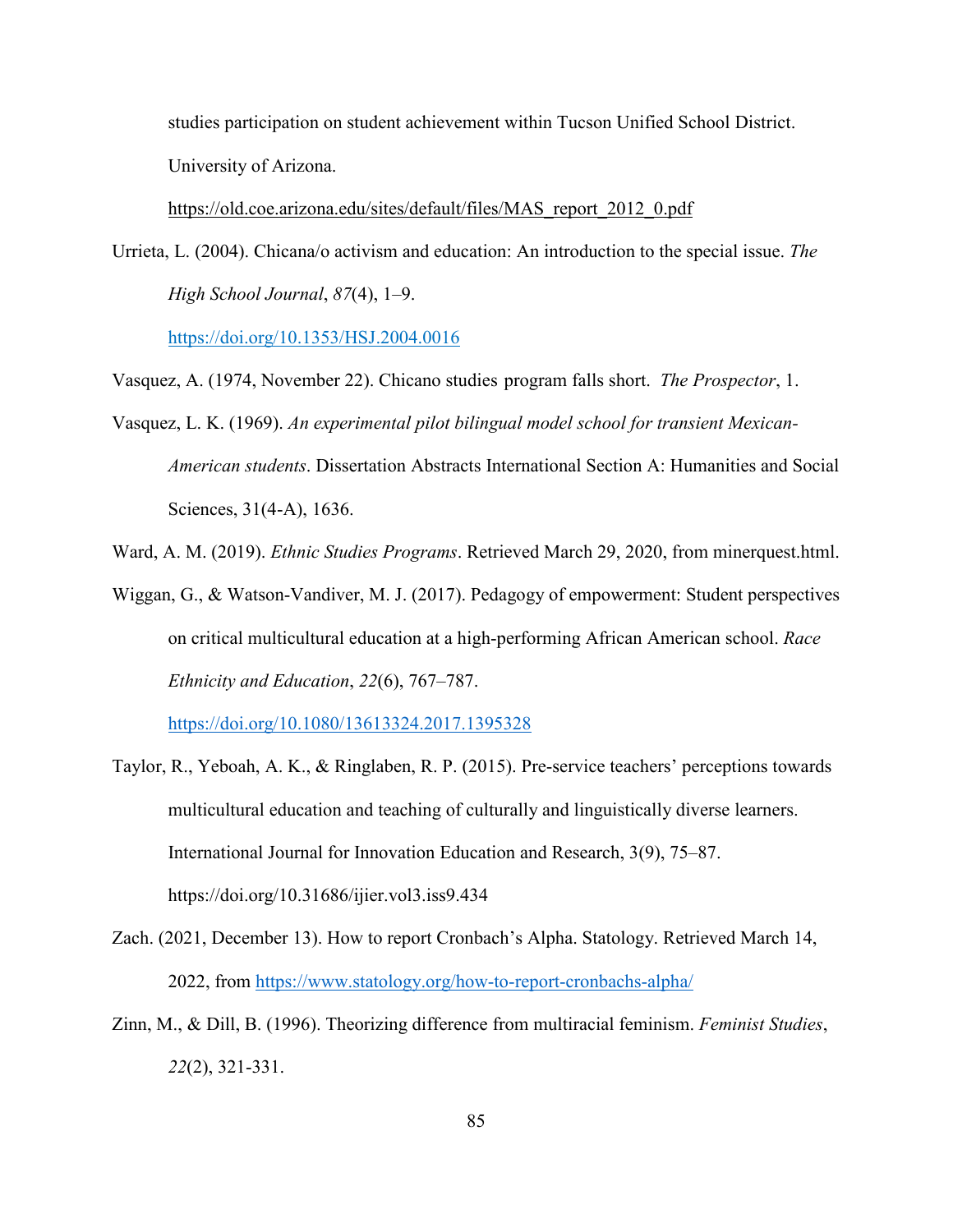https://doi.org/10.2307/3178416

87th Legislature Third Called Session. (2021). Texas Legislature Online - 87(R) History for HB

3979. Texas Legislature Online.

https://capitol.texas.gov/BillLookup/History.aspx?LegSess=87R&Bill=HB3979